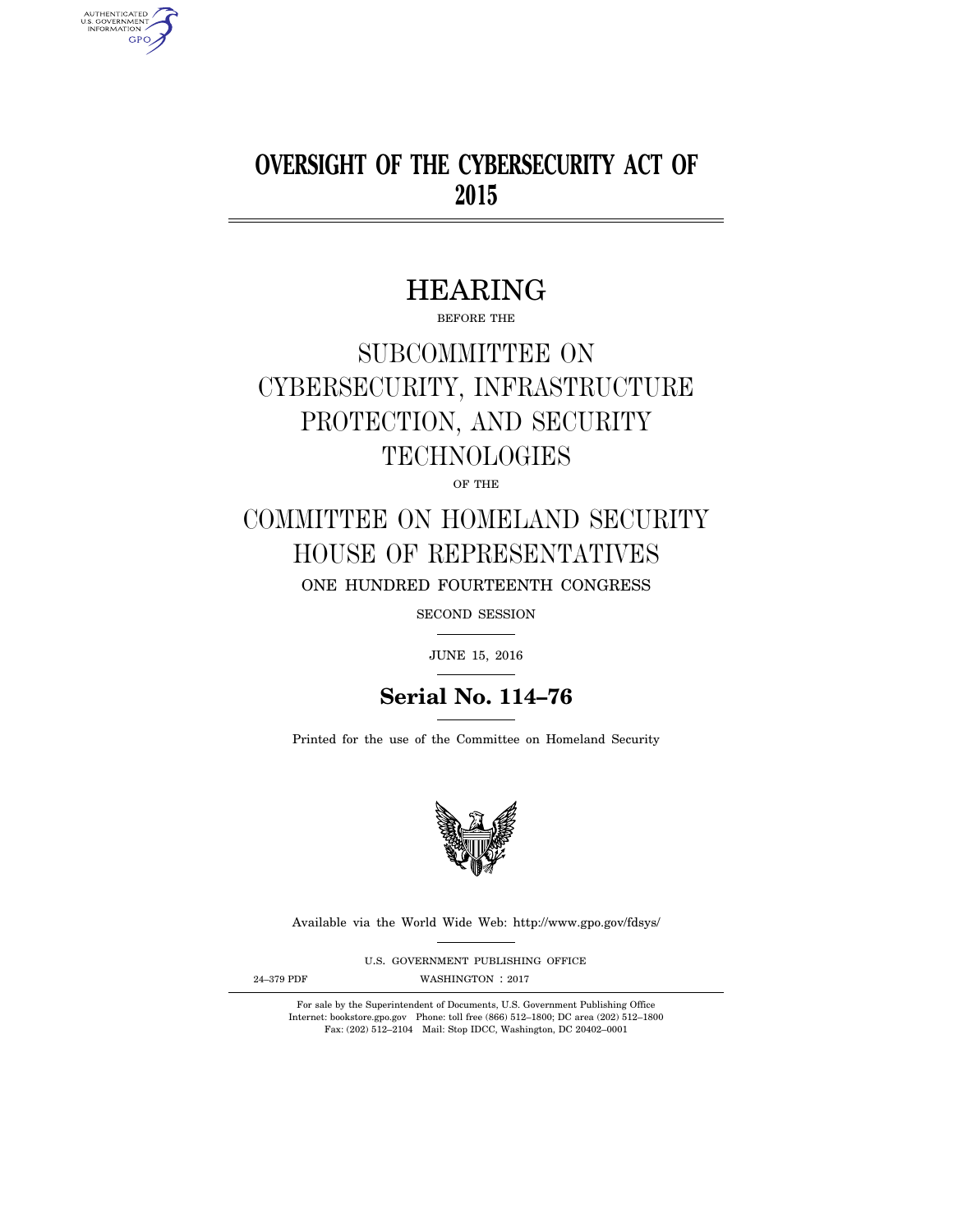# COMMITTEE ON HOMELAND SECURITY

MICHAEL T. MCCAUL, Texas, *Chairman* 

LAMAR SMITH, Texas PETER T. KING, New York MIKE ROGERS, Alabama CANDICE S. MILLER, Michigan, *Vice Chair*  JEFF DUNCAN, South Carolina TOM MARINO, Pennsylvania LOU BARLETTA, Pennsylvania SCOTT PERRY, Pennsylvania CURT CLAWSON, Florida JOHN KATKO, New York WILL HURD, Texas EARL L. ''BUDDY'' CARTER, Georgia MARK WALKER, North Carolina BARRY LOUDERMILK, Georgia MARTHA MCSALLY, Arizona JOHN RATCLIFFE, Texas DANIEL M. DONOVAN, JR., New York

BENNIE G. THOMPSON, Mississippi LORETTA SANCHEZ, California SHEILA JACKSON LEE, Texas JAMES R. LANGEVIN, Rhode Island BRIAN HIGGINS, New York CEDRIC L. RICHMOND, Louisiana WILLIAM R. KEATING, Massachusetts DONALD M. PAYNE, JR., New Jersey FILEMON VELA, Texas BONNIE WATSON COLEMAN, New Jersey KATHLEEN M. RICE, New York NORMA J. TORRES, California

BRENDAN P. SHIELDS, *Staff Director*  JOAN V. O'HARA, *General Counsel*  MICHAEL S. TWINCHEK, *Chief Clerk*  I. LANIER AVANT, *Minority Staff Director* 

# SUBCOMMITTEE ON CYBERSECURITY, INFRASTRUCTURE PROTECTION, AND SECURITY TECHNOLOGIES

JOHN RATCLIFFE, Texas, *Chairman* 

PETER T. KING, New York TOM MARINO, Pennsylvania SCOTT PERRY, Pennsylvania CURT CLAWSON, Florida DANIEL M. DONOVAN, JR., New York MICHAEL T. MCCAUL, Texas *(ex officio)*  CEDRIC L. RICHMOND, Louisiana LORETTA SANCHEZ, California SHEILA JACKSON LEE, Texas JAMES R. LANGEVIN, Rhode Island BENNIE G. THOMPSON, Mississippi *(ex officio)* 

BRETT DEWITT, *Subcommittee Staff Director*  KATIE RASHID, *Subcommittee Clerk*  CHRISTOPHER SCHEPIS, *Minority Subcommittee Staff Director*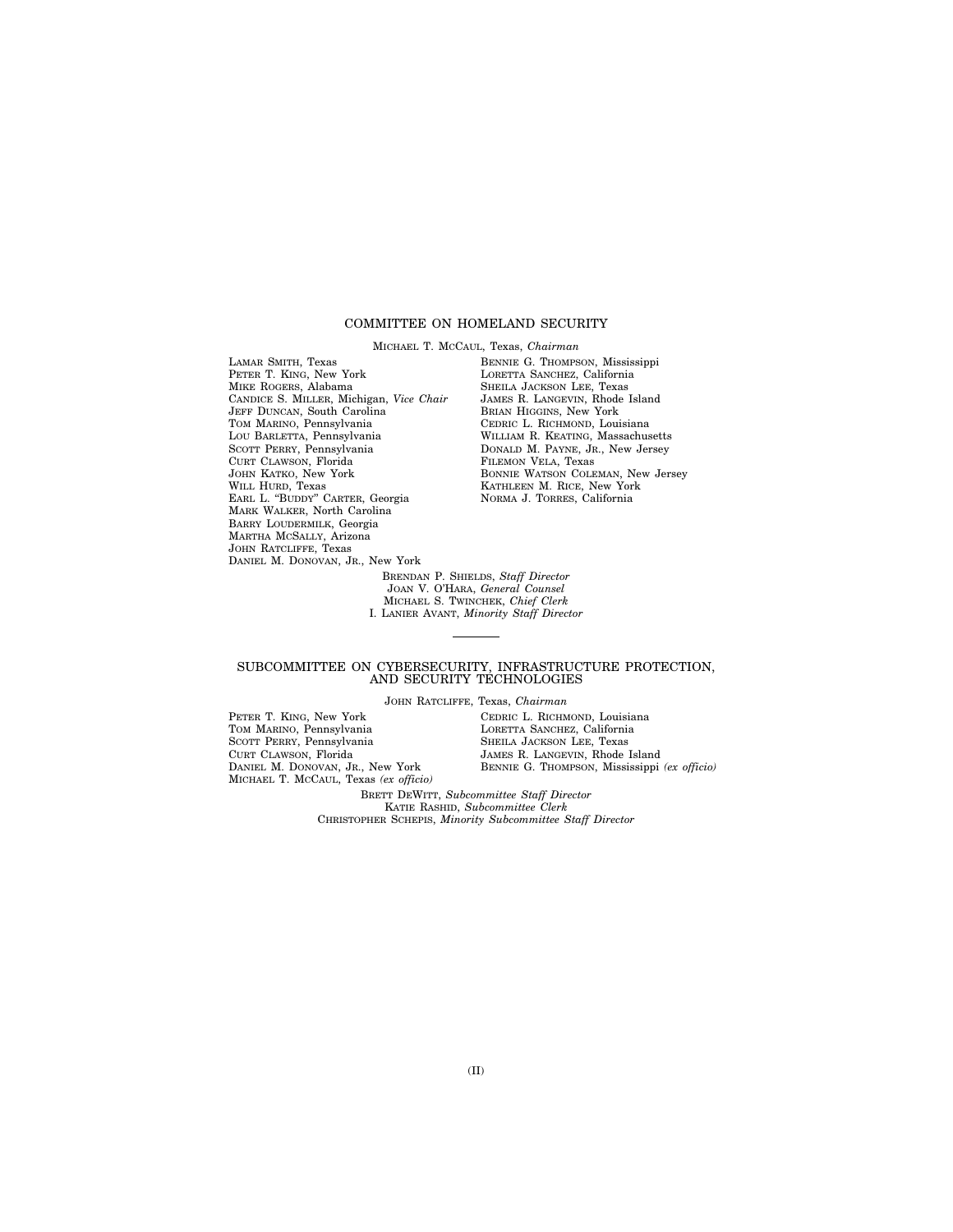# C O N T E N T S

# **STATEMENTS**

| The Honorable John Ratcliffe, a Representative in Congress From the State<br>of Texas, and Chairman, Subcommittee on Cybersecurity, Infrastructure<br>Protection, and Security Technologies:                           | 1<br>3   |  |
|------------------------------------------------------------------------------------------------------------------------------------------------------------------------------------------------------------------------|----------|--|
| The Honorable Michael T. McCaul, a Representative in Congress From the<br>State of Texas, and Chairman, Committee on Homeland Security:                                                                                | 4<br>6   |  |
| The Honorable Bennie G. Thompson, a Representative in Congress From<br>the State of Mississippi, and Ranking Member, Committee on Homeland<br>Security:                                                                |          |  |
| The Honorable Sheila Jackson Lee, a Representative in Congress From the<br>State of Texas:                                                                                                                             | 7<br>7   |  |
|                                                                                                                                                                                                                        |          |  |
| <b>WITNESSES</b>                                                                                                                                                                                                       |          |  |
| Mr. Matthew J. Eggers, Executive Director, Cybersecurity Policy, National<br>Security and Emergency Preparedness, U.S. Chamber of Commerce:<br>Mr. Robert H. Mayer, Vice President, Industry and State Affairs, United | 9<br>11  |  |
| <b>States Telecom Association:</b>                                                                                                                                                                                     | 16<br>18 |  |
| Mr. Mark G. Clancy, Chief Executive Officer, Soltra:<br>Mr. Mordecai Rosen, General Manager, Security Business Unit, CA Tech-<br>nologies:                                                                             | 20<br>22 |  |
| Ms. Ola Sage, Founder and Chief Executive Officer, E-Management:                                                                                                                                                       | 28<br>30 |  |
|                                                                                                                                                                                                                        | 36<br>38 |  |
| FOR THE RECORD                                                                                                                                                                                                         |          |  |
| The Honorable Sheila Jackson Lee, a Representative in Congress From the<br>State of Texas                                                                                                                              | 52       |  |
|                                                                                                                                                                                                                        |          |  |

# APPENDIX

| Questions From Chairman John L. Ratcliffe for Matthew J. Eggers     | -57 |
|---------------------------------------------------------------------|-----|
| Questions From Ranking Member Cedric L. Richmond for Matthew J.     |     |
|                                                                     | 58. |
| Questions From Ranking Member Cedric L. Richmond for Robert Mayer   | 61  |
| Questions From Ranking Member Cedric L. Richmond for Mark G. Clancy | 63. |

Page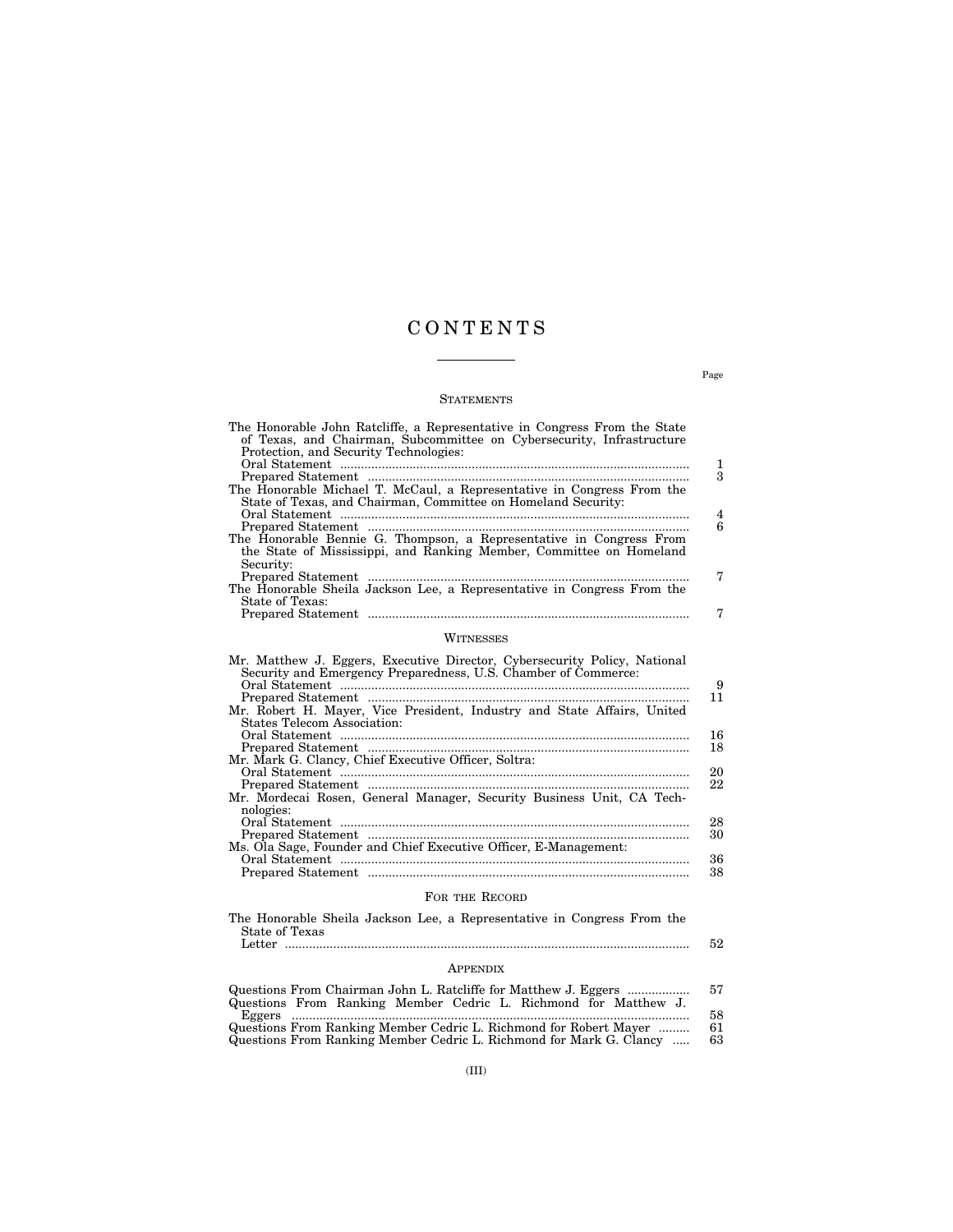|                                                                     | Page |
|---------------------------------------------------------------------|------|
|                                                                     | 65.  |
| Questions From Ranking Member Cedric L. Richmond for Mordecai Rosen | 66.  |
| Questions From Ranking Member Cedric L. Richmond for Ola Sage       | 68.  |

IV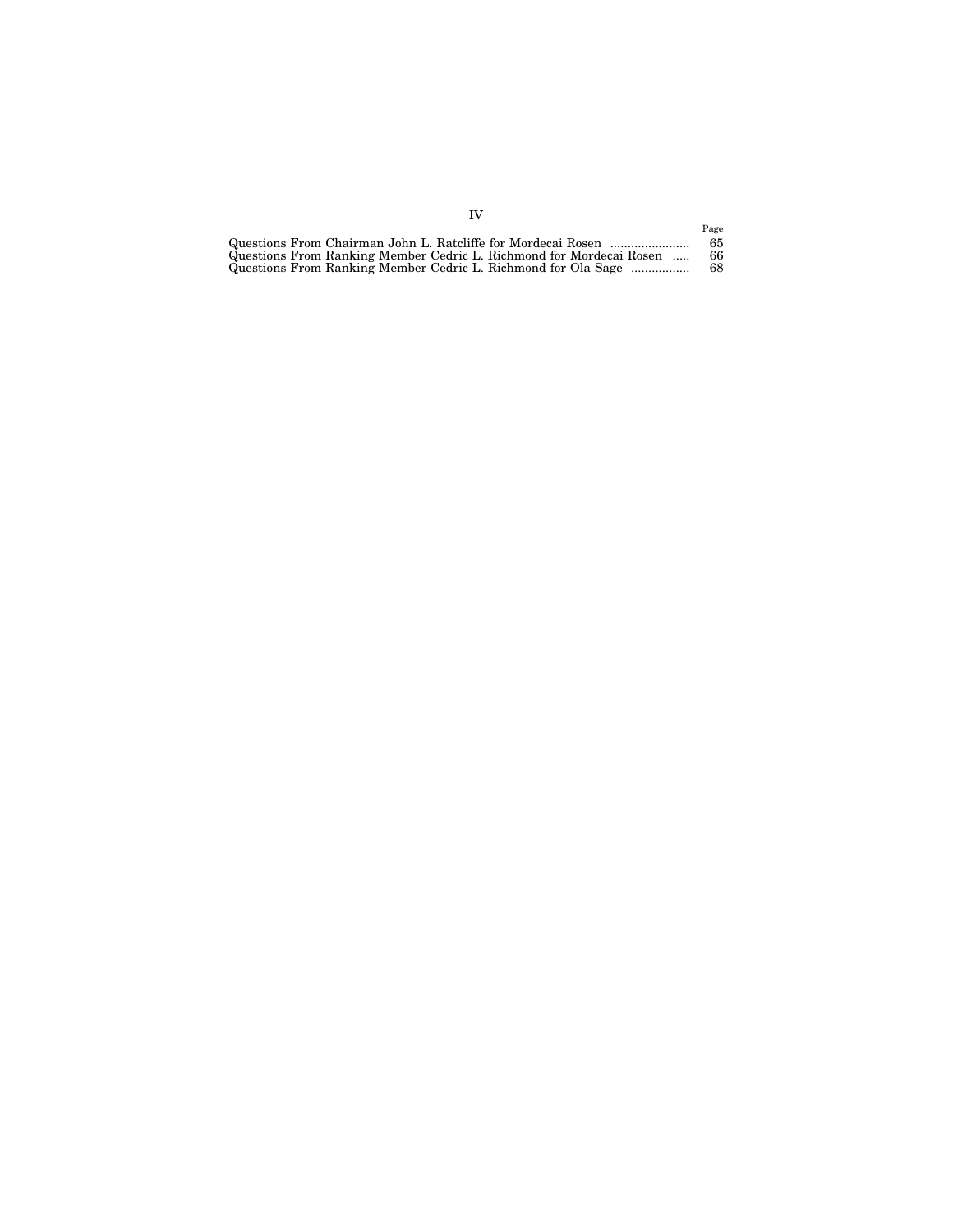# **OVERSIGHT OF THE CYBERSECURITY ACT OF 2015**

# **Wednesday, June 15, 2016**

U.S. HOUSE OF REPRESENTATIVES, COMMITTEE ON HOMELAND SECURITY, SUBCOMMITTEE ON CYBERSECURITY, INFRASTRUCTURE PROTECTION, AND SECURITY TECHNOLOGIES, *Washington, DC.* 

The subcommittee met, pursuant to notice, at 10:12 a.m., in Room 311, Cannon House Office Building, Hon. John Ratcliffe (Chairman of the subcommittee) presiding.

Present: Representatives Ratcliffe, McCaul, Perry, Clawson, Donovan, Richmond, Thompson, Sanchez, Jackson Lee, and Langevin.

Mr. RATCLIFFE. Pursuant to committee rule 5(a), I now convene the Subcommittee on Cybersecurity, Infrastructure Protection, and Security Technologies with the concurrence of the Ranking Member.

Before we begin this morning, I would be remiss if I didn't again mention the Orlando terrorist attack that killed 49 innocent victims, the largest attack in the United States since 9/11. I would ask that we would open with a moment of silence in remembrance of the victims and their families. Thank you.

The subcommittee meets today to fulfill its obligation and oversight responsibility of examining the implementation of the Cybersecurity Act of 2015 since its passage last year, and to look at the necessary steps going forward to strengthen our Nation's cyber defenses.

Congress' job doesn't end when a piece of legislation is signed into law, and that is especially true when it comes to cybersecurity legislation. Continued oversight is essential to making sure that the bill is implemented in a manner that actually improves our cyber defenses. If agency guidance isn't clear, if tweaks need to be made, we want to hear that feedback and we want to address those concerns.

For that reason, we are pleased to be joined today by a distinguished panel of industry experts to discuss this very important issue.

Pushing the Cybersecurity Act of 2015 across the finish line last year was a significant accomplishment that was years in the making. During that time, these witnesses that are here today and others representing critical sectors devoted substantial energy to collaborate with policy makers like me on the best path forward. Hundreds of hours of stakeholder outreach were conducted across lit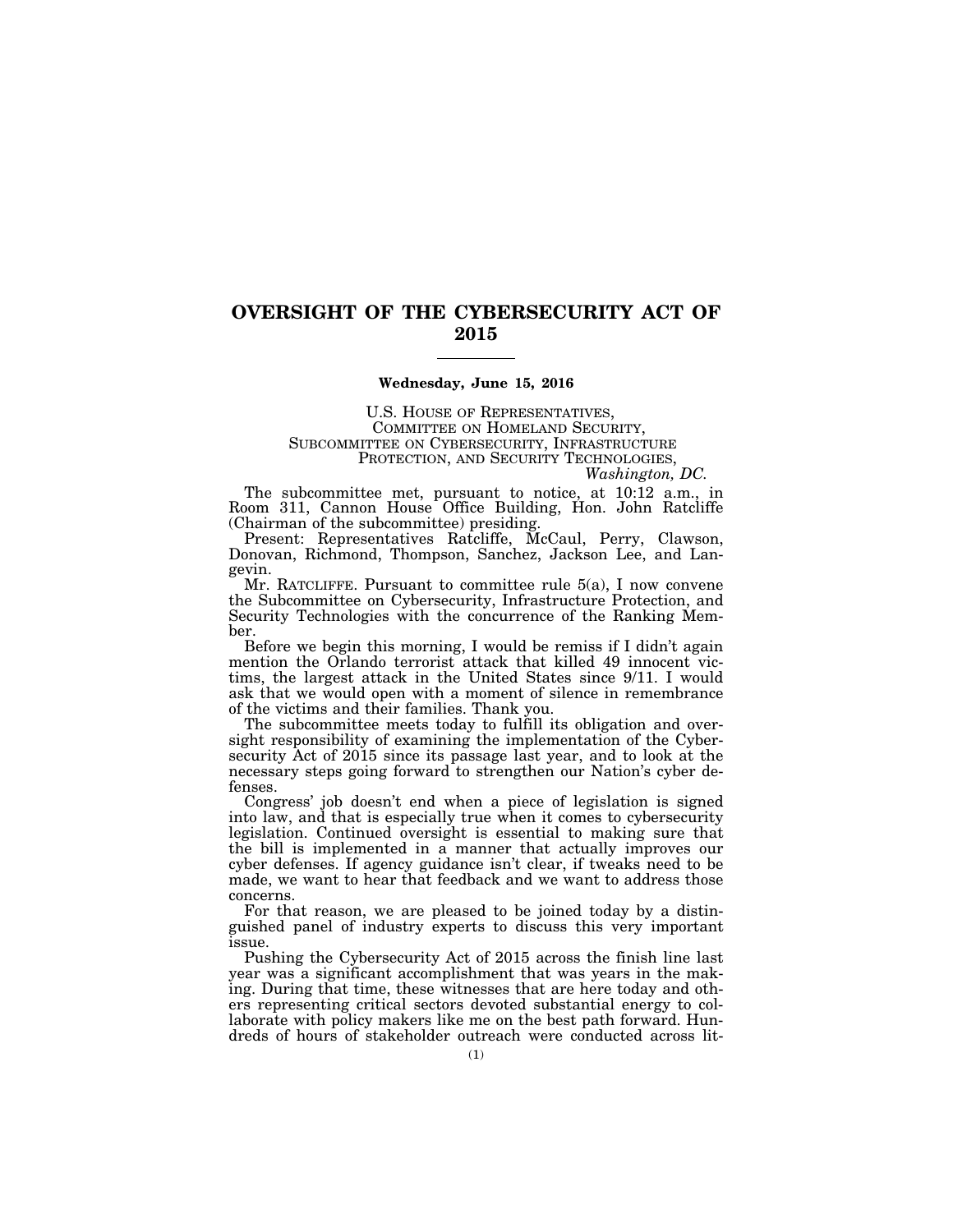erally every relevant industry group: Energy, health care, financial services, technology, telecom, retail, you name it. In the end, this bill recognized many of the practices that were already being deployed by these industry groups and codified them into law, while providing important rules for the road, as well.

My objective is to maintain that same posture as we assess the implementation of the Cybersecurity Act of 2015. This law recognizes the role of DHS's National Cybersecurity and Communications Integration Center, the NCCIC, as the civilian portal for the sharing of cyber threat indicators. The key aim was to see that our cyber threat indicators containing critical information about the nature, methodology, source, and scope of cyber attacks would be shared with other parties, so they, in turn, could fortify their own networks against future intrusions.

In response to the devastating attack on the Office of Personnel Management, this law also bolsters DHS's ability to deploy intrusion detection and prevention capabilities across the Federal Government. I think we can all agree that the need for stronger cybersecurity posture is clear. Every day, our country is facing digital intrusions from criminals and hacktivists, terrorists, nation-states. Cybersecurity is National security. The impacts of those intrusions are being felt everywhere, from kitchen tables to boardroom tables across American companies.

We can't tolerate acts of cyber threat and cyber warfare, especially when they result in the theft of intellectual property and innovation, and put our Nation's critical infrastructure at risk. We can't sit idly by while escalating ransomware attacks on our hospitals and our health care providers threaten our citizens by locking out access to their medical records.

Cybersecurity breaches and data manipulation can undermine consumer confidence and they can damage a company's hardearned reputation in just a matter of seconds. While we have yet to see a major corporation completely collapse due to a cyber attack, the possibility is no longer science fiction. One can only imagine the turmoil that would be caused if Americans suddenly found out that their checking accounts had all been drained. The loss of trust in our financial system would cause an economic meltdown.

Nearly a third of CEOs surveyed recently identified cybersecurity as the largest issue impacting their companies today, and only half of those say they are fully prepared for a cyber event.

We have learned that there are only two types of companies: Those who have been hacked and those who don't know yet that they have been hacked. Information sharing between companies, the Government, and critical sectors improves our ability to defend against all of these attacks.

Beyond the impact on the private sector, safeguarding cyber space is also one of the great National security challenges of our time. The American people recognize this. In fact, in a recent Pew Research poll, Americans named cybersecurity as their second-biggest perceived threat only to ISIS. Imagine a catastrophic cyber attack on our gas pipelines or the power grid. Such an assault on our critical infrastructure could cripple our economy and weaken our ability to defend the United States.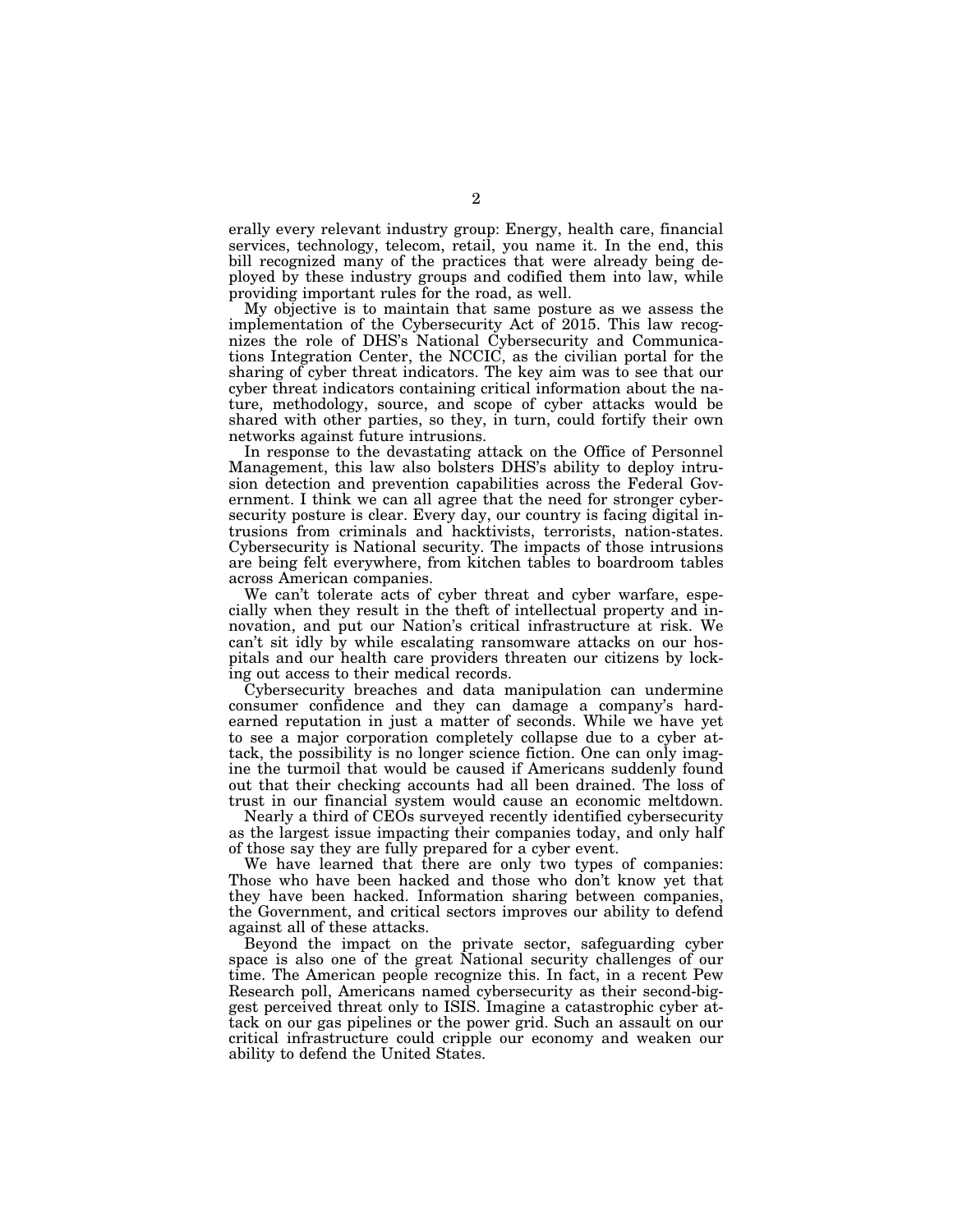Our adversaries are right now hard at work developing and refining cyber attack capabilities and they are using them to intimidate our Government and to threaten our people. But the threat extends beyond the industrial engines that drive our economy, right into the homes of the American people themselves. Criminals and countries alike can now use cyber attacks to raid American savings accounts or steal their personal health records. The recent breach at Anthem last year demonstrated the very real capability and intent of bad actors to prey upon Americans' most sensitive information.

We can't leave the American people, the American economy, and our critical infrastructure to fend for itself. This is why Congress passed the Cybersecurity Act of 2015. Information is the currency of today's age, and we have to constantly work together across all sectors if we expect to stay one step ahead of our adversaries on this new battlefield.

Congress must utilize rigorous oversight to ensure that DHS is fulfilling its mission to better protect our networks, and that's why we are all here today.

I want to thank all the witnesses for testifying before our subcommittee, and I look forward to your testimony.

[The statement of Chairman Ratcliffe follows:]

### STATEMENT OF CHAIRMAN JOHN RATCLIFFE

The subcommittee meets today to fulfill its oversight responsibility of examining implementation of the Cybersecurity Act of 2015 since its passage last year, and to look at necessary steps going forward to strengthen our Nation's cyber defenses.

Congress' job doesn't end when a piece of legislation is signed into law, and that is especially true when it comes to cybersecurity legislation. Continued oversight is essential to making sure the bill is implemented in a manner that actually improves our cyber defenses. If agency guidance isn't clear, if tweaks need to be made, we want to hear that feedback and address those concerns.

For that reason, we are pleased to be joined by a distinguished panel of industry experts to discuss this very important issue.

Pushing the Cybersecurity Act of 2015 across the finish line last year was a significant accomplishment that was years in the making. During that time, these witnesses and others representing critical sectors devoted substantial energy to collaborate with policy makers on the best path forward.

Hundreds of hours of stakeholder outreach were conducted across every relevant industry group—energy, health care, financial services, technology, telecom, defense, retail, you name it.

In the end, the bill recognized many of the practices already deployed by these groups and codified them into law, while providing important rules of the road.

My objective is to maintain that posture as we assess the implementation of the Cybersecurity Act of 2015.

The bill recognized the role of DHS's National Cybersecurity & Communications Integration Center, or NCCIC, as the civilian portal for the sharing of cyber threat indicators. The key aim was to see cyber threat indicators—which contain critical information about the nature, methodology, source, and scope of cyber attacks shared with other parties so they can, in turn, fortify their own networks against future intrusion.

In response to the devastating attack on OPM, the law also bolstered DHS's ability to deploy intrusion detection and prevention capabilities across the Federal Government.

The need for a stronger cybersecurity posture is clear. Every day our country faces digital intrusions from criminals, hacktivists, terrorists, and nation-States like Russia, China, and Iran. Cybersecurity is National security, and the impacts of those intrusions are felt everywhere—from kitchen tables to American businesses.

We cannot tolerate acts of cyber theft and cyber warfare, especially when they result in the theft of intellectual property and innovation, and put our Nation's critical infrastructure at risk.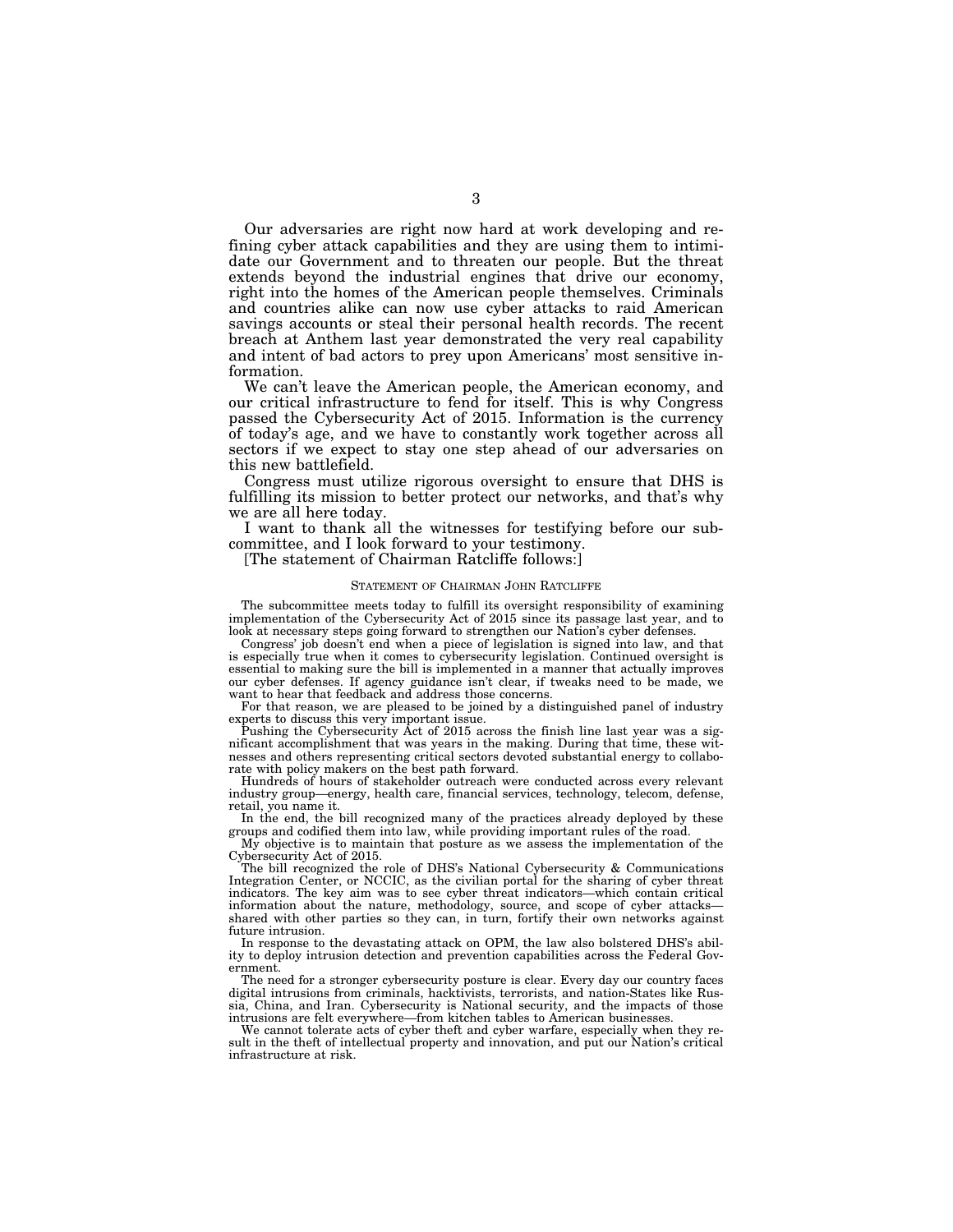We cannot sit idly by while escalating ransomware attacks on hospitals and health care providers threaten our citizens by locking out access to medical records.

Cybersecurity breaches and data manipulation can undermine consumer confidence and damage a company's hard-earned reputation in a matter of seconds. And while we have yet to see a major corporation completely collapse due to a cyber attack, the possibility is no longer science fiction. One can only imagine the turmoil that would be caused should suddenly Americans' checking accounts be drained. Loss of trust in our financial system would cause an economic meltdown.

Nearly a third of CEOs surveyed identify cybersecurity as the largest issue im-<br>pacting their companies today, and only half say they are fully prepared for a cyber<br>event. There are two types of companies: Those who have b who don't know they have been hacked. This is why Congress passed the Cybersecurity Act last year. Information sharing between companies, the Government, and

critical sectors improves our ability to defend against these attacks. Beyond the impact on the private sector, safeguarding cyber space is also one of the great National security challenges of our time—and the American people recog-nize this. In fact, in a recent Pew Research Poll, Americans named cybersecurity as their second biggest perceived threat only to ISIS.

Imagine a catastrophic cyber attack on our gas pipelines or the power grid. Such assaults on our critical infrastructure could cripple our economy and weaken our ability to defend the United States. Our adversaries are hard at work developing and refining cyber attack capabilities, and they are using them to intimidate our Government and threaten our people.

But the threat extends beyond the industrial engines that drive our economy, to the homes of Americans themselves. Criminals and countries alike can use cyber attacks to raid Americans' savings accounts or steal their personal health records. The recent breach of Anthem demonstrated the very real capability and intent of bad actors to prey upon Americans' most sensitive information.

We cannot leave the American people, the American economy, and our critical infrastructure to fend for itself.

That's why Congress passed the Cybersecurity Act of 2015. This new law strengthens DHS's ability to more effectively secure Government networks and incentivizes the sharing of cyber threat indicators among critical sectors and with the Government to bolster protections from future attacks.

Information is the currency of today's age, and we must constantly work together across all sectors if we expect to stay one step ahead of the adversaries on this new battlefield.

Congress must utilize rigorous oversight to ensure that DHS is fulfilling its mission to better protect our networks, and that's why we're here today.

I want to thank the witnesses for testifying before this subcommittee and I look forward to your testimony.

Mr. RATCLIFFE. The Chair now recognizes the Chairman of the full committee, the gentleman from Texas, Mr. McCaul, for his opening statement.

Chairman MCCAUL. I thank the Chairman for holding this important hearing today.

Before I start, I would like to say a few words about the tragic events Sunday in Orlando. Our thoughts and prayers go out to the victims and their families. Our deepest gratitude goes out to the first responders who helped save so many lives.

It was the deadliest attack on the United States homeland since 9/11. But our response has shown that Americans are resilient and will not be intimidated by extremists.

Yesterday, I moderated a Classified briefing on the investigation with the Secretary of Homeland Security, the director of the FBI, and the National Counter Terrorism Center. In the coming months, we will continue to seek answers and have an oversight hearing on this very important issue. We will also take action to protect our country and prevent such an attack from ever happening again.

The events in Orlando are a reminder that our Nation is being targeted by those who want to undermine our freedom and diminish our prosperity.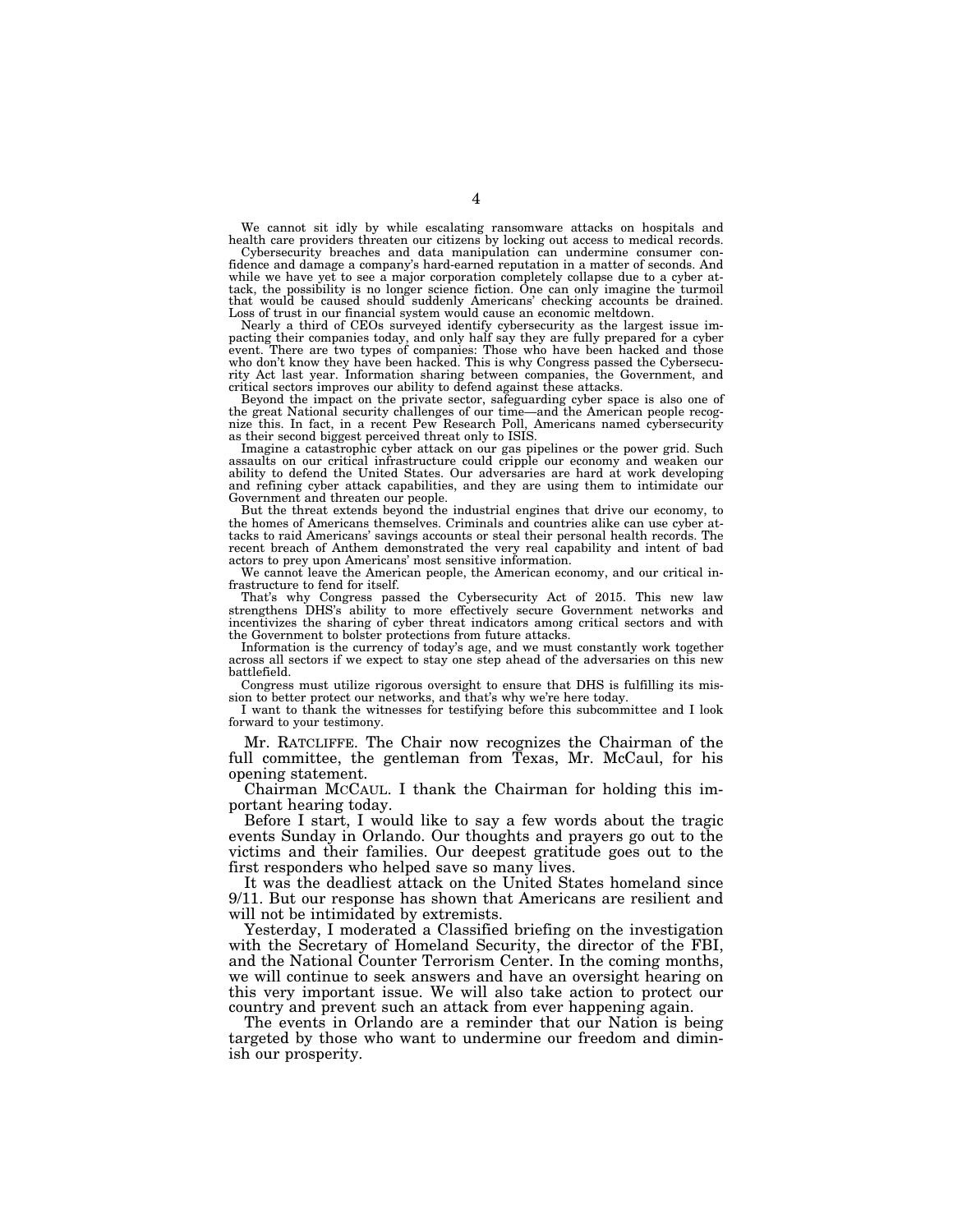But the threat is not just from kinetic terrorists. Today we will discuss how our Nation is also being targeted and attacked in real time by faceless intruders across the web. As we speak, a war is being waged against us in cyber space. Criminals, hacktivists, violent extremists and nation-states are infiltrating our networks and infecting our systems.

Their motives are to deceive, steal, and destroy, and the impacts of their attacks are felt everywhere, from our kitchen tables to our corporate boardrooms. This committee has made our Nation's cybersecurity a top priority. In recent years we passed a number of landmark cybersecurity bills.

First, we established a Federal civilian interface at the National Cybersecurity and Communications Immigration Center, or NCCIC, to facilitate cyber threat information sharing. This allows the Government to communicate more effectively across the 16 critical infrastructure sectors and with the private sector, with liability protection.

Second, we laid down the rules of the road regarding how information is shared, making sure these data exchanges are efficient, timely, and secure.

Third, we put in place measures to keep Americans' rights and personal information protected.

Fourth, we made sure that DHS was able to hire and retain top cybersecurity talent, because we cannot protect our networks without a cyber work force that is smart and aggressive.

And fifth, we enhanced the Department's ability to prevent, respond to, and recover from cyber incidents on Federal networks.

Those measures went a long way in helping us secure our systems. But even with the fundamentals in place, we still have major vulnerabilities, especially lack of information sharing. After 9/11, we learned that if our agencies did not connect the dots, we could not stop attacks.

The same principle applies to cyber threats. If no one shares data, everyone is less secure and intrusions go undetected.

We realized that companies were very hesitant to share this sensitive data, so last year we drafted and passed the Cybersecurity Act to get the information flowing. The law now provides liability protection so that companies and other organizations can more freely exchange threat indicators.

This includes Government-to-private information sharing, but also, importantly, private-to-private sharing. The legislation was a major win for security and privacy, allowing companies to secure their networks and keep hackers away from our bank accounts, health records, and other sensitive information.

But we cannot be satisfied with this progress. We have got to be aggressive, as our adversaries are. We should aim to stay a step ahead of them at every turn.

So I hope our witnesses, and I want to thank our witnesses for being here today, but I hope you will help us understand how we can do exactly that, how can we effectively implement this law to enhance America's digital defenses. I am very interested as well to see how this program is working at the Department and what this committee can do to enhance and strengthen their efforts.

So with that, Mr. Chairman, I yield back.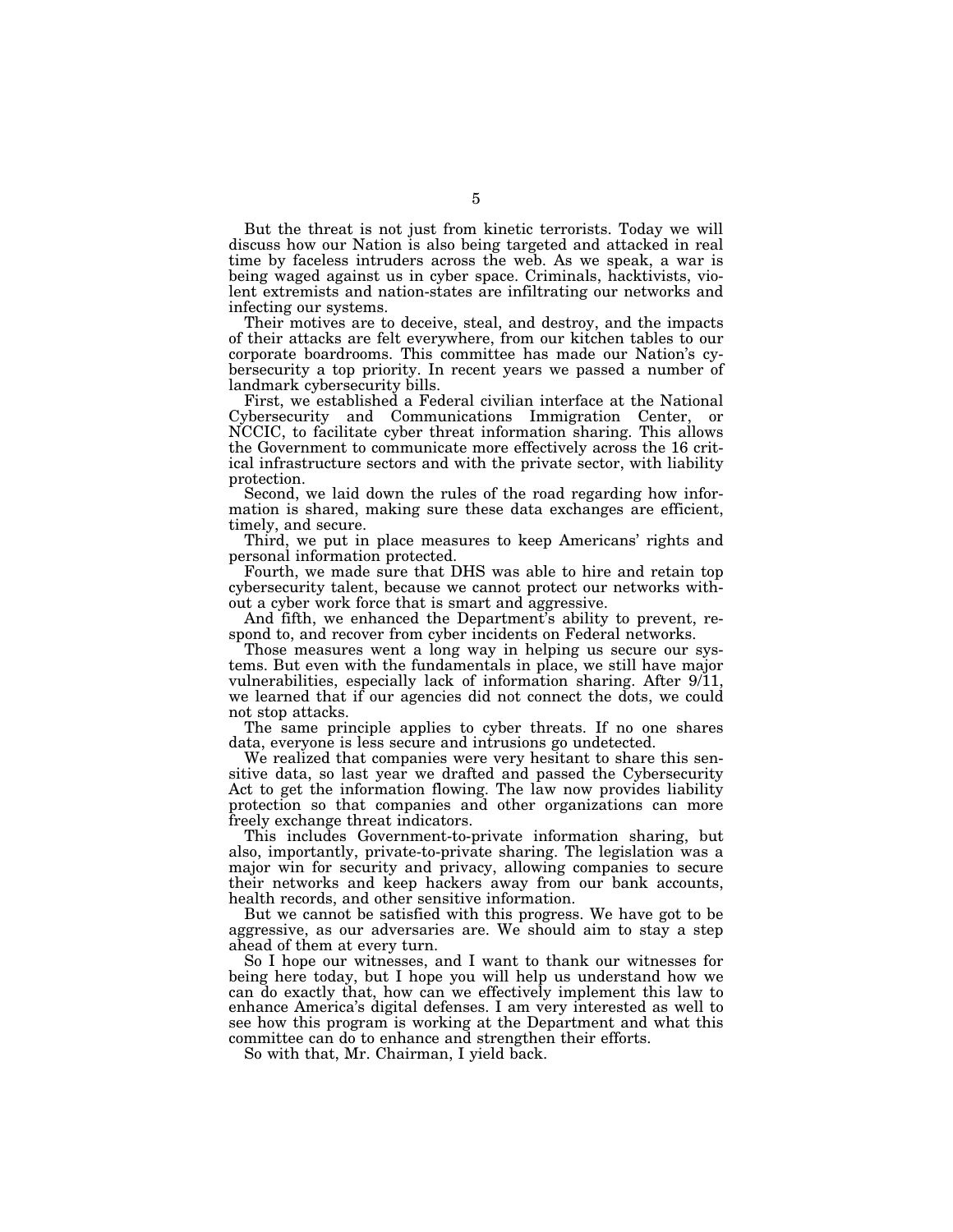# [The statement of Chairman McCaul follows:]

# STATEMENT OF CHAIRMAN MICHAEL T. MCCAUL

Before I start today, I would like to say a few words about the tragic events in Orlando. Our thoughts and prayers go out to the victims and their families, and our deepest gratitude goes out to the first responders who helped save lives.

It was the deadliest terrorist attack on the U.S. homeland since 9/11, but our response has shown that Americans are resilient and will not be intimidated by extremists.

Yesterday I moderated a Classified briefing on the investigation with the heads of DHS, the FBI, and the National Counterterrorism Center, and in the coming months we will continue to seek answers. We will also take action to protect our country and prevent such an attack from happening again.

The events in Orlando are a reminder that our Nation is being targeted by those who want to undermine our freedom and diminish our prosperity.

But the threat is not just from terrorists. Today we will discuss how our Nation is also being targeted and attacked—in real time—by faceless intruders across the web.

As we speak, a war is being waged against us in cyber space. Criminals, hacktivists, violent extremists, and nation-states are infiltrating our networks and infecting our systems. Their motives are to deceive, steal, and destroy, and the impacts of their attacks are felt everywhere—from our kitchen tables to corporate board rooms.

This committee has made our Nation's cybersecurity a top priority, and in recent years we have passed a number of landmark cybersecurity bills.

First, we established a Federal civilian interface at the National Cybersecurity and Communications Integration Center, or NCCIC, to facilitate cyber-threat information sharing.

This allows the Government to communicate more effectively across 16 critical infrastructure sectors and with the private sector.

Second, we laid down the rules of the road regarding how information is shared making sure data exchanges are efficient, timely, and secure.

Third, we put in place measures to keep Americans' rights and personal information protected.

Fourth, we made sure DHS was able to hire and retain top cybersecurity talent, because we cannot protect our networks without a cyber workforce that is smart and aggressive.

And fifth, we enhanced the Department's ability to prevent, respond to, and recover from cyber incidents on Federal networks.

Those measures went a long way in helping us secure our systems. But even with the fundamentals in place, we still saw major vulnerabilities, especially the lack of information sharing.

After 9/11, we learned that if our agencies did not connect the dots, we could not stop attacks.

The same principle applies to cyber threats. If no one shares data, everyone is less secure and intrusions go undetected.

We realized that companies were very hesitant to share their sensitive data, so last year we drafted and passed the Cybersecurity Act of 2015 to get the information flowing.

The law now provides liability protections so that companies and other organizations can more freely exchange threat indicators. This includes ''Government-to-private'' information sharing and ''private-to-private'' sharing.

The legislation was a major win for security and privacy, allowing companies to secure their networks and keep hackers away from our bank accounts, health records, and other sensitive information.

But we cannot be satisfied with this progress. We've got to be as aggressive as our adversaries—and we should aim to stay a step ahead of them.

I hope today our witnesses will help us understand how we can do exactly that and how we can effectively implement this law to enhance America's digital defenses.

Thank you.

Mr. RATCLIFFE. Thank you, Mr. Chairman, and thank you for your leadership on this issue.

Other Members of the committee are reminded that opening statements may be submitted for the record.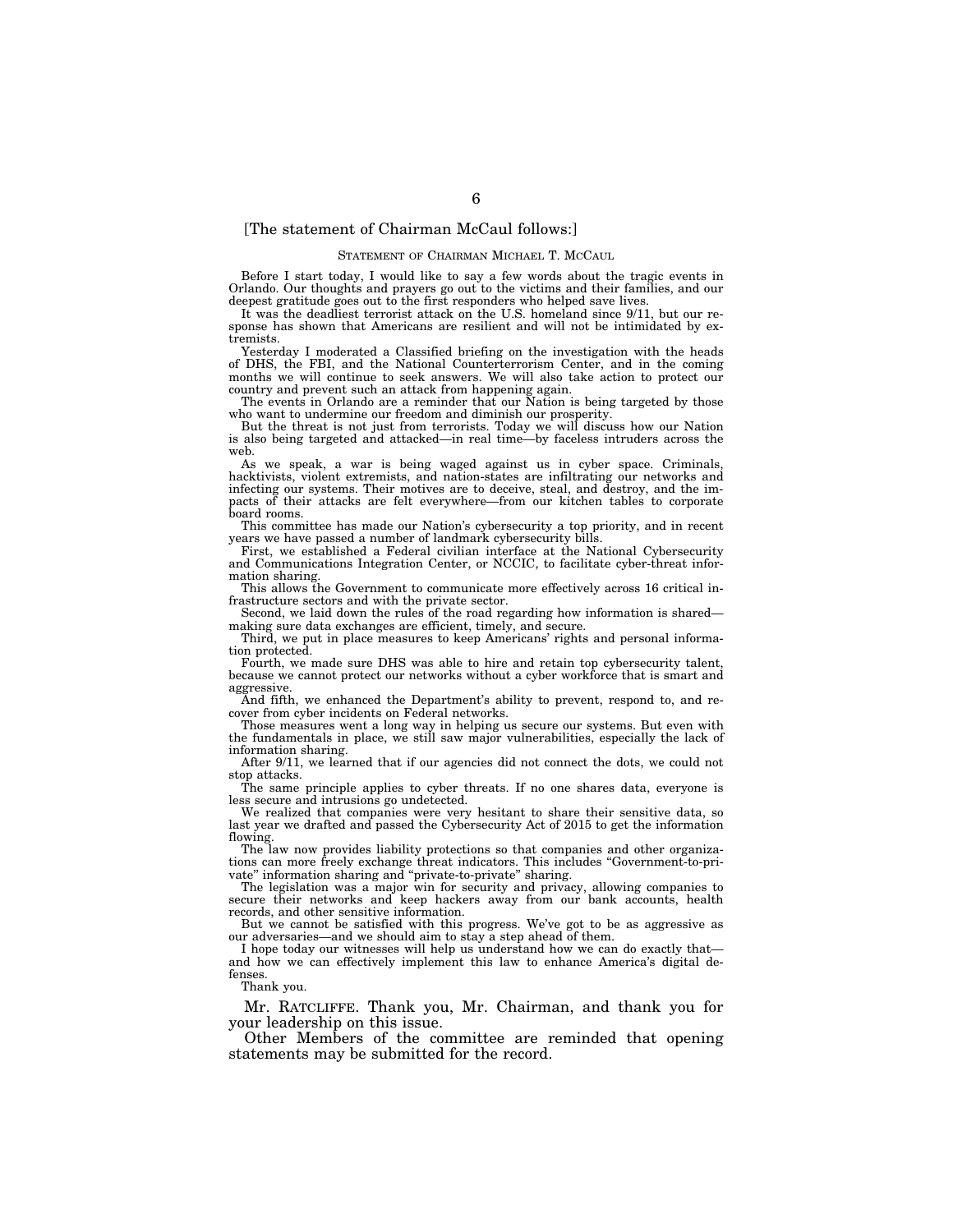[The statements of Ranking Member Thompson and Hon. Jackson Lee follow:]

# STATEMENT OF RANKING MEMBER BENNIE G. THOMPSON

## JUNE 15, 2016

Today, the subcommittee turns its attention to another pressing issue: Securing our cyber networks. Cyber threats are constantly evolving. While a few years ago, critical infrastructure operators were primarily concerned about spear-phishing and DDOS attacks, today, the threat of ransomware attacks are front-of-mind. Over the past year, the proliferation of ransomware attacks, where networks of a hospital system, Government agency, or utility are held hostage for electronic payments, has reached epidemic proportions.

In March, DHS reported that over the past year, there have been 321 incidents of ''ransomware-related activity'' affecting 29 Federal networks. The FBI Internet Crime Complaint Center, for its part, has acknowledged that over the last decade, of the \$58 million in financial damage attributable to such attacks, attacks in just the last year account for \$24 million in damage.

With more Americans coming to embrace the Internet of Things, the disruptive and damaging effects of ransomware and other innovative modes of attack deployed by hackers have the potential to inflict significant damage to our Nation.

To counter this threat, we must redouble our efforts to promote cyber hygiene practices, encryption, and information sharing. The enactment of the ''Cybersecurity Act'' in December provides for the sharing of information on cybersecurity threats and defensive measures between the Government and the private sector and within the private sector.

Privacy, liability, and anti-trust provisions that are universally understood as essential to the timely sharing of cyber threat information are part of this law. Under the Act, the epicenter for such activity is, of course, the National Cybersecurity and Communications Integration Center.

I am interested in exploring two key mandates in the Act. First, I want to hear from industry stakeholders how they see the launch of the ''Automated Indicator Sharing'' capability, as required under the Act, impacting information sharing.

Second, I would like to hear the witnesses' perspective on how well DHS is carrying out the requirement to periodically share, through publication and targeted outreach, cybersecurity best practices in a manner that gives ''attention to accessibility and implementation challenges faced by small businesses.''

Before I close, I would like to note that, this past week, I was heartened to see how the United States stacks up to other nations when it comes to vulnerability to hacking.

The United States was ranked fourteenth on the ''National Exposure Index,'' a worldwide comparative analysis of vulnerability to cyber attacks and cyber crime that is based on the scanning of millions of internet channels for vulnerabilities such as unencrypted and plain text services.

While it is good to see that the United States is less vulnerable than Brussels, Australia, France, and China—countries on the list found to have weak authentication and encryption practices—now is not the time to rest on our laurels.

# STATEMENT OF HONORABLE SHEILA JACKSON LEE

Chairman Ratcliffe and Ranking Member Richmond, thank you for holding this morning's hearing entitled "Oversight of the Cybersecurity Act of 2015.'

This hearing is an opportunity to receive testimony regarding implementation of the Cybersecurity Act of 2015, enacted on December 18, 2015, which was intended to resolve long-standing issues that prevented private-sector participants from sharing information on cyber threats with the Federal Government or with each other.

I look forward to hearing from today's witnesses: Mr. Matthew J. Eggers—senior director, National Security and Emergency Preparedness, U.S. Chamber of Commerce; Mr. Robert H. Mayer—vice president, Industry and State Affairs, U.S. Telecom Association; Mr. Mark Clancy—chief executive officer, Soltra; Mr. Mordecai Rosen—general manager, Security Business Unit, CA Technologies; and Ms. Ola Sage—founder and chief executive officer, eManagement.

As Ranking Member of the Judiciary Subcommittee on Crime, Terrorism, Homeland Security and Investigations and a senior member of the Committee on Homeland Security, I am a strong believer in the legislative process as the best path for addressing the most complex issues of the digital communication age.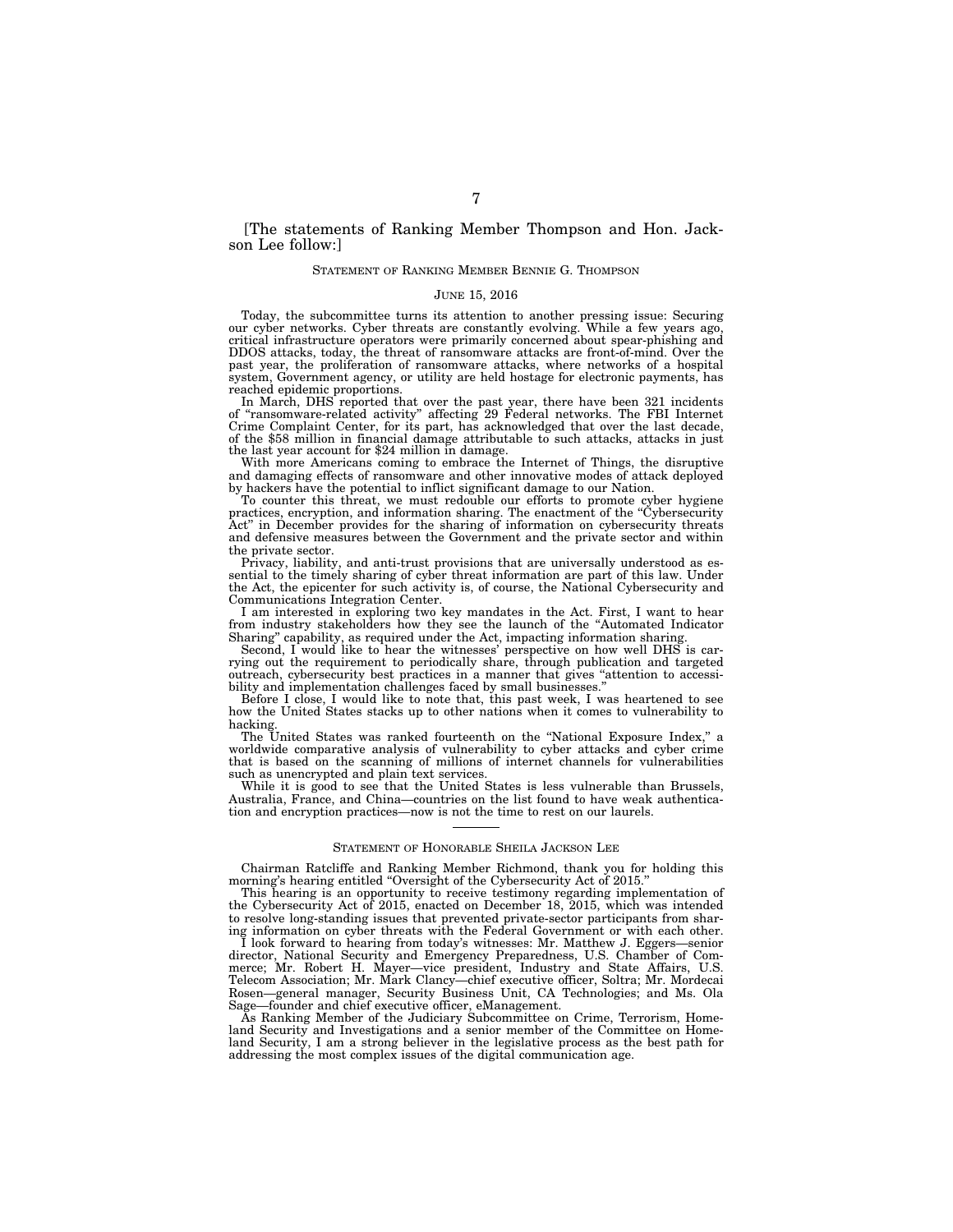The Cybersecurity Act of 2015 did not follow regular order to become law—it was included in the Omnibus Appropriations bill passed at the end of last year.

The bill encourages private companies to voluntarily share information about cyber threats with each other as well as the Government and includes the authorization of information sharing and its impacts on privacy and civil liberties; risks of misuse by the Federal Government or the private sector; and effects of proposed liability protections for companies and entities who participate in cybersecurity information sharing.

The law requires the U.S. Attorney General and Secretary of Homeland Security to publish guidelines, and jointly submit to Congress interim CISA policies and procedures by February 16, 2016, and publish final policies and procedures by June 15, 2016, to assist businesses in identifying information that would qualify as a cyber threat indicator and eliminating personal information from shared cyber threat information.

These guidelines will seek to: (1) Identify cyber threat indicators that contain personal information and are unlikely to directly relate to a cybersecurity threat, and, (2) identify types of information that is protected under privacy laws and are unlikely to directly relate to a cybersecurity threat.

#### THE CYBERSECURITY AND INFORMATION-SHARING LEGISLATION

The law broadly authorizes the Federal Government to share Unclassified ''cyber threat indicators'' and ''defensive measures'' technical data that indicates how networks have been attacked, and how such attacks have been successfully detected, prevented, or mitigated.

The law authorizes the sharing of Unclassified information among Federal agencies, as well as with businesses and the public.

Classified cyber threat information, in contrast, may be shared outside the Government only with entities that have appropriate security clearances.

Vulnerabilities in computing products are the chief method used by data thieves and terrorists to breach computing systems.

Since 2005 to the present, the Privacy Rights Clearinghouse, reports that 895,886,345 records have been breached.

Entities and their customers that have fallen victim to data breaches range in size from small businesses to major corporations and Federal Government agencies, including:<br>• The IRS-

- $-101,000$  the agency block payments to data thieves who used stolen identity information from elsewhere to generate pins using stolen Social Security Numbers (date reported 2/10/2016).
- Scottrade—lost over 4 million records (October 1, 2015).
- Excellus Blue Cross Blue Shield—lost over 10 million patient records (September 10, 2015).
- Office of Personnel Management (OPM)—lost over 21.5 million Government employee or former employee records (June 4, 2015).

Most data breach reports include no details on the number of records breached or stolen.

There is no law that requires companies to report breaches, but there are laws that require reports to consumers when their personal information may have been lost or stolen.

Identifying and closing vulnerabilities in software and firmware IS one important means of securing systems from threats.

The link between commercially available computing devices and our Nation's critical infrastructure lies in the role of products in ensuring the proper maintenance and operation of critical infrastructure.

#### RANSOMWARE AND HACKING ACTIVITY

The latest threat from cyber hackers is ransomware.

Bad actors find vulnerabilities in a computer or computing network and use it to introduce an encryption application that locks the data so the owner or user of a computer system cannot access it until a ransom is paid to the hackers who then unlock the data.

Government agencies, businesses, and consumers are struggling to protect themselves from cyber threats large and small.

Innovation in the form of stronger encryption has to move at unprecedented speed to try to catch up to the attacks currently being used.

In this fast-paced environment, businesses are offering some of the most important cybersecurity protections for digital communications.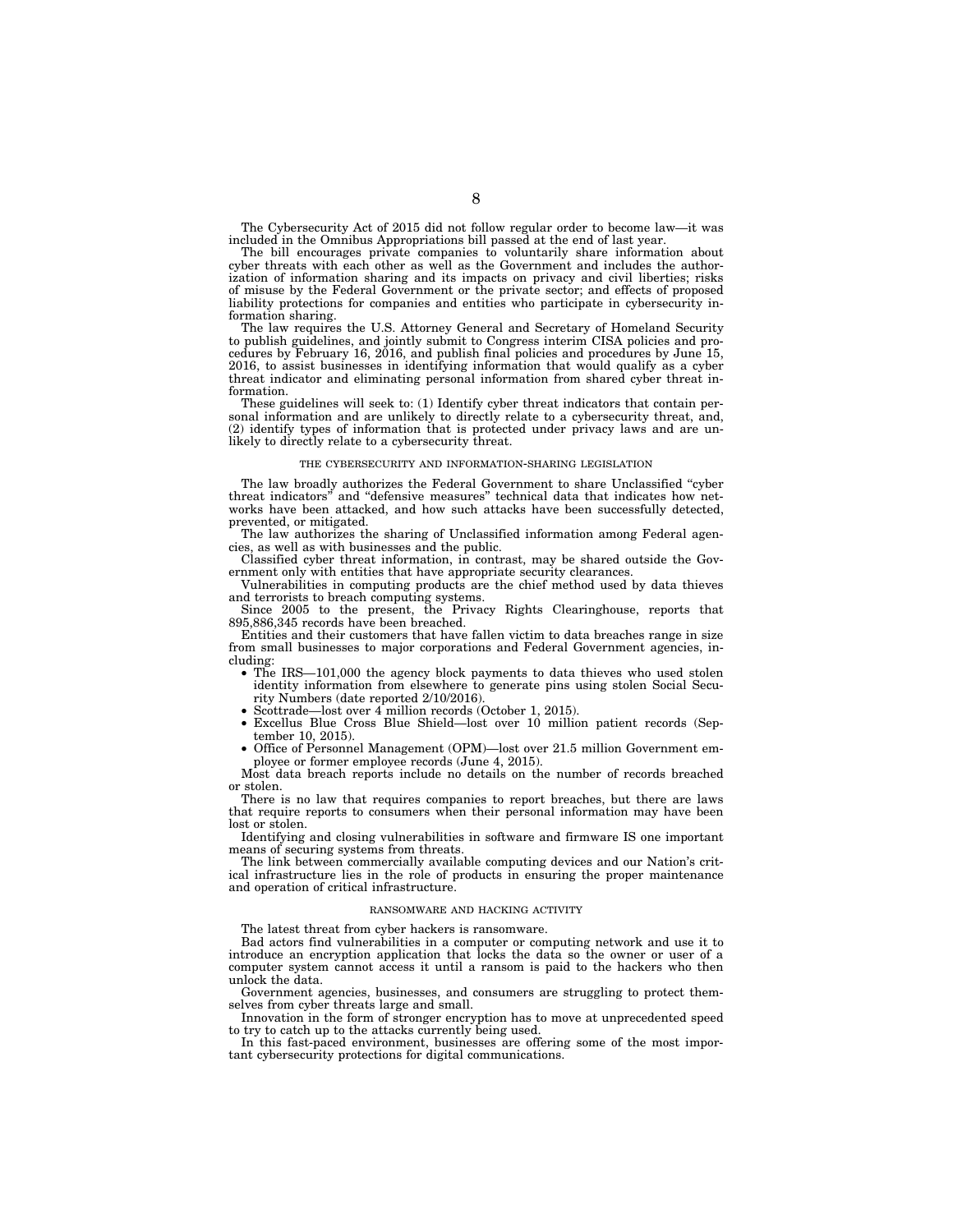The lessons that can be learned and the protections that could be developed is dependent on how well the private and public sectors cooperate.

I look forward to hearing from our witnesses on the issue of overstays.

Thank you.

Mr. RATCLIFFE. As I mentioned earlier, we are pleased to have with us a distinguished panel of witnesses today on this very important topic.

Mr. Matthew Eggers is the executive director of national security and preparedness at the U.S. Chamber of Commerce.

Good to have you back before our subcommittee, Matt.

Mr. Robert Mayer is the vice president of industry and State affairs at the U.S. Telecom Association.

We are glad to have you as well, Mr. Mayer.

Mr. Mark Clancy is the chief executive officer at Soltra.

Welcome, Mr. Clancy.

Mr. Mordecai Rosen is the general manager of the Security Business Unit at CA Technologies.

Thank you for being here today.

Finally, Ms. Ola Sage is the president and chief executive officer of e-Management.

Welcome, and again, welcome to you all. I would now like to ask the witnesses to stand and raise your right hand, so I can swear you in to testify.

[Witnesses sworn.]

Mr. RATCLIFFE. Let the record reflect that the witnesses answered in the affirmative. You all may be seated.

The witnesses' full statements will appear in the record. The Chair now recognizes Mr. Eggers, for 5 minutes, for his opening statement.

# **STATEMENT OF MATTHEW J. EGGERS, EXECUTIVE DIRECTOR, CYBERSECURITY POLICY, NATIONAL SECURITY AND EMER-GENCY PREPAREDNESS, U.S. CHAMBER OF COMMERCE**

Mr. EGGERS. Thank you, sir. Good morning, Chairman McCaul, Chairman Ratcliffe, Ranking Member Richmond, and other distinguished Members of the House Subcommittee on Cybersecurity, Infrastructure Protection, and Security Technologies.

My name is Matthew Eggers, and I am the executive director of cybersecurity policy with the U.S. Chamber. The chamber and I welcome the opportunity to testify.

I will confine my statements to CISA, or the Cybersecurity Information Sharing Act of 2015, which is Title I of the act that we are discussing today.

Last year, information-sharing legislation was the chamber's top cyber priority. We led the Protecting America's Cyber Networks Coalition, a partnership of more than 50 leading business associations representing nearly every sector of the U.S. economy.

CISA, a voluntary program, gives businesses legal certainty that they have safe harbor against frivolous lawsuits when freely sharing and receiving cyber threat data in real time.

CISA also offers protections related to public disclosure, regulatory and antitrust matters. The law safeguards individual's privacy and civil liberties. The chamber is championing CISA as part of our National cybersecurity campaign.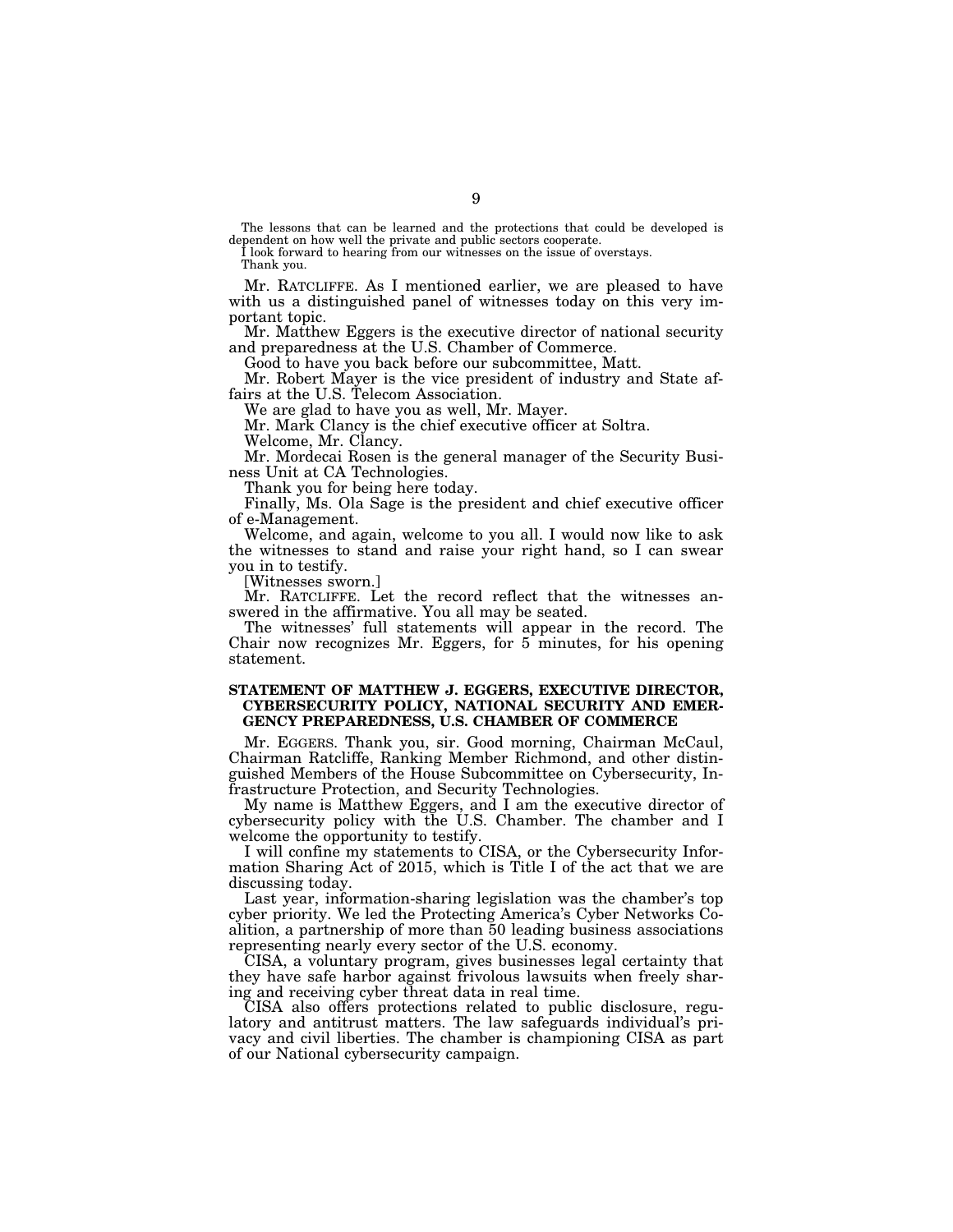Businesses' use of CISA falls into roughly 4 categories. I am generalizing. One, earlier information-sharing leaders. Companies in this category are eager to see a sea change in the real-time sharing of threat indicators.

According to a chamber member who addressed the administration's cyber commission in May, our adversaries should only use an attack or technique once. If our business spots an attack today, all businesses should be protected against it by day's end.

This company and ones just like it is an active member of the sharing community. It wants public-private sharing capacity expanded right away. The chamber agrees.

No. 2, ISAO and ISAC members. Rank-and-file organizations in this group typically share cyber threat data with other businesses and with the Government through information-sharing bodies known as ISAOs and ISACs. This category is expected to swell as confidence in the CISA program grows and new information-sharing organizations are stood up. The administration's promotion of ISAOs is expected to have a positive influence, too.

No. 3, be intrigued, but cautious. I attended DHS's C3 program on June 1 in Indianapolis, and one individual's remark comes to mind. He said, ''I have heard about CISA, but we are not ready as a company to participate. It will take a cultural shift.'' This person's apprehension tells us how central it is that trust in CISA's protection be earned and maintained.

No. 4, small businesses and under-resourced organizations. A goal of information-sharing legislation is to foster economies of scale in real-time sharing. The chamber believes that the market will eventually provide inexpensive and easy-to-use technologies that conform to CISA's rules and generate and swap indicators at internet speeds. Such an outcome is important for small and underresourced organizations.

The chamber is a strong supporter of CISA, but it's not a silverbullet solution. CISA is part of a mix of policies that need to advance together.

Some select examples. First, the joint-industry NIST cyber framework is a sound baseline for businesses' cybersecurity practices. The chamber urges policymakers to help agencies streamline existing regulations with the framework. We oppose the creation of new mandates.

Second, the chamber is engaging issues that are linked to information sharing. The chamber supports a piloting, a CIDAR, which is shorthand for a Cyber Incident Data and Analysis Repository. Also, we appreciate Congress' efforts to press the administration to renegotiate the Wassenaar Agreement control language governing so-called intrusion software. Industry is urging Wassenaar officials to eliminate the controls on technology software and hardware. Discussions are underway, but we still have much work to do.

The CISA program is off to a good start. CISA procedures and guidance were finalized yesterday, and chamber members will review them.

While oversight by Congress is crucial, it is too soon to make changes to the legislation. CISA does not need to be reauthorized for several years. The chamber's public message is two-fold. No. 1, to policymakers we say thank you for getting CISA done, and we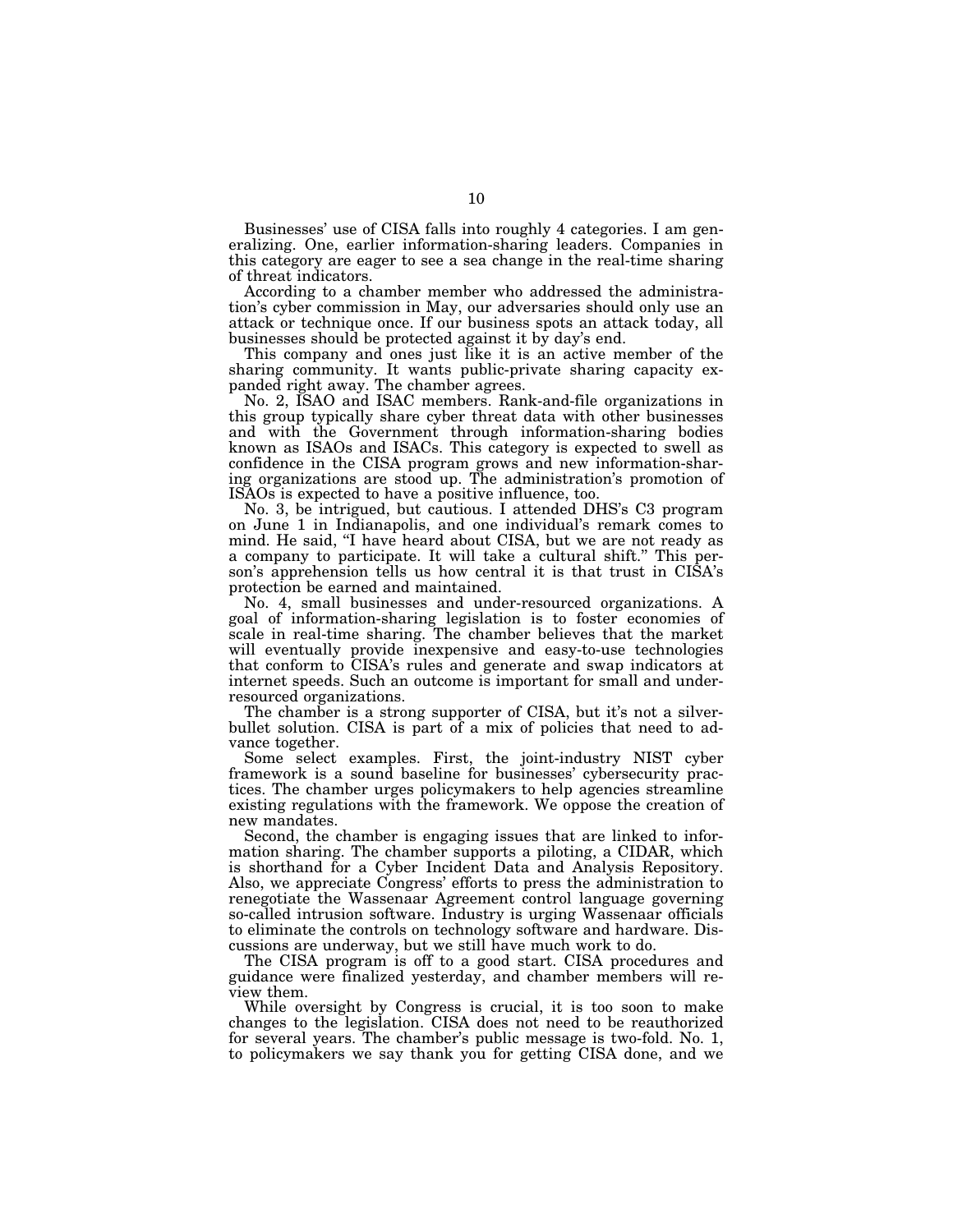urge lawmakers and the administration to be industry's ally as they use the program. No. 2, to businesses we say that you should use the framework, join an ISAO or an ISAC and take advantage of the CISA AIS system as appropriate.

The chamber believes that CISA will enable private organizations to be more secure and resilient against America's cyber adversaries.

Thank you for giving me the opportunity to convey the chamber's views. I am happy to answer any questions.

[The prepared statement of Mr. Eggers follows:]

# PREPARED STATEMENT OF MATTHEW J. EGGERS

# JUNE 15, 2016

Good morning, Chairman McCaul, Ranking Member Thompson, and other distinguished Members of the House Homeland Security Committee (committee). My name is Matthew Eggers, and I am the executive director of cybersecurity policy with the U.S. Chamber's National Security and Emergency Preparedness Department. On behalf of the chamber, I welcome the opportunity to testify before the committee regarding industry's perspectives on the Cybersecurity Act of 2015.

The chamber's National Security and Emergency Preparedness Department was established in 2003 to develop and implement the chamber's homeland and National security policies. The Department's Cybersecurity Working Group, which I lead, identifies current and emerging issues, crafts policies and positions, and provides analysis and direct advocacy to Government and business leaders.

The chamber applauds the committee and its staff members for their dedication to getting cybersecurity information-sharing legislation enacted. Recent cyber incidents in the public and private sectors underscore the need for legislation to help businesses improve their awareness of cyber threats and to enhance their protection and response capabilities in collaboration with Government entities. Cyber attacks aimed at businesses and Government bodies are increasingly being launched from sophisticated hackers, organized crime, and state-sponsored groups. These attacks are advancing in scope and complexity. Industry and Government have a mutual interest in bolstering the economic security of the U.S. business community.

## CYBERSECURITY INFORMATION SHARING ACT OF 2015 (CISA): THE BASICS

I will largely confine my written statement to the Cybersecurity Information Sharing Act of 2015 (CISA), which is title I of the Cybersecurity Act of 2015.1 President Obama signed this legislation into law in December 2015. The House passed two cybersecurity information-sharing bills in April 2015 with robust majorities from both parties and with broad industry backing. Indeed, the House's action prodded the full Senate to take up cybersecurity information-sharing legislation in the fall.

Passing cybersecurity information-sharing legislation was the top cyber policy priority of the chamber. We led the Protecting America's Cyber Networks Coalition (the coalition), a partnership of more than 50 leading business associations representing nearly every sector of the U.S. economy. It took a dedicated team working with Capitol Hill and the administration to get CISA done.

CISA establishes a voluntary information-sharing program, intended to strengthen businesses' protection and resilience against cyber attacks. The law gives businesses legal certainty that they have safe harbor against frivolous lawsuits when freely sharing and receiving cyber-threat indicators (CTIs) and defensive measures (DMs) in real time and taking actions to mitigate cyber attacks. CISA also offers protections related to public disclosure, regulatory, and antitrust matters in order to increase the timely exchange of information among public and private entities.

The law safeguards individuals' privacy and civil liberties and establishes appropriate roles for Government agencies and departments. CISA reflects sound compromises among many parties on these issues.2

<sup>&</sup>lt;sup>1</sup> The cyber legislation was included in the Consolidated Appropriations Act, 2016 (Pub. L. No. 114–113). *www.congress.gov/bill/114th-congress/house-bill/2029*.<br><sup>2</sup> See Automated Indicator Sharing (AIS) resources, inclu

Sharing Act of 2015 (CISA) implementation procedures and guidance, available at *www.us-*Continued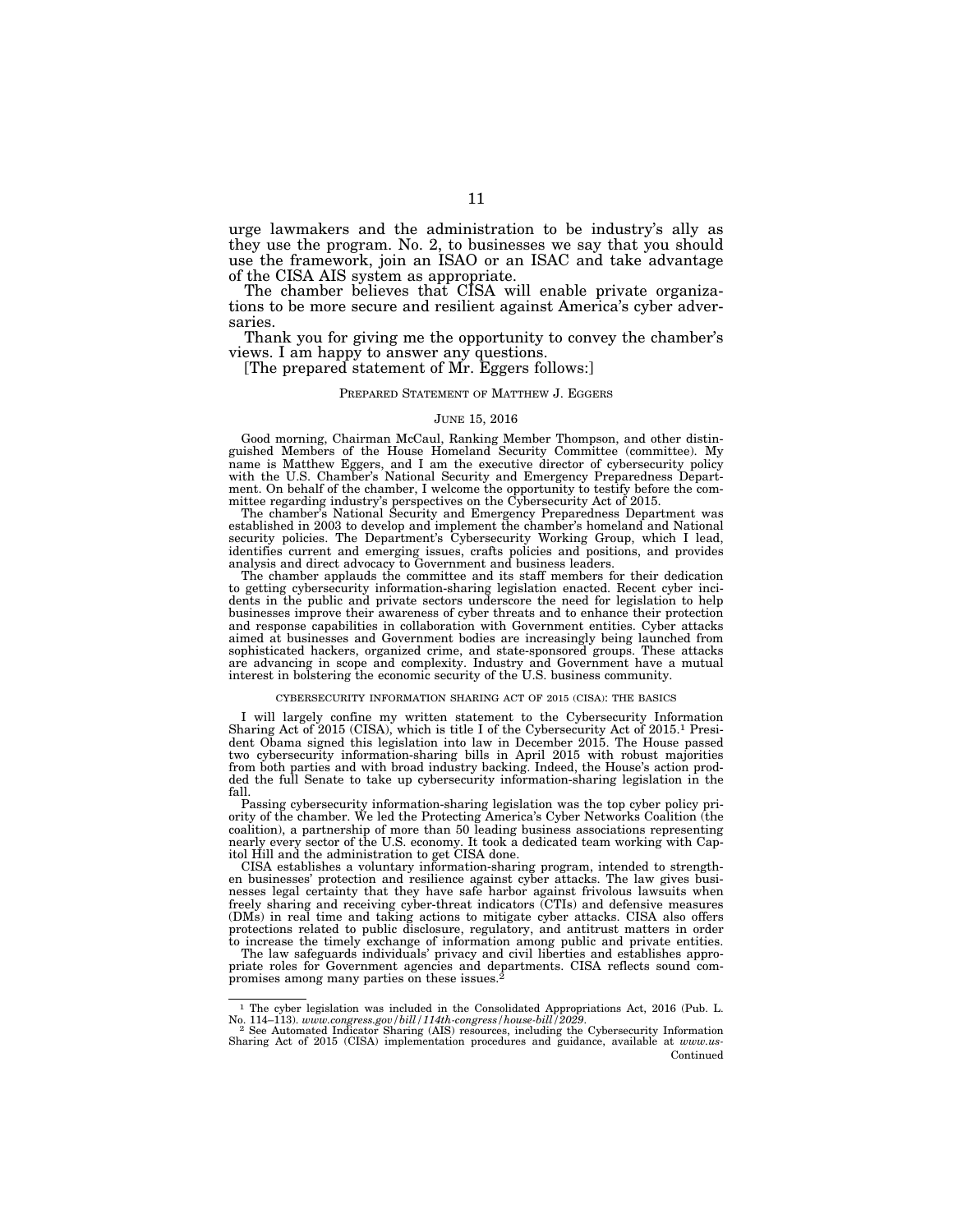CISA called for the Department of Homeland Security (DHS) to establish a ''capability and process'' (aka a portal) in the Department to receive CTIs and DMs shared by businesses with the Federal Government in an electronic format—i.e., through email or media, an interactive form on an internet website, or a real-time, automated process. In March 2016, DHS launched an Automated Indicator Sharing (AIS) platform that enables the Government and the private sector to exchange cybersecurity threat information with one another.3 The AIS initiative reportedly has more than 100 participants—spanning the banking, energy, and technology sectors, as well as both small and large companies—up from 6 participants this past spring.

Groups have begun testing their ability to share and receive indicators, but there is not yet sharing on a massive scale. The platform uses technical specifications, including the Trusted Automated eXchange of Indicator Information (TAXII), which defines a set of services and message exchanges that, when implemented, enable sharing of actionable cyber threat information. It also uses Structured Threat Information eXpression (STIX), a collaborative effort to develop a structured language to represent threat information.

An industry participant at last week's (June 9) CISA implementation workshop captured the thinking of many when he said, "Our adversaries are employing automated techniques against us. Machine-to-machine sharing is a key element needed to help solve our cybersecurity problems.'' He added that the United States cannot succeed if we pit cyber professionals—which are a significantly limited workforce asset—against machines.

# CHAMBER PROMOTING CISA AS PART OF OUR NATIONAL CYBER CAMPAIGN

The chamber is championing CISA as part of our National cybersecurity campaign. The chamber will develop a document in concert with industry groups and other parties, including DHS and the Department of Justice (DOJ), that summarizes the CISA/AIS program, describes participants' protections and obligations, and urges the private sector to get involved in the AIS network. Appropriate, real-time automated sharing will strengthen the security and resilience of industry and Government, thus heightening the costs of executing malicious attacks by U.S. adversaries. Many experts contend that the timely sharing of cyber indicators among various information-sharing and analysis organizations (ISAOs), information-sharing and analysis centers (ISACs), and private- and public-sector entities can reduce both the probability and the severity of cybersecurity incidents. (ISACs are considered to be ISAOs.)

The chamber launched our cybersecurity roundtable series in 2014. This National initiative recommends that businesses of all sizes and sectors adopt fundamental internet security practices, including using the framework and similar risk management tools, engaging cybersecurity providers, and partnering with law enforcement before cyber incidents occur. Nine regional roundtables and two summits in Washington, DC, have been held since 2014. More events are planned this year, including in San Antonio, Texas, on June 28 and in Chicago (Schaumburg, Illinois) on July 12. The chamber's Fifth Annual Cybersecurity Summit will be held on September 27.

Each regional event includes approximately 200 attendees and typically features cybersecurity principals from the White House, DHS, the National Institute of Standards and Technology (NIST), and local FBI and Secret Service officials.

#### CISA IMPLEMENTATION GUIDANCE AND PROCEDUERS: A GOOD START

The enactment of CISA triggered an array of Government guidelines and procedures. The chamber has tracked implementation dates and monitored agencies' progress toward meeting the deadlines—and DHS and the DOJ delivered.

cert.gov/ais. Also see pro-CISA advocacy papers: "It's About Protecting America's Cyber Net-<br>works, Not Surveilling You" (August 10, 2015) [http://www.uschanber.com/sites/default/files/<br>cisa myth v\_fact cyber protection n

*sharing-platform*.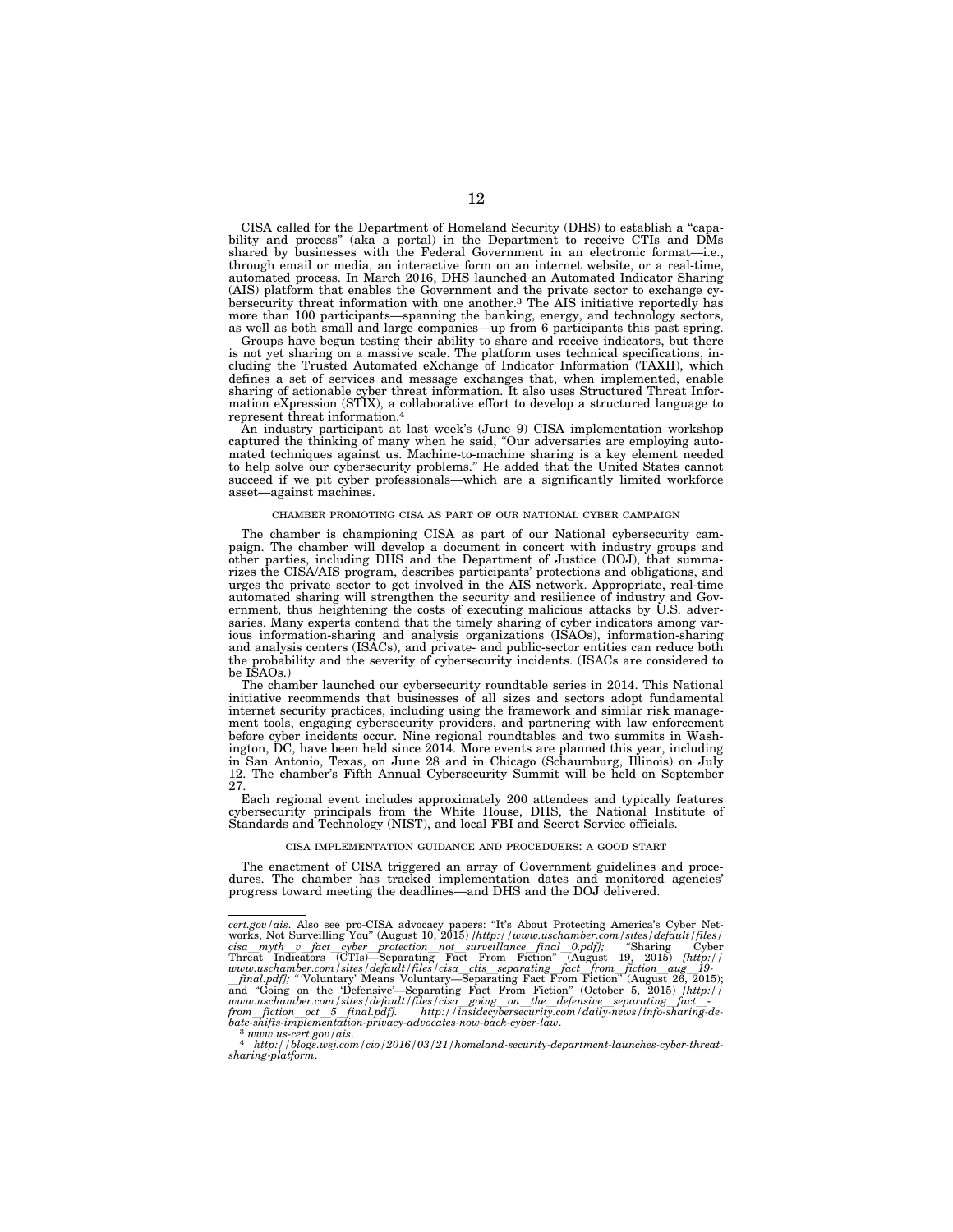In particular, DHS and DOJ released interim guidance in February 2016 to assist ''non-Federal entities''—including organizations in the private sector and State and local governments—to share CTIs with the Federal Government. The departments also released interim procedures relating to the receipt and use of CTIs by the Federal Government, interim guidelines relating to privacy and civil liberties in connection with the exchange of these indicators, and guidance to Federal agencies on sharing information in the Government's possession.

At the time of this writing, the chamber expects that DHS and DOJ officials will release by June 15 final procedures and guidance, which we generally agree with. We anticipate that the departments will accommodate the chamber's request to clarifying the protections afforded to a non-Federal entity when it shares cyber threat information with another non-Federal entity. The chamber and public authorities have a mutual interest in ensuring that the important protections authorized under CISA are clearly stated and utilized.

# LOOKING AHEAD: PROMOTING CISA, BUILDING AND MAINTAING TRUST

Looking forward to the next several months, the chamber believes that businesses' use of the CISA program arguably falls into roughly 4 categories. I want to emphasize that these groups are generalizations—shorthand for where private entities are in the information-sharing ecosystem.

• *Early Information-Sharing Leaders: Increasing the Quality and Volume of Sharing Under CISA*.—Private organizations in this category are actively engaged in sharing threat data. They were in the vanguard of businesses establishing and funding ISAOs and ISACs several years ago. Companies in this grouping have long-established information-sharing relationships among multiple industry peers and Government partners, and several of them are already directly connected to sharing programs like AIS.5

CISA should give the lawyers and risk management professionals in these top organizations added certainty to receive CTIs and DMs and to share them with business and the Government. A core purpose of the new law is to extend liability protections to companies to encourage them to share cyber threat information.<sup>6</sup>

Companies in this category are eager to see a sea change in the real-time sharing of threat indicators within and across sectors, as well as between Government and businesses. According to a chamber member who addressed on May 16 the Commission on Enhancing National Cybersecurity, ''Our adversaries should only use an attack or technique once. If our business spots an attack today, all businesses should be protected against it by day's end.'' Clearly, this company is an active member of the sharing community and wants public-private capacity to expand their capability to exchange threat data immediately. The chamber agrees.

• *ISAOs/ISACs Members: Leveraging the Expanding Network of Sharing Conduits*.—Many members in this dispersed network of ISAOs/ISACs do not share cybersecurity threat data directly with the Government. Instead, rank-and-file members in this category typically share CTIs and DMs with other businesses and with the Government through the channels that information bodies (e.g., the Financial Services–ISAC, the Oil and Natural Gas–ISAC) provide. This category is expected to swell as confidence in the CISA program grows and new information-sharing organizations are stood up over the coming months and years.

The comparatively new ISAO standards organization is a key component of the Obama administration's cybersecurity strategy, launched in early 2015.7 The administration's promotion of ISAOs is designed to encourage the protected sharing of information based on emerging and evolving threats that transcend

<sup>5</sup> *www.dhs.gov/topic/cybersecurity-information-sharing*. 6 *http://insidecybersecurity.com/daily-news/mccaul-evaluate-effectiveness-cyber-info-sharing-*

law-including-liability-protections.<br><sup>7</sup> In February 2015, President Obama signed an Executive Order (EO) to promote cybersecu-<br>rity information sharing among multiple business and Government entities. The EO urges the<br>pri focal points for cybersecurity information sharing and collaboration within the private sector and between the private sector and Government. *www.whitehouse.gov/the-press-office/2015/02/ 13/executive-order-promoting-private-sector-cybersecurity-information-shari.*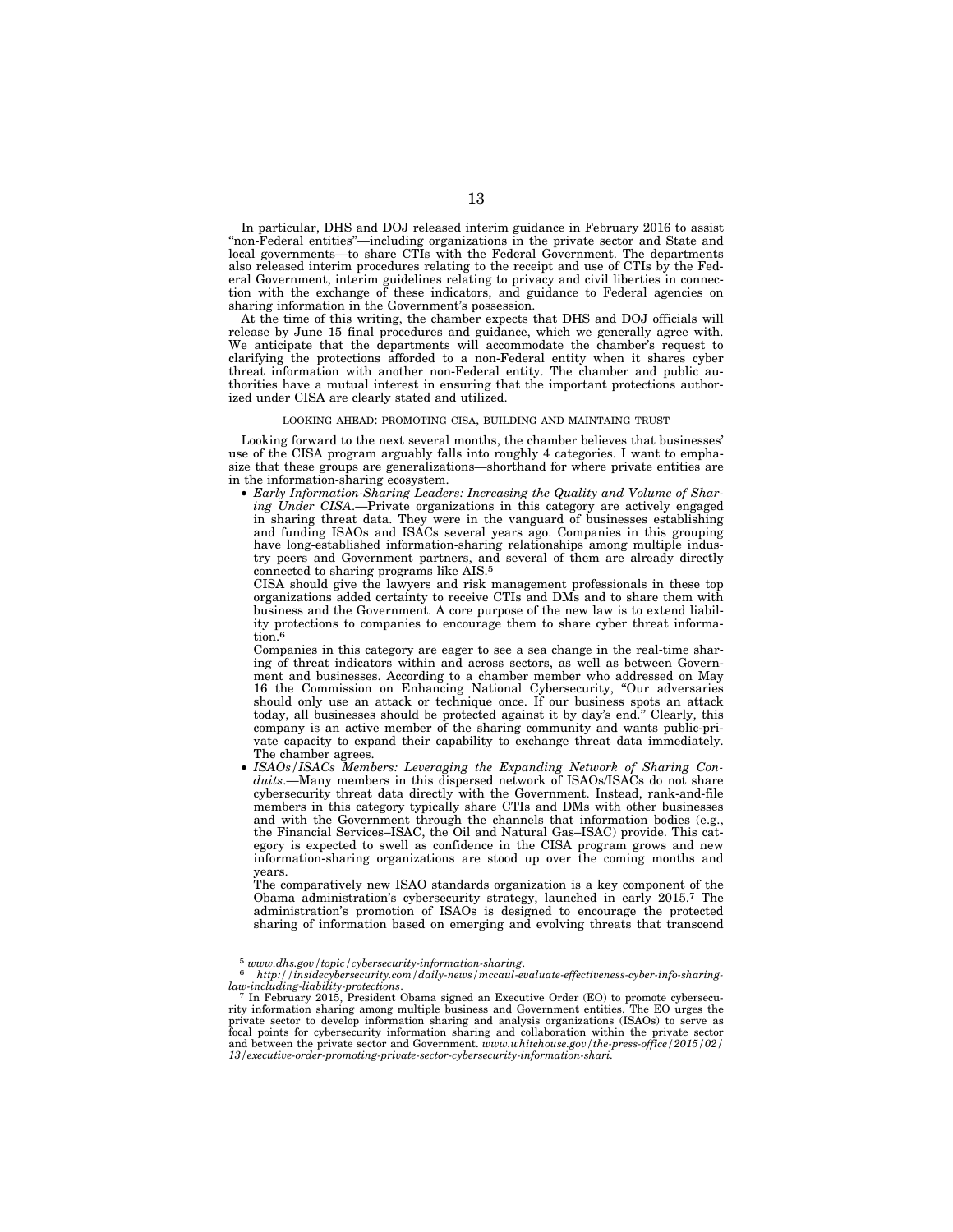industry sectors and geographic regions.8 CISA is expected to have a positive influence on the expansion of the community of ISAOs and ISACs.

• *The Intrigued But Cautious: Sharing Should Pick Up as Both Education and Confidence Increase*.—Businesses in this category have probably heard something about CISA through social media, cybersecurity events, and colleagues. Business leaders are interested in protected sharing arrangements, yet they are not ready to commit to routine sharing and receiving. Perhaps they do not know how to begin. The former view is due to misgivings about CISA's protections. The latter situation can be addressed through outreach and education.

Many cautious businesses have pictures in their heads of bureaucrats lying in wait with regulations and privacy groups readying law suits. The chamber does not agree completely with these perspectives, but we hear them expressed frequently. I attended a DHS-led C3 Voluntary Program in early June in Indianapolis and one individual's remark comes to mind. He said, ''I have heard about CISA. But we are not ready as a company to participate—it will take a cultural shift.'' This person's apprehension tells us how central it is that trust in CISA's protections be earned and maintained. The chamber and most Government leaders appreciate that business attitudes change over time and participation in CISA/AIS will be gradual.

One change that may accelerate the use of CISA is business contracting arrangements. The chamber foresees situations where large firms require their supply chain partners to belong to an ISAO/ISAC and to utilize AIS or some other automated means of timely indicator sharing.

• *Small Businesses and Underresourced Organizations: Indirect Beneficiaries of Innovations in Sharing*.—Many small and midsize businesses, especially underresourced enterprises, will be able to benefit from an innovative, automated sharing ecosystem. A key long-term goal of information-sharing legislation is to foster economies of scale in real-time sharing. The chamber anticipates that the marketplace will eventually provide inexpensive and easy-to-deploy technologies that conform to CISA's rules (e.g., scrubbing privacy information from CTIs) and generate and swap threat signatures at internet speeds. Systems like AIS will be able to block attacks sooner and more regularly, compared with the relatively human-intensive sharing schemes in use today.

# CISA FITS WITHIN A COLLECTION OF POLICY ISSUES THAT NEED ATTENTION

The chamber is a strong supporter of CISA and its potential to clear away real or perceived hurdles to information sharing. CISA is not a silver-bullet solution to our Nation's cybersecurity challenges. However, chamber members say that increasing the speed and quality of bilateral information flows of CTIs and DMs is essential for developing a holistic approach to cyber defense. CISA is part of a mix of cybersecurity policies that need to advance together.

Here are some select issues that are worth highlighting for the committee:

First, the joint industry-NIST *Framework for Improving Critical Infrastructure Cybersecurity* (the framework) is a sound baseline for businesses' cybersecurity practices. The CISA program and the framework are highly complementary. Businesses implement a cybersecurity risk management program before investing in information-sharing programs. In February 2016, the chamber sent a letter to NIST, commenting on the framework.

Key points that the chamber made in the letter include the following:

- The chamber has been actively promoting the framework.
- Chamber members are using the framework and urging business partners to manage cybersecurity risks to their information networks and systems.
- The chamber urges policymakers to help agencies and departments with streamlining existing regulations with the framework and maintaining the framework's voluntary nature.
- Industry opposes the creation of new or quasi-cybersecurity regulations, particularly when Government authorities have not taken affected entities' perspectives into account.9

The bottom line: The chamber values the Obama administration's leadership on the non-regulatory framework and urges the next administration to actively support it. NIST did an admirable job working with industry to development the tool. As framework stakeholders begin the year-long transition from the Obama administra-

<sup>8</sup> *http://insidecybersecurity.com/daily-news/isao-standards-body-issue-next-round-draft-plans-*

*info-sharing-july*. 9*http://csrc.nist.gov/cyberframework/rfi*l*comments*l*02*l*2016/20160209*l*US*l*Chamber*l-*of*l*Commerce.pdf*.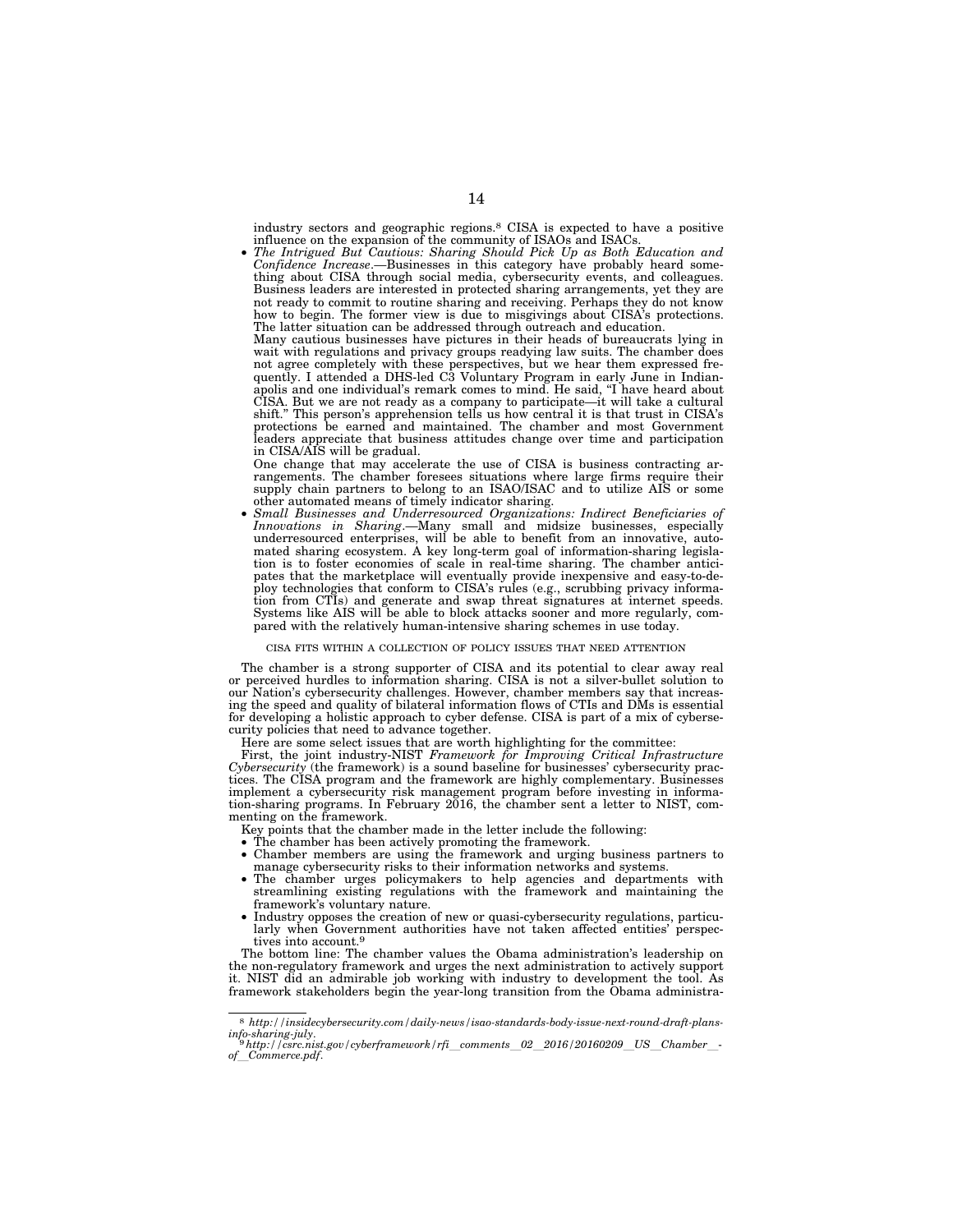tion to its successor, the chamber wants to sustain the view held by most businesses and policymakers that the framework is a policy and political cornerstone for managing enterprise cybersecurity risks and threats.

To sustain the momentum behind the framework, the chamber believes that both industry and government have jobs to do. On the one hand, the chamber has been actively promoting the framework since it was released in 2014. Our national cybersecurity campaign is funded through members' sponsorships and through the contributions of State and local chambers of commerce, other business organizations, and academic institutions. Further, chamber members are using the framework and urging business partners to manage cybersecurity risks to their data and devices. Industry is working with government entities, including DHS, to strengthen their information networks and systems against malicious actors.

On the other hand, the chamber urges policymakers to help agencies and departments with harmonizing existing regulations with the framework and maintaining the framework's voluntary nature. Our organization opposes the creation of new or quasi-cybersecurity regulations, especially when government authorities have not taken affected entities' perspectives into account.

Second, the chamber is engaging policy issues that ultimately relate to cybersecurity information sharing.

- The chamber supports piloting a CIDAR, shorthand for a cyber incident data and analysis repository. In May 2016, we sent a letter to DHS saying that (1) data submitted to a CIDAR need to be made anonymous,  $(2)$  additional sharing protections may be needed, and (3) an experimental CIDAR could offer tangible upsides to public- and private-sector cybersecurity. Comprehensive information about cyber events could assist insurers in expanding cyber coverage and in identifying cybersecurity best practices for their customers.
- The chamber appreciates the efforts of the Congressional Cybersecurity Caucus, particularly co-chairs McCaul and Langevin, to press the administration to renegotiate the Wassenaar Agreement (WA) control language governing so-called intrusion software and surveillance items aspects of a controversial international agreement to prevent the export of sophisticated hacking tools to repressive governments and criminal organizations.

Industry and democratic governments have a mutual interest in keeping malicious software out of the hands of bad actors. But the 2013 WA control language governing so-called intrusion software and surveillance items takes a seriously wrong approach to cybersecurity.10

WA officials are gathering from June 20 to 24 in Vienna, Austria, at the working-group level. Industry is urging officials to completely eliminate the controls on technology, software, and hardware. If deleting the controls is not possible, the chamber and many others recommend that WA officials substantially narrow the scope of the control language and dramatically simplify the language in order to bring clarity and enable compliance.11 If the WA control language is not eliminated or at least adequately amended, it could have a powerfully (unintended) negative effect on the CISA program. Creating cybersecurity policies and laws in the WA environment lacks sufficient transparency and does not advance public-private partnerships at home and abroad.

• On June 8, the chamber's board of directors approved a policy statement on cybersecurity norms and deterrence. The paper argues that despite the existence of written blueprints, such as ones related to global prosperity and defense, the U.S. cybersecurity strategy is seemingly uncertain—both to many in the private sector and our adversaries alike. The chamber believes that policymakers need to refocus National and global efforts to heighten the costs on sophisticated attackers that would willfully hack America's private sector for illicit purposes. Public-private policymaking needs to spotlight increasing adherence to international norms and deterrence to reduce the benefits of conducting harmful cyber activity against the U.S. business community and the Nation. The statement makes several policy endorsements. For instance, the chamber contends that the United States and its allies should enhance businesses' situational awareness through protected information sharing.

<sup>10</sup> *https://www.uschamber.com/sites/default/files/documents/files/final\_group\_letter\_*-

bis\_proposed\_rule\_intrusion\_software-surveillance\_items\_july\_20\_2015.pdf.  $11$  http://insidecybersecurity.com/daily-news/obama-administration-agrees-renegotiate-cyber*export-controls*.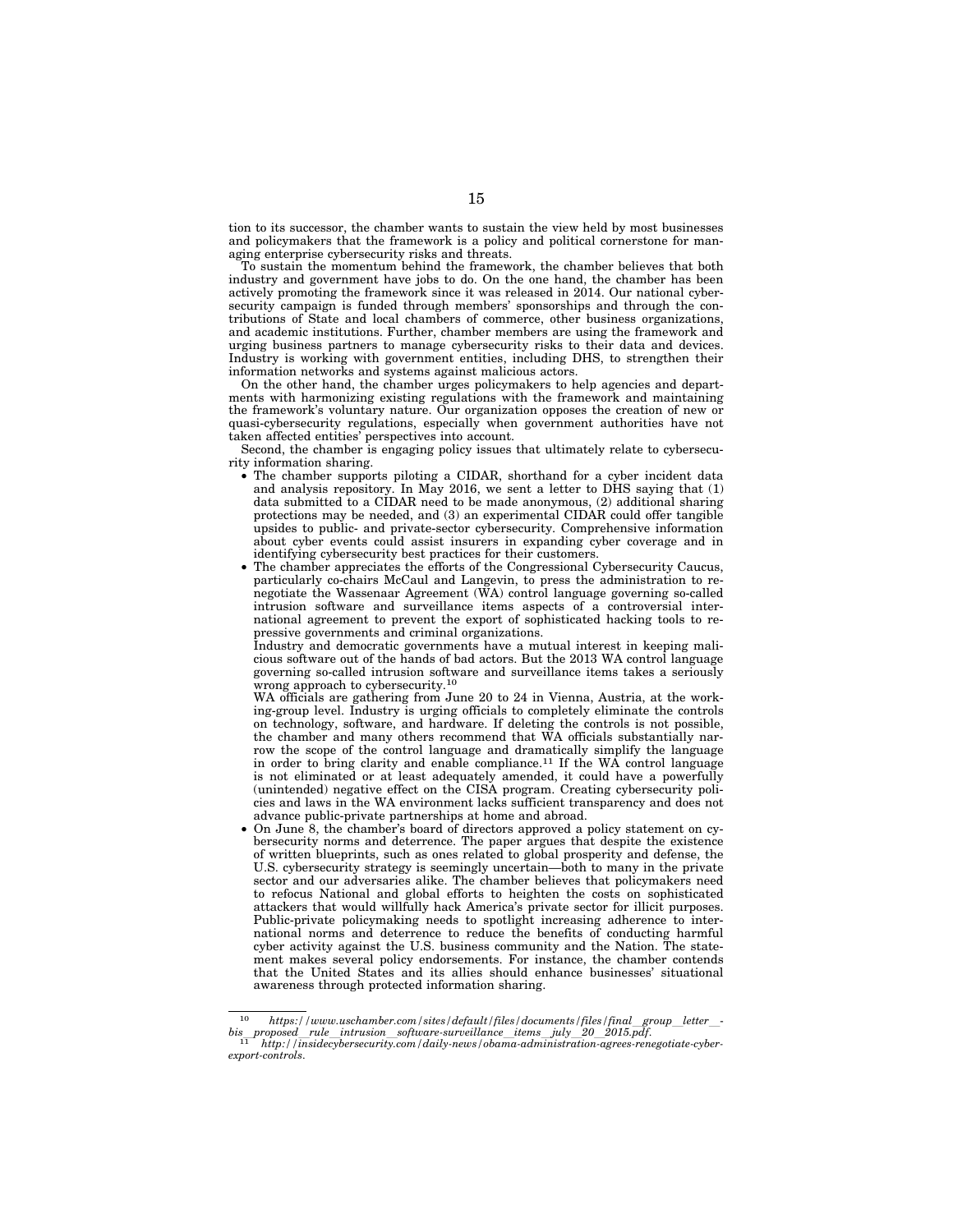# RECOMMENDATIONS ON CONGRESSIONAL OVERSIGHT

The chamber believes that the CISA program is off to a good start. The CISA/ AIS implementation guidance documents will likely be finalized today. We look forward to reviewing them with our members. The chamber appreciates the open and constructive discussions that we have had with DHS and DOJ officials. While oversight by Congress is crucial, it is too soon to make changes to the legislation. CISA does not need to be reauthorized for several years (i.e., September 2025).

The chamber's public message is two-fold:

- To policymakers we say thank you for getting the cybersecurity information-sharing legislation across the finish line. And we urge lawmakers and the administration to be industry's ally as they use the program. Companies need to feel that policymakers have their backs. It is important that businesses see that the protections granted by the law-including matters tied to limited liability, regulation, antitrust, and public disclosure-become real.
- regulation, antitrust, and public disclosure-become real. To businesses we say that you should use the framework, join an ISAO/ISAC, and take advantage of the CISA/AIS system as appropriate. The chamber urges the senior leaders of industry groups to promote these initiatives among their peers and constituencies.

The chamber and many stakeholders worked diligently over several years to craft policy that would serve multiple interests—namely individuals' security and privacy. We believe that CISA will enable private organizations of all sizes and sectors to be more secure and resilient against America's cyber adversaries.

Mr. RATCLIFFE. Thank you, Mr. Eggers.

The Chair now recognizes Mr. Mayer, for 5 minutes, for his opening statement.

# **STATEMENT OF ROBERT H. MAYER, VICE PRESIDENT, INDUS-TRY AND STATE AFFAIRS, UNITED STATES TELECOM ASSO-CIATION**

Mr. MAYER. Thank you. Good morning, Chairman McCaul, Chairman Ratcliffe, Ranking Member Richmond, and distinguished Members of the committee.

My name is Robert Mayer, and I serve as vice president of industry and State affairs at the United States Telecom Association. Thank you for giving the communications sector and me personally the opportunity to appear before you today for this important oversight hearing.

Today, our Nation faces unrelenting assaults from a variety of bad actors, including, among others, nation-states, criminal enterprises, terror organizations and individual and group hackers. As new interconnected platforms, technologies, and applications grow exponentially, so does the attack surface expand, placing every U.S. citizen and organization in harm's way.

In this setting, information sharing represents a fundamental building block in protecting the vital interests of all well-intended stakeholders in the cyber ecosystem. The U.S. Congress and this committee in particular are to be applauded for passing bipartisan legislation that now serves as a cornerstone in protecting our Nation's economic and National security from the perils of cyber attack.

The Cybersecurity Act of 2015 is a complex bill that represents a careful balance of interests across a broad spectrum of stakeholders. The act was founded on the voluntary sharing of information and provides authority for preventing, detecting, analyzing, and mitigating cybersecurity threats.

On the privacy front, great care was taken to safeguard individuals from having their personal information shared with the Government in a manner not directly related to specifically authorized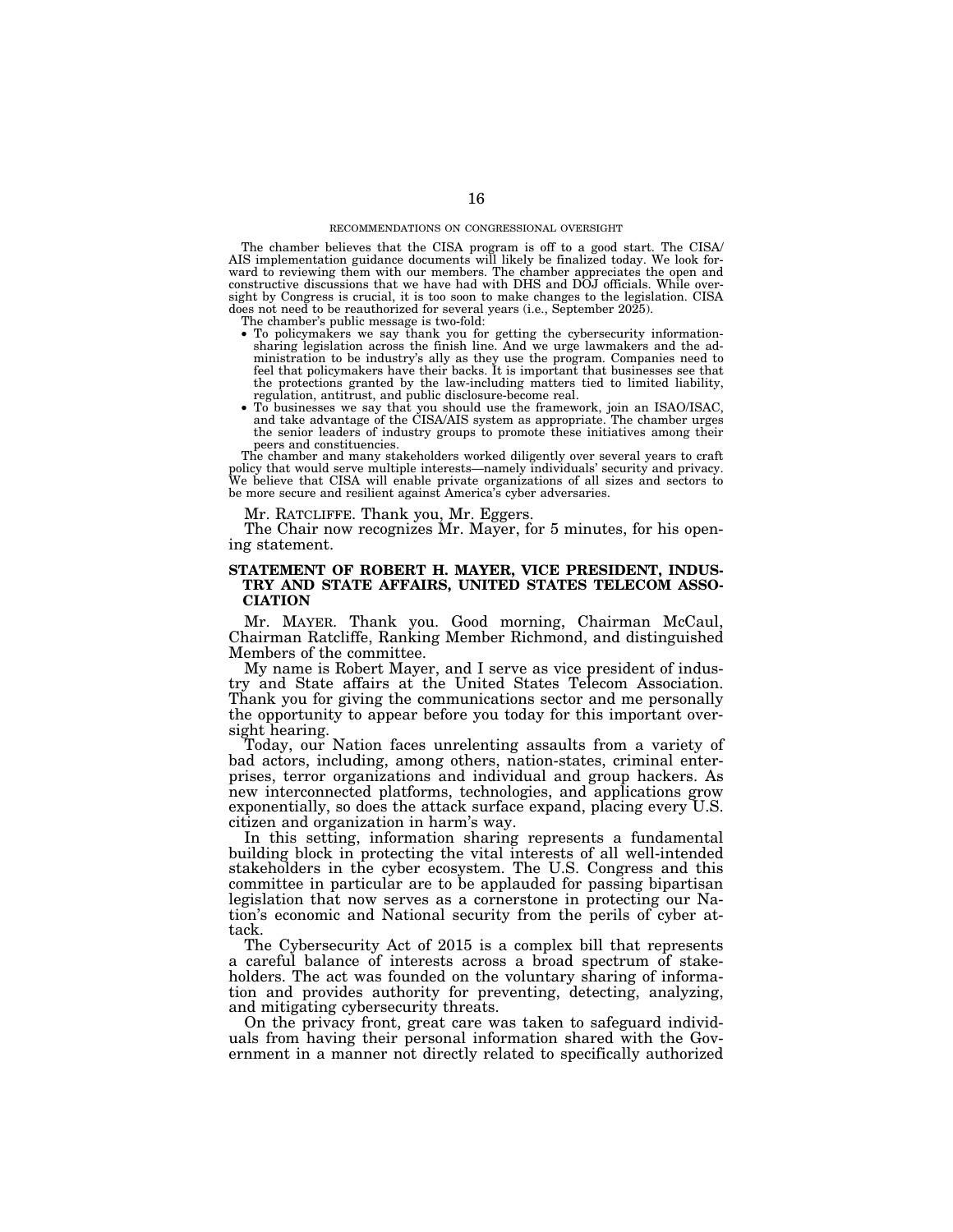activities. Of great importance to our industry were the assurances that information shared with our Government partners would not be directly used to regulate lawful activity, to monitor or operate defensive measures, or share cybersecurity threat indicators.

Similarly, protections from Federal and State disclosure laws provide the appropriate balance between interest and transparency, and vital information sharing. Furthermore, by authorizing the EINSTEIN 3 Accelerated and Enhanced Cybersecurity Service programs and eliminating statutory obstacles to their implementation, the Act took important steps to make the network of Federal civilian agencies, State governments, critical infrastructure providers and other entities safer, especially from advanced, persistent threats.

Perhaps of greatest significance on the impact of future information sharing were the protections from liability incorporated into the act. While there may remain some lingering questions in this area that will be the subject of further clarification, the lack of such protections was one of the most serious impediments to sharing information.

The communication sector has been actively engaged in information sharing, operational and planning activities at DHS and elsewhere both before and subsequent to the passage of the act. Today at the operational level, over 50 private companies and 24 Federal agencies share critical communications information in the DHS National Coordination Center which also operates as our communications ISAC.

Another noteworthy undertaking in this area involves activity in the Communications Sector Coordinating Council where a new committee was created following the passage of the act to evaluate current information-sharing activities and what the sector can do to support new and evolving initiatives.

That committee is also planning to conduct a preliminary assessment of how the current, more narrowly circumscribed information sharing has been effectively and appropriately expanded as a consequence of the legislation adopted by Congress.

While the act is only 6 months old, it is already evident that the new law is having an impact on both industry and Government efforts to facilitate greater information sharing.

We want to take this opportunity to acknowledge the significant and largely successful efforts by DHS to meet their aggressive implementation and guidance deadlines. Both DHS and the DOJ have been extremely forthcoming with respect to explaining and clarifying administrative, operational, technical, and legal aspects associated with implementing information-sharing mechanisms, including those associated with a newly modified, automated informationsharing capability.

While there are still some operational improvements needed to facilitate the efficient sharing of both automated and non-automated processes, and Government guidelines remain to be finalized, there is clear evidence of a strong commitment on the part of industry and government to address any remaining barriers.

Several major companies in our sector are already enrolled in the program and others are in process of completing their evaluations.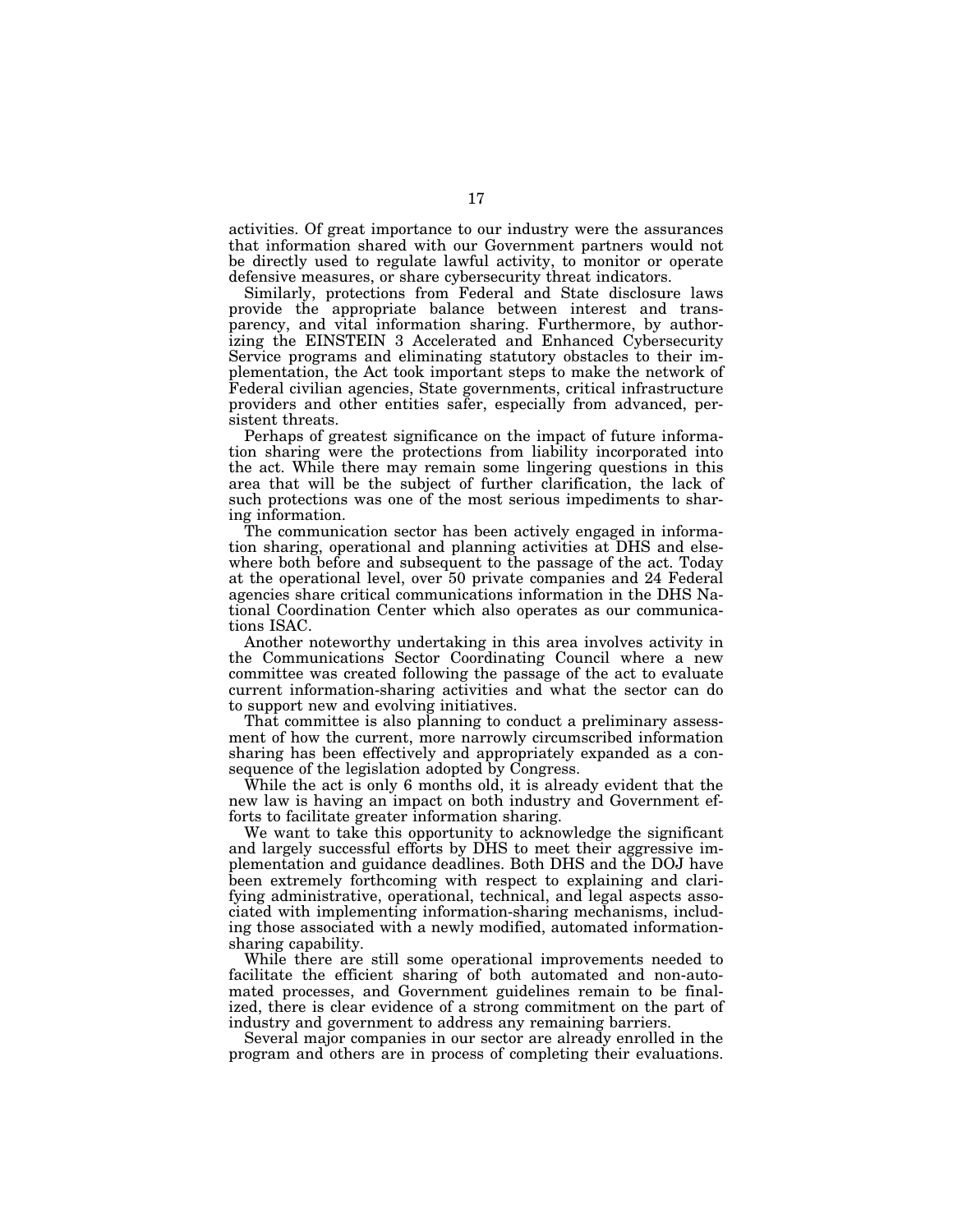One note of concern that we would like to share with this committee involves the implications of potential privacy rules that the FCC recently announced. Under the act, an entity can share information on a specific person if at the time of the sharing that entity did not knowingly reveal personal information unrelated to a cybersecurity threat.

Unlike the language in the act, the FCC proposal would grant the protection only when the sharing is shown to be, "reasonably necessary.'' This language creates ambiguity and uncertainty and is likely to spur reticence on the part of the companies, who could fear enforcement action based on an after-the-fact FCC determination of reasonableness. We will work hard to secure the appropriate clarity, and we continue to engage the FCC in this rulemaking proceeding.

In closing, let me once again thank the committee for their ongoing work to oversee the implementation of this landmark legislation. Given the magnitude of the threat and the promise of this legislation, periodic oversight by this committee will only bring us closer to making the cyber world much safer.

Thank you, and I look forward to your questions.

[The prepared statement of Mr. Mayer follows:]

# PREPARED STATEMENT OF ROBERT H. MAYER

# JUNE 15, 2016

Chairman McCaul, Ranking Member Thompson, and distinguished Members of the committee, thank you for giving the Communications Sector and me personally the opportunity to appear before you today for this important oversight hearing.

My name is Robert Mayer, and I serve as vice president of industry and state af-fairs at the United States Telecom Association. USTelecom represents companies ranging from some of the smallest rural broadband providers to some of the largest companies in the U.S. economy. I am a past chair and current cybersecurity committee chair of the Communications Sector Coordinating Council (CSCC) which represents the Broadcasting, Cable, Satellite, Wireless, and Wireline segments. The CSCC is one of the 16 critical infrastructure sectors under the Critical Infrastructure Partnership Advisory Council (CIPAC) through which th activities among the private sector and Federal, State, local, territorial, and Tribal governments.

Today, our Nation faces unrelenting assaults from a variety of bad actors including, among others, nation-states, criminal enterprises, terror organizations and individual and group hackers. And as new interconnected platforms, technologies and applications grow exponentially, so does the attack surface expand placing every U.S. citizen and organization in harm's way. In this setting, information sharing represents a fundamental building block in protecting the vital interests of all wellintended stakeholders in the cyber ecosystem.

The United States Congress and this committee in particular are to be applauded for passing bipartisan legislation that now serves as a cornerstone in protecting our Nation's economic and National security from the perils of a cyber attack. The Cybersecurity Act of 2015 is a complex bill that represents a careful balance of interests across a broad spectrum of stakeholders.1 The Act is founded on the voluntary sharing of information and provides authority for preventing, detecting, analyzing, and mitigating cybersecurity threats and includes fundamental protections important to our industry including those related to privacy; exposure to regulation; State, Tribal, or local disclosure laws; and general legal liabilities.

On the privacy front, great care was taken to safeguard individuals from having their personal information shared with the Government in a manner not directly related to specifically authorized activities associated with cyber threat indicators and

<sup>1</sup> Cybersecurity Act of 2015 was passed as part of the Consolidated Appropriations Act, 2016, Pub. L. No. 114–113, 129 Stat. 2242 (available at *https://www.congress.gov/114/plaws/ publ113/PLAW-114publ113.pdf*).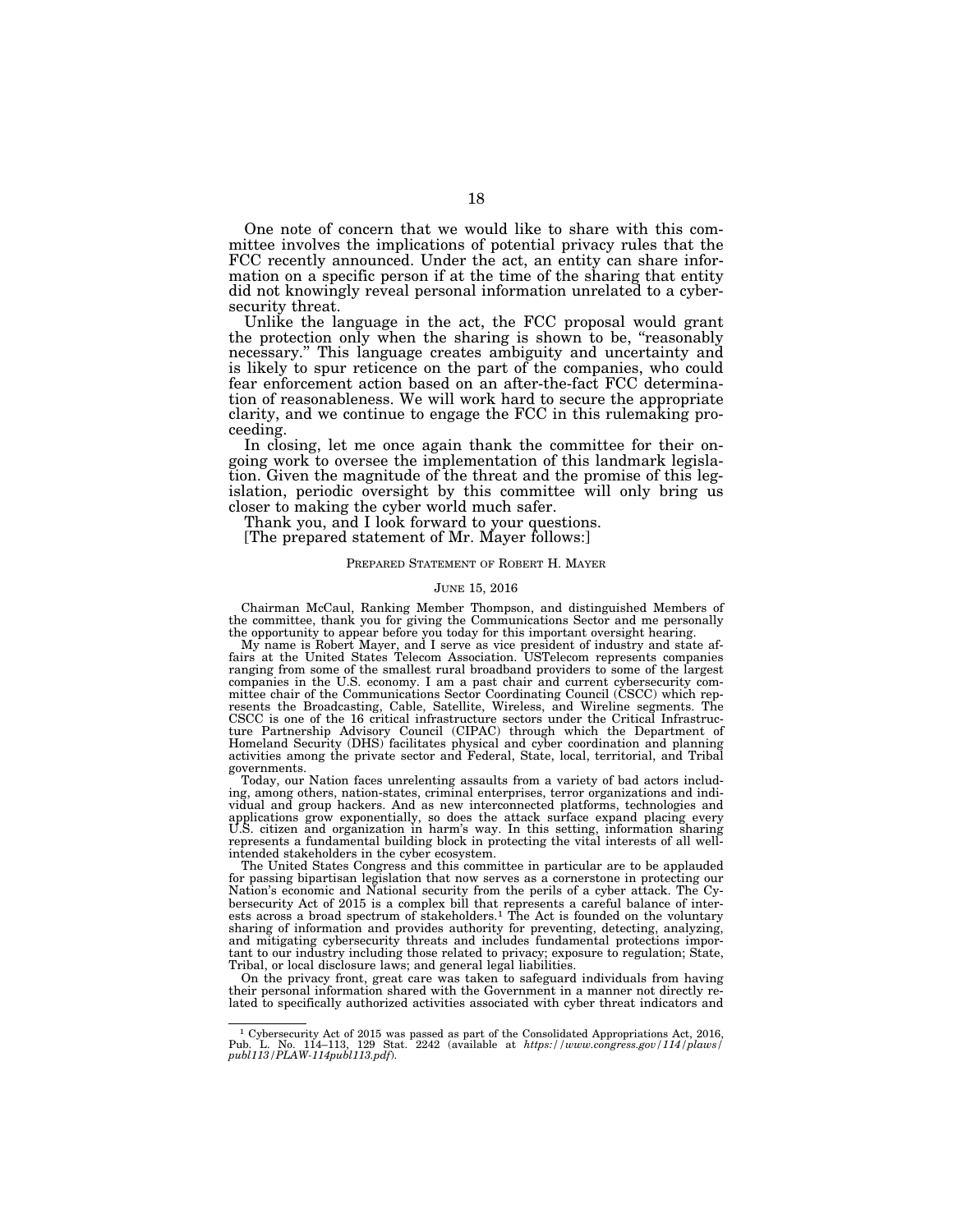defensive measures. Of great importance to our industry were the assurances that information shared with our Government partners would not be directly used to regulate—including enforcement actions—lawful activity to monitor, operate defensive measures or share cyber threat indicators. Similarly, protections from Federal and State disclosure laws provide the appropriate balance between interests in transparency while not impeding vital information sharing.

Finally, by authorizing the EINSTEIN 3 Accelerated (E3A) and Enhanced Cybersecurity Service (ECS) programs, and eliminating statutory obstacles to their implementation, the Act took important steps to make the networks of Federal civilian agencies, State governments, critical infrastructure providers and other entities safer, especially from advanced persistent threats.

Perhaps of greatest significance on the impact of future information sharing were the protections from liability incorporated into the Act. While there may remain some lingering questions in this area that are now the subject of further clarification, the lack of such protections was one of the most serious impediments to sharing information. The law establishes an appropriate standard by applying an exemption to liability protection only in such instances where there was a knowing sharing of personal information or information that identifies a specific person not directly related to a cybersecurity threat or where there exists evidence of gross negligence or willful misconduct in the course of conducting the authorized activities.

The Communications Sector has been actively engaged in information sharing operational and planning activities at DHS and elsewhere, both before and subsequent to the passage of the Act. Today at the operational level, over 50 private-sector communications and information technology companies and 24 Federal Government agencies share critical communications information and advice in the DHS National Coordination Center (NCC) which also operates as the Communications Information Sharing and Analysis Center (ISAC) in accordance with a 2000 Presi-dential Directive.2 In this trusted NCC/Comms ISAC environment, information on cyber vulnerabilities, threats, intrusion, and anomalies is routinely exchanged among Government and industry participants.3

Another noteworthy undertaking is this area involves activity in a newly-established information sharing committee under the CSCC. This committee was created following the passage the Act to evaluate current information-sharing activities and what the sector can do to support new and evolving initiatives. The committee has identified a variety of mechanisms and venues for information sharing including those with trusted peers and commercial partners, Government agencies under contract, law enforcement, industry peers as part of the sector policy and planning process, DHS via the National Cybersecurity and Communications Integration Center (NCCIC) and other affiliated organizations like US–CERT, other public and private partners and finally by ISPs for their own internal use to protect their networks and customers. The committee is also planning to conduct a preliminary assessment of how the current, more narrowly circumscribed information sharing has been effectively and appropriately expanded as a consequence of the legislation adopted by Congress.

While the Act is only 6 months old, it is already evident that this new law is having an impact on both industry and Government efforts to facilitate greater information sharing. We want to take this opportunity to acknowledge the significant and largely successful efforts by DHS to meet their aggressive implementation and guidance deadlines. Both DHS and the Department of Justice have been extremely forthcoming with respect to explaining and clarifying administrative, operational, technical, and legal aspects associated with implementing information sharing mechanisms including those associated with a newly modified, Automated Information Sharing (AIS) capability.<sup>4</sup> While there are still some operational improvements needed to facilitate the efficient sharing of both automated and non-automated processes, and Government guidelines remain to be finalized, there is clear evidence of a strong commitment on the part of industry and Government to address any remaining barriers. Several major companies in our sector are already enrolled in the program and others are in the process of completing their initial evaluations.

One note of concern that we would like to share with this committee involves the implications of potential privacy rules that the FCC announced in their recent No-

<sup>&</sup>lt;sup>2</sup> Presidential Policy Directive 63, (available at *http://fas.org/irp/offdocs/pdd/pdd-63.htm*). <sup>3</sup> See, DHS description of the NCC/Comms ISAC (available at *www.dhs.gov/national-coordinating-center-communications*).

<sup>&</sup>lt;sup>4</sup> See DHS information on Automated Information Sharing Program (available at *https:// www.dhs.gov/ais*).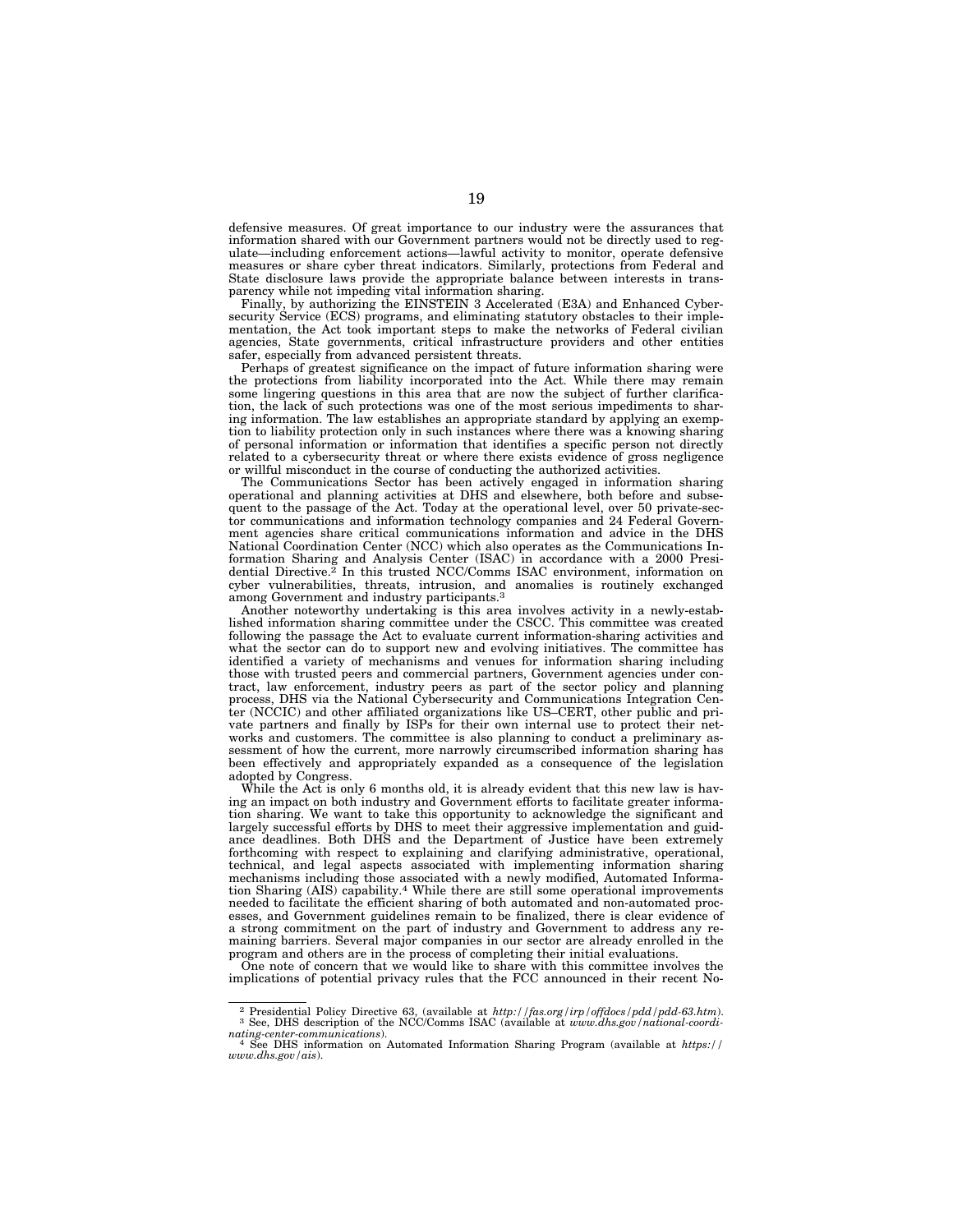tice of Proposed Rulemaking.5 Under the Act, an entity can share information on a specific person if at the time of the sharing that entity did not knowingly reveal personal information unrelated to a cybersecurity threat.6 Unlike the language in the Act that would allow for liability protection in such instances, the FCC proposal would grant the protection only when the sharing is shown to be "reasonably necessary.<sup>57</sup> This language creates ambiguity and uncertainty and is likely to spur reti-<br>cence on the part of companies who could fear enforcement action based on an afterthe-fact FCC determination of reasonableness. We will work hard to secure the appropriate clarity as we continue to engage the FCC in this rulemaking proceeding.<br>In closing, let me once again thank this committee for their

see the implementation of this landmark legislation. Given the magnitude of the threat and the promise of this legislation, periodic oversight by this committee will only bring us closer to making the cyber world much safer.

Mr. RATCLIFFE. Thank you, Mr. Mayer.

The Chair now recognizes Mr. Clancy, for 5 minutes, for his opening statement.

# **STATEMENT OF MARK G. CLANCY, CHIEF EXECUTIVE OFFICER, SOLTRA**

Mr. CLANCY. Chairman McCaul, Chairman Ratcliffe and Ranking Member Richmond, and Members of this committee, thank you for scheduling today's hearing.

My name is Mark Clancy, and I am the chief executive officer of Soltra.

I want to thank you for your efforts and long-standing dedication to addressing cybersecurity concerns in this committee, including the passage of the cyber information-sharing legislation. CISA's passage was a critical step toward improving the collective resiliency of our Nation's critical infrastructure.

It has only been 6 months since CISA was signed into law, but its implementation is moving forward quickly. As an early participant in the DHS Automated Indicator Sharing System, I believe that Soltra can offer a unique window into AIS's progress, key lessons learned and suggested improvements as this implementation continues.

Formed in 2014, as a joint venture between DTCC and the FS– ISAC Act, Soltra and its automation software, Soltra Edge, are bringing cutting-edge innovation and technical capabilities to the cybersecurity information-sharing process. DTCC is a participantowned and -governed cooperative that serves as critical infrastructure of the U.S. capital markets, as well as financial markets globally.

In 2015, DTCC subsidiaries processed securities transactions val- ued at \$1.5 quadrillion. The FS–ISAC is a not-for-profit organization formed in 1999 to address cyber threats in the Nation's critical infrastructure. The FS–ISAC has grown rapidly in recent years, and today the FS–ISAC has nearly 7,000 member organizations across 37 countries.

Soltra leverages the unique expertise of both these entities in our solutions to shorten the time from awareness, to decision, to action in addressing cyber threats. Soltra began as a cross-industry initiative that provides a no-cost platform that users can access to share

<sup>5</sup> *Protecting the Privacy of Customers of Broadband and Other Telecommunications Services*, WC Docket No. 16–106, Notice of Proposed Rulemaking, FCC 16–39 (rel. Apr. 1, 2016) (FCC

FRM).<br>  $\frac{6 \text{ See}}{7 \text{ See}}$ , Cybersecurity Act of 2015 Section 104(d)(2)(A).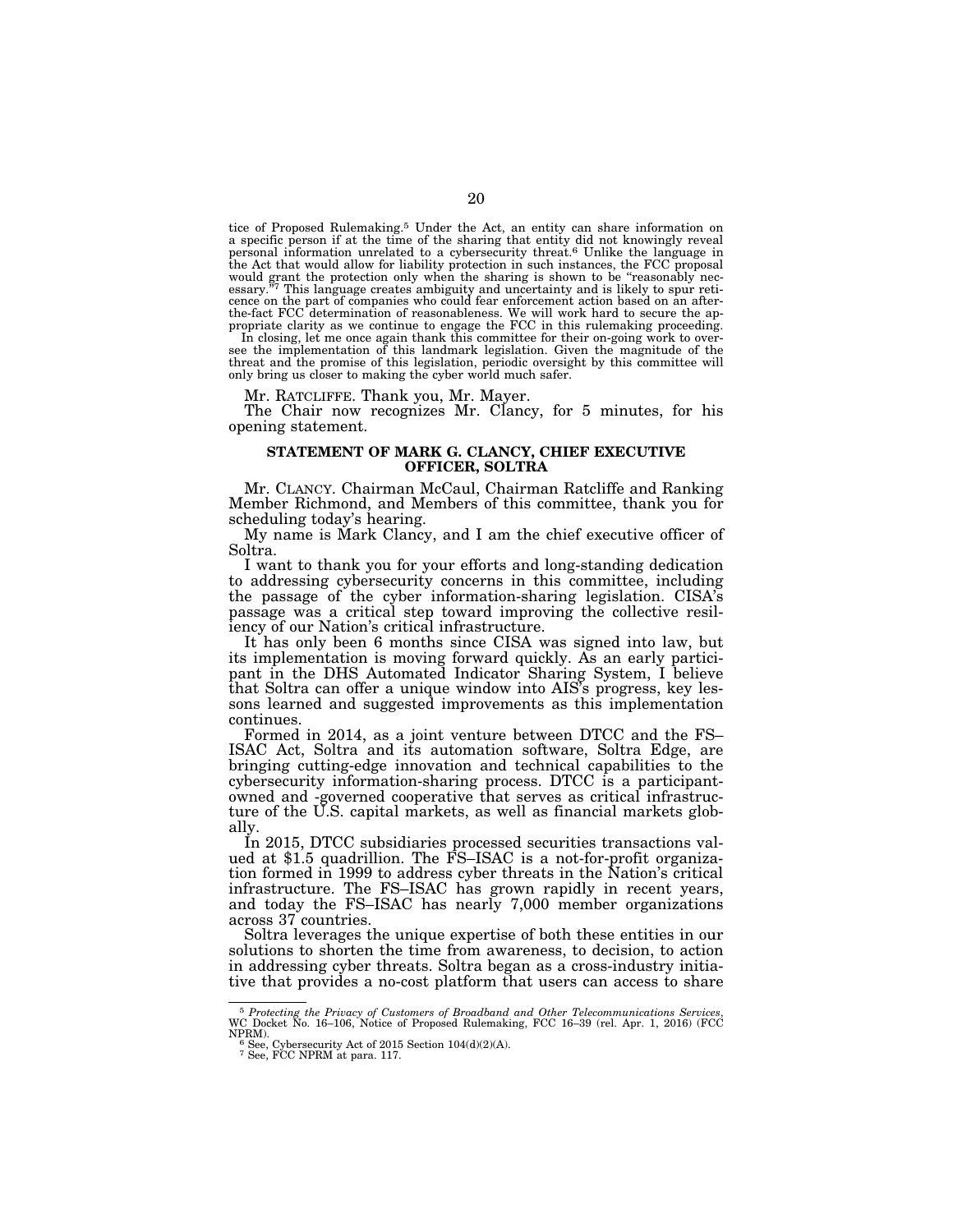cyber threat intelligence, or CTI, within or across communities. After less than 18 months, Soltra Edge has been downloaded by over 2,600 organizations in 75 countries across 25 industries.

Our threat-sharing ecosystem relies on 3 open standards first developed by DHS and MITRE and now managed by OASIS. These are known as STIX, TAXII, and CYBEX. By using these standards, Soltra enables users to communicate CTI in a format that a human can understand and a machine can process, thereby cutting down hundreds of hours of effort that are currently needed to distill this information.

These open standards also allow Soltra users to exchange CTI from community sources like ISACs and ISAOs, commercial sources, Government sources such as DHS, Treasury, FBI, and utilize that information in a variety of commercial and open-source tools.

As I mentioned earlier, Soltra is one of the handful of companies that has already enrolled in AIS. DHS has been a helpful partner in this process, and as is normal in the case of any program there are a few areas that would benefit from clarification.

First and foremost, it has been our observation that additional guidance is needed from DHS and DOJ that the liability of protections under CISA cover private-to-private sharing. The initial guidance was silent on that point and created much confusion in the industry as a result.

Just as of today, it looks like that was addressed in the updated guidance that DHS had published, and we look forward to reviewing that in the fall.

As you know, privacy is and always will be a top priority for the financial services sector. As we move forward with CISA, additional guidance is also needed from DHS to provide clarity on the definition of personally identifiable information, or PII. Thus far, the definition of PII in the AIS guidance differs from the definition of PII in other DHS programs. It is critical that clarity be provided quickly by DHS to ensure top protections by all who participate in the program.

While it is still early on in the AIS program, I would like to focus on 5 recommendations for improving the AIS system. First, to maximize the potential of AIS, it would be beneficial to streamline the process for signing up and to simplify the process for obtaining digital certificates from Federal Bridge providers.

Second, various aspects of the law as well as the implementation have caused DHS to add extensions into the STIX standard. AIS also includes a series of required fields in STIX data submitted to the Department, which if not included will reject any attempted submission from a company. It would be helpful for DHS to specify those things up-front in order to help implementers understand what needs to be done in advance of connecting to the AIS system.

Third, DHS should issue guidance on how the CISCP program fits under CISA to provide greater verification.

Fourth, for greater participation and ease of use in the future, it would be beneficial to add a test environment where companies can ensure its AIS interface works effectively.

Finally, there are 3 main data points that the private sector would like to see added to the AIS system to help increase the ef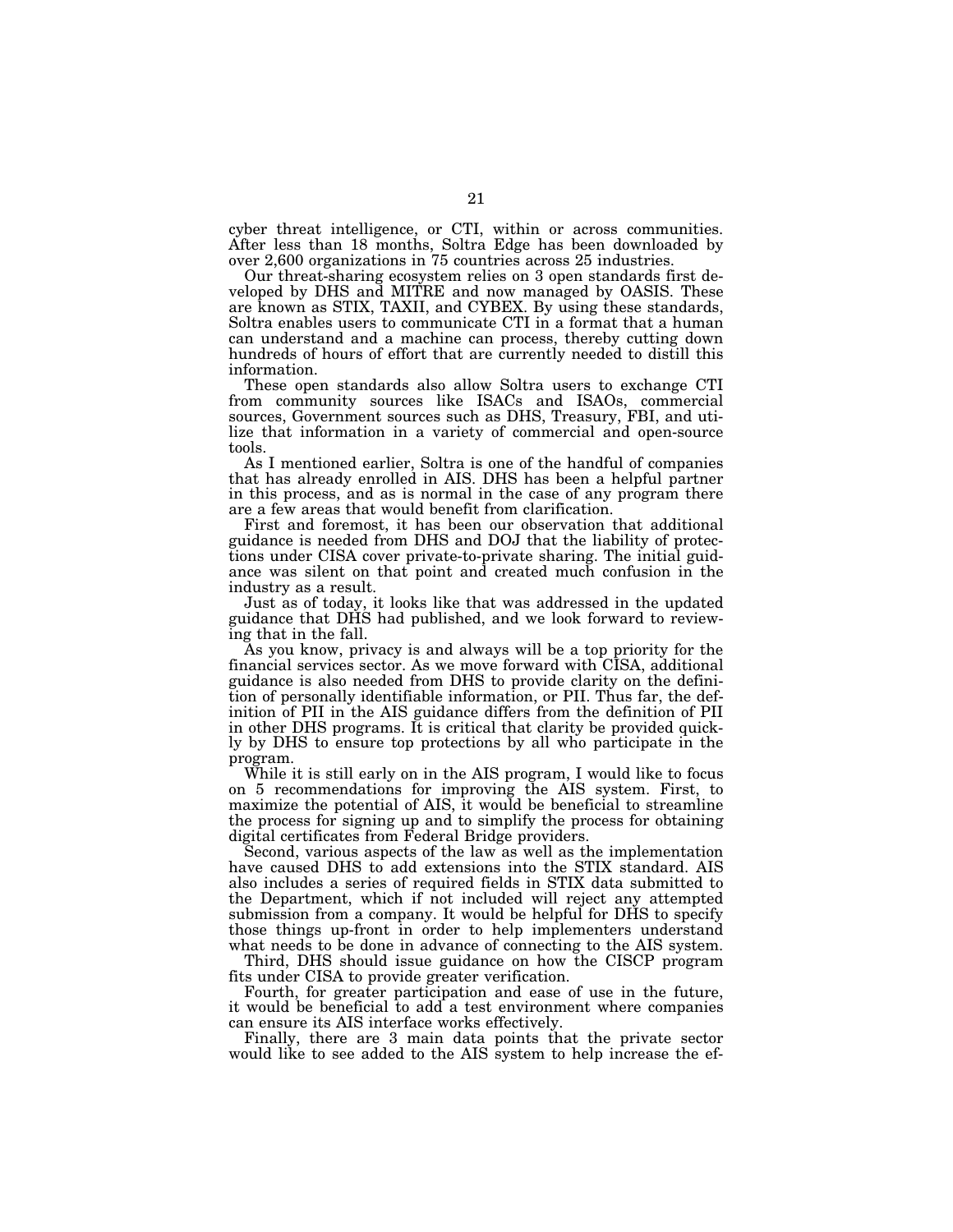fectiveness of the platform. These include additional information about the types of threat actors associated with threat intelligence, recommended defensive measures, and a feedback loop to refine the context of CTI data.

I want to thank you once again for providing me with the opportunity to share my insight today, and I look forward to working with the committee, Congress and the Executive branch as well as with our private-sector partners to achieve the collective goals of CISA. I would be happy to answer any questions that you may have.

# [The prepared statement of Mr. Clancy follows:]

# PREPARED STATEMENT OF MARK G. CLANCY

# JUNE 15, 2016

Chairman Ratcliffe, Ranking Member Richmond, and Members of the committee, thank you for scheduling today's hearing on industry perspectives on the Cybersecurity Act of 2015 (CISA). My name is Mark Clancy, and I am the chief executive officer of Soltra. Soltra's mission is to design and deliver solutions that shorten the time from awareness, to decision to action, in addressing cyber threats.

First, thank you for all of your efforts and dedication to addressing key cybersecurity concerns and for successfully passing cybersecurity information-sharing legislation. As our Nation continues to confront serious cybersecurity threats to our critical infrastructure, cybersecurity information sharing is one critical way to address these challenges.

# CYBERSECURITY INFORMATION SHARING

Cybersecurity information sharing has been a cornerstone of various aspects of my career, beginning in 2004. At that time, I was running Citigroup's global Security Incident Response Team. Twelve years ago, we worked to combat the menace of phishing attacks targeting our customers. We quickly learned that the criminals were using the same approaches to target customers of other financial institutions; and by bi-directional sharing of the technical observations of those attacks with our competitors, we all were better able to minimize the impacts of these incidents. That first generation model of sharing was born out of personal trust between individual practitioners who met face-to-face frequently.

By 2008, a new sharing model was needed as the Financial Services Information Sharing and Analysis Center (FS–ISAC) started to grow significantly. This second generation trust model had widened to a larger number of institutions and individuals who still meet face-to-face on occasion, but now had moved to using electronic mail lists as the primary method of exchanging information between face-to-face meetings

By 2010, when I was the chief information security office at The Depository Trust and Clearing Corporation (DTCC), we realized the scale of the community and the tonnage of information being shared grew to the point we could not utilize all the information, and that a third generation approach to sharing was required to use standardization and automation. This lead to us exploring standards that described a cyber threat in such a way that a human could understand it, but a machine could process it.

### SOLTRA CREATION: DTCC AND THE FS–ISAC COLLABORATION

Soltra is the financial industry's answer to the third-generation information-sharing model. Soltra is a joint venture created by DTCC and the FS–ISAC that leverages the unique expertise of both entities, bringing together the best and brightest of the industry.

DTCC is a participant-owned and governed cooperative that serves as the critical infrastructure for the U.S. capital markets as well as financial markets globally. At its core, it develops and harnesses technology to provide a variety of risk management and data services to the financial services industry. More than 40 years ago the firm was created largely out of the need to leverage technology and automation in order to ensure securities transactions were more efficiently settled, thereby reducing risk of loss in the event of a counterparty default. In this respect, DTCC presently is among the most sophisticated financial technology or "FinTech" companies.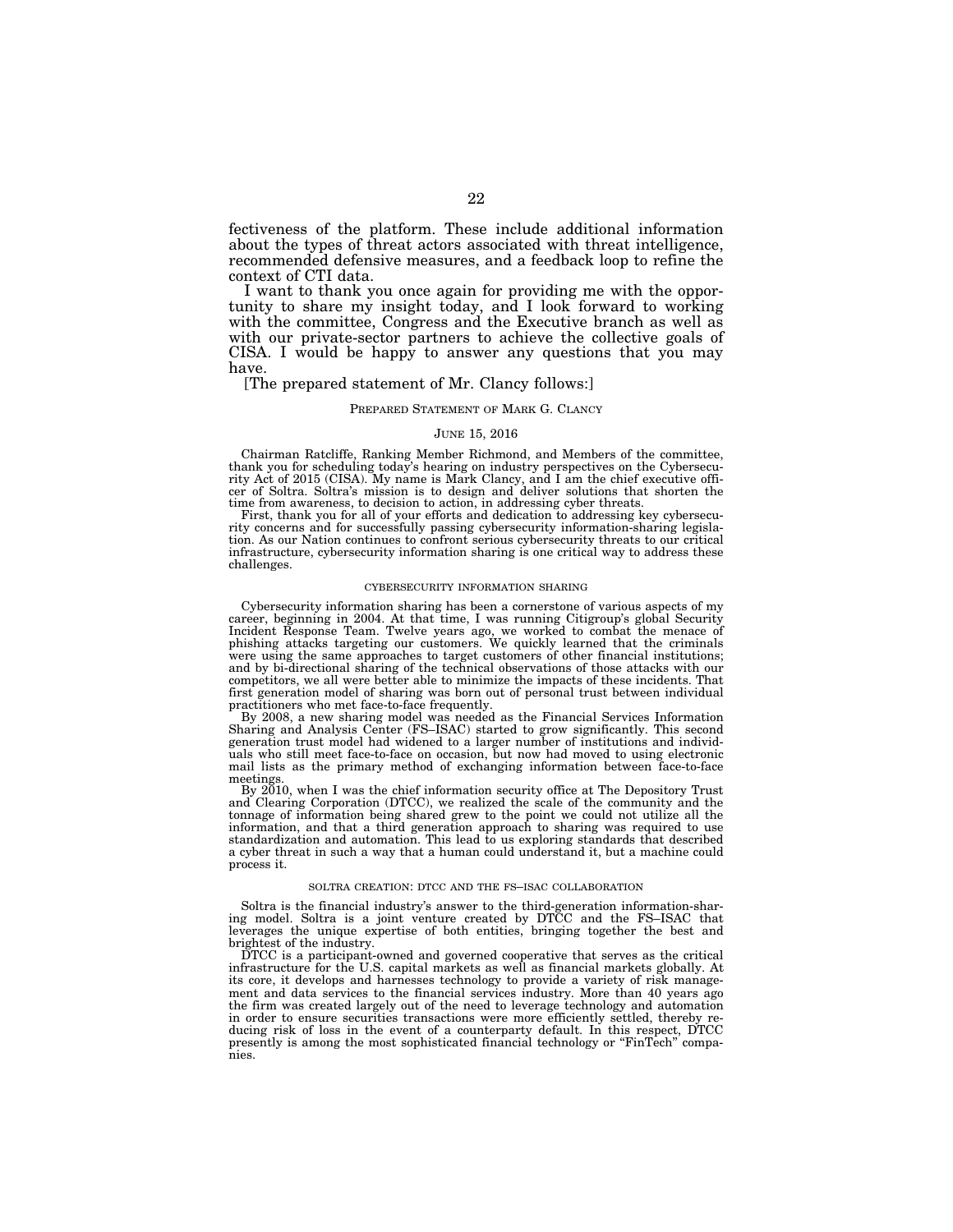Today, DTCC continues to deploy evolving and improving technology in service to its mission as the primary financial market infrastructure for the securities industry. DTCC simplifies the complexities of clearing, settlement, asset servicing, data management and information services across multiple asset classes. In 2014, DTCC's subsidiaries processed securities transactions valued at approximately US\$1.6 quadrillion.

The FS-ISAC is a 501(c)6 nonprofit organization and is funded entirely by its<br>nearly 7,000 member firms and sponsors. It was formed in 1999 in response to 1998<br>Presidential Decision Directive 63 (PDD 63), which called for sectors to work together to address cyber threats to the Nation's critical infrastructures. The FS–ISAC expanded its role to encompass physical threats after the attacks on 9/11/2001, and in response to Homeland Security Presidential Directive (HSPD) 7 (and its 2013 successor, Presidential Policy Directive (PPD) 21) and the Homeland Security Act.

The FS–ISAC has grown rapidly in recent years. In 2004, there were only 68 members which were mostly large financial services firms. Today, FS–ISAC has nearly 7,000 member organizations, including commercial banks and credit unions of all sizes; markets and equities firms; brokerage firms; insurance companies; pay-ments processors; and 40 trade associations representing all of the U.S. financial services sector. Because today's cyber-criminal activities transcend country borders, the FS–ISAC has expanded globally and has active members in over 37 countries.

#### **SOLTRA**

Soltra advances cybersecurity capabilities and increases resilience of critical infrastructure organizations by collecting and distilling cybersecurity threat intelligence from a myriad of sources to help safeguard against cyber attacks and deliver automated services at ''computer speed,'' cutting down the hundreds of human hours that are currently needed to distill cyber threat information.

Soltra began as a true cross-industry initiative that included a live prototype involving over 125 security practitioners that included FS–ISAC members, private-sector representatives from other critical sectors, and Government entities to refine the requirements, architecture, and design of Soltra's automation software, which is known as Soltra Edge.TM Soltra Edge provides for a free platform that users can access, and after less than a year-and-a-half, Soltra Edge has been downloaded by over 2,600 organizations in 75 countries spanning 25 industries to consume, utilize, and share cyber threat intelligence using open standards.

The Soltra Edge platform sends, receives, and stores messages of Cyber Threat Intelligence (CTI) in a standardized way. It hides the complexity of the underlying technical specification so that end users can setup and start receiving threat information in under 15 minutes in most cases, changing the paradigm where it could take months or millions of dollars to change internal systems if companies wanted to do it on its own. The information that is received can be used to push instructions to other security tools to perform detection and mitigation of those threats. To support the widest possible adoption, we also made a highly functional version of the platform available at no cost to end-user organizations to defend themselves. We also offer a low-cost or no-cost solution to ISAC and ISAO community organizations to act as the community hub for machine-to-machine threat sharing if they lack an existing operational capability. For organizations with additional needs, we also offer a paid membership which includes system integrations for platforms that have not adopted standards, enterprise grade operational features, and technical support.

# SOLTRA CREATES THE FIRST-EVER INTEROPERABLE INFORMATION SHARING PLATFORM: PROVIDES CROSS-SECTOR SHARING TO BETTER COMBAT THREATS

Soltra has built a threat-sharing ecosystem using 3 open standards first developed by DHS and MITRE called the Structured Threat Information eXpression (STIX) and the Trusted Automated eXchange of Indicator Information (TAXII), and the Cyber Observable eXpression (CybOX). STIX, TAXII, and CybOX have been transitioned into an international standards body, OASIS. These open standards are foundational for the interoperability and machine processing that are key to addressing complexity, and acting on information quickly. The OASIS CTI Technical Committee, which maintain these standards, has the largest amount of corporate and individual members of any technical committee in the standards body.

Soltra utilizes these open standards and has the unique ability to be the "glue" between different sectors and to provide connectivity for those who do not have the time or infrastructure to manage the transition to STIX/TAXII. This common standard also allows a defender of networks to use CTI from community sources like ISACs and ISAOs; Government sources such as the U.S. Departments of Homeland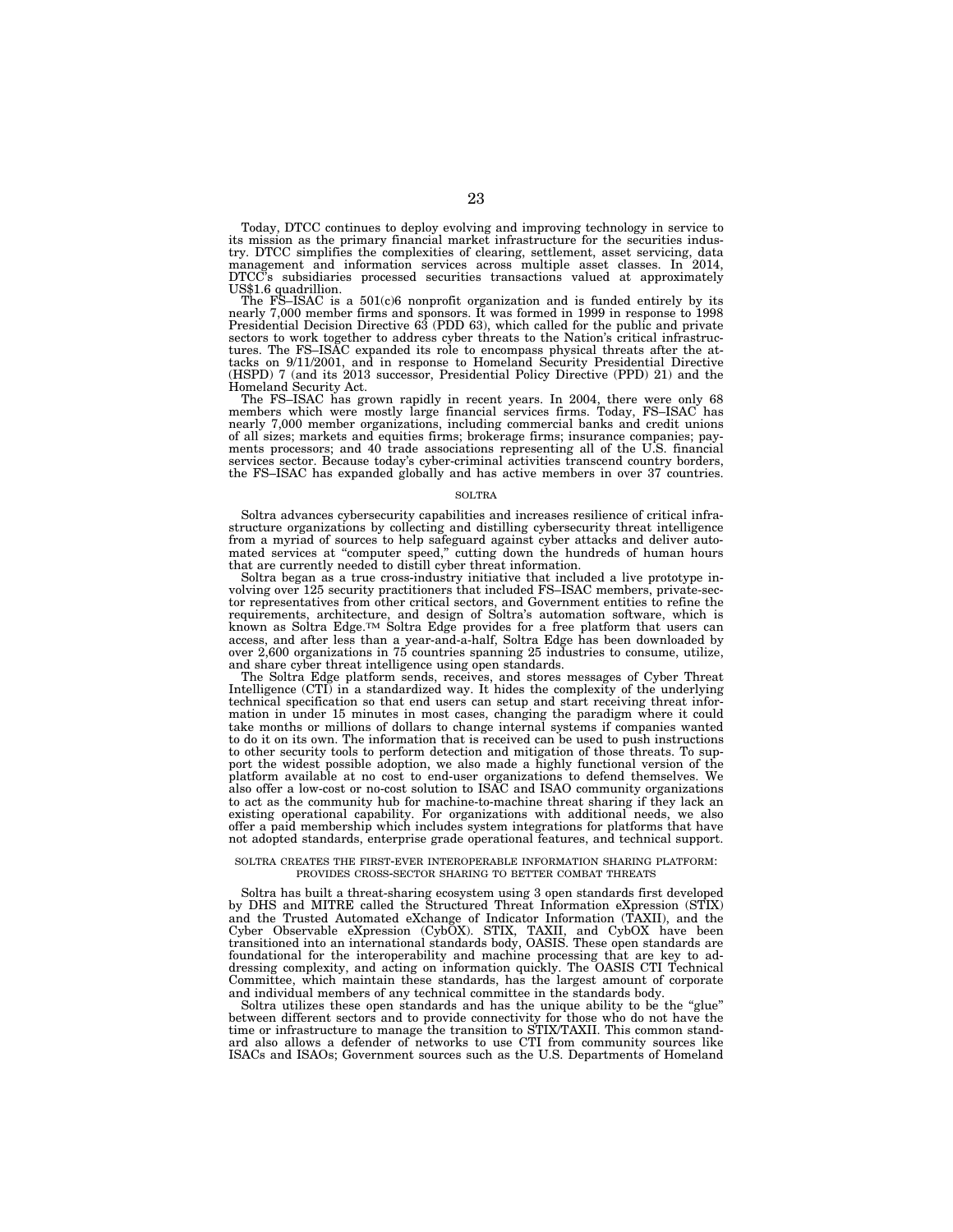Security (DHS) and Treasury, along with the Federal Bureau of Investigation (FBI); and utilize that information in a variety of commercial and open-source security tools. It also addresses the problems companies currently have when using multiple vendors whose bundling of CTIs may only work with that same vendor's tools. Soltra fixes this problem and allows for the use and scalability of information from multiple sources to be utilized in multiple tools that detect or defend the network.

Soltra also helps break down barriers between and amongst key sectors of the economy, providing the bridge from financial services to key sectors like health, energy, retail, as well as State, local, Tribal, and territorial (SLTT) governments. His-torically, sectors only shared information within that sector. While important and effective to do, it also stovepipes the fact that the attackers are using the same Tactics, Techniques, and Procedures (TTPs) against all sectors and allows them to effec-tively use the same tool to attack all sectors. Soltra breaks down the barriers to sharing by ultimately providing the ''utility platform'' and enabling interchange of, information already in the STIX/TAXII format. We see this today with firms that are members of multiple ISAC/ISAO organizations and with ISACs that have sharing relationships with each other. Both of these act as cross-sector bridges since it is simple to share information. Friction is greatly reduced when using Soltra to connect organizations—the same standard format, communications method, and access controls are used to respond to the data-handling instructions driven from the Traffic Light Protocol markings of content.

# SOLTRA AND INFORMATION SHARING BRING GREATER SECURITY

Sharing information about threats remains essential as Mandiant reports<sup>1</sup> that for 2015 the median number of days from compromise to discovery was 146 days. This improved from a median of 229 days from the 2014 Mandiant report,2 but is still an extensive window. The 47% of firms that detected a breach themselves took 56 days to discover the breach, but the 53% of firms notified by an external party had a median of 320 days from compromise to detection.

This is directly relevant to information sharing in two ways. First, the delta between the time of an internal and external notification are likely a symptom of poor access to information about threats or ability to act on that information. Second, information shared about threats may represent intrusion sets recently identified that had been in situ for a long time. We need to both increase the percentage of internally discovered breaches and shorten the time to detect them. Sharing CTI data is one such way these discoveries are made and timely sharing leads to timely discovery. Soltra is working to solve this problem by widening the access to CTI data and shortening the time to act on it over manual methods. It is hard to know with certainty why the industry improved the lag in compromise to discovery, but it is highly likely information sharing tipping defenders on what to look for was a part of the improvement.

Third, there are some important lessons learned about the benefits of sharing information that, quite simply, will vary based upon the maturity of the institution participating in the program. However, a few things are universal:

First, initially when a company receives CTI data, it is purely a consumer of that information. It might find that it has limited technical or operational capabilities to utilize some or all of the information in an effective way. For example, it may receive indicator information about malware on endpoint, but not have a capability to scan end points for such files. At that juncture, the company will begin to realize that it needs to better understand what is in the data to actually be able to utilize it. For example, understanding how to use information when the temporal context is of an intrusion 300 days ago is important. If it then looks for that activity from the moment the CTI is received, it could miss the event that precipitated the intrusion several hundred days earlier. If it was just recently reported, the original victim may have just identified it and that data, even if it is a year old, might be the clue needed to ascertain if the same incident had occurred in your infrastructure. As a company moves up the maturity curve, it also moves from primarily utilizing the telemetry which is represented by the CTIs and starts to utilize insights and contextual information to anticipate hazards down the road. Even in mature sectors the bulk of the activity is around the telemetry CTI data.

As a company matures into using CTI data that was shared, it starts to realize that some data lacks sufficient context and may appear to be a false positive. This comes about between the very natural tension between sharing quickly when information is fresh, but could still be incomplete. This also occurs by the very nature

<sup>1</sup>*https://www2.fireeye.com/rs/848-DID-242/images/Mtrends2016.pdf*. 2*http://dl.mandiant.com/EE/library/WP*l*M-Trends2014*l*140409.pdf*.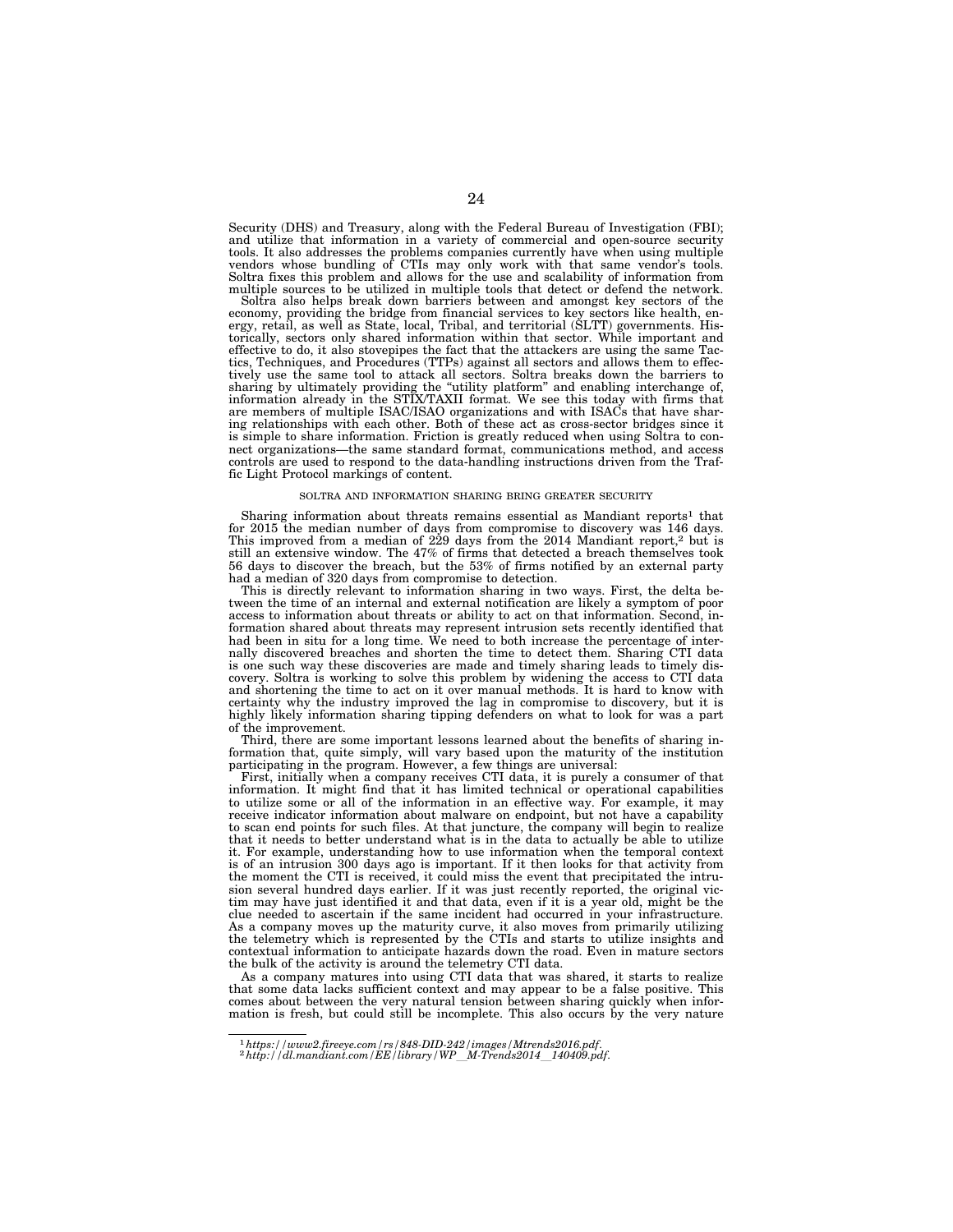of the investigative process that produces information and observations of activity that may have occurred during an attack but could be unrelated to the attacker's actions and are an artifact of normal IT system behavior. In order to address this, a company will want to have a method to ask the producing source to confirm details, or perhaps after its own research it will understand the context was lost or the CTI data is, in fact, inaccurate. A company will need to have a mechanism to share these results back to the producing source so they can adjust the content and send out a revision to the community.

This is important to note because as a company builds information-sharing products it will need to support a range of needs and maturity levels. It will also need to have the capability to receive feedback on existing products in addition to the ability to consume new submissions from the community. Finally, a company will also need to create methods to address the level of trust needed between members of a community as that community scales and the parties become more remote to each other.

## CISA IMPLEMENTATION

It has only been 6 months since CISA was signed into law, and while there has been a rapid fire of activity in that time, more work certainly remains to be done. Guidance issued on how to submit information under CISA by DHS/DOJ adhered to the letter of the law and described private-to-Government sharing, but was silent on private-to-private sharing. This created some confusion concerning the scope of liability or when protections might apply. As an example, the FS–ISAC had to send a memo to all its members to clarify that the protection in the law did apply to private-to-private communications within the FS–ISAC membership. As recently as Thursday, June 9, 2016, DHS advised that CISA covers private-to-private sharing and that it would be included in the revised guidance required by Congress on June 15, 2016.

Soltra is one of the handful of companies that already has enrolled to DHS's Automated Indicator Sharing (AIS) program. As required by law, in March 2016 DHS opened access to its AIS platform along with the procedural documents of how to submit data to comply with the requirement in the law related to personal information. DHS has been a helpful partner in this process, and as is normally the case in any program, there are a number of areas that would benefit from clarification at this juncture. They include:

*1. Additional guidance is needed from DHS on the definition of Personally Identifiable Information (PII)*.—Thus far, the definition of PII in the AIS submission guidance differs from the definition of PII in other DHS programs and was not defined in the Act. The vast majority of information sharing about cyber threats does not involve any personal information, but the lack of clarity as to which definition would be used for personal information across DHS programs needs to be made clear. The financial sector sent a letter on May 11, 2016 to DHS and the U.S. Department of Justice (DOJ) asking for clarification on this matter.

*2. Current ''Lessons Learned'' Using the AIS System: Streamline the process for signing up for AIS*.—To enroll in the AIS program participants need to execute two agreements with DHS, enroll to get an authentication certificate from an approved FedBRIDGE provider, submit network address information, and technical details of the sharing platform to be used.

- *Digital Certificates*.—The AIS process requires all users to obtain a digital certificate from 1 of the 3 FedBRIDGE providers which has become a cumbersome process. As background, these certificates are traditionally issued to individuals to support strong authentication and email encryption whereas the use case for AIS is to authenticate a machine used for sharing within a company. At this juncture, the AIS system requires a single person within the company to obtain the certificate which then has to be loaded into the server to communicate with the AIS system. That automated process actually requires paper documentation that has to be sent to DHS via the U.S. mail system. While the need for the authentication is critical, there is an inherent disconnect between the ultimate goal of the AIS system which is machine-to-machine. Going forward, it would be more helpful for a system to be created that allows for an organization level credential to be issued to the server used by the company to participate in the program. Other submission methods such as the web form and fax do not have the same authentication requirements. AIS Changes to STIX/TAXII Fields.—Various aspects of the law as well as
- implementation have caused DHS to modify aspects of the STIX/TAXII fields. AIS also includes a series of ''required'' fields in STIX data submitted to the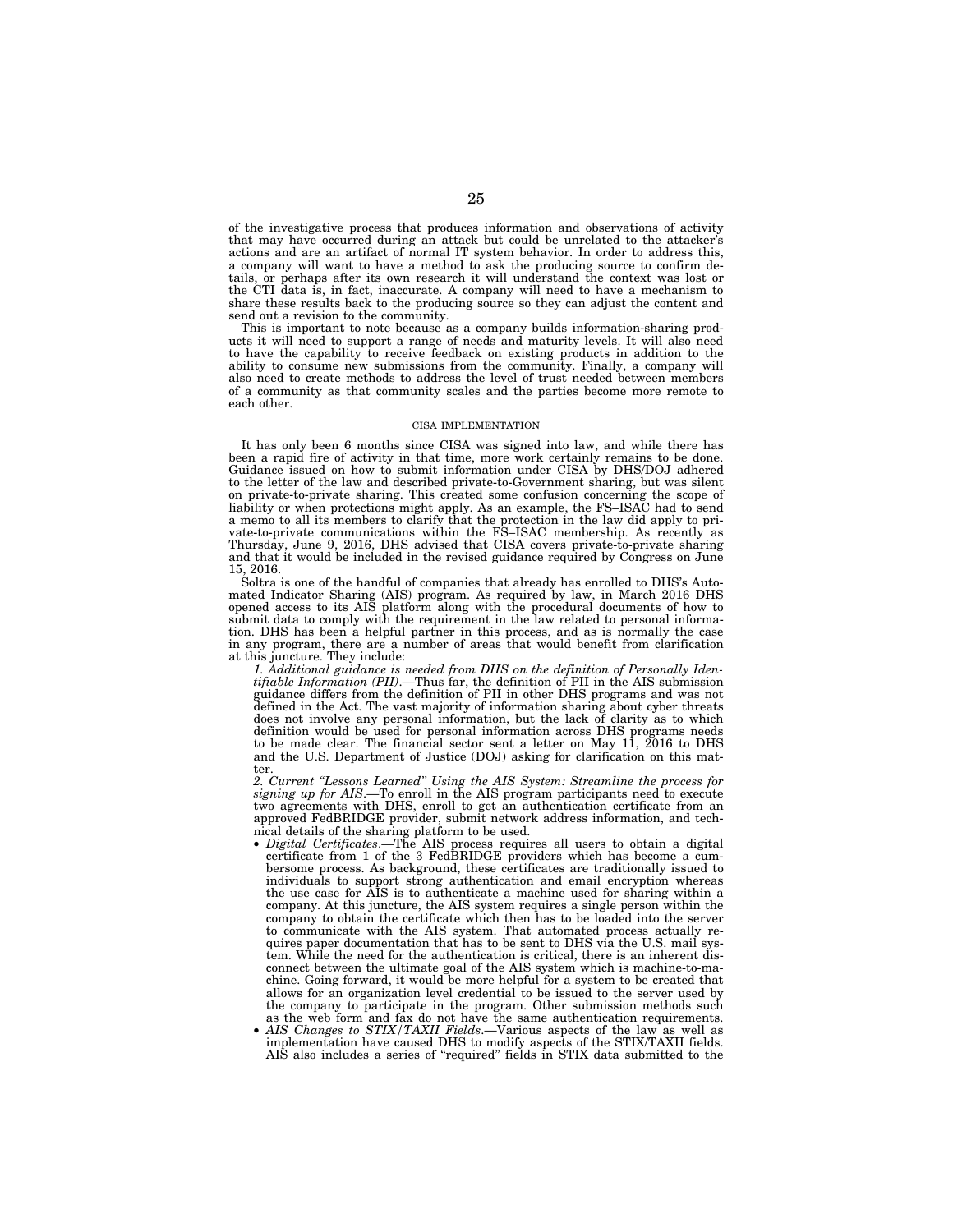department which if not included, will reject any attempted submission from a company. It would be helpful for DHS to specify those up-front in order to help companies understand what needs to be done in advance of connecting to the AIS system.

- *Clarify how CISA protections apply to CISCP*.—The AIS program does not support submissions of Proprietary Information (PROPIN) nor Protected Critical Infrastructure Information (PCII) although DHS does indicate information submitted under the CISCP program can receive protections for PROPIN or PCII. Many companies are used to submitting both PROPIN and PCII related information and it would be critical to ensure that companies can continue to do so, hopefully using the AIS system for sake of ease. DHS should also issue guidance on how the CISCP program fits under CISA to provide for greater clarifications.
- *Add a Test Environment Where Companies Can Ensure Its AIS Interface Works Effectively*.—As is the case with many systems, it is preferable to be able to test whether or not a company's systems are interoperable with the AIS platform. Short deadlines in the law required the AIS system to be stood up quickly, and at this point, DHS does not have a system integration or test environment available. As a result, a company must attempt to work out the various issues in a live production environment. Moving forward, a test environment would be helpful for other companies and may allow for greater participation and ease of use in the future.

# NEW DATA POINTS TO ADD TO AIS

There are 3 main data points that the private sector would like to see added to the AIS system to help increase the effectiveness of the AIS system:

*1. Types of Threat Actors*.—It would be exceptionally helpful if the AIS data could include an assessment of the type of threat actor behind the activity when that is known. It is clear that there are practical challenges of "naming names" in an Unclassified context. However, examples exist, including in the 2013 Defense Science Board report, "Resilient Military Systems and the Advanced<br>Cyber Threat,"<sup>3</sup> that includes a 6-tier scale that would provide sufficient context to companies without naming specific actors.

*2. Defensive Measures*.—One of CISA's objectives was to support the development of ''defensive measures.'' While more work will be needed to get to that point, AIS could add in recommendations to how recipients might use the AIS data sets. For example if a set of AIS information was to include the suggested defensive measure of ''block, mitigate, or monitor'' it would inform consumers the best type of ''defensive measure'' to employee even if detailed recommendations are unavailable. This would be an important benefit to the AIS system that could bring a greater number of participants into the system.

# *3. Feedback Loop and Context to Data*

Context is important for all companies who participate in the AIS program. As the AIS system continues to be fine-tuned, there are a number of issues that would be helpful to review and clarify which may increase greater connectivity and participation overall. As we know, the spectrum of possible participants will bring with them different skills, capabilities, and maturities so for those submitting to AIS the downstream recipients want to understand the context and credibility of the information from AIS. These types of questions are foundational issues that have come from the variety of sectors Soltra supports, including those that are participating in the AIS program or those who have indicated they intend to participate in the near future. In the near future, industry participants will want to be able to select the type of data they want to receive from  $\overrightarrow{AIS}$  which could include sector-specific or even cross-sector information. Levels of ''trust'' associated with the data will be important and industry participants will want to understand what process DHS will use if AIS members ask for more specific information from the AIS system, including the ability for DHS to reach back out to the original submitter of the data. Ultimately, DHS will need to be able to communicate how its internal process is set up to identify and vet the data submitted, a challenge that many ISACs have gone through themselves. The DHS guidance does mention a process that will be put in place to deal with false positives and mechanisms to address updating data and it will be critical that DHS provide clarity on that quickly.

<sup>3</sup> *http://www.acq.osd.mil/dsb/reports/ResilientMilitarySystems.CyberThreat.pdf*.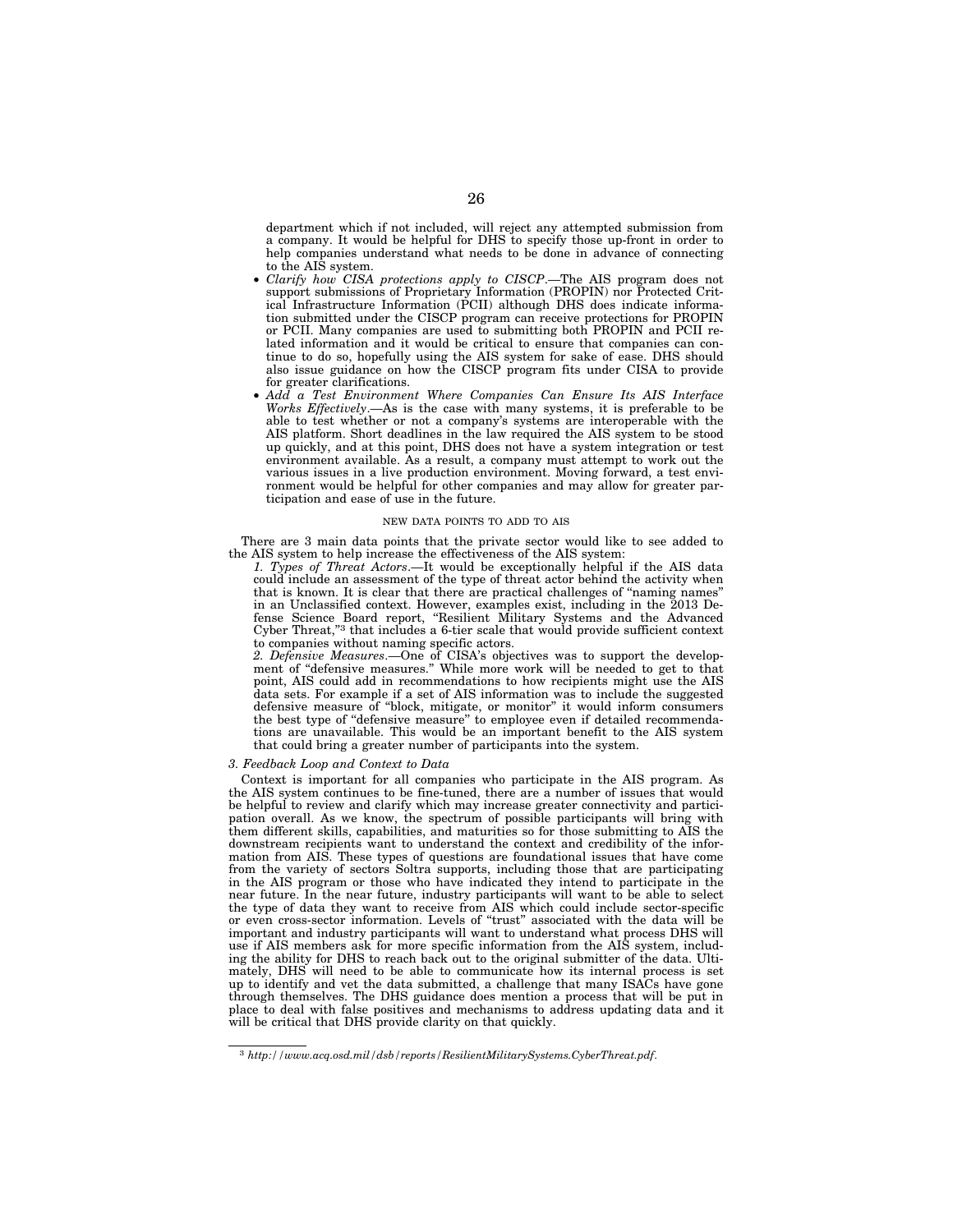#### CYBERSECURITY INFORMATION SHARING AND COLLABORATION PROGRAM (CISCP) AND PRIVATE-SECTOR SECURITY CLEARANCES UNDER CISCP

Many of Soltra's customers and community members participate in the CISCP program, which is widely viewed as a beneficial program that facilitates cross-sector engagement with government. It brings private-sector and government analysts together at quarterly in-person meetings, the Advanced Technical Threat Exchanges (ATTE). CISCP also allows the private sector to work on the National Cybersecurity and Communications Integration Center (NCCIC) floor, giving participants access to DHS, LE, and IC analysts. We are seeing an increase in production around CISCP analysts turning FS–ISAC reports into CISCP Indicator Bulletins.

#### CHANGES TO SECURITY CLEARANCES NEEDED

Challenges continue to exist in obtaining security clearances for companies. First, post the cybersecurity attack on the Office of Personnel Management (OPM), clearance times are much longer.

Second, it would be helpful if there was more transparency into the process with key performance metrics being available to Critical Infrastructure and Key Resources (CIKR) members or their ISACs. It should include monthly breakdowns by sector and clearance types of the number of new clearances requested, the number of investigation completed, the aging of applications by stage, the number of reinvestigations initiated/completed per month, as well as median times for each stage.

Third, there have been a number of changes to the security clearance program that has caused a number of challenges to many companies, including those who have historically had individuals on the NCCIC floor. As background, private-sector companies have 2 routes to have essential personnel cleared for access to Classified Information. The first is the Private-Sector Clearance Program (PSCP) initiated via the sector-specific agency and sponsored/operated by DHS, and which holds clearances to the Secret level. The second route is by executing a Cooperative Research and Development Agreement (CRADA) with DHS. With a CRADA in place the firm needs to have a Facilities Clearance (FCL), which allows it to hold staff clearances up to Top Secret and have access to the NCCIC floor.

A recent change that greatly impacted a number of ISACs was the requirement to have the FCL in place for their company. This was not a previously requirement of the CRADA process for CISCP as DHS rolled it out and was added at later date by the Defense Security Service (DSS.) A number of ISACs did not have FCLs current and therefore were removed from the NCCIC floor leaving no representation in the coordination process for those sectors. These ISACs do not have Classified work areas in their offices and were using the NCCIC floor for any handling of Classified materials. The requirements for obtaining the FCL are determined by the DSS. One attribute of this process is a requirement to clear top executives or board directors for companies. This program requirement made a lot of sense in the Defense Sector when the main objective of the FCL was managing contractors working on defense system projects. With the cybersecurity threat, the majority of the attack surface is in the private sector and many of the companies are multinationals with non-U.S. citizens on corporate boards or executive management, rendering the existing scheme less tailored for successful application to today's environment.

The CISCP program with DHS requires a CRADA be in place for the receipt of Unclassified information such as Cyber Threat Indicators. As a direct result of the change requiring the FCL for the CISCP CRADA a number of financial sector firms are in the process of ending their CRADA with DHS and going back to using the PSCP program to avoid the entanglement of having top executives or board members without cybersecurity responsibilities having to hold clearances which are orthogonal to their duties for the company. Again this is to receive Unclassified information from the DHS CISCP program.

The ISAC's that have an FCL will participate in CISCP via the CRADA and then be able to share Unclassified information from CISCP with their members. As a practical matter, when Classified information is shared with the private sector, this is done in a U.S. Government Facility with the appropriate FCL in place. It is unclear how ISACs that do not have the FCL will participate in the CISCP program going forward.

In addition to the problems with the CRADA and FCL, the problems and frustration with the clearance processes remain.

#### NEXT STEPS

Implementation of the Cybersecurity Information Sharing Act is moving forward quickly and DHS, DOJ, and the Congress are to be commended for how quickly the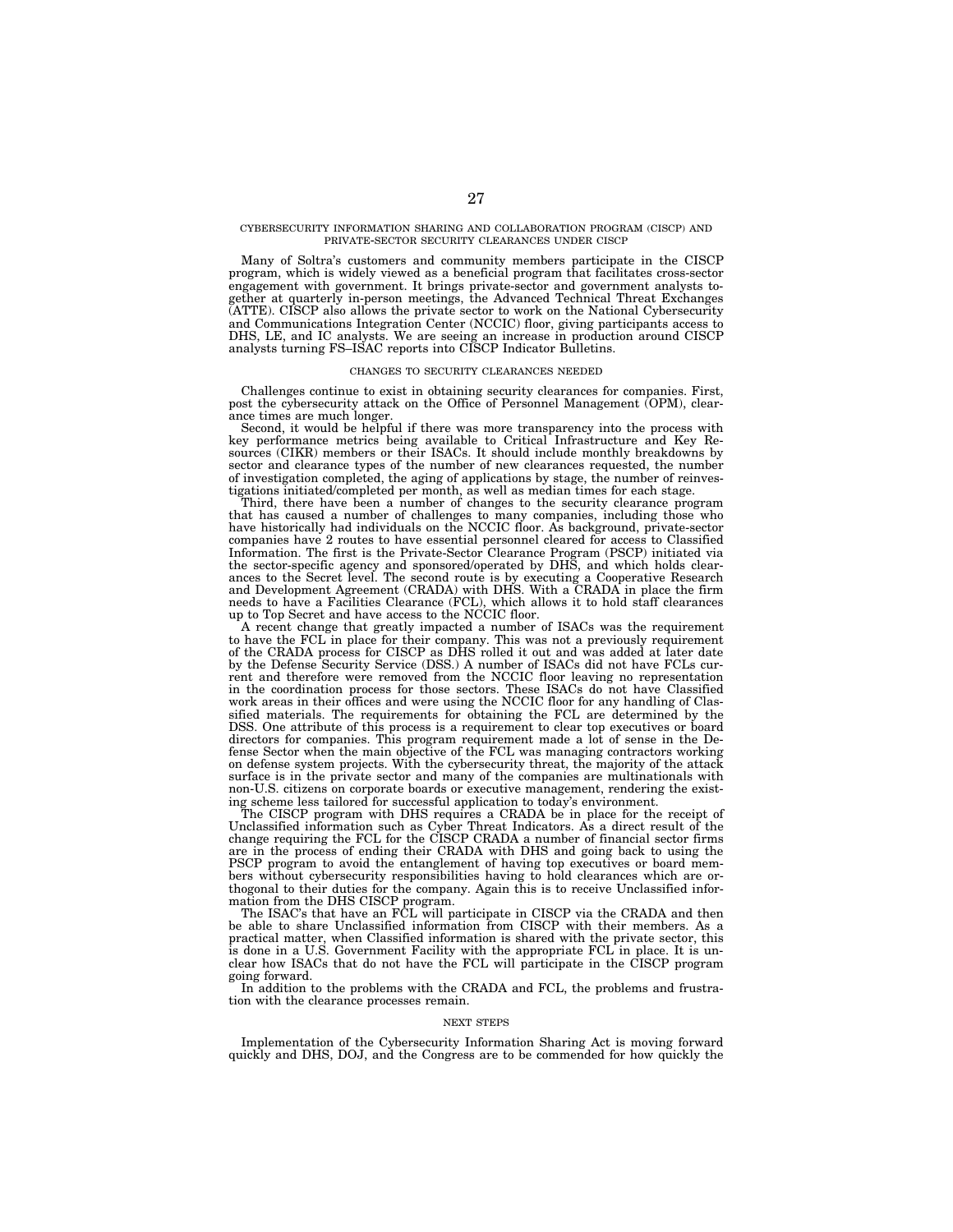AIS system has been stood up, and the various guidance documents issued on time. As with every system, there are lessons learned and items that can be improved, and we look forward to working closely with DHS and others to achieve our collective goal.

Soltra and Soltra Edge are bringing cutting-edge innovation and technical capabilities to the cybersecurity information-sharing process. Soltra Edge is providing a simple and easy solution by providing the core backbone and technical processes that have previously prohibited many companies from sharing, thinking that the process is too cumbersome or difficult just to get started. Soltra is helping companies in all sectors to increase the ability and likelihood that information sharing can help provide vastly improved cybersecurity defenses and ultimately make it harder and more expensive for attackers. We look forward to working with this committee, Congress, and the Executive branch, as well as with all of our private-sector partners to achieve our collective goals.

Mr. RATCLIFFE. Thank you, Mr. Clancy.

The Chair now recognizes Mr. Rosen, for 5 minutes.

# **STATEMENT OF MORDECAI ROSEN, GENERAL MANAGER, SECURITY BUSINESS UNIT, CA TECHNOLOGIES**

Mr. ROSEN. Good morning, Chairman McCaul, Chairman Ratcliffe, Ranking Member Richmond, and Members of the subcommittee. Thank you for the opportunity to appear before you today.

My name is Mordecai Rosen and I serve as the senior vice president and general manager of the Cybersecurity Business Unit at CA Technologies. CA is one of the largest enterprise software companies in the world. We serve a global customer base in nearly every major commercial and industrial sector. CA software helps our customers develop, manage and secure the systems and services that form the basis for the new application economy.

I want to thank the committee for getting the cybersecurity act of 2015 over the finish line last year. CA was a strong supporter of the legislation and is encouraged by DHS's implementation thus far.

I want to focus on two topics today. First, I plan to highlight why identity and access management are so important in protecting our infrastructure and establishing trust in the cybersecurity ecosystem. Second, I will provide our overall perspective on the act and its implementation.

Applications have become the central way businesses connect with their customers. Identity is the new security perimeter for the application economy. In virtually every large network breach in recent memory, compromised identities were the common threat.

CA believes that robust identity solutions covering both humanto-machine and machine-to-machine connections will be vital to protecting Government and commercial networks and applications. Identity solutions ensure that users, devices, and applications are who and what they say they are.

I want to congratulate DHS for the job they have done to date on implementation. The legislation had very aggressive time lines to get the program up and running. DHS has met those deadlines and has worked collaboratively with their Government and industry partners to provide clarity around the overall program, and this should be commended.

At the same time, there are specific areas where further clarification will help accelerate adoption. CA, like many organizations, is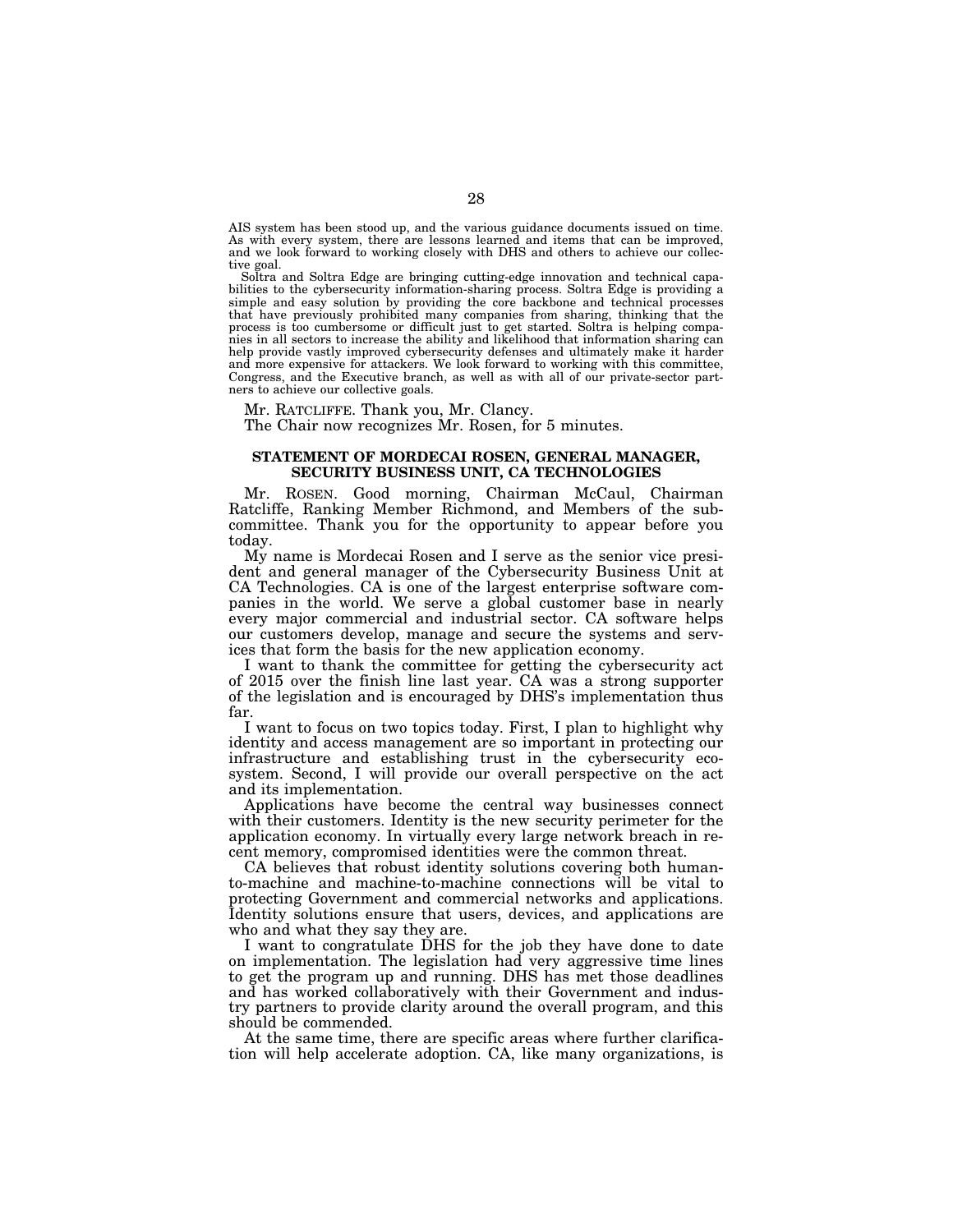actively exploring participation in the DHS Automated Indicator Sharing program. While we have strong interest, we and others still have outstanding questions.

First, organizations will need even greater clarity on targeted liability protection for the database, shared or received. Our hope is that the updated guidance, which I know has been released this morning, that DHS releases will answer outstanding questions. DHS will need to remain actively engaged with industry to help them fully understand these protections.

Second, ensuring trust in the system and providing robust privacy protections will remain central to successful implementation and adoption. DHS must be able to effectively authenticate users that share or receive information under the program. For example, DHS must be able to confirm that a participant sharing information is a real entity, not a front for hackers.

We are concerned that confidence in the program will lessen if participants cannot be authenticated and the data being shared cannot be trusted. Maintaining confidence in the act's privacy protections remain critical. DHS's initial guidance made strong privacy commitments, but participants will need even greater clarity. Stakeholder outreach and engagement through implementation will ensure that privacy considerations remain at the forefront.

Third, we have to make it as easy as possible for organizations to participate. The uptake of automated, real-time information exchanges that protect user privacy will define whether the act is a success, and the data received must be timely and actionable for the program to have maximum impact.

We look forward to reviewing DHS's updated guidance and hope it will give us the certainty needed to become an active partner in the program.

You asked CA to also address the Federal agency cyber provisions contained in Title II of the act. The EINSTEIN and Continuous Diagnostics and Mitigation, CDM, programs, when fully deployed will help Government agencies be more secure. CA has been an active participant in Phase 2 of CDM, which addresses identity and access issues with a significant focus on privileged users.

Managing the rights of privileged users remains one of the most important areas of IT risk for organizations today. Improper actions by privileged users can have disastrous effects on IT operations and security. Privileged axis management solutions provide the visibility, monitoring, and control needed for users and accounts that have the keys to the kingdom.

Deployment of CDM is at a critical stage. We have growing concerns that this deployment will be delayed, however, because agencies do not have the adequate contracting personnel to acquire the services from DHS. We recommend the committee keep a watchful eye on this issue as part of your oversight.

Thank you for your focus on cyber threat information sharing. CA stands ready to continue our partnership with you, with DHS and with our industry colleagues to enhance trust and make it as easy as possible for organizations to participate.

Thank you again for the opportunity to be here. I look forward to answering any of your questions.

[The prepared statement of Mr. Rosen follows:]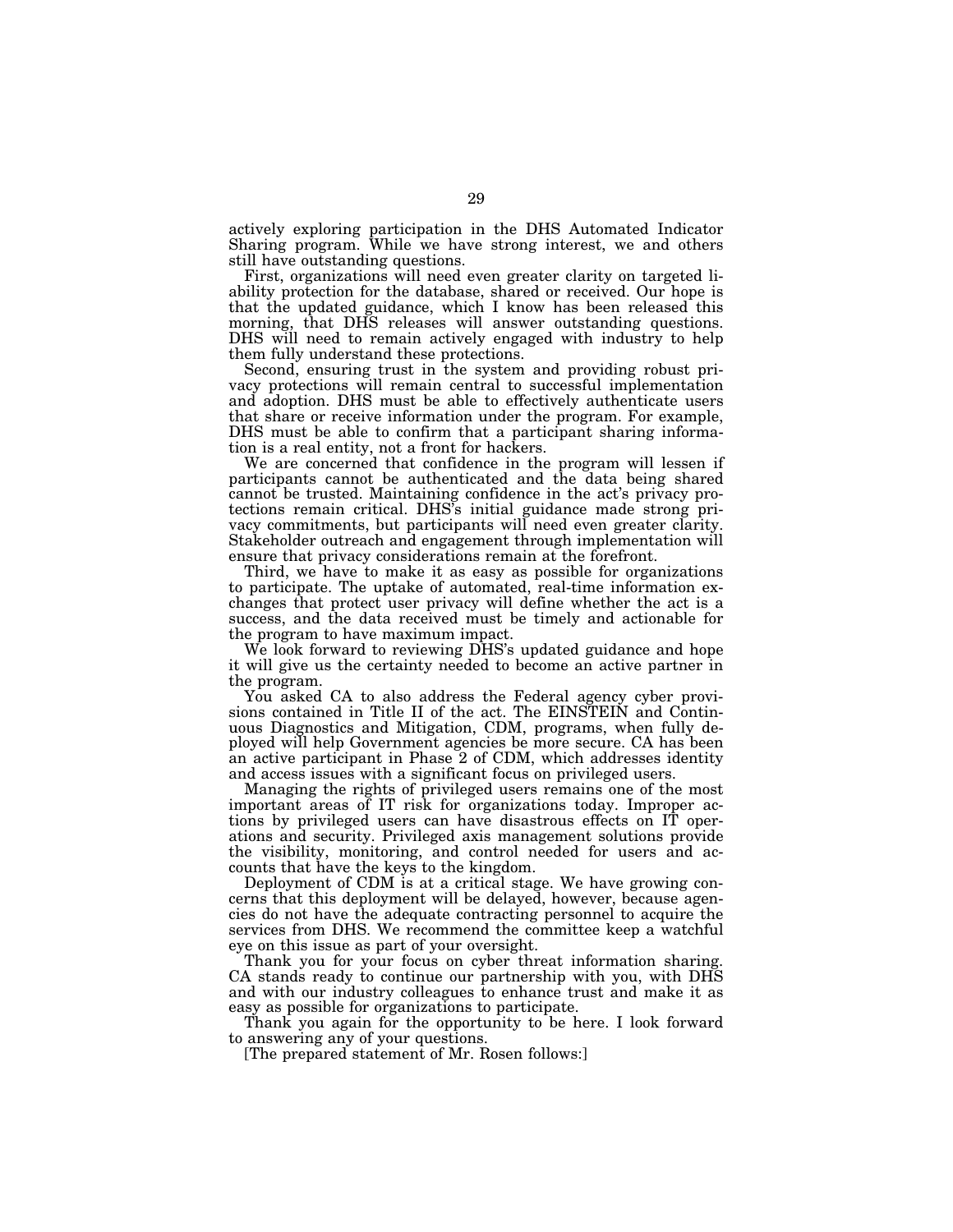# PREPARED STATEMENT OF MORDECAI ROSEN

#### JUNE 15, 2016

Chairman McCaul, Ranking Member Thompson and Members of the committee: Thank you for the opportunity to appear before you today. My name is Mordecai Rosen and I serve as senior vice president and general manager of the Security Business Unit at CA Technologies, where I manage global development of CA's cybersecurity products and solutions.

CA is one of the largest enterprise software companies in the world, serving global customers in nearly every major commercial and industrial sector. We are headquartered in New York, and have 11,000 employees across the g ferred to as the "application economy."

I intend to focus my remarks today on two important and related topics. First, I want to highlight some of the emergent and serious cybersecurity threats we see in the application economy. Second, I'll plan to provide CA's specific perspective on the Cybersecurity Act of 2015—how it can be effectively implemented, and how we ultimately feel it can serve as a guidepost for reducing cyber risk in both Government and commercial systems.

## INTRODUCTION

CA Technologies was a strong supporter of the Cybersecurity Act of 2015 and is encouraged by the implementation thus far. Cyber threat information sharing helps<br>us improve our collective cyber defenses by enabling us to prioritize and deploy re-<br>sources against current and anticipated attacks. Improv curity helps defend National security and protect citizen data. We want to thank the committee for your driving this legislation over the finish line last year. The application economy is transforming the way organizations do business. From

entertainment to communications to finance, applications are rewriting the world in which we live, and are enabling organizations and governments to provide services to customers and citizens in new ways that reduce costs, enhance efficiencies, and improve outcomes. Software has become the principal means through which organizations deliver these new services. Examples of these technologies include mobile banking applications, the smart grid to reduce energy costs, and connected vehicle

communications to improve safety and efficiency. Applications have become the critical point of engagement for organizations of all sizes, optimizing experiences and providing a direct and constant connection from organizations to their end-users. CA software transforms businesses' ability to thrive in this new reality, delivering the means to deploy, monitor, and secure their technology investments.

However, the increasing volume and sophistication of cyber attacks threatens to undermine this progress through the illegal transfer of intellectual property, the theft of personally identifiable information (PII) and other sensitive data, and the undermining or destruction of critical infrastructure systems.

Cyber attacks that disable systems, such as the electric grid, water utilities, financial markets, or even mass transit systems, could have a potentially catastrophic effect, putting the health and safety of large populations at risk. Federal agency breaches that result in the loss of sensitive data can lead to massive identify theft and fraud, and can put National security at risk.

The Federal Government has suffered significant and harmful breaches over the past few years, most notably the Office of Personnel Management (OPM) breach that compromised the data of more than 20 million current and former Government employees and contractors. Yet, the Government doesn't stand alone as a target for attack. The critical infrastructure community of the United States includes public and private operators of critical systems and assets, and they are all experiencing sophisticated attacks that carry with them the possibility of catastrophic outcomes. The German government recently said in a report that hackers successfully broke into the control systems of a domestic steel plant and caused massive damage to the blast furnace. Here in the United States, the *Wall Street Journal* recently reported that 2 years ago hackers infiltrated the control system of a small dam less than 20 miles from New York City.

As the Federal Government and critical infrastructure owners and operators look to create efficiencies through automation and modernization, they must build security in to their systems on the front end and abandon the model of bolting security on afterwards.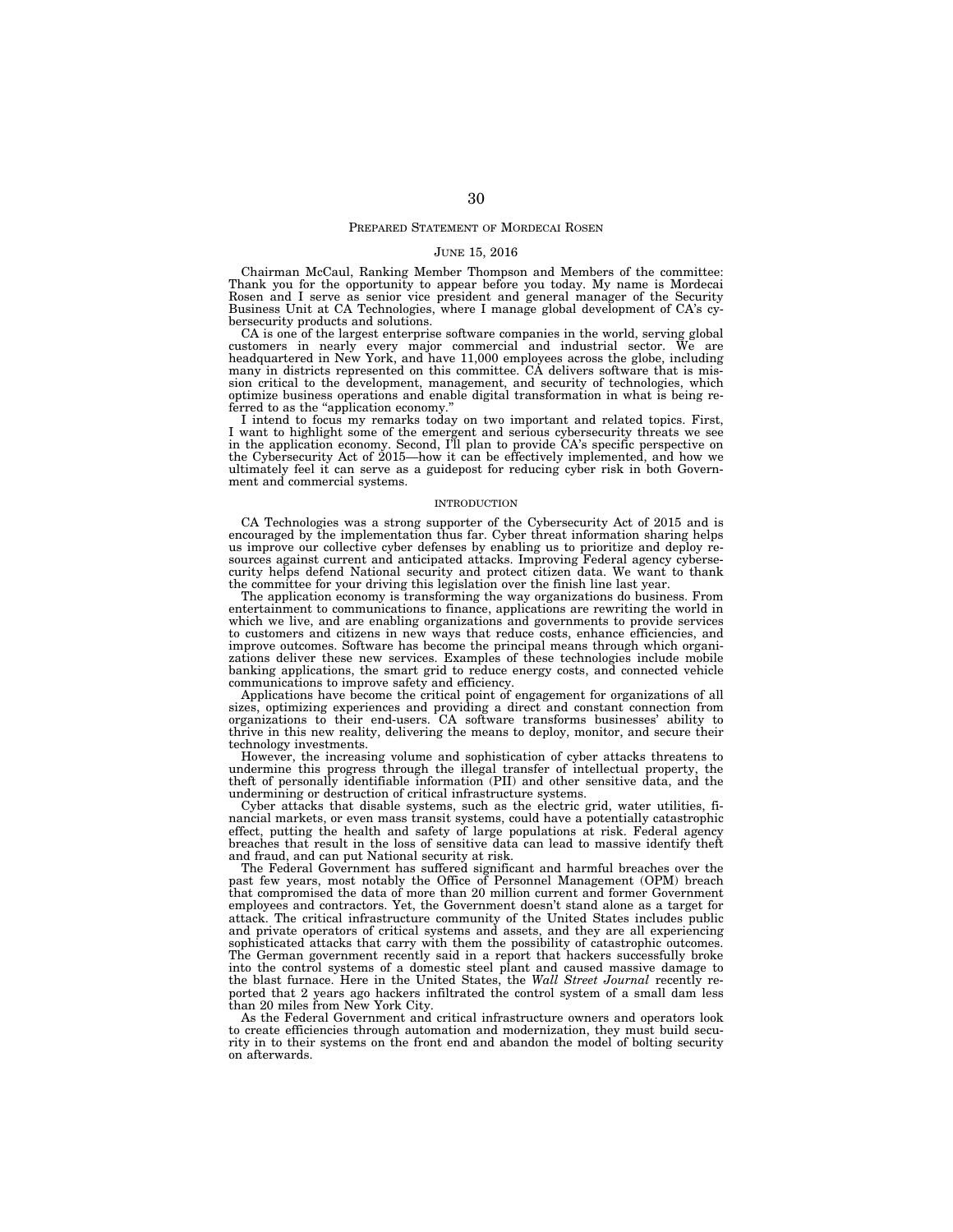In this new threat environment, CA believes that identity and access management technologies are central to protecting systems, networks, devices, and data and to enabling secure interactions with customers and citizens. The traditional network perimeter can no longer provide a control mechanism for this access. Identities now constitute the new perimeter and are the single unifying control point across all apps, devices, data, and users. As such, identities and application programming interfaces (APIs) serve as the foundations of the application economy because they enable easier deployment of secure apps and help simplify control of access to those apps. They are how you protect access to apps and data, whether that be by humanto-machine or machine-to-machine. APIs provide a way to connect computer software components and data. Broadly speaking, APIs make it possible for organiza-tions to open their backend data and functionality for reuse in new application services (think hotel websites using Google or Bing for their maps and directions).

An API achieves this by facilitating interactions between code modules, applica-tions, and backend IT systems. The API specifies the way in which these different software components can interact with each other and enables content and data to be shared between components.

Given these new realities, identity is now the attack vector of choice for cyber criminals. In virtually every large network breach in recent memory, compromised identities were the common thread. Protecting identities is foundational to robust security in the application economy.

CA Technologies has made a strategic commitment to addressing identity-centric cybersecurity challenges in today's dynamic threat environment by developing effec-tive identity management solutions through our in-house development process. CA software manages millions of user identities in most major countries around the world. We provide identity-centric security solutions to multiple Federal agencies. Our API Management tools are used within the Federal Government and the commercial sector to protect network and application interfaces, to facilitate the secure exchange of information, and to ensure that any data shared protects personal pri-vacy. We believe all of these capabilities will further enable robust cyber threat information sharing. I'll touch more on this below.

# DHS IMPLEMENTATION OF CYBER THREAT INFORMATION SHARING PROVISIONS IN THE CYBERSECURITY ACT

Congress passed the Cybersecurity Act of 2015 to help businesses and governments better protect themselves against cyber attacks. The Act promotes cybersecu-rity information sharing between the private sector and the Government, and across the private sector. In addition, the Act includes provisions to strengthen Federal agency cybersecurity through a Federal intrusion and detection system, through capabilities to continuously diagnose and mitigate cybersecurity risks, and through other measures.

CA Technologies supported the passage of the Cybersecurity Act of 2015 because it includes key provisions for which CA has been an active advocate: The bill includes targeted liability protections for program participants; it includes measures to protect the privacy of individuals; and it promotes the further development of automated mechanisms for sharing cyber threat indicators.

CA Technologies believes the Cybersecurity Act will enhance security and provide businesses with the assurances needed to securely share with trusted partners the security threats they are seeing on their own networks, and to receive threat indicators from the wider ecosystem, which will help them optimize defenses. We believe the automated capabilities provided through the DHS Automated Indicator Sharing (AIS) program will make it easier to accept and exchange cyber threat data in real time. CA Technologies welcomes the opportunity to provide our insight on implementation to date, and to make recommendations to encourage greater participation in the information sharing program and to improve Federal agency cybersecurity.

At the outset, I want to congratulate DHS for the job they've done thus far on implementation. The Cybersecurity Act of 2015 contained very aggressive time lines for DHS to release initial and final guidance to implement the program and to designate the primary system that would be used to exchange threat data between participants. DHS has met those deadlines thus far, and has worked collaboratively with their Government and industry partners to provide clarity around the overall requirements for sharing, the privacy protections and processes required to participate, and the process required to take full advantage of the program's benefits. We know how challenging it is to balance competing interests and meet very aggressive deadlines. While the initial guidance documents that DHS issued have raised some questions that we will address below, by and large we feel they provide good clarity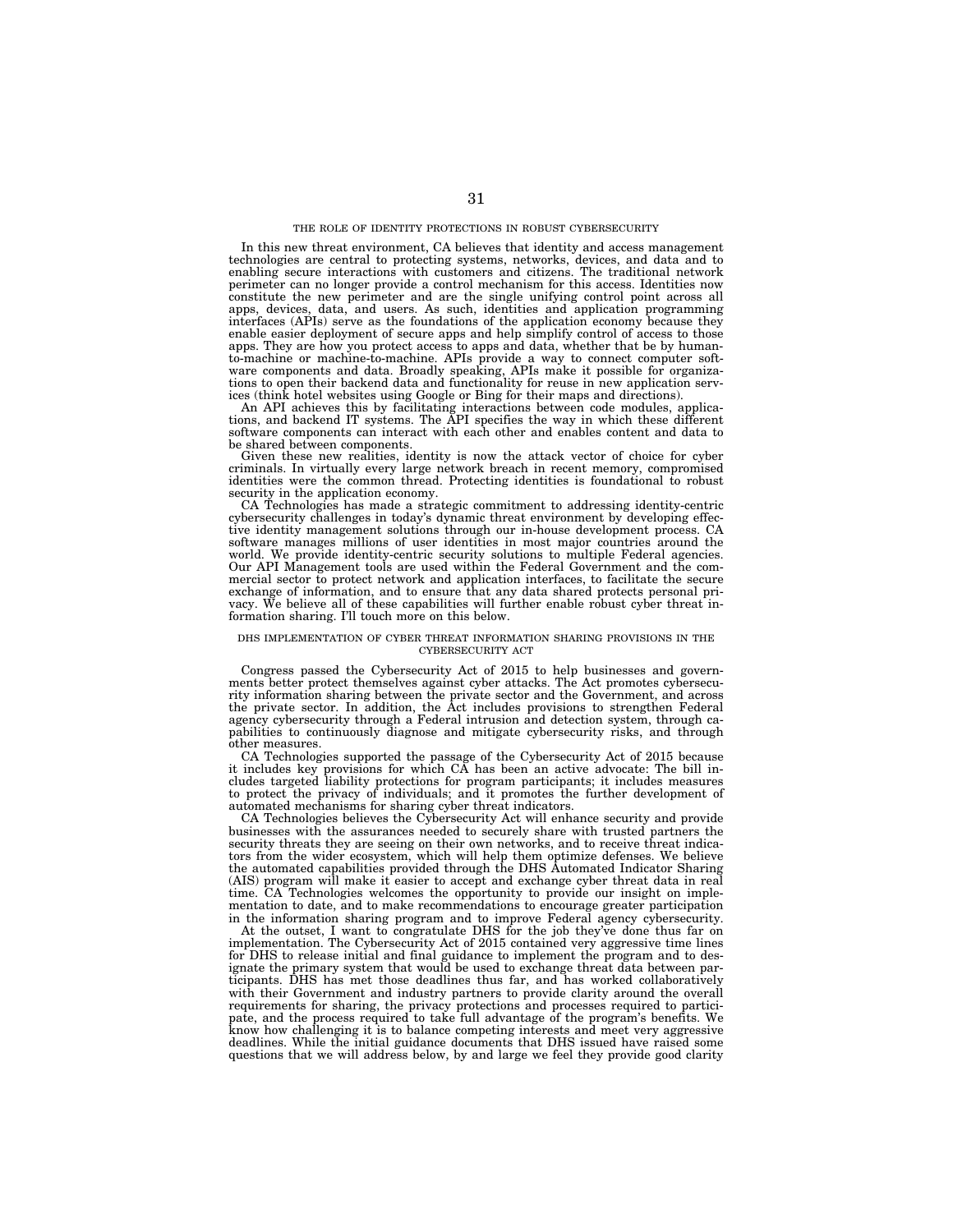on the technical, legal, and practical considerations entities need to weigh when determining whether to participate in the program.

We are encouraged by DHS's openness to the feedback they have received from industry, civil society, and other actors in the cybersecurity ecosystem, and by DHS's consultative approach. DHS has indicated that they intend to address the majority of these questions in their final guidance documents. We look forward to reviewing those in detail when they are released later today.

We are committed to working with DHS to move implementation forward with active and constructive industry dialogue. Among other organizations, CA Technologies is a member of the Information Technology Information Sharing and Analysis Center and sits on the Executive Committee of the IT Sector Coordinating Council, which helps advise DHS and other Federal agencies on information-sharing policies and public-private partnerships.

I'd now like to turn to our views on specific provisions of the legislation and the issues we see at play and where some further clarity is needed in implementation.

# *Liability Protection*

Organizations should have targeted liability protection for the data they share or receive. This protection will encourage greater participation in the program, leading to better cyber defense. Liability and regulatory concerns are powerful inhibitors of participation in information sharing agreements. Reducing these barriers through targeted protections helps organizations feel more secure in sharing, receiving, and acting upon cyber threat indicators.

The Cybersecurity Act included targeted liability protections, and DHS today is releasing updated guidance providing greater clarification on these protections and the requisite responsibilities of participating companies.

Cybersecurity information sharing is based on trust, and this trust needs to be underpinned by strong certainty for participating companies. While the preliminary guidance released by DHS in February began to provide greater clarity around processes and procedures to gain protections, it also left a great deal of uncertainty. Our understanding is that the updated guidance should provide more clarity and we look forward to exploring this in greater depth. Beyond the release of the updated guidance, we encourage DHS to actively engage with industry and legal groups to help them better understand the information-sharing program, the responsibilities of participating organizations, and the liability protections that will be afforded participants.

## *Preserving Privacy*

The Cybersecurity Act of 2015 requires organizations to take reasonable steps to remove PII of individuals not related to the threat from any cyber threat information they share through the program. It also requires the Government to further scrub this information to ensure that PII is removed. This is vital to protect the privacy of customers and citizens.

The global IT industry is very sensitive to issues of protecting customer privacy and enhancing trust in the solutions we deliver. Therefore, we believe it will be helpful for DHS and the administration to reassert that the purpose of cyber threat indicator information sharing is to protect networks.

Any Government exceptions to this purpose must be clearly defined and limited. In addition, CA and others advocated strongly that cybersecurity threat indicator information should be shared through a civilian portal under the legislation. We want to thank the committee for pushing the National Cybersecurity and Communications Integration Center (NCCIC) at DHS as the portal for information sharing, and we encourage the administration to continue to promote this portal as the principal mechanism through which to share.

While requirements to remove PII are important to protect privacy, it's also important to help organizations better understand how they can remove PII automatically. DHS's STIX/TAXII effort can help organizations understand what data to share, and how to share it, but companies will need further help to take the guesswork out of this process and automate the removal of PII before sharing. Myriad tools and capabilities exist in the commercial sector to enable automated PII removal. To the extent that organizations are able to effectively utilize these tools, it will lessen their concerns about liability and will heighten user confidence in the program.

We feel that the initial guidance released by DHS made strong commitments towards preserving privacy under this program, though participants will need greater clarity. We look forward to reviewing the updated DHS guidance in this space. Again, active stakeholder outreach and engagement throughout the policy implementation process can help lead to effective outcomes that address both security and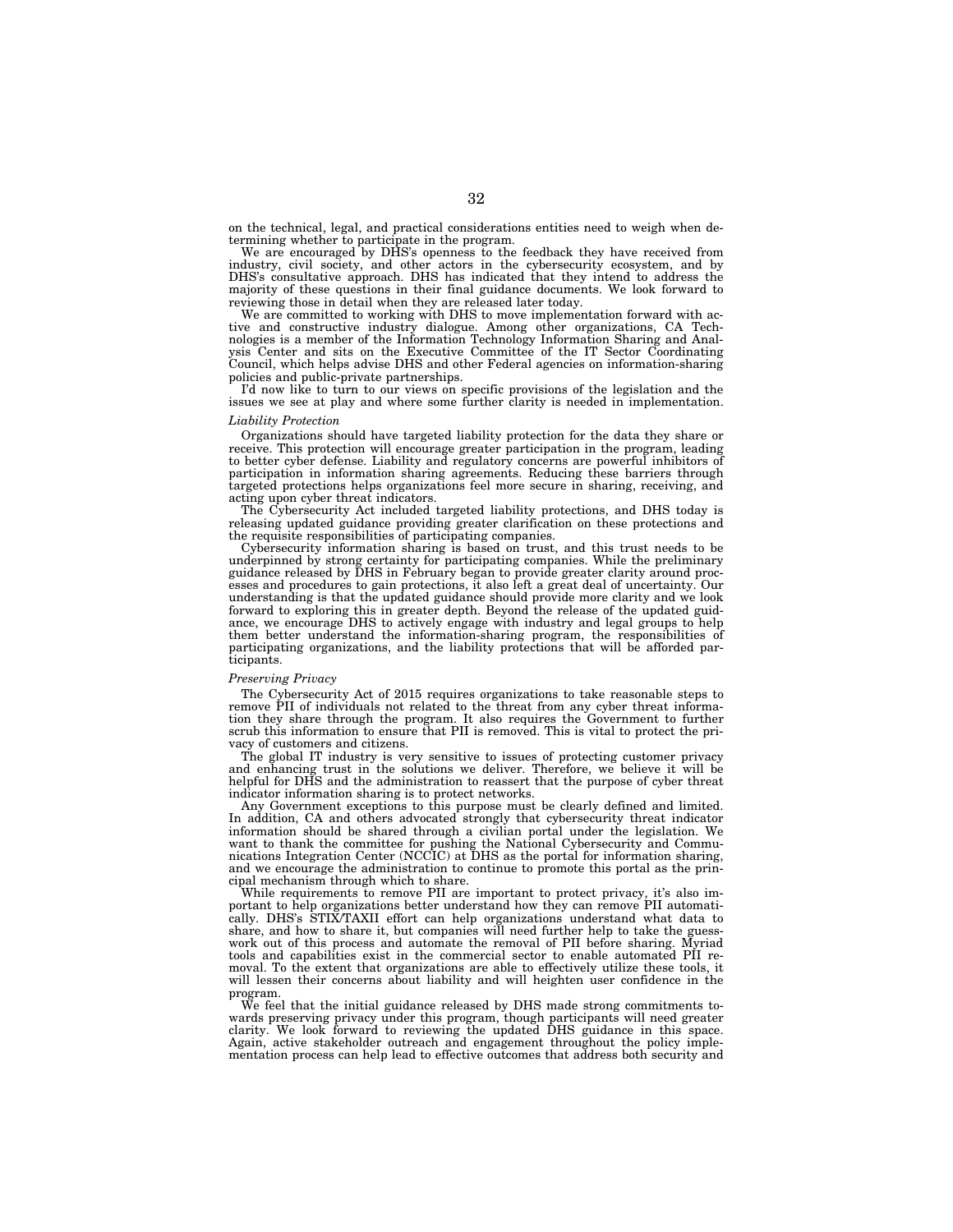privacy needs. DHS can work with sector-specific agencies to convene workshops and other engagement activities where organizations can learn best practices on privacy protection as part of information-sharing programs. Ideally, these workshops and programs can target different types of industries and can take place in different regions of the country.

DHS can also work to encourage greater participation in the information-sharing standards development process, established under the President's Executive Order from February 2015. The Standards Development Organization, led by the University of Texas at San Antonio in partnership with LMI, is currently developing draft standards for Information Sharing and Analysis Organizations (ISAOs). This work should be as open and inclusive as possible, enabling multiple types of organizations, including both nonprofit and for-profit organizations to establish ISAOs.

# *Automated Indicator Sharing*

Ultimately, in order to truly move the needle on improving cyber defenses in a significant way, organizations will need to leverage automated, real-time, actionable information exchanges. Cyber attacks happen rapidly and without up-front notice. Once cyber threat indicators are discovered, this information must also be disseminated rapidly to allow organizations that are the subject of attacks to mitigate their impacts, and to help other organizations target their defenses against the newly-discovered threat.

DHS has been working to promote its Automated Information Sharing (AIS) program, which leverages explicit protocols to identify and structure information on cyber threat indicators and to provide for a secure manner of exchanging this information. CA Technologies has been working with DHS and other industry partners to help enable this secure, automated exchange of information across a wide range of different organizations.

CA provides API management software that helps authenticate, authorize, validate, transform, and filter near-real-time cyber-threat messaging. We believe that any successful information sharing program must depend heavily on the authentication of the individuals and organizations that participate, and on the validity and integrity of the information and the data that is shared under the program.

CA would like to thank the committee for promoting further development of automated information sharing mechanisms in the final legislation. While DHS's activity on automated sharing programs pre-dates the passage of the Cybersecurity Act, the inclusion of this program in the Act should boost confidence and encourage greater participation.

We recommend that DHS continue to leverage key outreach and partnership programs, such as the Critical Infrastructure Cyber Community or C3 program, and partnerships with Sector Coordinating Councils to build greater awareness around automated information sharing, and to help organizations understand what technical and procedural steps they will need to take to participate. Industry can also play a significant role to build awareness. Sector groups can develop user guidance and promote this with their members.

In addition, we recommend that DHS and the Federal Government continue to promote the STIX/TAXII protocols with global standards development organizations. Ultimately, cybersecurity is a global challenge that doesn't recognize National borders. Global security solutions providers, including CA Technologies, seek to develop products that can scale for the global marketplace. The STIX/TAXII protocols are already commonly used to enable cyber threat information sharing across the Federal Government and in the private sector, and we hope that this progress can be leveraged to improve cybersecurity internationally. DHS's recent decision to transition continued development of the STIX standard to OASIS is a positive development that will build international engagement and consensus around the protocol.

CA Technologies is not a current participant in the AIS system. Our internal security team currently utilizes multiple private-sector tools to identify, analyze, and prioritize cyber threat indicators. However, CA recognizes the significant benefits that we can derive from participation in information-sharing partnership programs in order to defend against cyber attacks. Therefore, we are actively exploring participation. We welcomed the passage of the Cybersecurity Act of 2015 because of its authorization of activities and its calls for protections for participants. However, while we have strong interest, we are being very deliberate in making a determination on participation because we have outstanding questions associated with the program.

First, will the information we receive through this program be timely, accessible, and actionable? Our security analysts must review and act on threat information from myriad sources in real time. Information shared through this program must help organizations to prevent, detect, or mitigate attacks. Therefore, information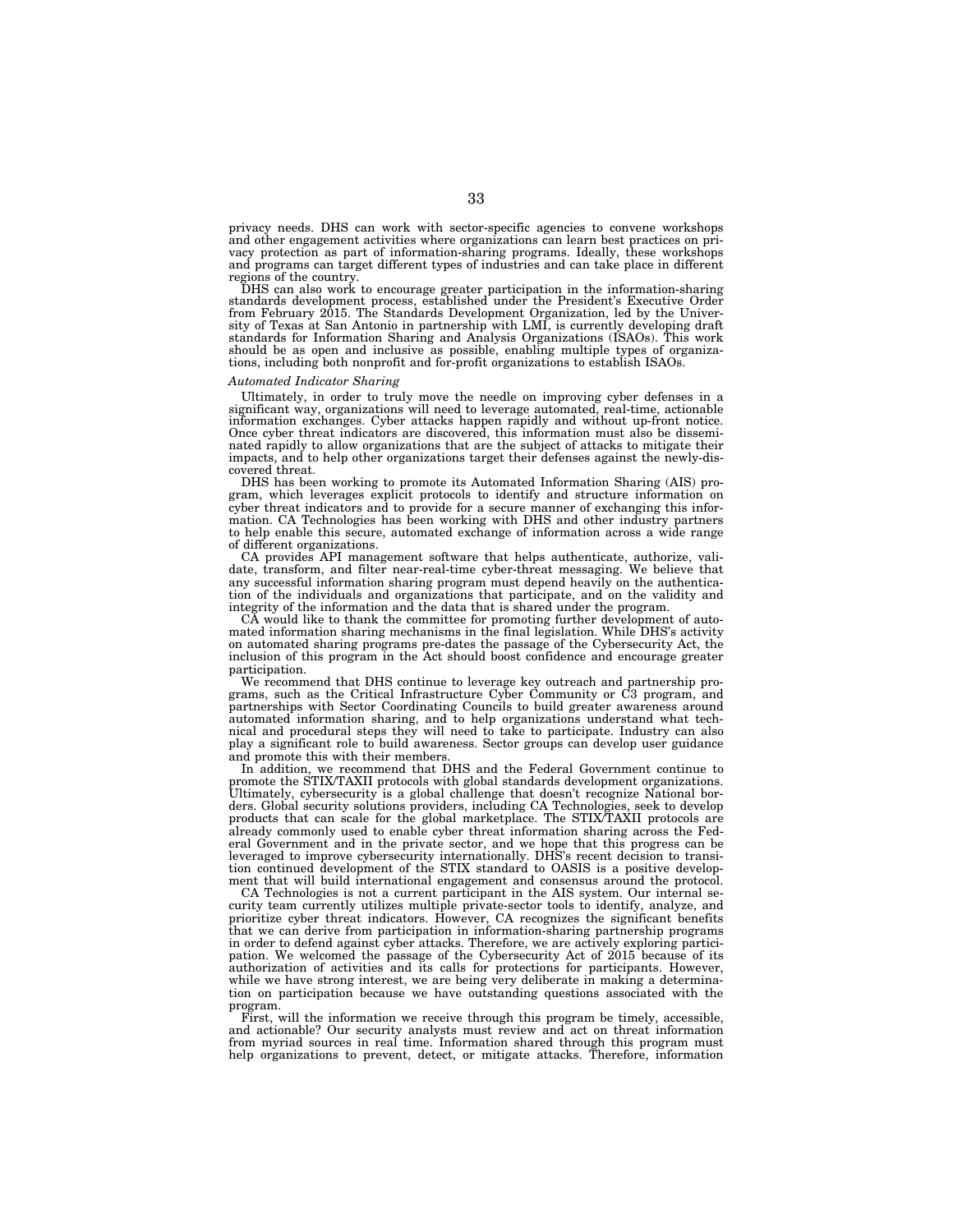needs to be shared in an expedited fashion. Information has to be understandable for participants in the program. And participants need to be able to act on the information, whether that be mitigating against specific on-going threats, or re-deploying defenses for anticipated attacks. We continue to examine how we would need integrate AIS threat indicators into our overall threat management processes.

Second, how will DHS authenticate users who are receiving or sharing information in the program? Trust is vital to the success of information sharing and users must have confidence that the information they are sharing or receiving will not fall into the hands of adversaries and enable further attacks. Participants will want to know that the information they share will not be leveraged in a way that harms them. They will also want to know that the cyber threat indicator data they are acting on is valid. And, citizens and customers will want to know that participating businesses and the Government are doing everything they can to protect their privacy under this program. Therefore, identity and access management will play a crucial role in protecting the underlying information-sharing systems.

And third, will there be greater clarification and guidance around liability and privacy protections in the program? This includes clarification around liability protections for the sharing of information with other private-sector organizations and for acting or not acting upon the receipt of indicators. It also includes greater clarification on privacy protection requirements.

To reiterate, CA Technologies believes that DHS has done an admirable job of early-stage implementation of the information-sharing provisions of the Cybersecurity Act. CA looks forward to reviewing the updated guidance released by DHS today, which we hope will give us the certainty needed to become an active partner in AIS. We also encourage DHS to continue to conduct industry outreach, to help raise industry awareness of the programs, and to further provide clarification on associated liability and privacy protections.

We look forward to working with DHS and the committee on continued successful implementation of these programs.

# PROTECTING FEDERAL INFORMATION SYSTEMS

A significant number of recent Federal breaches resulted from compromised identities, including those of privileged users. Title II of the Cybersecurity Act recognized this issue and authorized solutions to more fully address the vulnerabilities in Government systems.

The EINSTEIN and Continuous Diagnostics and Mitigation (CDM) programs, when fully deployed will help Government agencies acquire vital security capabilities and tools to better secure Government networks and systems.

The EINSTEIN program is designed to detect and block cyber attacks from compromising Federal agencies, and to use threat information detected in one agency to help other Government agencies and the private sector to protect themselves.

The CDM program provides Federal departments and agencies with capabilities and tools that identify cybersecurity risks on an on-going basis, prioritize these risks based upon potential impacts, and enable cybersecurity personnel to mitigate the most significant problems first. CA has been an active participant in the CDM implementation.

While CDM Phase 1 focused on asset discovery and management, Phase 2 is titled ''Least Privilege and Infrastructure Integrity'' and has prioritized both identity management and privileged access management. One of the most important areas of IT risk relates to privileged users. Whether inadvertent or malicious, improper actions by privileged users can have disastrous effects on IT operations and on the overall security and privacy of organizational assets and information. Therefore, it is essential that administrators be allowed to perform only those actions that are essential for their role-enabling ''least privileged access'' for reduced risk. Privileged Access Management solutions provide the visibility, monitoring, and control needed for those users and accounts that have the ''keys to the kingdom.'' This visibility provides insight on activity and works to prevent or flag anything unusual that indicates security risk.

Both identity management and privileged access management positively affect operations, putting security activity in the background to make sure security is not seen as a barrier, but instead as an enabler to more secure business operations.

CA would like to thank the committee for authorizing these programs under the Cybersecurity Act. In particular, we believe that legislative language calling on the head of each agency to assess access controls to sensitive and mission critical data will help protect against the threat of improper use of privileged credentials.

Finally, on behalf of our IT industry partners, we would like to thank the committee for its help in conference negotiations to ensure that the EINSTEIN program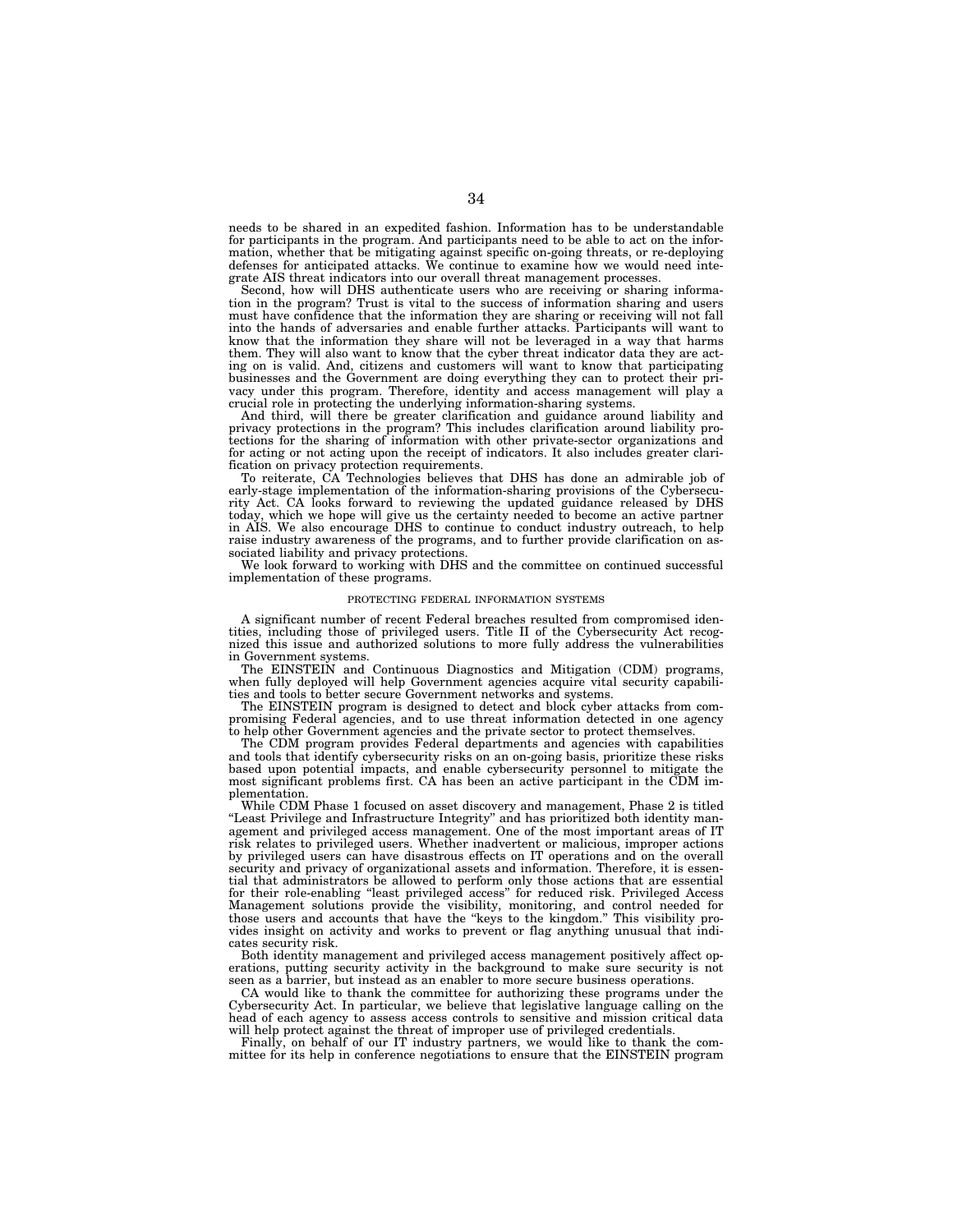would be designed to promote the security of Federal networks without jeopardizing multi-tenant cloud environments. In addition, we welcome continued committee oversight of DHS implementation to improve effectiveness and accountability.

Overall, our primary recommendations in this space are the need for procurement flexibility and improvements in the workforce development process. Currently, Federal agencies recognize the value in deploying CDM solutions. However, they recognize that these deployments could be paid for by DHS in the following appropriations cycle. Agility and speed are very important in this context. Ultimately, a plan and a strategy are worthless without deployment. There is a distinct risk of a moral hazard where agencies will not prioritize cyber funding in the short term, leaving them susceptible to risk of a significant breach in the interim.

Further, DHS partners with GSA on the development of contract vehicles for these programs, and there is a need for more trained contracting personnel to accelerate deployment of these new contract vehicles. We think this should be a key focus for implementation of Title III of the Cybersecurity Act.

In the wake of the OPM breach, we saw Government officials working around the clock to improve systems. These are committed individuals, and the sense of urgency following the breach resulted in quick and decisive action to resolve significant challenges that became immediately apparent. However, the long-term success in implementing those decisions may be hamstrung by backlogs in the procurement process.

Reacting to specific events to shore up defenses is different than proactive planning. As we look forward, we believe there is opportunity for DHS and its partner agencies to leverage the lessons learned in the cyber sprint and apply them proactively to enhance overall cyber posture across the Federal Government.

I would mention two things in particular that we think warrant further consideration by this committee. First, we believe it is critical for the Federal Government to align its own cybersecurity practices with the NIST Cybersecurity Framework that is quickly becoming the standard for private-sector information security management efforts. Ensuring that the same approach is being used across the public and private sectors will standardize terminology and ensure that the Government is walking the walk when it comes to the approach evangelized in the Cybersecurity framework. We want to commend the committee for favorably reporting the ''Improving Small Business Cybersecurity Act of 2016'' last week. As this legislation moves forward in the House and ultimately, we hope, to enactment, we would recommend that an explicit requirement be included directing DHS and the Small Business Development Centers to also leverage the NIST Framework in maturing their cybersecurity programs.

Second, we recommend the committee maintain focus on the unique cyber threats emanating from the compromise of digital identities. As we note above, the attack vector of choice in today's threat environment remains identity. CA believes that any conversations about cybersecurity threats and solutions must keep a strong focus on shoring up identity protections and enabling organizations to protect themselves from sophisticated identity-based attacks.

# **CONCLUSION**

Cybersecurity represents a significant challenge for industry officials, and for State, National, and global policy makers. At the same time, the application economy is unlocking a multitude of opportunities to provide new services and value to customers and citizens. State, National, and global governments must work with private sector, academic, and public stakeholders to develop and implement cybersecurity policies that improve security, enable innovation, and build public trust.

The Cybersecurity Act of 2015 recognizes the crucial role of public-private partnerships in enhancing cybersecurity by authorizing and promoting active cyber threat indicator information sharing across the private and public sectors. It also recognizes the National imperative to protect Federal information networks and systems.

Ultimately, the success of this legislation will depend on stakeholder engagement, agility and inter-agency cooperation and buy-in. CA believes that DHS has made great strides in partnering effectively with the private sector on the implementation of information-sharing provisions and we encourage DHS to continue to improve in this regard. The Title II provisions of this Act, in combination with last year's updates to the Federal Information Security Management Act, further enhance DHS's position to play the lead operational role in protecting Federal information civilian systems.

CA Technologies applauds the efforts the committee has taken in tackling these key issues. We stand ready to continue partnering with the committee, DHS, and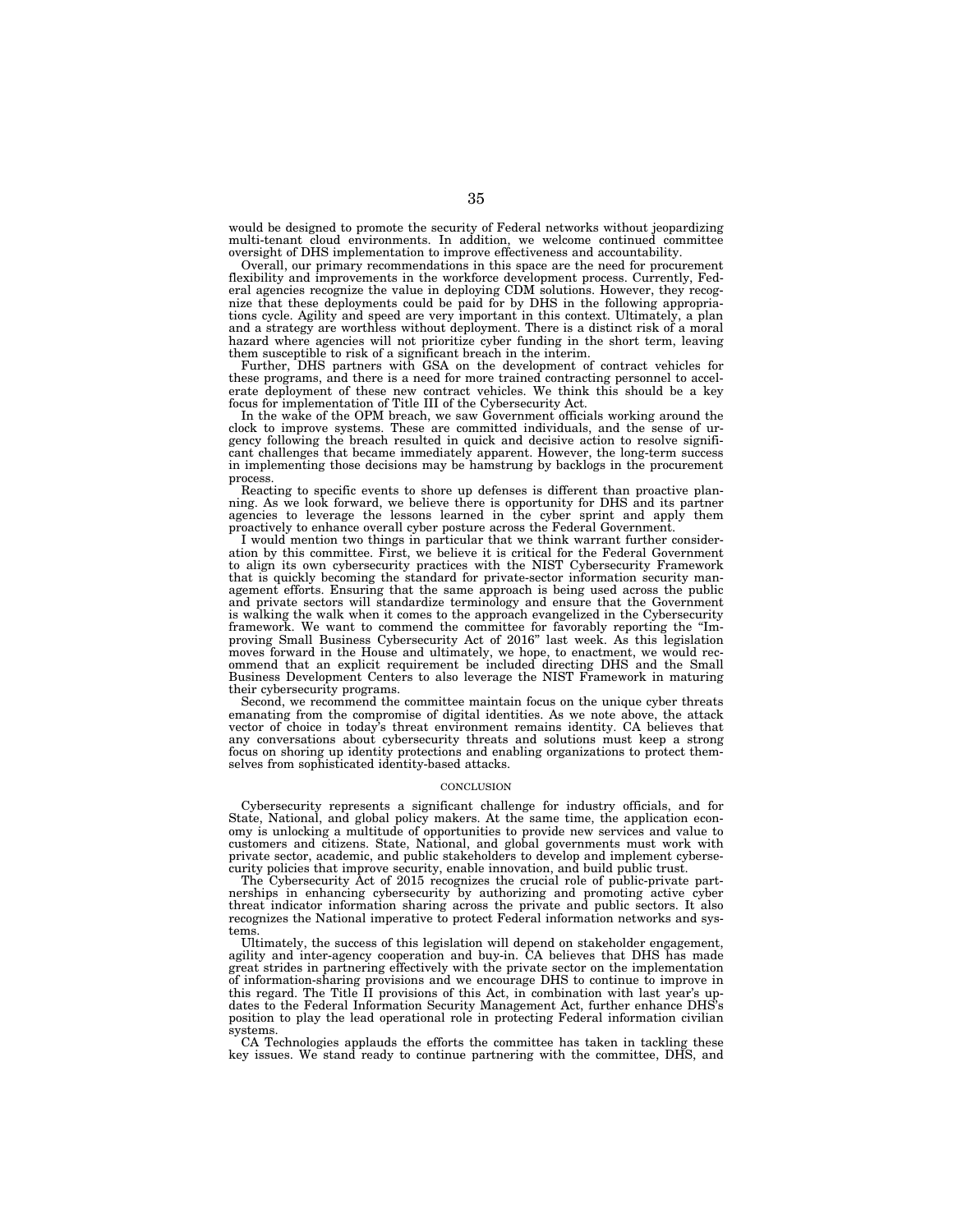our industry colleagues in the effective implementation of the Cybersecurity Act of 2015.

Thank you very much for the opportunity to testify today, and I look forward to answering any questions you may have.

Mr. RATCLIFFE. Thank you, Mr. Rosen.

The Chair now recognizes Ms. Sage, for 5 minutes for her opening Statement.

# **STATEMENT OF OLA SAGE, FOUNDER AND CHIEF EXECUTIVE OFFICER, E-MANAGEMENT**

Ms. SAGE. Good morning, Chairman Ratcliffe, Ranking Member Richmond, and distinguished Members of the committee. Thank you for the opportunity to testify this morning as a small-business owner of a 17-year-old tech firm on the Cybersecurity Information Sharing Act, CISA, and other information-sharing initiatives.

Today I will discuss my company's experience, some perspectives on CISA and some final thoughts.

In 2013, through our own research, we became aware of the DHS Enhanced Cybersecurity Services initiative, known as ECS, which is a voluntary information-sharing program that augments capabilities of critical infrastructure owners and operators by providing Classified cyber threat indicators to improve protection of their systems and customers.

Following the execution of a memorandum of agreement with DHS, we experienced a significant hurdle. We knew ECS was a Classified program, and while we had a facility clearance, it was not at the level required to gain access to information needed to determine if we could participate in ECS. We spent weeks trying to locate a SCIF, or a Sensitive Compartmented Information Facility, that we could use just for a few hours to review the requirements to be an ECS partner. We eventually found a solution, but to our disappointment the financial barrier to entry was so high we determined that it would be cost-prohibitive.

A year later, we entered into a Cooperative Research and Development Agreement, a CRADA, with DHS for an Unclassified program that allowed us to receive actionable Government-developed cybersecurity threat information and maintain access to or have an on-site presence within the National Cybersecurity and Communications Integration Center.

Our experience to date has been mixed. We do receive regular updates on threat information through the portal, which is very accessible. However, much of the Unclassified information is already widely available on the internet or is dated. We have ended up building our own TAXII server which provides communication specifications for exchanging cyber threat information through open sources.

In 2015, DHS informed us of another new program called the Automated Indicator Sharing dissemination capability. While we are interested in participating, establishing the necessary operational capabilities has been constrained by our own limited resources.

I would like to share 4 observations and a few thoughts on CISA and other information-sharing initiatives as it relates to small businesses like ours.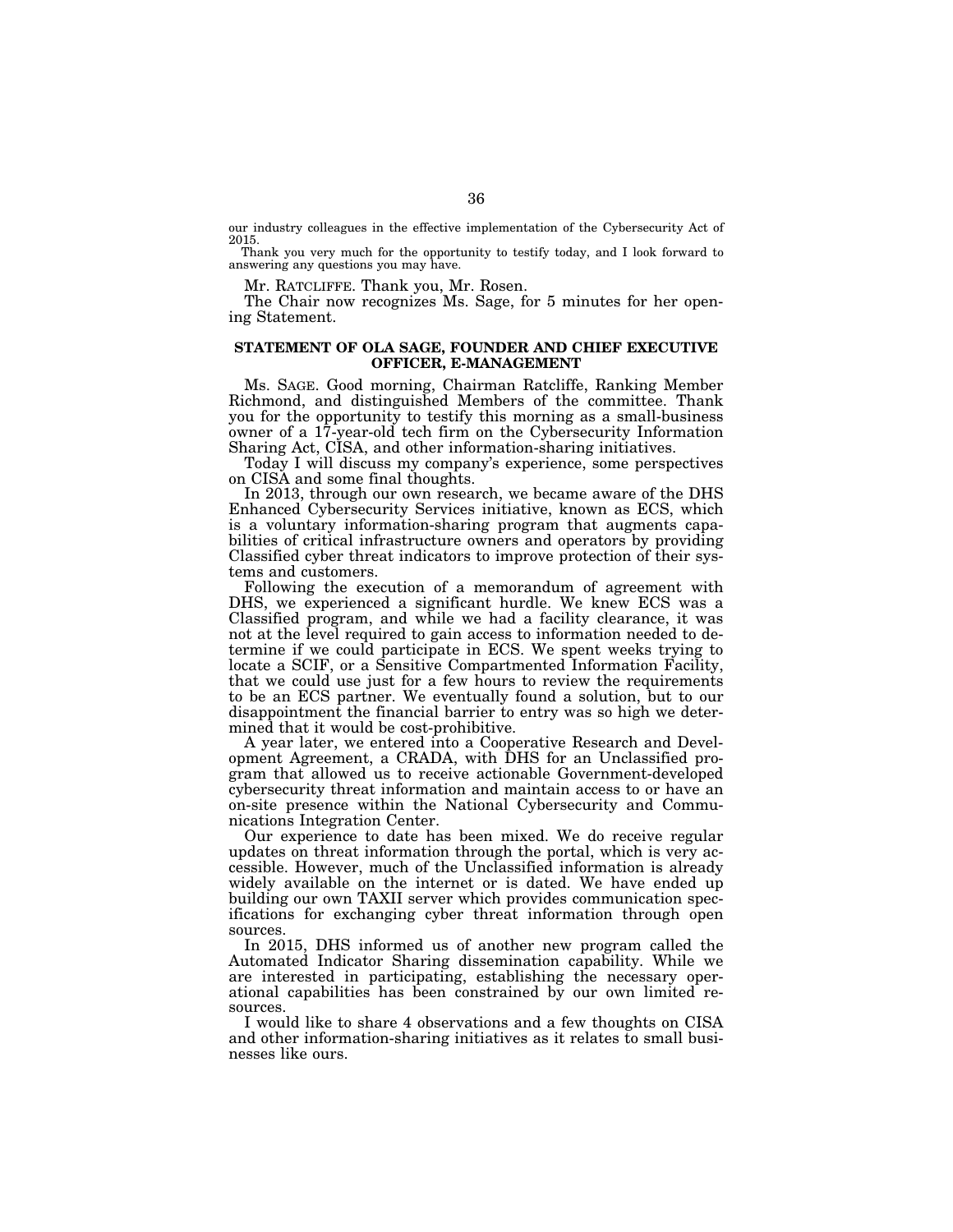No. 1, small businesses are unaware of CISA. We recognize the law is new, and though it applies to any size organization, today it is largely an interest of larger companies with greater infrastructure and resources.

There is an opportunity for the Government to increase the visibility of the law through its existing outreach and awareness programs to the SMB community through, for example, SBA programs or by working with chambers of commerce, small-business associations and trade groups.

Second, small businesses need to understand how CISA helps them. In the law itself, there are only two references to small business, which highlights that this law is not directly focused on small businesses. How does CISA apply to SMBs in general? How does an SMB use CISA to help them better protect their business? What protocols would help facilitate and promote the sharing of cyber threat indicators within the SMB community?

Answers to these and other questions would help clarify the law's applicability SMBs.

Third, small businesses are confused by the myriad of information-sharing initiatives. The number and variety of informationsharing initiatives is overwhelming to many small businesses, if they are even aware they exist.

For example, Enhanced Cybersecurity Services, the Cooperative Research and Development Agreement, the National Cybersecurity Communications Integration Center, Automated Indicator Sharing, the Information Sharing and Analysis Centers and the Information Sharing and Analysis Organizations are just a few that we can participate in. It would be very helpful if these initiatives could be streamlined and tailored to our community.

Last, cybersecurity is costly for small businesses. Some industry estimates suggest costs of up to \$60,000 a year for a 50-employee company, and it is not clear to many what the concrete benefits are of investing those kind of dollars in cybersecurity. As informationsharing is voluntary under CISA, the key driver for a small-business CEO like myself to consider participation is the cost to implement.

A significant percentage of small-business owners still do not believe that they have anything that criminals want. It would be helpful if there could be an estimate of what it would cost a small business to participate in various information-sharing forums, similar to the time estimates that are provided for completing Government forms.

In closing, CISA is in its early stages and we recognize that over time the implementation of the law will mature, providing more clarity for its application, in particular for small businesses. I remain committed to working with Government and industry partners to identify and promote affordable solutions that enable small businesses like ours to strengthen their cybersecurity readiness and posture.

Thank you again for the opportunity to testify and I am ready to answer any questions you may have.

[The prepared statement of Ms. Sage follows:]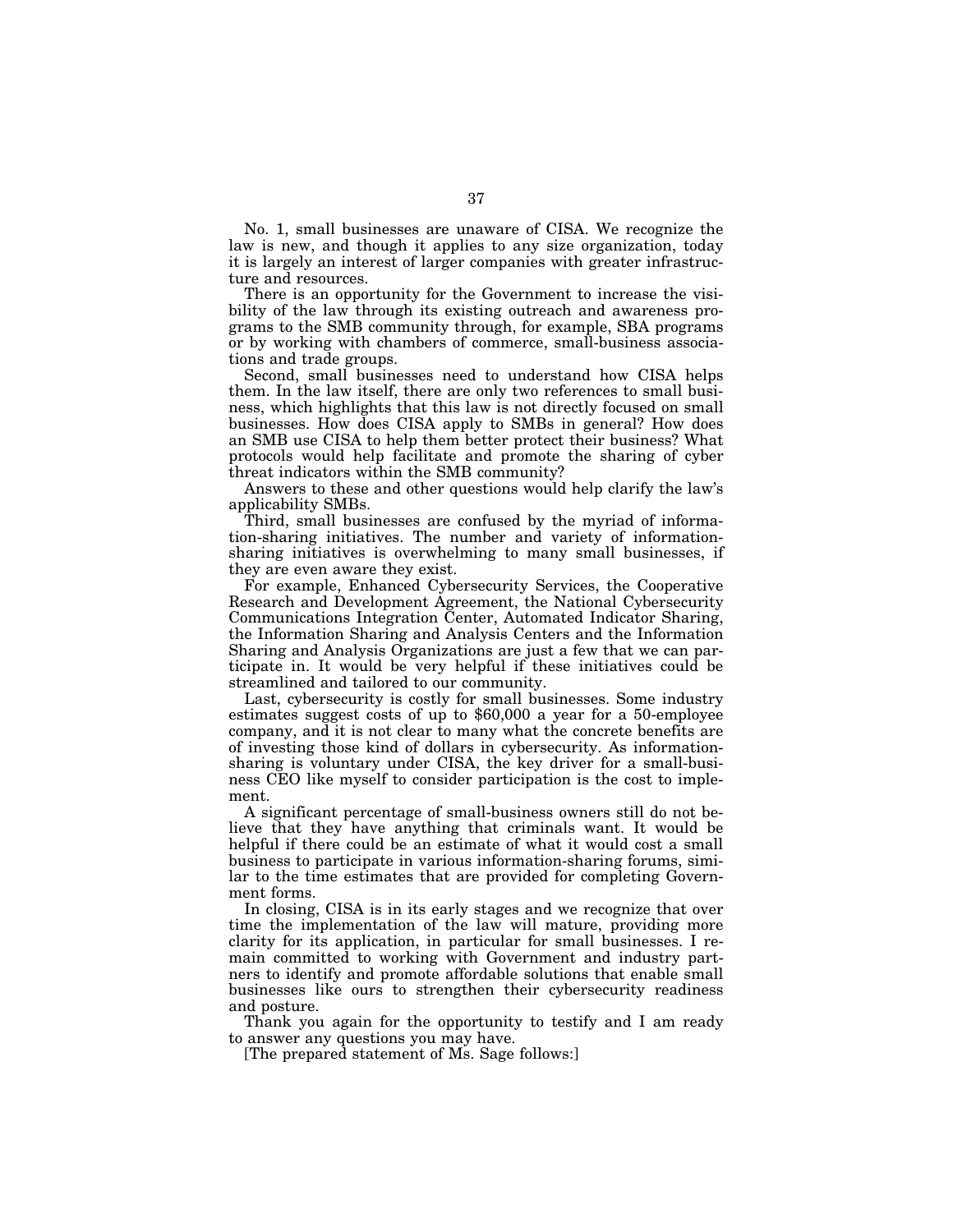# PREPARED STATEMENT OF OLA SAGE

# JUNE 15, 2016

### OPENING REMARKS

Good morning Chairman Ratcliffe, Ranking Member Richmond, and distinguished Members of the committee. It is an honor for me to be here today.

My name is Ola Sage and I am the founder and CEO of two technology small businesses, e-Management and CyberRx, located in Silver Spring, Maryland. e-Management was founded in 1999 and employs nearly 70 information technology (IT) and cybersecurity professionals who deliver services in our core areas of IT Planning, Engineering, Application Development, and Cybersecurity. In 2013 e-Manage-ment was honored to receive the Department of Energy's Cybersecurity Innovative Technical Achievement Award, highlighting the capabilities of our cybersecurity experts in designing and implementing advanced cybersecurity detection and risk management capabilities. Earlier this year the U.S. Chamber of Commerce selected e-Management as one of the top 100 small businesses in America in 2016.

CyberRx, my second company, was launched in 2015 and offers a software platform that private-sector companies, and small businesses in particular, use to help them measure, manage, and improve their cybersecurity readiness. Our software allows companies to quickly assess their cyber readiness and resilience using a unique application of the Cybersecurity Framework (CSF), which was developed collaboratively with the National Institute of Standards and Technology (NIST), academia, and industry. CyberRx is both vendor-agnostic and affordable, as we believe cybersecurity should be manageable and accessible to all organizations, particularly the most vulnerable small- and medium-sized businesses (SMBs).

In April of this year, I was elected to serve as the chair of the IT Sector Coordinating Council (IT SCC). The IT SCC comprises the Nation's top IT companies, professional services firms, and trade associations, and works in partnership with the Department of Homeland Security (DHS) to address strategies for mitigating cybersecurity threats and risks to our Nation's critical infrastructure, especially for organizations and businesses that are particularly vulnerable, such as SMBs. One of the joint priorities this year with the IT SCC and DHS is to provide the SMB community with best practices and products for implementing the CSF to better protect businesses and manage risk.

I am also a 9-year member of Vistage, an international organization of more than 20,000 CEOs who control businesses that have annual sales ranging from \$1 million to more than \$1 billion. I regularly meet with and speak to small business CEOs in Vistage and other small business forums about why cybersecurity should matter to them and how it can affect their ability to keep business, stay in business, or get new business. Over the last 12 months alone, I have spoken to more than 200 SMB CEOs in a diverse mix of industries. I am a champion and advocate for SMB cybersecurity readiness.

Thank you for the opportunity to testify today as a small business owner.

In my testimony today, I will discuss:

- My company's experience with various Government information-sharing initiatives
- Perspectives on the Cybersecurity Information Sharing Act (CISA), and opportunities for the SMB community
- Concluding thoughts.

#### EXPERIENCE WITH GOVERNMENT INFORMATION-SHARING INITIATIVES

As an IT and cybersecurity small business provider, maintaining our competitiveness requires us to constantly add value to our clients by offering them the best combination of new products and services. In 2013, through our own research we became aware of the Enhanced Cybersecurity Services (ECS) program at DHS. ECS is a voluntary information-sharing program that augments capabilities of critical infrastructure owners and operators by providing Classified cyber threat ''indicators'' to improve protection of their systems and their customers. We reached out to learn more and were invited to establish a Memorandum of Agreement (MOA) to govern the Government's provision and e-Management's receipt and use of information and ECS-related activities.

Following the execution of the MOA, we experienced our first hurdle. We knew ECS was a Classified program and while we had a facility clearance, it was not at the level required to gain access to information needed to determine if we could participate in ECS. We spent weeks trying to locate a Sensitive Compartmented Information Facility (SCIF) that we could use just for a few hours to review the require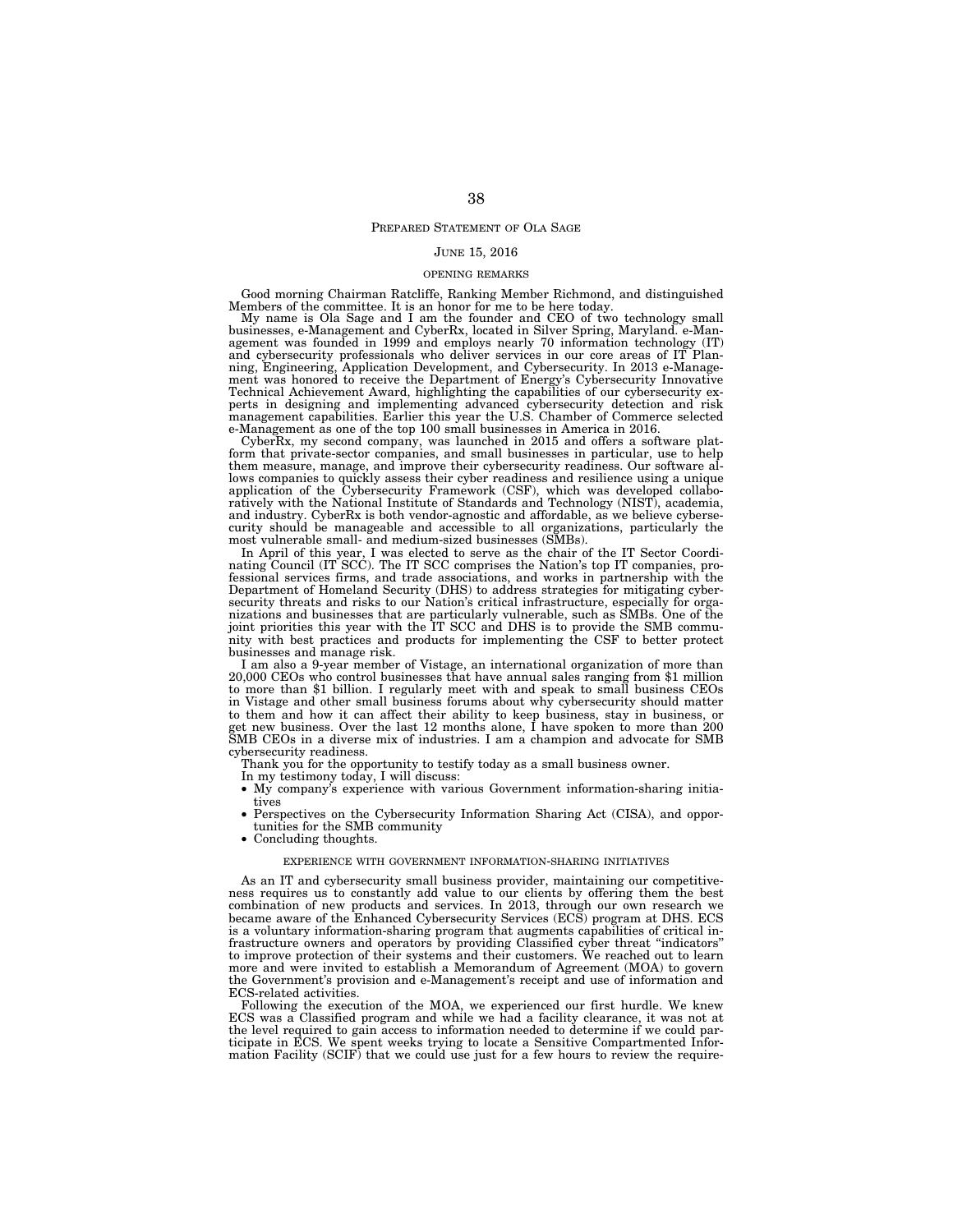ments to be an ECS partner. We reached out to various Government contractors whom we knew either had a SCIF or access to one, but were turned down time after time. We eventually found a solution that enabled us to review the requirements, but to our disappointment, the financial barrier to entry was so high, we determined that it would be cost-prohibitive for us to participate.

A year later, in 2014, we entered into a Cooperative Research and Development Agreement (CRADA) with DHS for an Unclassified program that allowed DHS and e-Management to engage in data flow and analytical collaboration activities, including receiving relevant, Unclassified, and actionable Government-developed cybersecurity threat information. Through the CRADA, e-Management was also permitted to maintain access to or have an on-site presence within the National Cybersecurity and Communications Integration Center (NCCIC).

Our experience with the CRADA has been mixed. We do receive regular updates on threat information through the portal, which is very accessible; However, much of the Unclassified information received is already widely available on the internet or is dated, and therefore has limited use for our cybersecurity analysts or our clients. We ended up building our own Trusted Automated eXchange of Indicator Information (TAXII) server, pulling from open sources to collect threat information that we could use to better protect our company.

In 2015, we were informed of a new initiative called the Automated Indicator Sharing Initiative Dissemination Capability, which could enable us to participate in the dissemination of cyber threat indicators under the DHS Automated Indicator Sharing (AIS) Initiative TAXII server, in addition to the existing portal means provided through our CRADA. While we have an in interest in participating, establishing the necessary operational capabilities is constrained by limited resources.

# AN SMB CEO'S PERSPECTIVE ON OPPORTUNITIES FOR THE CISA AND INFORMATION-SHARING INITIATIVES FOR SMALL BUSINESSES

The Cybersecurity Act of 2015 provides a way for the Government and the private sector to collaborate on cybersecurity while providing the necessary protections to alleviate the concerns of many companies, large or small, that they may be exposed to civil or criminal liability, reputational damage, or competitive threats. Some observations about the law, other information sharing initiatives, and some recommendations for how CISA can be more relevant to the SMB community, are as follows.

*1. Small businesses are unaware of CISA*.—CISA is new and though it applies to any size organization, today it is largely an interest of larger companies that have the infrastructure and resources to act. There is an opportunity for the Government to increase the visibility of the law through its existing outreach and awareness programs to the SMB community through, for example, Small Business Administration (SBA) programs, or by working with Chambers of Commerce, small business associations, and trade groups.

*2. Small businesses need to understand how CISA helps them*.—In the law itself, there are only 2 references to small business, which highlights that this law is not directly focused on small businesses. How does CISA apply to SMBs in general? How does an SMB use CISA to help them better protect their business? Is CISA more applicable to certain types of small businesses? What protocols would help facilitate and promote the sharing of cyber threat indicators with the SBM community? Answers to these and other questions would help clarify the law's applicability to SMBs.

*3. Small businesses are confused by the myriad of information-sharing initiatives*.—The number and variety of information-sharing initiatives is overwhelming to many small businesses, if they are even aware they exist. For example, Enhanced Cybersecurity Services, the Cooperative Research and Development Agreement, the National Cybersecurity and Communications Integration Center, Automated Indicator Sharing, the Information Sharing and Analysis Centers, and/or the Information Sharing and Analysis Organizations, are just a few of the information-sharing initiatives companies can participate in. It would be helpful to the SMB community if these initiatives could be streamlined and tailored for the SMB community.

*4. Cybersecurity is costly for small businesses*.—Implementing cybersecurity best practices and solutions is costly for many small businesses. Some industry estimates suggest costs of up to \$60,000 a year for a 50-employee company, and it is not clear to many what the concrete benefits are of investing those kinds of dollars in cybersecurity. As information sharing is voluntary under the law, the key driver for a small business CEO to consider participation will be the cost to implement. There is still a significant percentage of small businesses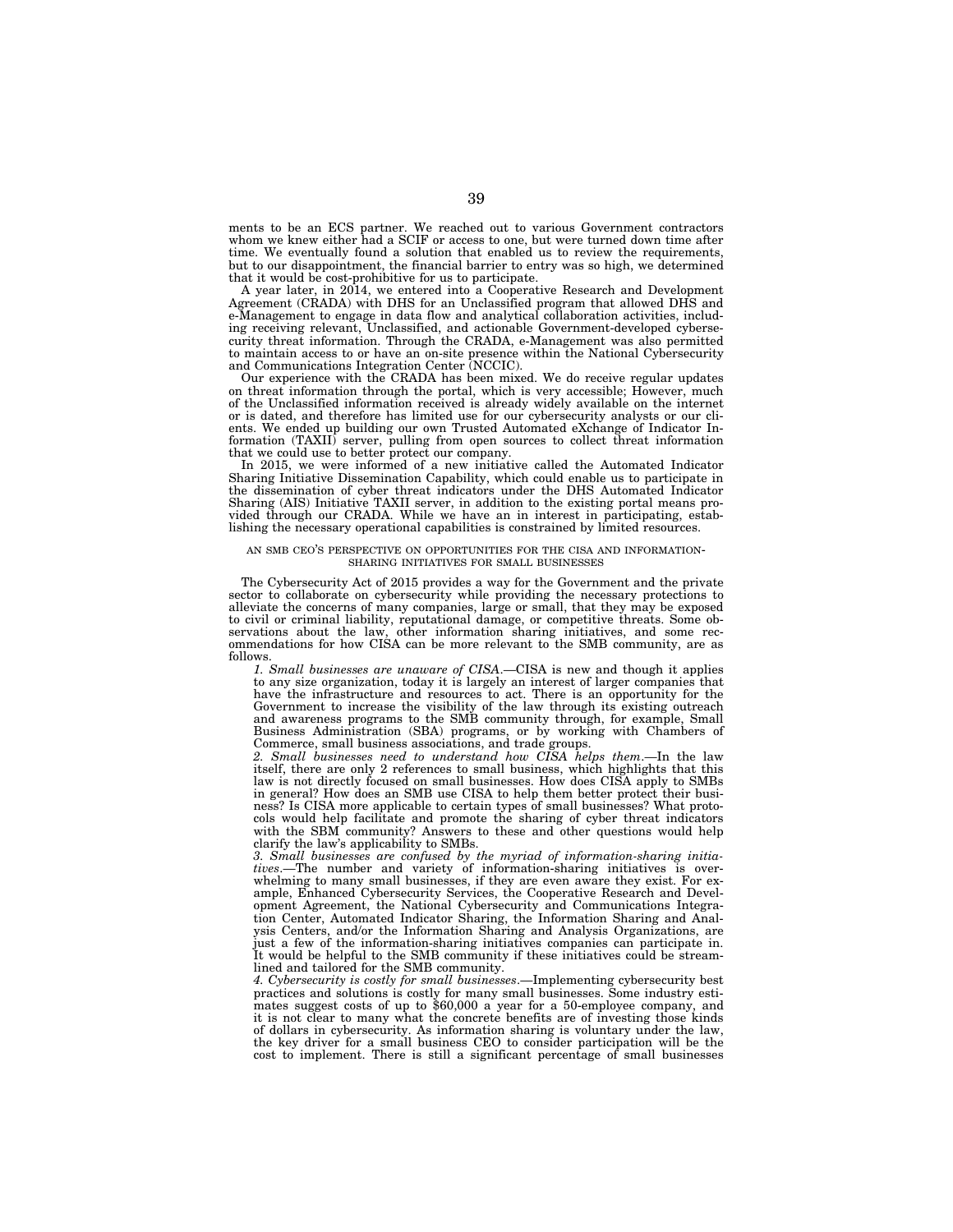owners who do not believe that they have anything that criminals would want. It would be helpful if there could be an estimate, on average, of what it would cost a small business to participate in the information-sharing forum (e.g., similar to the time estimates that are provided for completing Government forms).

#### **CONCLUSION**

CISA is in its early stages and we recognize that over time the implementation of the law will mature providing more clarity for its application, particularly for SMBs. We at e-Management and CyberRx are committed to working with Government and industry to identify and promote affordable solutions that enable small businesses to strengthen their cybersecurity readiness and posture.

Thank you again for the opportunity to testify. I am ready to answer any questions you may have.

Mr. RATCLIFFE. Thank you, Ms. Sage.

Thanks to all the witness for your testimony.

I now recognize myself, for 5 minutes, for questions.

I will start by saying that after receiving today's hearing testimony, I want to try and make one thing clear, and that is that this subcommittee will try to do everything that we can to ensure that the final DHS and DOJ information-sharing guidance explicitly states and clarifies that the Cybersecurity Act's liability protections are in fact extended for sharing between non-Federal entities.

I would in fact like it noted for the record that it was Congress' full intent to grant private-to-private liability protections when such sharing was conducted in accordance with the law.

Having said that, I know that the Department of Homeland Security and Department of Justice this morning issued final guidance. I don't know if our witnesses have had an opportunity to review that, so I am not going to put any of you on the spot. But I would like to give you the opportunity to address this issue and how a lack of clarity in liability protection might cause general counsels in some private companies to prohibit their cyber operators from sharing information.

I will start with you, Mr. Eggers.

Mr. EGGERS. Thank you, Mr. Chairman.

I think, at least in terms of the interim guidance and procedures documents that we have been reviewing since February, our members view them as very good. I haven't had a chance to look through the latest documents that were just released, I think, over the evening. We'll do that. My impression, but we'll wait to see what the language states, is DHS and DOJ have tried to clarify, per the law, that the protections attach when non-Federal entities or private organizations or even State and local governments share between themselves and among themselves.

I think just kind of taking a step back, organizations are able to enter into the CISA and the AIS program when they are sharing threat data for a cybersecurity purpose, right, and they are doing other things, such as monitoring, sharing, receiving indicators and defensive measures.

Irrespective of the size of an organization, those protections and I should say the authorizations and the protections should attach.

Mr. RATCLIFFE. Thank you, Mr. Eggers.

Mr. Mayer, I want to give you an opportunity.

Mr. MAYER. Sure. Sure. Thank you.

Real quickly, I also haven't had an opportunity to read the guidance. I think this has its roots in perhaps some comments that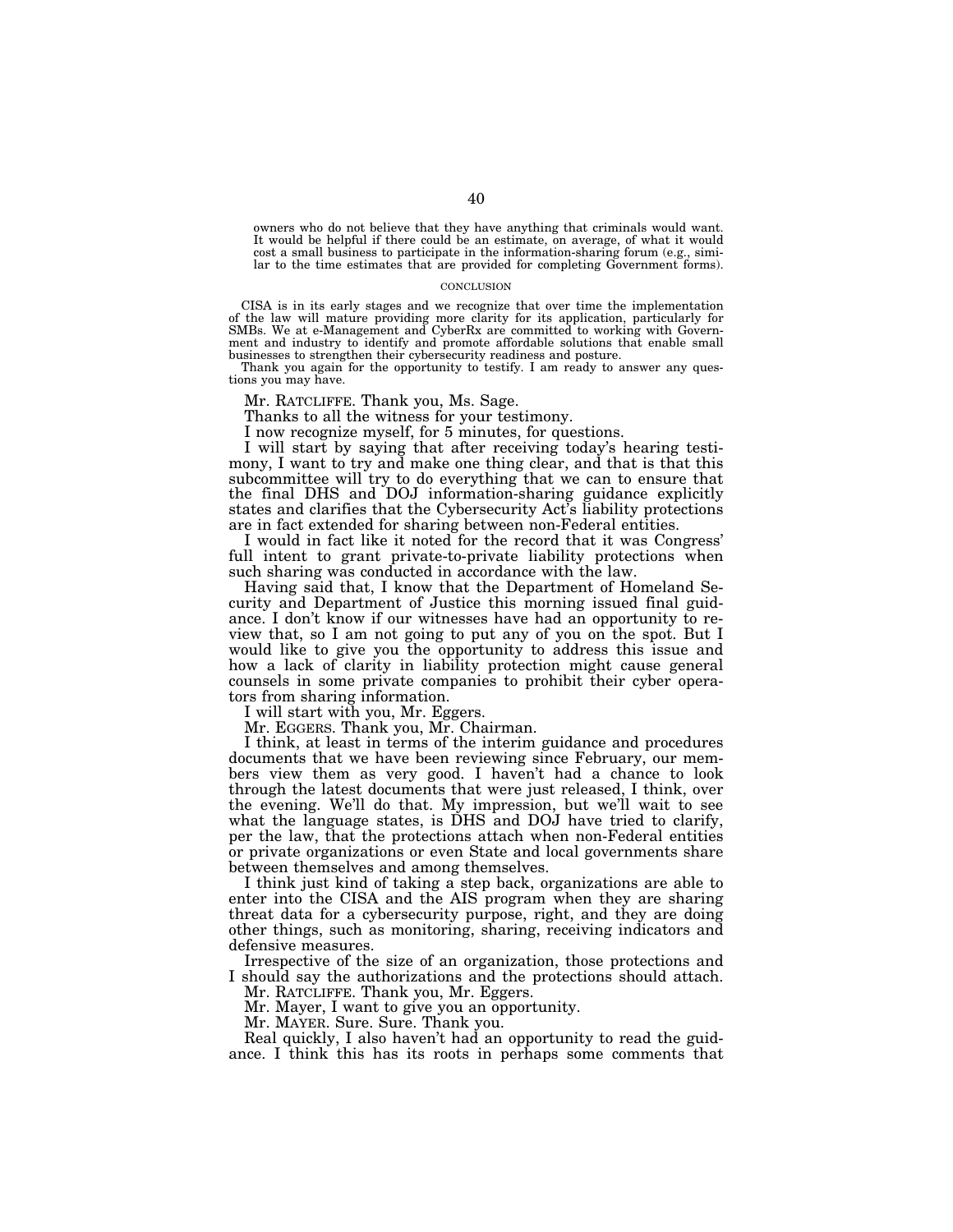came out of DHS at one point suggesting that there was some uncertainty or ambiguity around this issue. We had always felt that reading the statute that private-to-private sharing was permitted.

So I would say that, since some uncertainty was introduced, resolving that explicitly, as you did just now and as I am sure the guidance states, will only be helpful in terms of us being able to take advantage of the program. Thank you.

Mr. RATCLIFFE. Great. Thank you, Mr. Mayer.

Mr. Clancy, anything you would like to comment on?

Mr. CLANCY. Just to add, I think to, you know, build on the comments of the earlier panelists, I would just say that the place where the confusion was the greatest was in the ISAC community when sharing between a member to the ISAC to a member.

The ISACs themselves went and did their own legal reviews, got legal opinions and started to clarify that issue on their own. I think just reinforcing it by your statements and the additional clarified guidance from DHS and DOJ can help us move past this issue.

Mr. RATCLIFFE. Thank you, Mr. Clancy.

Mr. Rosen.

Mr. ROSEN. Yes, I think we primarily agree with what has been said down the line. We understand the existing liability we have today with sharing threat information, sharing breach information. We just want to make sure, and we will hopefully find it in the additional guidance, that we are not increasing our liability for either good-faith acts or lack of action based on some cybersecurity indicator.

So I think that kind-of is the most important clarity for us.

Mr. RATCLIFFE. Terrific. Thank you.

Ms. Sage, anything you would like to add?

Ms. SAGE. I haven't read it. Sorry, Mr. Chairman.

Mr. RATCLIFFE. No, that's fine.

Ms. SAGE. Happy to get back to you.

Mr. RATCLIFFE. On March 17, I was at the NCCIC to witness the certification to Congress that the Automated Information Sharing program, or AIS, was operational.

Mr. Clancy, you are the CEO of Soltra, which I understand is currently going through the process of connecting with DHS's AIS system, could you talk a little bit about how that process is going so far? What are the next big milestones for the AIS program going forward, as you see it?

Mr. CLANCY. Thanks for the question.

So yes, we have been enrolled in the program. We have been doing I will call it the technical integration side of the story. As with any new technical capability, there are those normal, you know, bumps in the road as you get going. We have been working through them and the Department's been pretty responsive in addressing them.

As I mentioned in my testimony, there are some challenges in the on-boarding, the process by which you get credentialed. To go to Mr. Rosen's comment, I think the challenge is establishing identity of the participants and the process that was used, vis-á-vis how it interacts with machine-to-machine sharing.

We believe that the other challenge was the customizations that were made and quite necessary for submitters of information to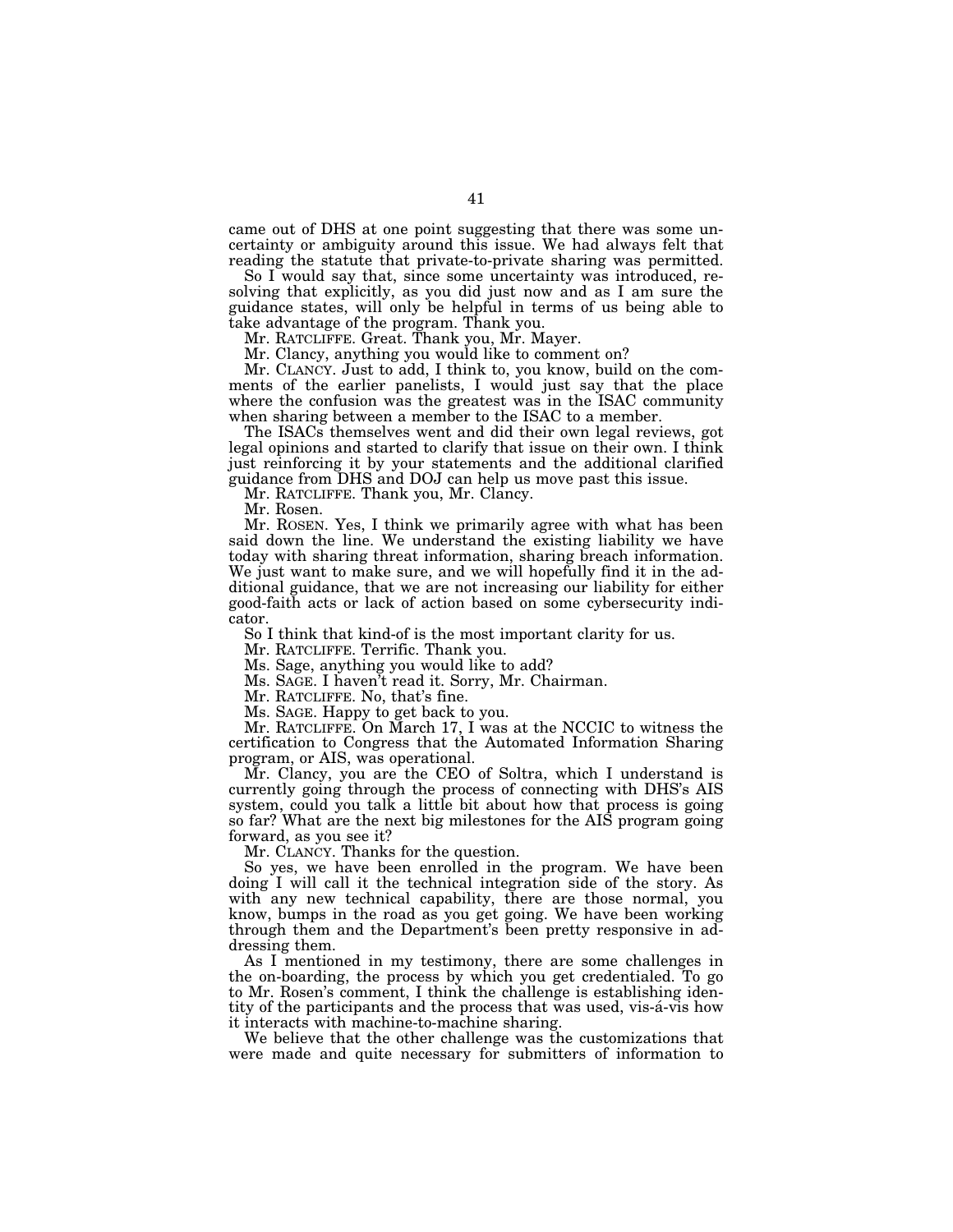mark how they wanted their identity to be handled. So did they want comments attributed to them, to everyone in the program, to only U.S. Government or to no one outside of the NCCIC? That just takes time for the platforms and the implementers to absorb. So I think that's moving forward, I think it is in the right direction, but it had a little bit of latency for everyone getting started.

Mr. RATCLIFFE. Thank you, Mr. Clancy.

The Chair now recognizes the Ranking Minority Member of the subcommittee, the gentleman from Louisiana, Mr. Richmond, for any statement that he may offer or any questions he may have.

Mr. RICHMOND. Mr. Chairman. I would ask unanimous consent to submit for the record the DHS and Department of Justice document released this morning entitled Guidance to Assist Non-Federal Entities to Share Cyber Threat Indicators and Defensive Measures with Federal Entities Under the Cybersecurity Information Sharing Act.

Mr. RATCLIFFE. Without objection.\*

Mr. RICHMOND. Thank you.

Let me start, I think, Ms. Sage, where you kind-of touched. The act requires periodic circulation of cybersecurity best practices, paying special attention to the needs of small businesses. When this guidance is published, presumably probably early next year, what would you like to see in it? I would take from your testimony that you mentioned, like, cost estimates and others, but anything else you would like specifically to see in it?

Ms. SAGE. Some degree of prioritization. Where should we start? Where are the areas that have the most impact to a small business like ours would also be helpful.

Mr. RICHMOND. Thank you.

Well, to Mr. Clancy, do you see potential conflicts between the FCC's proposed privacy rules for ISPs and the monitoring and information sharing authorized under the Cybersecurity Act?

Mr. CLANCY. I think that question might be better for Mr. Mayer, but I can certainly see any ambiguity in what the definition will add uncertainty and will chill the ability for people to share information.

Mr. RICHMOND. Mr. Mayer.

Mr. MAYER. Thank you, sir.

As I indicated in my opening remarks, I think that any time you introduce a level of uncertainty into this process, the lawyers are going to be inclined to want to be very prudent and careful.

What the FCC has done, well, let me correct that, what the FCC may do, because it is a proposed rulemaking, is they may have a standard in there that talks about being reasonably necessary versus the standard that is in the Act, which is that there has to be knowing that the information was not consistent with a cybersecurity purpose.

So what that means for us is that we understand what the bar is for knowing, we can understand what it is for gross negligence and willful misconduct. But when you are talking whenever it is reasonable, reasonably necessarily, we don't know if that means you should have known if you didn't know. We don't know where

<sup>\*</sup> The document has been retained in committee files.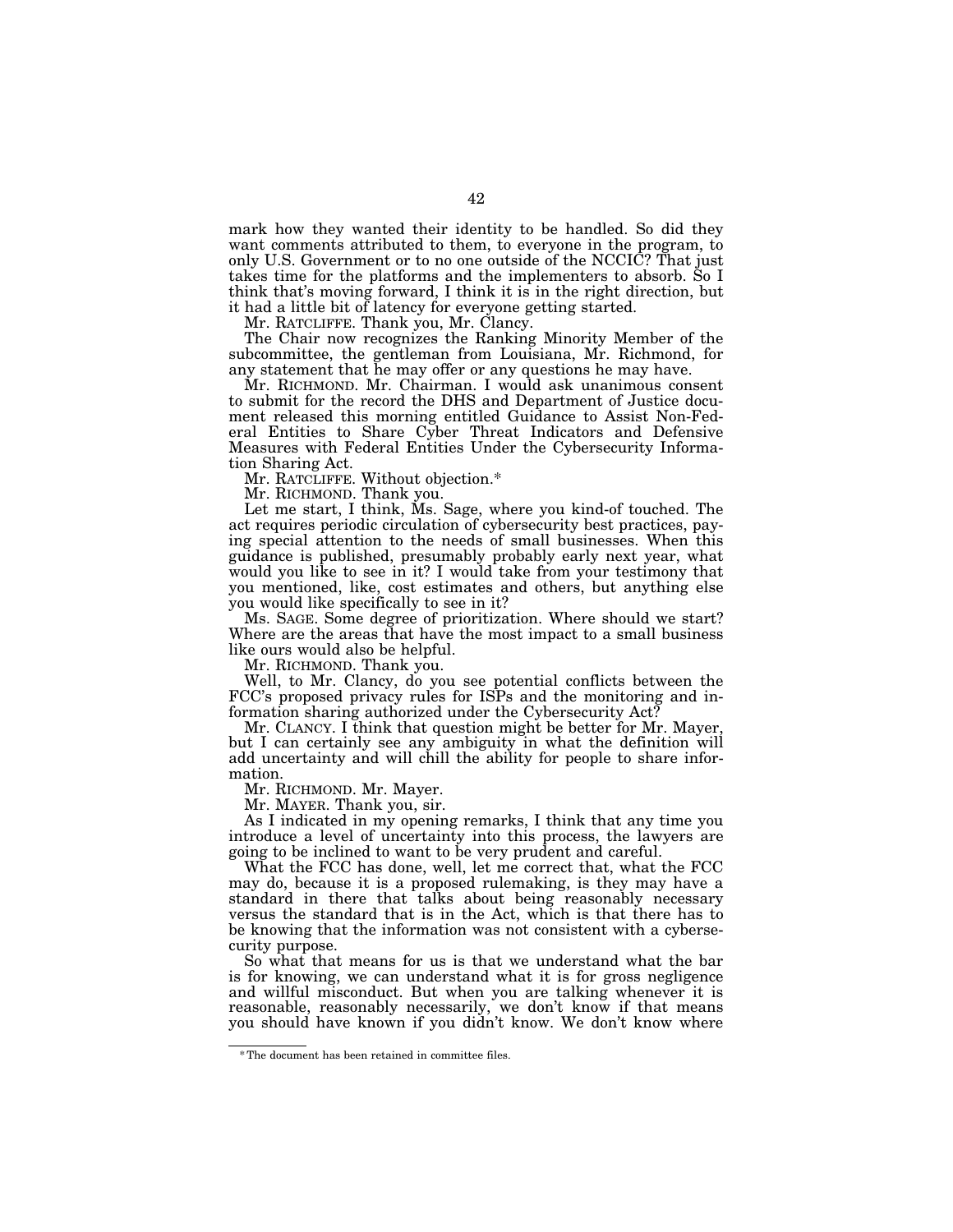the determination is going to be made after the fact as to what our instructions are, what the rules will require.

That is going to require probably another layer of legal scanning and review on the part of our attorneys. That really is very much inconsistent with what you are trying to accomplish with respect to real-time information sharing. So I am confident that we can work with the FCC and explain how that provision could complicate what was intended through this legislation.

Mr. RICHMOND. Thank you.

Well, in the lead-up to the Cybersecurity Act we passed, industry told us consistently over and over again that information sharing, the fear for participating was exposing oneself to legal liability.

In fact, Mr. Eggers, you specifically testified about a year ago to urge legislation granting businesses a safe harbor from frivolous lawsuits, public disclosure, regulatory and antitrust actions.

Ultimately, we passed that law. However, we talked with DHS this morning, and only about 30 entities are actually participating on a day-to-day basis. Some say a hundred have signed up, but only 30 have skin in the game. Would you say that the private sector is holding up its end of the bargain?

Mr. EGGERS. No, sir, I think that we've seen, as I noted in my opening testimony, we've kind of got two bookends. We've got companies that can't share enough and get enough cyber threat data. There are a lot of leading companies in this space that have been sharing and receiving data without protections for several years.

In that middle, I think, and the final guidelines just came out, so I think it is too soon to make a definitive judgment, but we are very optimistic.

On the other hand, we still have companies, as I noted I was at a DHS C3 event in Indianapolis, we still got companies who have, I think, pictures in their head of regulators lying in wait or consumer privacy groups writing lawsuits. That is the picture in their head. We don't think that that is completely accurate.

What we think is going to happen is the new protections, whether they are liability, regulatory, antitrust or public disclosure, are going to help those leading companies, right, and those folks who are part of ISAOs and ISACs now, or soon will be, do more confidently. Then I think over time and to the point about small businesses, I hope that what we will see is that we won't necessarily have to put a large burden on the smaller and under-resourced organizations.

There will be some kind of technologies, and I think they already exist, that can be put on networks and systems that can generate and swap threat indicators at real time. Those companies and that companies that help those organizations will enjoy those protections, too.

I also understand that there are about 30 companies that are directly plugged into the AIS system with about a hundred companies signed up. I expect that that number will grow as folks interpret the guidance and he ISAOs are created as we go forward.

Mr. RICHMOND. Thank you, Mr. Chairman. I yield back.

Mr. RATCLIFFE. Thank the Ranking Member.

The Chair now recognizes the gentlemen from Pennsylvania, Mr. Perry.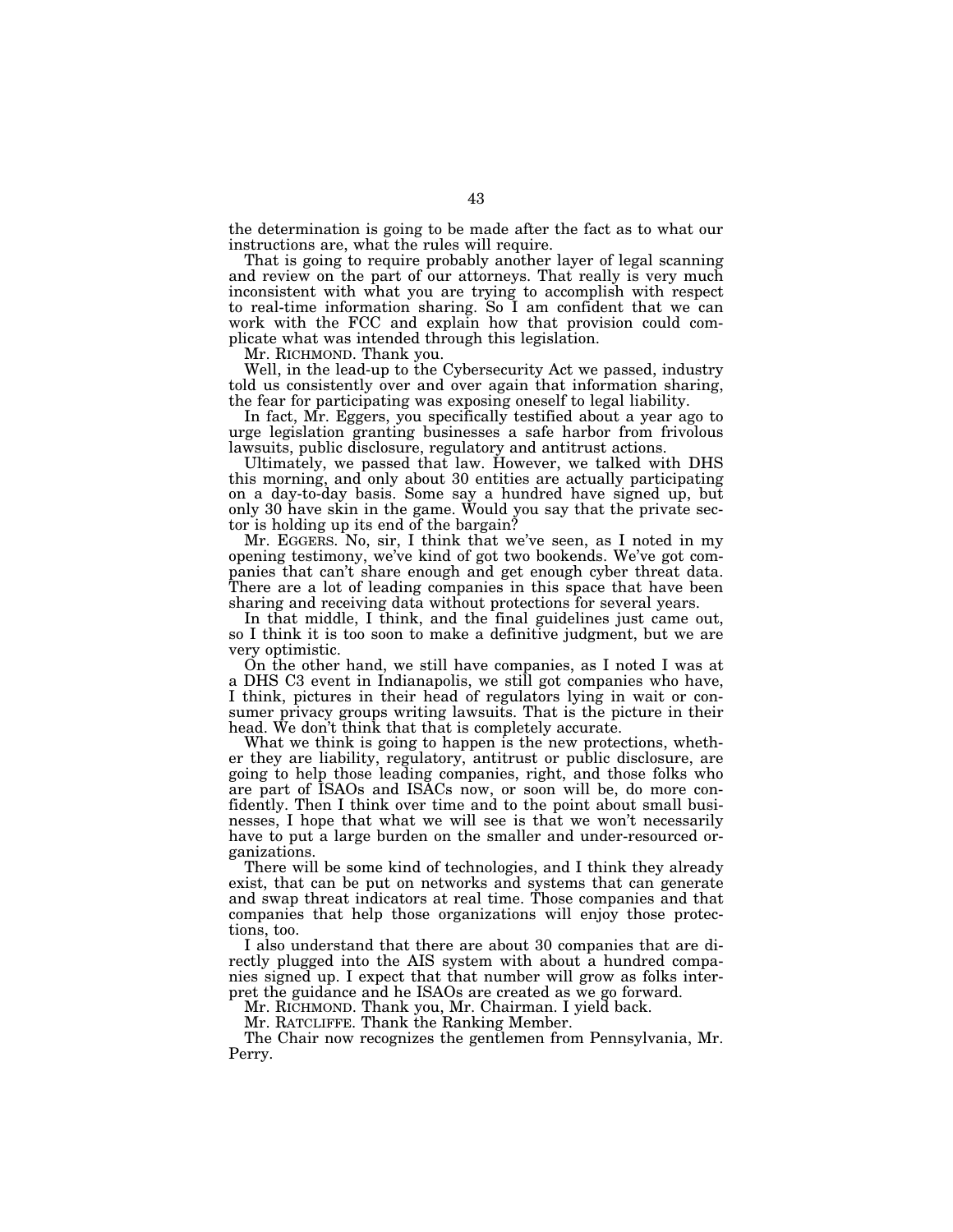Mr. PERRY. Thank you, Mr. Chairman.

Ms. Sage, over here. In your opinion if you can, do you see the Federal Government's responsibility regarding vulnerability disclosure as a component of information-sharing process? Do you see the current level of vulnerability disclosures are strengthening your defensive posture, if that makes sense to you, if I have stated that correctly?

Ms. SAGE. If I understand the question, do I believe that the level of vulnerability information that we are receiving from the Federal Government is helping our companies?

Mr. PERRY. Essentially, correct.

Ms. SAGE. I would say probably, but there are just so many places to get it and it's overwhelming. We are not sure if we are getting the right information.

I welcome, you know, Matt Eggers' comment over there. If at some point this kind of information could be built into tools that we already use so that we are not having to go to all these different places to get it, that would be a very welcome development.

Mr. PERRY. OK. So somewhat of a consolidation and indexing if it so you know what is current and that you have the complete panoply of everything available at one place, you are not wondering if you are missing something.

Ms. SAGE. Correct.

Mr. PERRY. All right.

Ms. SAGE. To the comment of the AIS program, I mean, we were as I mentioned in my testimony, interested in participating, but in order to participate you have to have your own TAXII server.

Mr. PERRY. Right.

Ms. SAGE. So for a small business to invest in that, you know, it just adds to the cost.

Mr. PERRY. Right. Yes, I am not sure as to how you get there quite honestly.

Ms. SAGE. Right.

Mr. PERRY. But I appreciate the comment. Yes, I think it highlights an interesting aspect that maybe was not considered fully for sure.

Mr. EGGERS. Congressman Perry, if I may just offer up a thought?

Mr. PERRY. Sure.

Mr. EGGERS. I think what we are going to here is, I think we are going to have a situation where kind-of the vanguard of companies in ISACs and ISAOs are going to start moving out a lot more confidently and swiftly.

We've had really good discussions with policy makers and DHS, other Government bodies. I think we are really working together better than ever, at least in this space. But I do think that it is really tough for a small business who doesn't have paid professionals necessarily to do these kinds of things to expect them to have either the capital or the-

Mr. PERRY. Technical.

Mr. EGGERS [continuing]. The technical talent. So what we want to end up doing is we are going to innovate our way to where technology will help those small businesses keep doing what they are doing, whether they are inventing new drugs or what have you.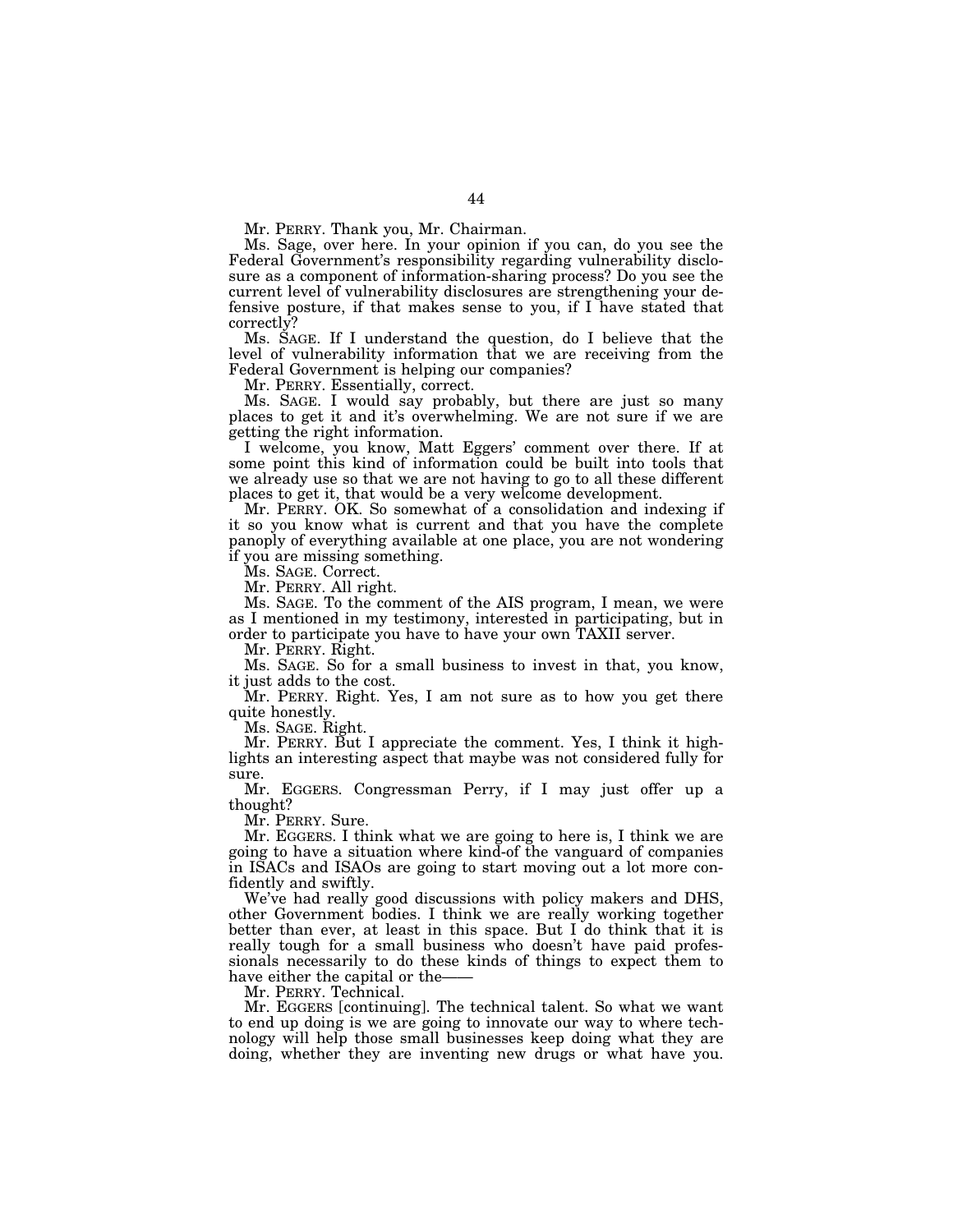That technology will let them generate and receive threat data, and perhaps even kind-of heal, if you will, their networks and systems at real-time speeds. We are not there, but I think we will get there at some point.

Mr. PERRY. Yes, I appreciate that. As a former small-business owner myself, when I listen to this, I don't see how you get from point A to point B at the current position that we are. I think it is just exceptionally difficult.

Mr. ROSEN. Can I add one comment to the discussion?

Mr. PERRY. Sure.

Mr. ROSEN. So, we are a large business, \$4 billion a year, 11,000 employees. Part of our analysis of AIS is the operational side.

So our organization is analyzing how it fits into our threat intelligence analytics engine, whether it is duplicate, whether it adds value, whether we can handle the feed, whether it adds . . . So that's us at \$4 billion a year, 11,000 people, so I think that will give you some nature of what——

Mr. PERRY. Yes, so it is not just small business. I was going to ask you a question, Mr. Rosen, regarding the requisite tech refresh needed to ensure Federal networks. Do you think that they have the hardware or the software in network defense? I mean, do you get that sense now or do you think that they are lacking there?

Mr. ROSEN. I think they have made great progress since the cyber sprint last year, but it wasn't starting from a fantastic place to begin with.

Mr. PERRY. There is a new term right there, cyber sprint, I like that as well, at least new to me.

Mr. ROSEN. But the one thing I can suggest, is that in this Act and what DHS is doing, you have described the strategy and you have come up with the plan and you have come up with the metrics to measure it, but there is no security without deployment. That is where I think the focus has to wind up being.

We saw under emergency situations post-OPM breach, and CA was involved in the DHS cyber sprint where we were aggressively implementing PIV authentication and privilege access management throughout all the components, we operate very well when friction is reduced, and then you wind up having deployment and you have made genuine progress to securing the Nation. It's that gap, it's operationalizing the plan that I think has to wind up being the focus of whatever stumbling blocks there are in the way. You know, if they are acquisition-related, if they are technology-related.

I think the one thing you did a very good job of in the Act is not dictating technology. I think that was a really good thing. But I think that any focus that can help reduce the friction to deployment, how do we take that unbelievably effective sprint, and everybody pays attention to a sprint, the 100-yard dash, and how do we apply that to the marathon, which is our job, and divide it up in a way so people pay attention, friction is reduced and we can actually deploy? That's my recommendation.

Mr. PERRY. Thank you, Mr. Chairman. I yield.

Mr. RATCLIFFE. Thank the gentleman.

The Chair now recognizes the gentlelady from California, Ms. Sanchez.

Ms. SANCHEZ. Thank you, Mr. Chairman.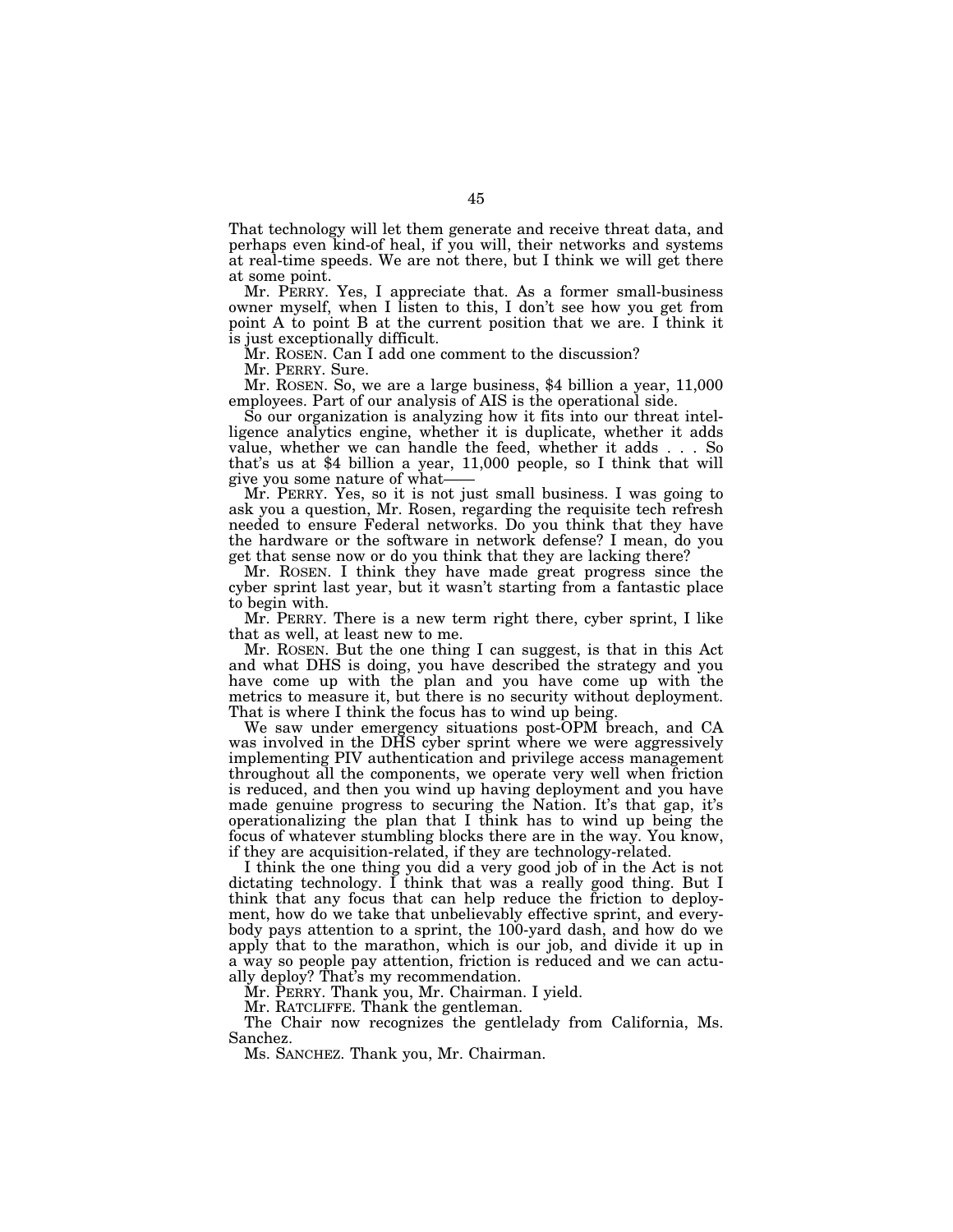Well, as usual, we are at a spot where it's just all so overwhelming. I know so many of us on this committee have been working on this for such a long time.

I am worried about every aspect of business, large businesses, medium-sized businesses, technology companies, you know, we have only to look at the whole issue of Estonia a few years ago to understand that every business that uses IT can be hit. Whether it is just a threat of just taking your business off-line for a week while you are trying to figure it all out, or whether it's an imminent threat of taking all moneys out of everything, we are all concerned.

So I want to go back to the small-business issue because I think there is a lot of help with the larger companies. We deal with them all the time. We look at the banking industry, we have robustness et cetera.

Ms. Sage, I was very discouraged, quite frankly, after your frank and to-the-point testimony that you put forward. For a small business that is actually plugged in and aware in trying to work with the Department of Homeland Security programs, but can't leverage so many of those offerings unless you go through an established ISAC or a Sector Coordinating Council or any of the other layers that you mentioned in your testimony.

So a small-business owner who also happens to be the sitting chair of the IT–ISAC and to not meaningfully get access to how we are trying to help from the Department, I can't imagine what other smaller business are facing. I mean, they are throwing their hands up and saying I can't do this.

So is a small business best served by going through an ISAC? Is there a value proposition being offered from DHS to help small businesses? Can you from your interaction tell me what are the benefits of what we put in place under the cyber act and what are the biggest hurdles from your perspective for a small business?

Ms. SAGE. Thank you, Congresswoman. I didn't intend to make you depressed, so my apologies for that.

Ms. SANCHEZ. You know, I used to own a small business. So the biggest thing people need to understand about small-business owners is that they get some letter from the Government or something through the mail and fear strikes you, right? You didn't put somebody's tax moneys in the right way, you messed up on some IRA for your employees and there are penalties and the nasty letters. So, you know, in an effort to try to help people to actually secure their businesses and their information, it's really disappointing to have seen your testimony.

I love that you are frank, but what can we do?

Ms. SAGE. Well, you know, in our world it is all about simplification. Keep it simple.

So while it's great to have all of these choices, you know, cybersecurity, and I am speaking as a small business, you know, I have run my company for 17 years, we're about customers and growing our businesses, but we have so many different challenges that cybersecurity right now is just the latest one. Right? So whether, you know, we are worrying about payroll, we are worrying about employees as you know, and so we have now this huge thing, cybersecurity, that we are being told is going to wipe us out.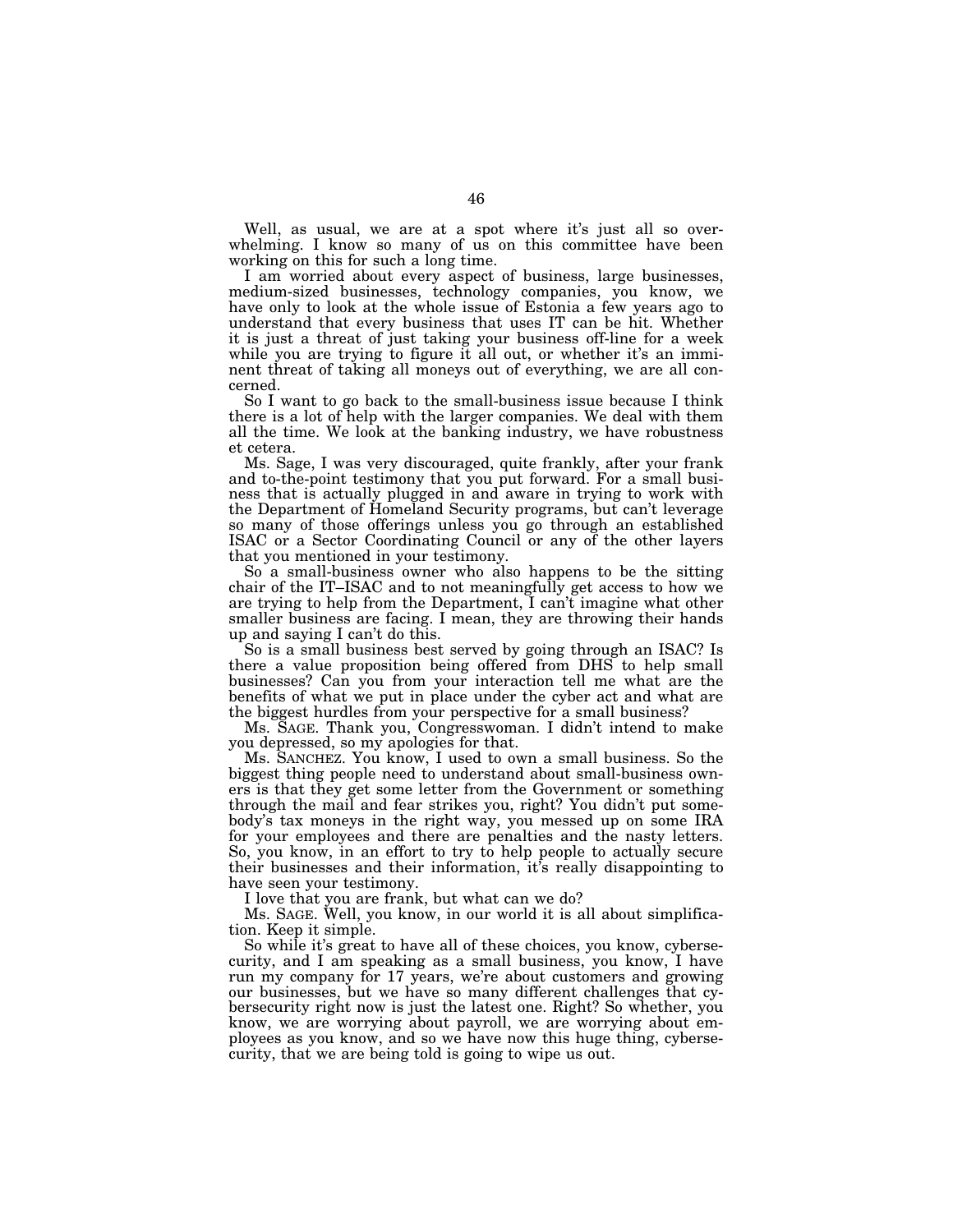You know, Chairman Ratcliffe mentioned in his opening statements, there are two kinds of companies, the ones that have been hacked, the ones that don't know that they have. So there are lot of small businesses that I interact with who basically say if that is the case, why do I need to spend any more money? Because if we are already hacked and we just don't know it, why do I need to spend?

So I just think that, you know, I applaud what, you know, DHS and NIST, for example, did with the cybersecurity framework, the C3 program which I participated in some of their session and found the information very valuable. But I think, you know, and as you mentioned, I am one who is actually trying to get ahead of this. A lot of it is time. We just don't have the time to attend all of these different-

Ms. SANCHEZ. The resources, you don't have the personnel to put

Ms. SAGE. Exactly. So I just go back to my point at the top, if there is a way to streamline, simplify, and prioritize these initiatives, I think that would be helpful.

Ms. SANCHEZ. Mr. Chairman, I didn't get to my second question, but maybe the panel can submit to this. Small businesses don't have the latest up-to-date software and the latest up-to-date hardware, and so is Department of Homeland Security working with programs of small businesses who have more dated equipment and technology? Or are we just moving to the forefront of what is the latest cutting edge? That would be my second question.

Mr. EGGERS. Congresswoman, if I may?

Let me maybe set a little bit, frame things. I think you are asking some very practical, good questions. Let me see if I can maybe frame things a little bit more-

Ms. SANCHEZ. Optimistic?

Mr. EGGERS [continuing]. Optimistically. So I think you are right. I think on a lot of levels you have got to cut small businesses some slack. I think that is the underlying kind of notion behind your concern. I think that is right.

On the other hand, I think small business obviously produce some of the most innovative products and services out there. So small doesn't necessarily mean not capable, but clearly our experience is, is that they are obviously the bulk of our membership.

We've got a campaign that we have been waiting for several years to get out to State and local chambers. We've hit 9 big cities in the last several years to promote the framework and really the solutions for all companies. Right? Then we also do, I mean, for example, we are going to be in San Antonio at the end of this month, we do smaller meetings with places like Beaumont, Texas, Longview, Texas. I will be in Green Bay in August. What we try to do is get out to our State and local chambers, just talk about some of the basic things that they need to do because they need help. Right? Some of the small businesses are actually ready to go and provide solutions.

I think one of the things that we can think about is trying to continue the education effort. Resources are an issue. I will note that there are a couple, if not more, businesses focused on small businesses in cyber, both here in the House and in the Senate, that will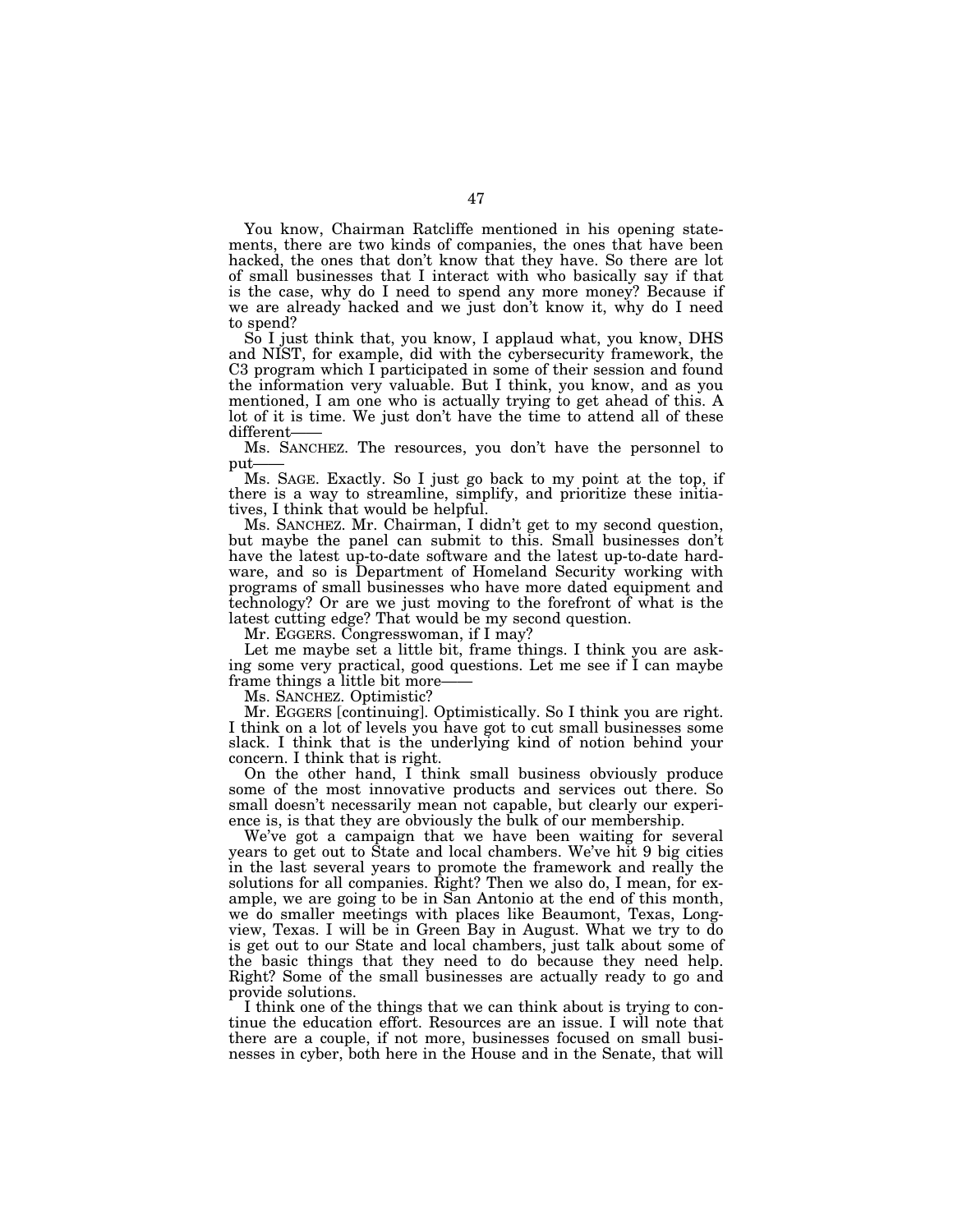try to leverage entities like small business development centers. That looks like that could be pretty good.

The other thing I would note is in terms of, what do we tell businesses? I think we want to orient small business and companies and organizations of all sizes around the cybersecurity framework. If anything, I kind-of think of it as a written tool, maybe something companies can use to ask questions up and down from the CEO to the first hire. It is something that is really, I think, in a lot of ways, a mindset and it is also something that we want to focus on promoting here at home and globally.

Ms. SANCHEZ. Thank you, Mr. Chairman.

If the rest of the panel will submit that issue of, you know, what are your ideas for small business? I would really appreciate it.

Thank you for the indulgence.

Mr. RATCLIFFE. I thank the gentlelady.

For the record and for the benefit of some in the audience and for a point of optimism on this question and issue, last week this committee did mark up and pass legislation to support small businesses. H.R. 5064 is the Improving Small Business Cybersecurity Act, and the bill, if it became law, would require DHS to work with the Small Business Administration to jointly develop a strategy to aid small businesses. So hopefully that will, to address some of the issues that have been raised here, move forward for consideration by the full House.

With that, I will recognize the gentleman from Rhode Island, Mr. Langevin.

Mr. LANGEVIN. Thank you, Mr. Chairman.

I want to thank our panel for our testimony today and Mr. Chairman, especially I want to thank you and the Ranking Member for holding this hearing.

As you know many of us, Chairman McCaul and I and many others, have been trying for years to get information-sharing legislation passed. Thankfully, the leadership of this Congress and last year, we finally passed that legislation. Now comes the implementation and holding hearings like this and making sure that we are implementing it the right ways is vitally important.

Before I begin my questions, I just wanted to mention, Mr. Eggers, I want to thank you for mentioning the work that Chairman McCaul and I have been doing on the Wassenaar Arrangement. I think we are moving in a good direction on that.

I also want to say, you know, how much I appreciate the chamber being so proactive on Wassenaar. It has been very helpful in getting it to a good place.

But to my questions, if I could, following up on Mr. Richmond's question, I think you all touched on this issue in your written testimony, but as directly as possible, again why is the uptake of AIS so low given Mr. Clancy's testimony that one can be up and running with a Soltra install in as few as 15 minutes? So, you know, I find it hard to understand why more mature companies wouldn't at least be experimenting with the threat stream.

Again, I understand the guidance for sharing with DHS is just being finalized, but why wouldn't they at least be receiving data from the Government when there is known threat indicators and applying those to their cyber defenses?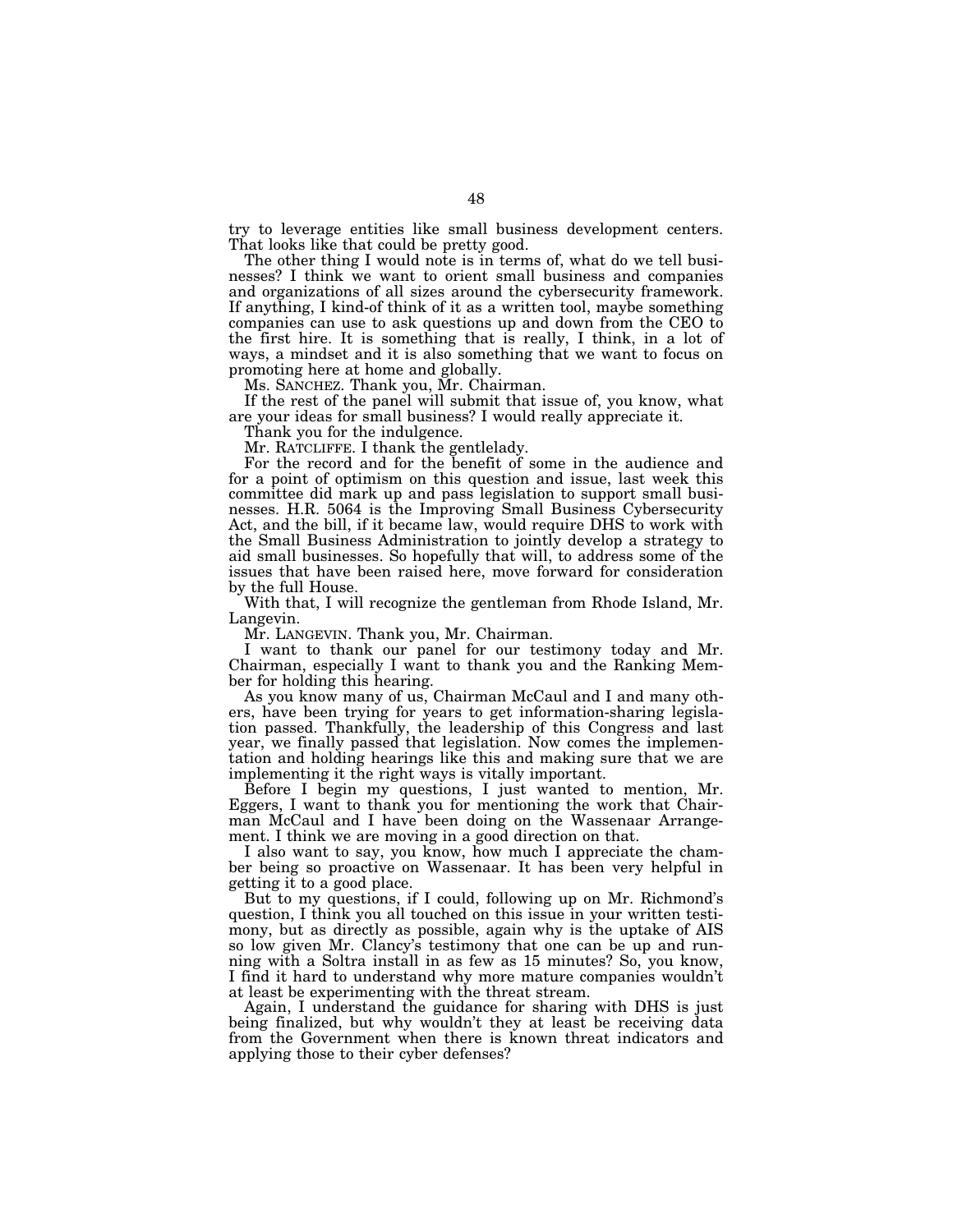Mr. EGGERS. Is that for me, sir?

Mr. LANGEVIN. For the panel.

Mr. EGGERS. I will jump in. Thanks for your comments about Wassenaar.

I would say discussions are progressing on that front. We have been encouraging our colleagues in Europe to engage European and Wassenaar officials that handle cyber and export-control issues. I think we have made progress thanks to you all here, but we are not out of the woods yet.

A nod to the administration for saying that the cyber controls in that space need considerable work, if not, our preference, elimination.

Now, in terms of sign-up, you know, I might say, gosh, the AIS system was turned on, if you will, formally in March. The final guidance just came out. We are pretty optimistic that things will keep moving.

In my mind, what I think we're trying to do is to make sure that we're moving and grooving with our largest and most sophisticated organizations that can tap in, if they are not already tapped in, tomorrow and then make sure that we are boosting the confidence of companies that are on the sidelines waiting to see how policymakers handle this issue. I think the key word is trust.

I think, as I noted in my opening remarks, we've got a, let's say, a representative company that says, hey, we have heard about CISA, but it is not exactly clear yet if this program will work for us or against us. I think they have got still, I would say, somewhat legitimate fears about liability, but I think the program is such that that should minimize those fears.

The other thing is, is we want to make sure that regulators are kept at bay in terms of the data that they receive. But I think on balance, we would say jump in, get involved as appropriate.

Mr. LANGEVIN. Yes, and just on that, I understand that on the business side of building the trust on sharing the information with the Government. That  $\overline{I}$  get, even though it is voluntary, but I am talking about actually receiving from the information, from the Government, not what private sector would share with Government, yet. I understand that trust will be come in time and hopefully soon. But at least accepting information from the Government where there are known threat indicators, why not at least accept it?

Mr. EGGERS. Yes, I think most companies are probably more than happy to receive, rather than share. Right? Because when you share, then you are putting yourself out there and your data out there. But I will finish there and see if others here on the panel have thoughts.

Mr. CLANCY. So a few thoughts for you. I think there is a technical dimension and operational dimension. On the technical dimension, platforms like mine need to complete our certification that we can fully support bidirectional communication with AIS. Because of those adjustments that were made, we had to make some code changes and we are going through that process.

I think one of the barriers and I mentioned it in my testimony is there is no actual test system to use with DHS. So in their rush to produce the platform and make it live, they didn't have, you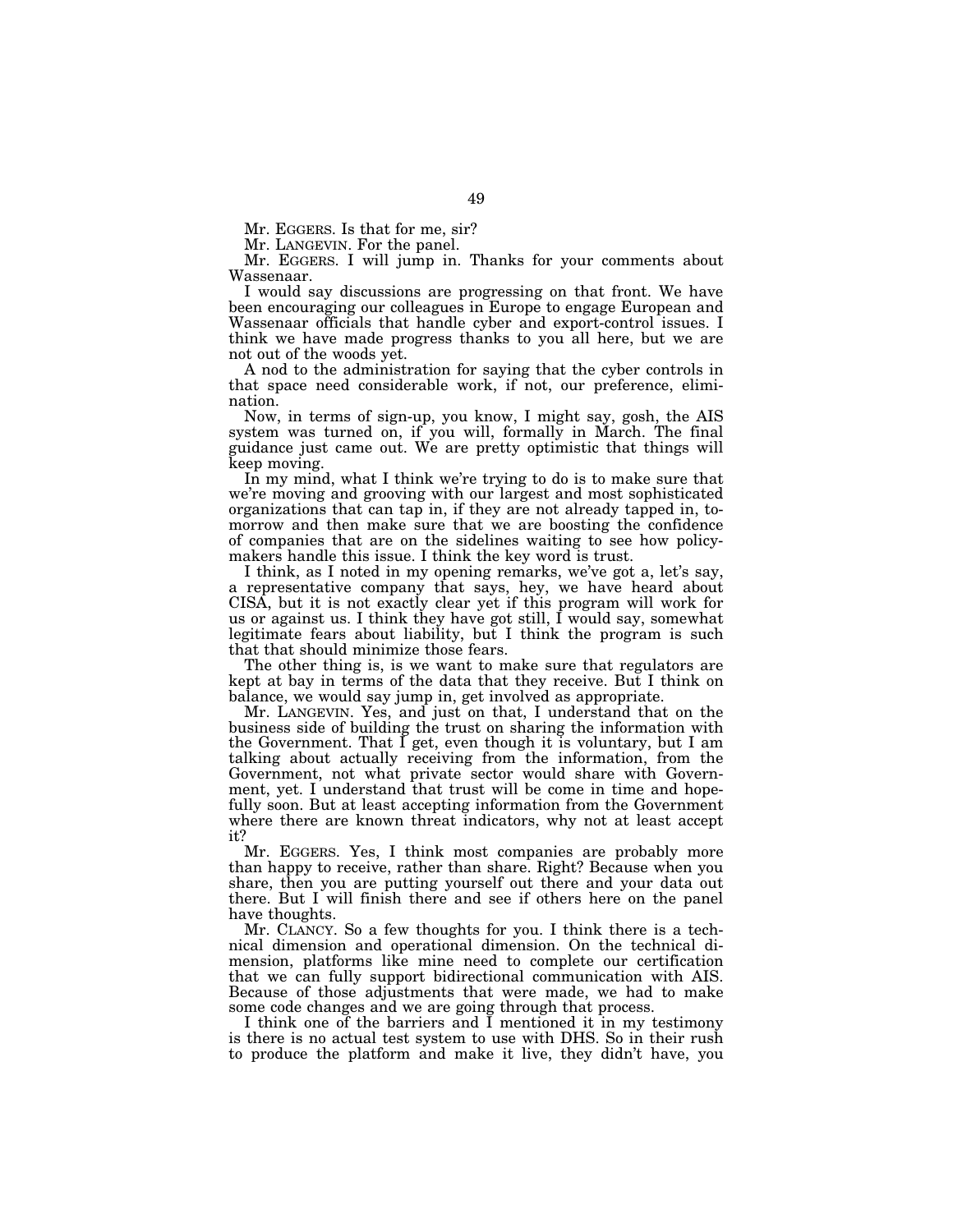know, an extra system, if you would, where you can go test things out, and so you want to be very sure before you turn things on in production. I think that's one piece.

On the operational side, I think there are just some mechanical issues that need to get worked through with signing up. I mentioned earlier the credentialing process. That process that is being leveraged was really set up to get individuals encryption certificates so they can send secure email or authenticate as individual humans to websites. That provisioning process wasn't designed for machine-to-machine sharing. A simple example is, all of the issuance processes assumes you are using Windows desktop. Our service platform is a Linux workstation, it is a completely different technical environment. So we have to add wizards and helpers to help people import those credentials to get them to work. So there are those kind of pieces.

Then there is a tiny bit of thing on the agreement side where you sign one agreement, you get some paperwork back, you have to sign a second agreement and put it through. If I can take that to my general counsel once, it will take weeks out of the process because I need to get back in their queue to review agreement No. 2. So it is little things like that I think will help.

We are early. I mean, the law is 6 months old. The program is only 3 months old. So I think it is just, you know, if we have this problem again in 12 months then we are in a very different place.

Mr. MAYER. I would like to offer some comments on that. Building on what's been said previously, I think the fact that we have 30 companies that are operational right now, frankly, given the scope of engagement that is required at the financial level, at the operational level, at the technical level, at the legal review level, is not a bad situation. In fact, Mr. Clancy talks about not having the test bed environment. The live environment has, in a sense, become part of the test bed process right now. So for example, I can speak to a company in our sector where they did try to work through the AIS engagement. I think Mr. Clancy can substantiate this, and DHS has acknowledged this, that there is legacy data in the systems that has triggered some reaction that was not anticipated. It's delaying the process of AIS. That is something that can be overcome. They are talking about 6.2.0. We have guidance that is still coming out as recently as this morning.

So I think that the prudent thing for a lot of companies right now is to see these issues get resolved, to understand what the value proposition is for them, to work with DHS and other sectors to see what we can do to expedite and facilitate a more streamlined process. I think that will happen, but expecting that all to be resolved in 6 months is probably a little bit, I don't know what the word is, overly optimistic or whatever. But progress is being made.

Mr. LANGEVIN. Thank you. I know my time is expired, so I don't know if—OK.

Mr. EGGERS. Mr. Ratcliffe-

Mr. ROSEN. I thought I would just give a brief response from our perspective. So I think other than the issues that we have discussed on clarification of liability and even what do we mean by PII data and privacy, and especially for a global company where, you know, we have, you know, general data protection regulation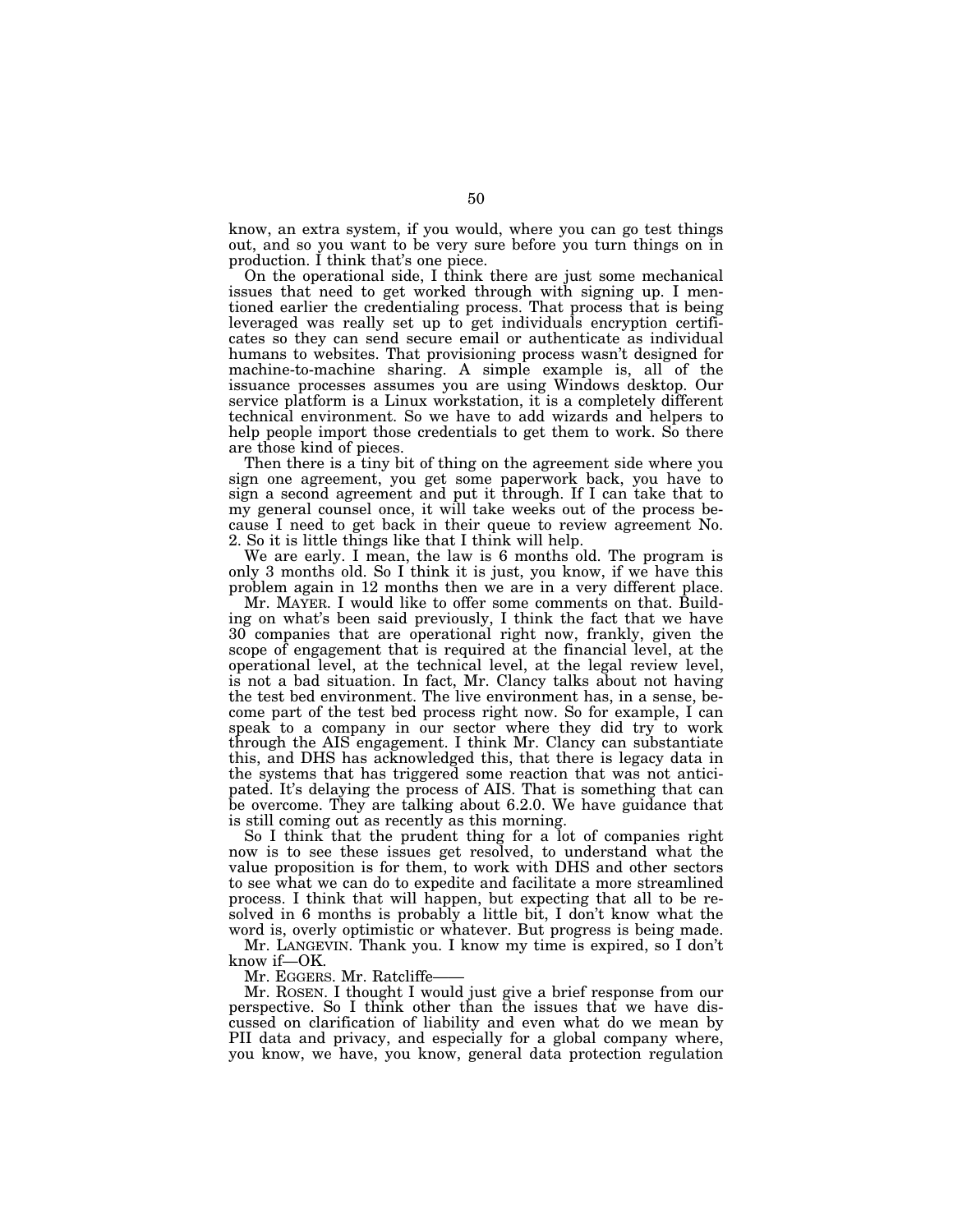coming out of the European Union, so we have to look at it from a lot of aspects. But other than that, we are looking at it very similar to what just got described from an operational point of view and a priority point of view.

So we have a broad threat intelligence feed and analytics engine inside of our company to protect it, to protect our company. We are in the process of exploring what this looks like, how do we add that to the feed, does it generate additional work for our operations, how do we tune it? So that will be our next step in exploring it once the clarifications on the privacy and liability issues get put by the wayside. Again, bringing it to general counsel once is better than bringing it multiple times.

I do think this idea of having a test bed for folks like us to try it, get the data feed, do the analytics, see what the impact is, it is really an operational and priority issue for us. But we believe, if the data feeds aren't what we are getting today, meaning if it is not duplicative data, you know, the more intel feeds for us, the better.

Mr. LANGEVIN. Sure. Very good. Thank you. I will mention, too, that one of the things that I am not clear on yet, too, is that the ISACs have not signed up for this yet either, so it is not just a problem with businesses not yet signing up, it is also the ISACs, which are designed for information sharing, have not yet signed up. I find that troubling and hopefully we will move it to a better place in the very near future. So, thank you, Mr. Chairman. I yield back.

Mr. RATCLIFFE. Thank the gentleman.

The Chair now recognizes my colleague from the great State of Texas, Ms. Jackson Lee.

Ms. JACKSON LEE. I thank the Chairman very much.

Chairman Ratcliffe, let me thank you and Ranking Member Richmond for being so diligent on these issues.

I am going to stay narrowly focused and say somewhat of the obvious. I am glad that we passed the Oversight of the Cybersecurity Act of 2015 and included privacy elements in that bill as well, and now that we are having an oversight of the Oversight bill to find ways to improve our service to the American people.

But I want to be the one that poses or at least puts in the record that we are dealing with fire here. We are dealing with something that probably is not evidenced in the calmness of our conversation. But I hope you will view this committee as being very serious about this issue.

So I am going to ask to put into the record, Mr. Chairman, the ''Crime Pays: Ransomware Bosses Make \$90K Annually.'' It speaks to the Russian ransomware boss making \$90,000 a year, or 13 times the average income for citizens in the country who stick to the straight and narrow. Of course, their job is to maintain, update it so that the antivirus systems won't recognize the software that they are maintaining as malware. So I ask unanimous consent to place that into the record.

Mr. RATCLIFFE. Without objection.

[The information follows:]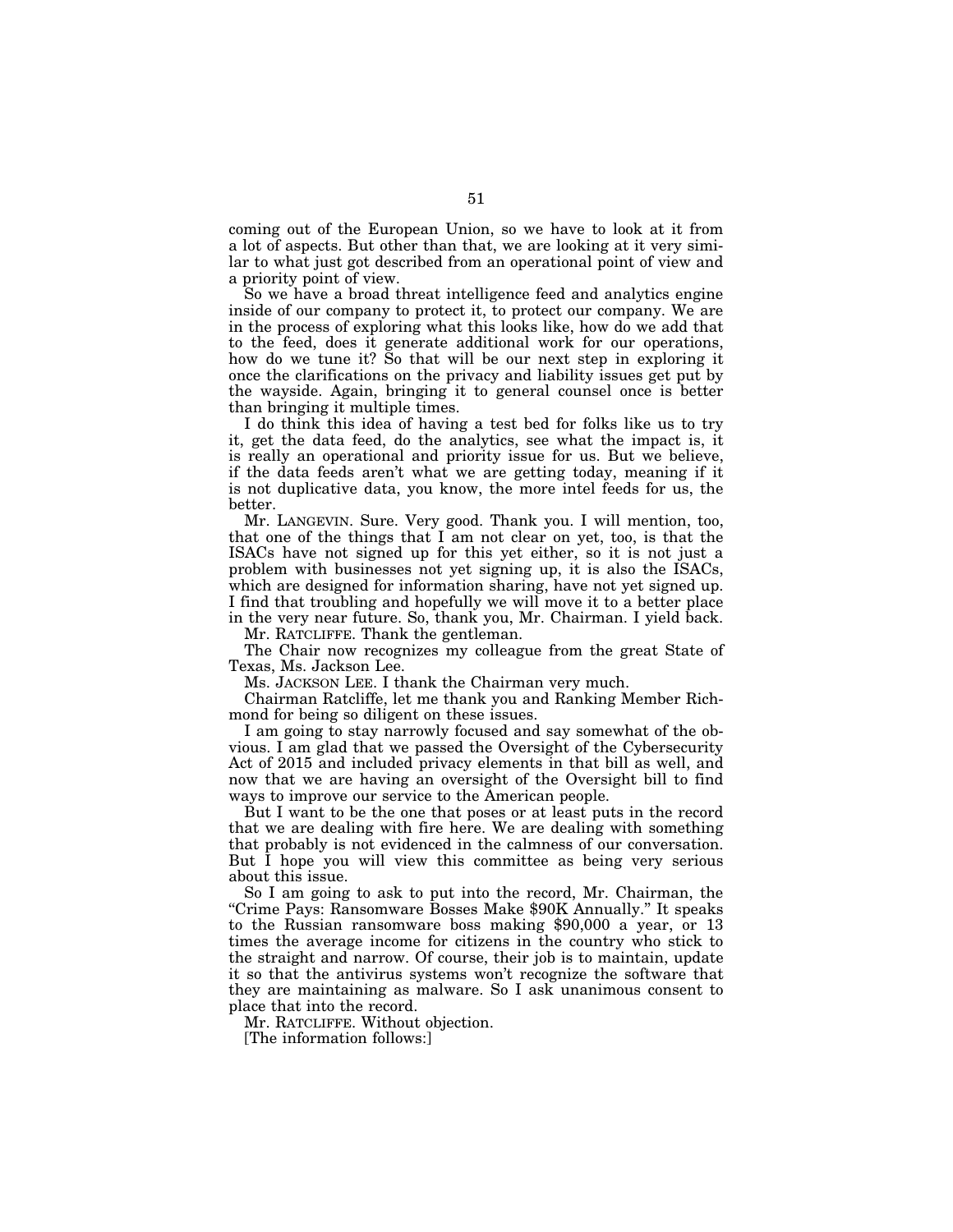# ARTICLE SUBMITTED FOR THE RECORD BY HONORABLE SHEILA JACKSON LEE

#### SPOTLIGHT ON SECURITY.—CRIME PAYS: RANSOMWARE BOSSES MAKE \$90K **ANNITALLY**

# *By John P. Mello Jr., June 14, 2016, 5 o'clock AM PT*

*http://www.technewsworld.com/story/83603.html* 

If crime doesn't pay, Russian ransomware bosses wouldn't know it. The average Russian ransomware boss makes US\$90,000 a year—or 13 times the average income for citizens in the country who stick to the "straight and narrow, according to a recent Flashpoint study.

What does a ransomware honcho do for those rubles? Basically, the job calls for supporting and maintaining the malware. ''The software has to be constantly updated so that antivirus systems won't recog-

nize it as malware,'' explained Vitali Kremez, a cybercrime intelligence analyst with Flashpoint.

"It's not a situation where you provide the malware and sit back on a couch waiting for your payments. You have to work on it on a daily basis,'' he told TechNewsWorld. ''The boss controls the source code for the malware.''

#### RANSOMWARE AS A SERVICE

The malware model is evolving, according to the Flashpoint study, which focuses on the Russian ransomware scene.

''A new form of ransomware has been developed that is in effect 'Ransomware as a Service' (RaaS),'' notes the report. It ''enables 'affiliates' to obtain a piece of ransomware from a crime boss and distribute it to victims as these affiliates wish.''

That's a departure from the past, when ransomware was available only to crimi- nals willing to make a hefty upfront payment for the malware—\$2,000 to rent or \$5,000 to buy. That began to change last November, Kremez noted.

''We started to see developers considering giving their malware free of charge to criminals and keeping 40 to 50 percent of each ransomware payment made,'' he said.

The new business model has lowered the barriers to getting into the business. It is not particularly hard for newcomers to start spreading ransomware quickly. They can attack corporations and individuals through botnet installs, email and social media phishing campaigns, compromised dedicated servers and file-sharing websites.

''It used to be a one-on-one business,'' Kremez said. ''At this stage, it's all auto-mated. We see marketplaces. We see services on the dark web where you deposit your money and buy what you have to buy without any direct communication with the seller.''

# MALICIOUS INFRASTRUCTURE GROWING

More evidence of the popularity of ransomware is evident in Infoblox's latest quar-

terly report on malicious infrastructure building globally. To measure that kind of activity worldwide, Infoblox has created a threat index. Upon its launch in the first quarter of 2013, the threat index was 76. During this year's first quarter, the index reached it's highest point ever: 137.

Activity related to ransomware has fueled the index's rise. ''While exploit kits remain a major threat, this latest jump was driven in large part by a 35X increase in creation of domains for ransomware over the previous quarter, which in turn drove an increase of 290 percent in the overall malware category,'' the report States.

The activity of malware kit developers is another indicator of ransomware's attractiveness to criminals. Kits are used to infect devices with a variety of malware programs.

"A number of exploit kits and threat actor gangs behind them have started adding ransomware to their repertoire over the last few months,'' said Sean Tierney, director of cyber intelligence at Infoblox.

These are gangs that were using their kits to deliver other kinds of malware," he told TechNewsWorld, that ''have either started including or switched entirely to ransomware.

It's likely that the ransomware market will level off as security software makers get better at detecting it and consumers get smarter about avoiding it, suggested Tierney.

''Then the market will become saturated,'' he said, ''and the return won't be able to support the amount of activity going on.''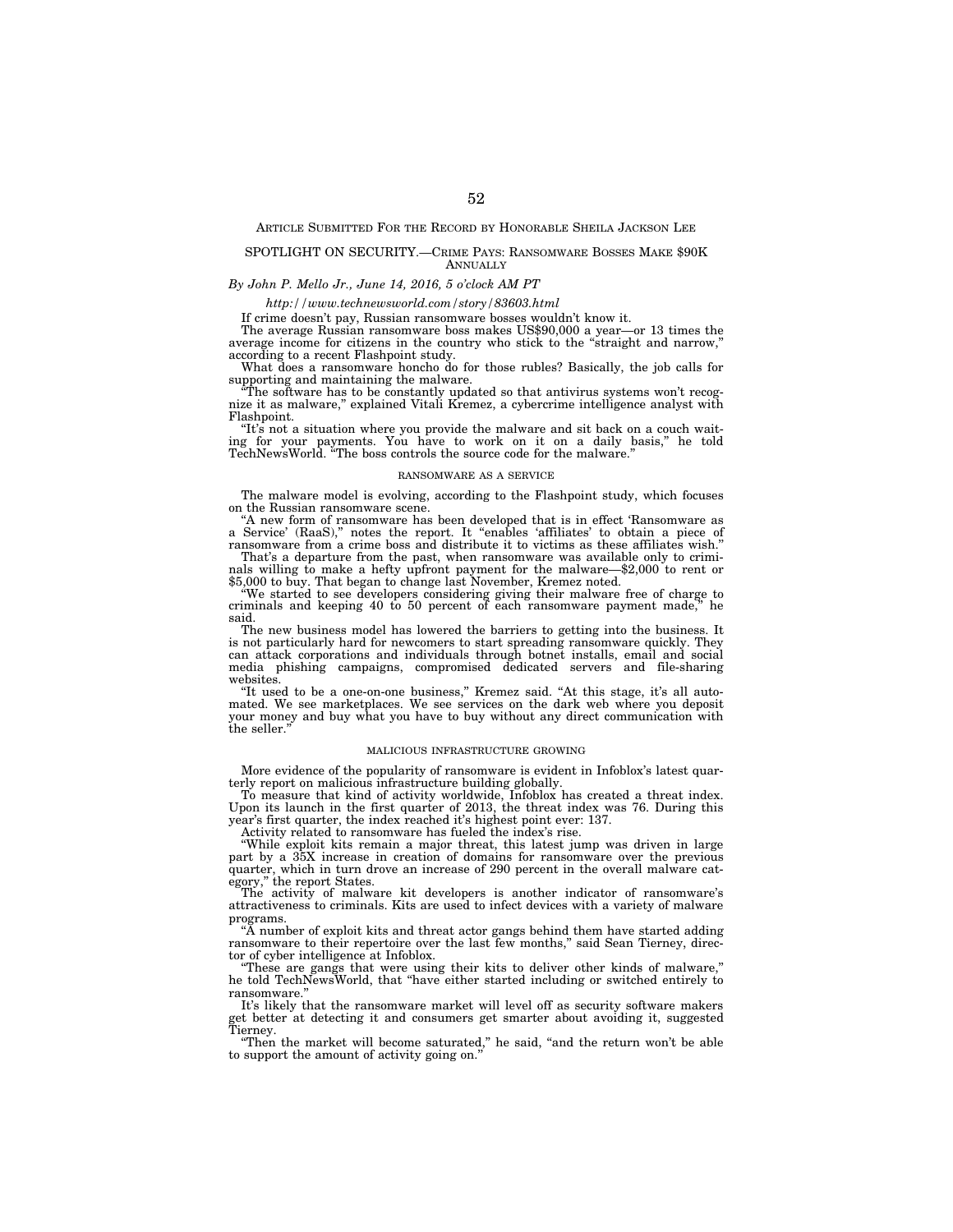# EXPANDING 2FA

Two-factor authentication, which requires both something you have and something you know in order to access an account, has proven to be a good way to thwart data thieves. One problem with the technology, though, is that it isn't easy for many rank-and-file developers to deploy. One authentication company aims to change that with a recently launched program.

Centrify actually goes beyond 2FA to include single sign-in—which allows the use of a single set of credentials to log into multiple accounts—along with password reset and access control of a device. Under the program, developers can plug into those features through Centrify system APIs.

''Developers who are building an application from a great idea aren't necessarily expert in security,'' said Chris Webber. security strategist at Centrify.

We can give that to them," he told TechNewsWorld.

''They can take advantage of all the user management and multifactor authentication that Centrify's built, so they don't have to learn about that world and can concentrate on their great idea,'' Webber pointed out. ''It's more and more critical that we need to figure out how to put two-factor auth everywhere, because passwords alone are just not a great way to do authentication anymore.''

## BREACH DIARY

- May 30. Troy Hunt, who maintains the data breach awareness portal Have I Been Pwned, advises his subscribers that information on 65 million Tumblr accounts is being offered for sale on the dark web.
- May 30. Twitter account of Katy Perry breached and her 89 million followers sent tweets filled with profanity and slurs, TechCrunch reports.
- May 31. MySpace announces it has reset the passwords of all accounts created prior to June 11, 2014, due to a data breach.
- May 31. A Federal district court in Pheonix, Arizona, rules that insurance pro-vider Chubb does not have to reimburse P.F. Chang under a cybersecurity policy for payments to credit card processors connected to a 2014 data breach.
- June 1. U.S. Federal Reserve detected more than 50 breaches between 2011 and 2015, including several incidents described in internal documents as espionage, Reuters reports.
- June 1. Medical information of thousands of NFL players is at risk after backback containing the data was stolen from an athletic trainer's car, Deadspin reports.
- June 1. FBI alerts public that extortion attempts are being made against victims whose personal information has been compromised in recent large data breaches. Extortionists are threatening to make victim's personal informtion public if not paid two to five bitcoins.
- June 1. TeamViewer reports it experienced a service outage due to a DDoS attack, but its systems were not breached by hackers.
- June 2. Medical records of some 40,491 customers of the Stamford Podiatry Group in Connecticut impacted due to a system intrusion, HealthIT Security reports.
- June 2. 2015 payroll tax data of employees of Verify Health Systems in California at risk after an employee was duped by a phishing scam, SC Magazine reports.

Ms. JACKSON LEE. Speak the obvious of the hacking of the Democratic National Committee, which brings it really home. For those of us young enough to remember Watergate, we are managing now 21st Century. But again, the individuals allegedly attached to that were Russian. I don't speak particularly to Russia, but it does say that this is an international threat that goes to our private sector.

Some years back I chaired the Transportation Security Subcommittee, and this component was under that committee. I remember noting the 80 percent-plus cyber issues would be in the private sector. So I am glad of your presence here today.

Then I want to ask unanimous consent to put into the record "Lights Out: A Cyberattack, A Nation Unprepared, Surviving the Aftermath.'' That is, of course, a bestseller investigation by Ted Koppel.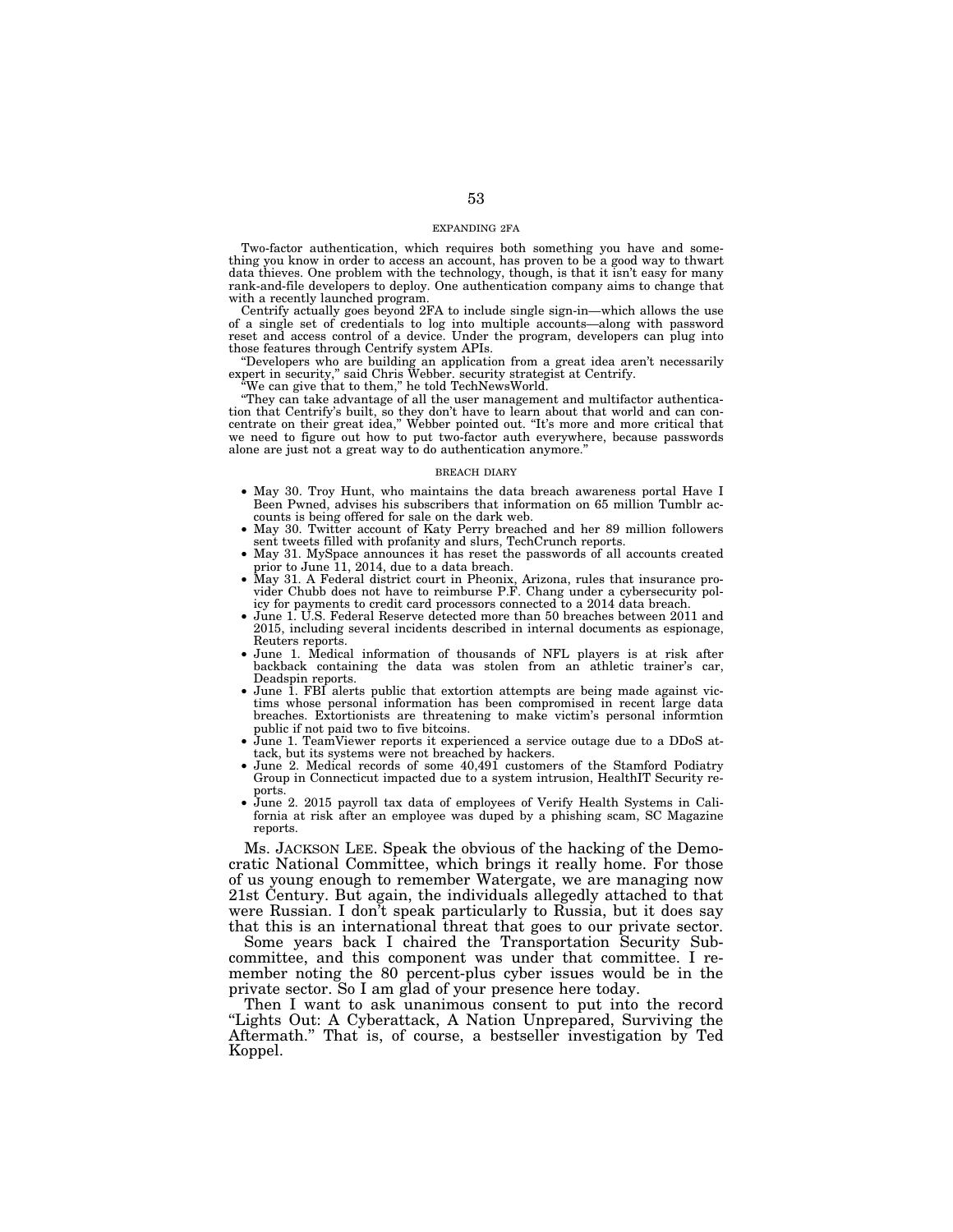Mr. RATCLIFFE. Without objection.\*

Ms. JACKSON LEE. So I want to go first to Ms. Sage and indicate, if I could, very briefly for your answer. Pointedly, you indicated that the information was dated. And that you, I guess, on your receiving end needed a secure entity. Help me understand what we can do to help. Obviously, I want the data to be current. I don't want it to be where you have just turned on National news and said, well, I just saw this on the National news. Then, is the idea of a secure channel yours or ours? Or how can we help you do that?

Ms. SAGE. Sure. Thank you, Congresswoman, for your question. The Enhanced Cybersecurity Services initiative is the one that is a Classified program. That was the one where we had difficulty getting access to a facility where we could even just review the requirements, not even whether or not we were going to participate. So there, if there is a way for DHS or the Government or some Government entity to be able to provide those kinds of facilities so that companies—and we had a clearance, it just wasn't at the level, you know, needed to be able to review these requirements—to make that easier, that would be very helpful. Because we actually had to start looking at, did we need to build a SCIF, and those costs are just cost-prohibitive.

Then, you know, without even getting into the merits of the program itself, once we were able to review, it just was not something that a small business would be—and there are two pieces to that program. You can be a provider or you can partner with the larger firms. So that's now kind-of what we are exploring, because, you know, trying to invest, is just not possible.

On the question of data, and this also speaks, I think, to the AIS initiative, I think at the end of the day, I agree with what, you know, my colleagues have talked about in terms of financial, technical, and operational considerations. But I think it all, at the end of the day, comes down to the quality and the value of the data that is received.

So it was our experience with the CRADA, when we participated in the Unclassified program, that a lot of the data that we were receiving through the portal was already widely available. So it was just another stream of data that was not particularly adding, you know, value above and beyond.

So I can't speak, you know, and I believe the AIS program is a good initiative, and I would just urge on the DHS side and the Government side that as that data is being provided, that it is reviewed for the quality and the currency to the recipients.

Ms. JACKSON LEE. I think, Mr. Chairman, this is something that we really pointedly can look at together with DHS on the accuracy or the currency of the data.

Mr. Chairman, I have just one or two points and I will be finished. I thank you.

One is going to be deviating, because I made a commitment that I would make mention of this, whatever Homeland Security meeting I was in, and that is, of course, to acknowledge my sympathy for those who lost their lives this past Sunday, the most heinous

<sup>\*</sup> The information has been retained in committee files.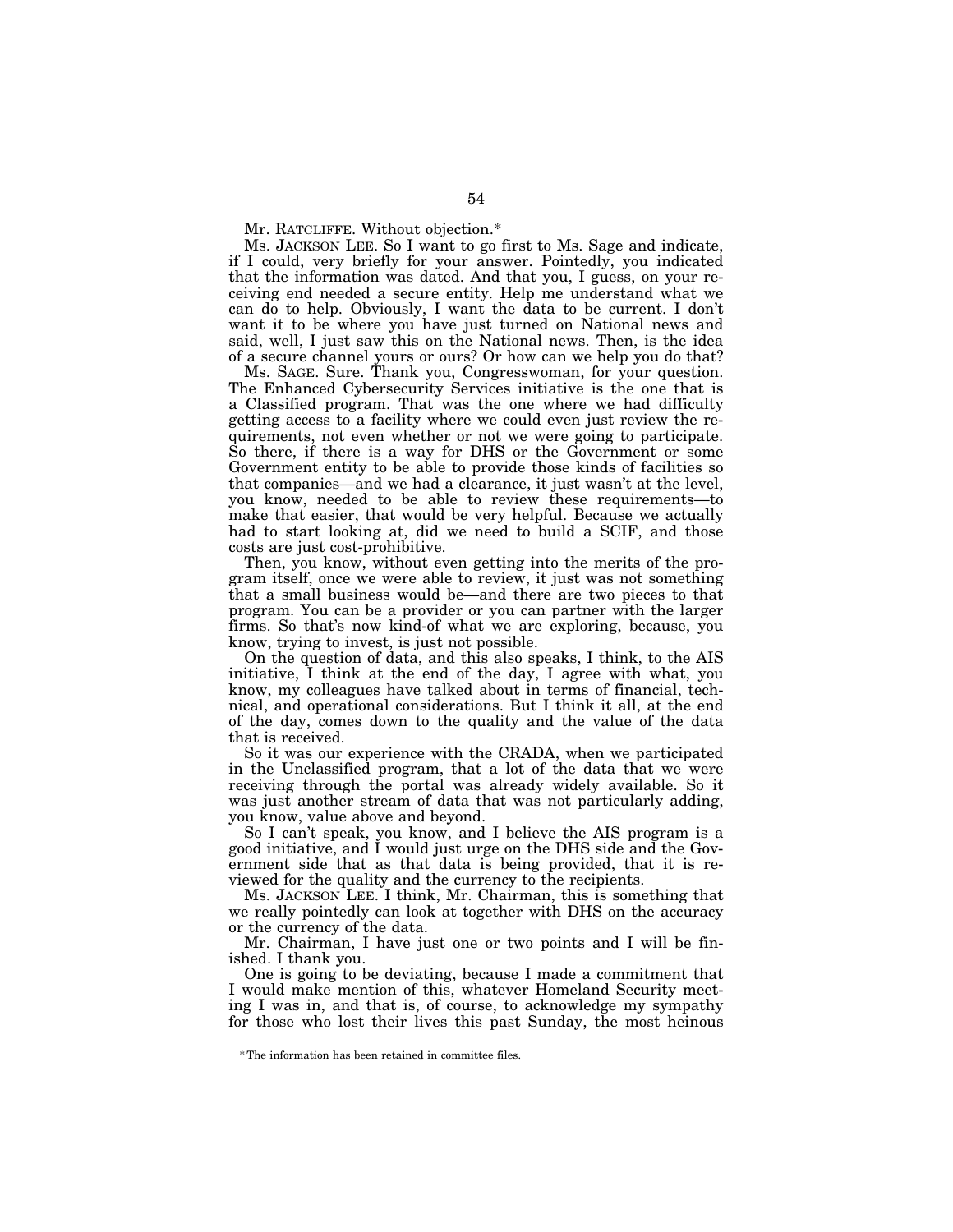and largest mass murder, massacre, and slaughter of American people here in the United States in our history.

I believe that there is a great deal of morality in this Congress, and so I am hoping and looking for action this week on a ban on the assault weapons.

No. 2, no-fly, no-buy. If you are on a terrorist watch list, you should not be able to buy assault weapons. Something to say to the American people that we get it, that our pain is as deeply embedded as theirs, that families who mourn tragically do not mourn in vain. I am hoping that this Homeland Security Committee can be a bipartisan leader on these issues.

I hope the American people and those who are listening in this audience in their own way will rise up and be actively engaged in ensuring that we are responsive to the deeply embedded pain. I asked the question whether or not we are in fact good Samaritans and whether or not it is your neighbor, and if it is your neighbor, what would you do? If it is yourself, what would you do?

So I am looking forward to us working on that issue.

But let me conclude my remarks on the cybersecurity and raise this question out of Ted Koppel's article. Maybe some of you have read his book.

So, Mr. Eggers, I am going to go to you because you represent a vast number of private sector. So I won't read it all, but Mr. Koppel suggests that a massive cyber attack, we would have no running water, no refrigeration or light, food and medical supplies dwindling, we would be going in the dark, banks no longer function, looting is widespread, law and order are being tested as never before.

What is your response to the private sector's preparation for what might be? Because we have to answer those questions.

Mr. EGGERS. Congresswoman, good to see you.

Ms. JACKSON LEE. Thank you.

Mr. EGGERS. You know, I think in a lot of ways, and hearing Mr. Koppel speak, I get the sense more he uses kind-of the electric sector as kind-of a gateway for his concerns. I think it's less about that, it's more about some kind of dystopian future, right? But I think what he leaves out, if you talk to folks in the administration and the private sector, they are going to say, you know what, the book paints the private sector and Government as if we are sitting still, when in fact there is so much going on, not only in the electric sector and other sectors that frankly even individuals like myself, I can't keep up.

So leaving aside the regulatory platform that the electric sector works under, I am pleased to hear situations where, let's see, I think Secretary Spalding recently said, hey, look at what has happened in Ukraine with an incident with their electric sector. We know how to handle that here.

Now, I am the last person that is going to say an incident won't impact us, but when I think about the Sector Coordinating Councils, the ISACs and ISAOs, our organization of critical infrastructure at greatest risk, we know who those folks are. I would say, if anything, we are pretty busy. One of the things that I think we need to focus on is making sure that they have got everything they need for a bad day.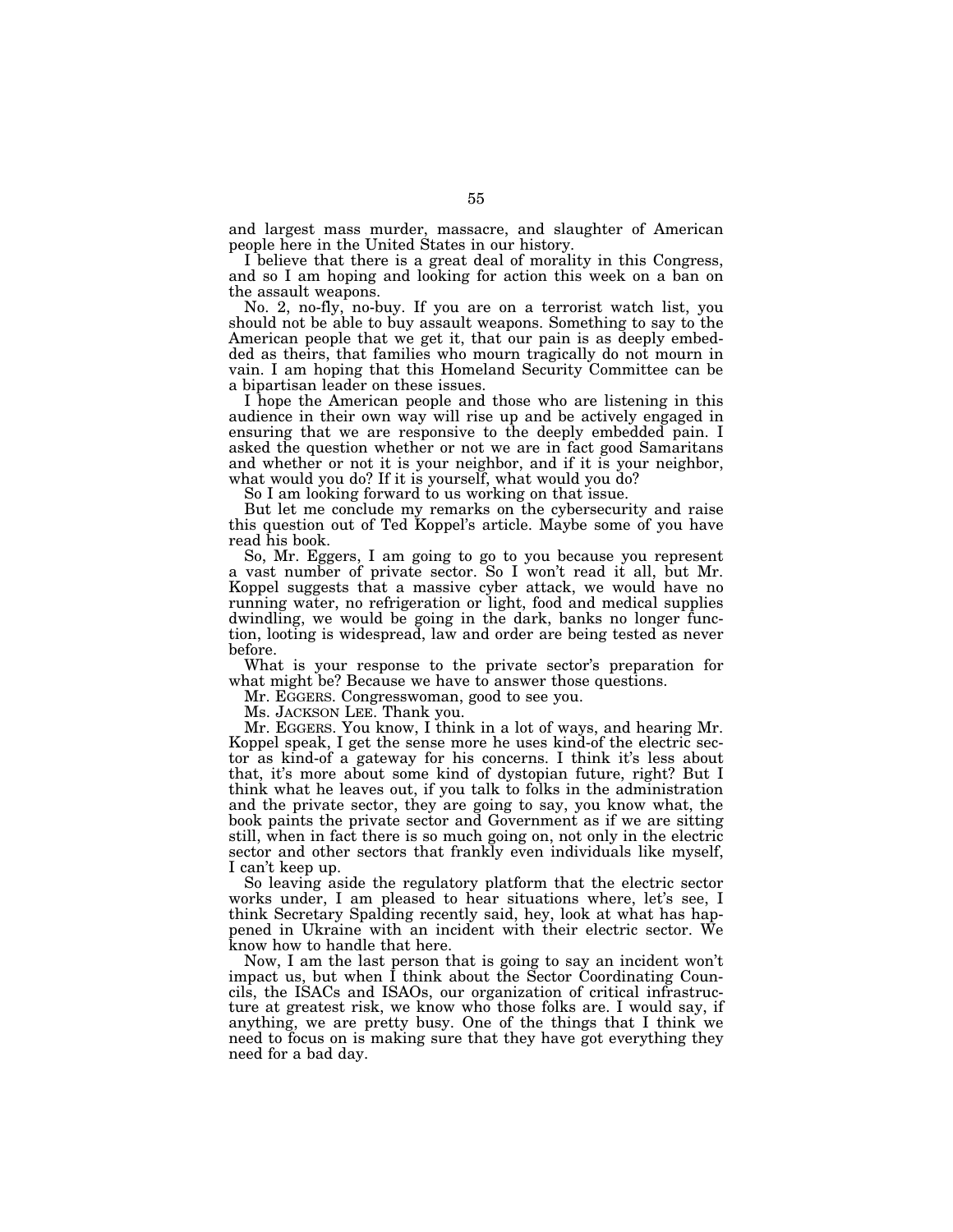The other thing is we often point the fingers at ourselves, right? I like this program, CISA and AIS, because we are working together pretty well. The chamber just approved a norms and deterrence statement last week, our board of directors, saying at least a couple of things. We impose a lot of costs on ourselves, but we can do better in an active, restrained, legal way to impose costs on bad guys. We are doing that.

But let me give you an example. So the Cyber Forum of Independent and Executive Branch Regulators, there is something like a dozen or so agencies in that body. If I look at organizations like the Secret Service or DHS that are positioned to push back, that's two. I am not saying we act recklessly, but I am saying that we need to be mindful about how we impose costs on bad actors, many of whom or which are State actors or their proxies or super criminal groups.

So when I think about small business or even larger companies, I think that they are going to be ultimately resource-constrained against a nation-state or their surrogates. I hope that helps.

Ms. JACKSON LEE. It does.

I will just end, Mr. Chairman and say, as I heard some good news from Mr. Eggers, I want to emphasize that I think we need a SOS or Red Cross team dealing with cybersecurity in light of these possibilities. I yield back. Thank you.

Mr. RATCLIFFE. Thank the gentlelady.

I wish we could do another round of questions, but prior commitments of the Chair prevent that. So I will thank the witnesses for your valuable and important testimony today, and I thank all the Members for their questions.

Members of this committee, I think, will have some additional questions for the witnesses. That being the case, we will ask you to respond to those in writing.

Pursuant to committee rule 7(e), the hearing record will be held open for a period of 10 days.

Without objection, the subcommittee stands adjourned.

[Whereupon, at 11:41 a.m., the subcommittee was adjourned.]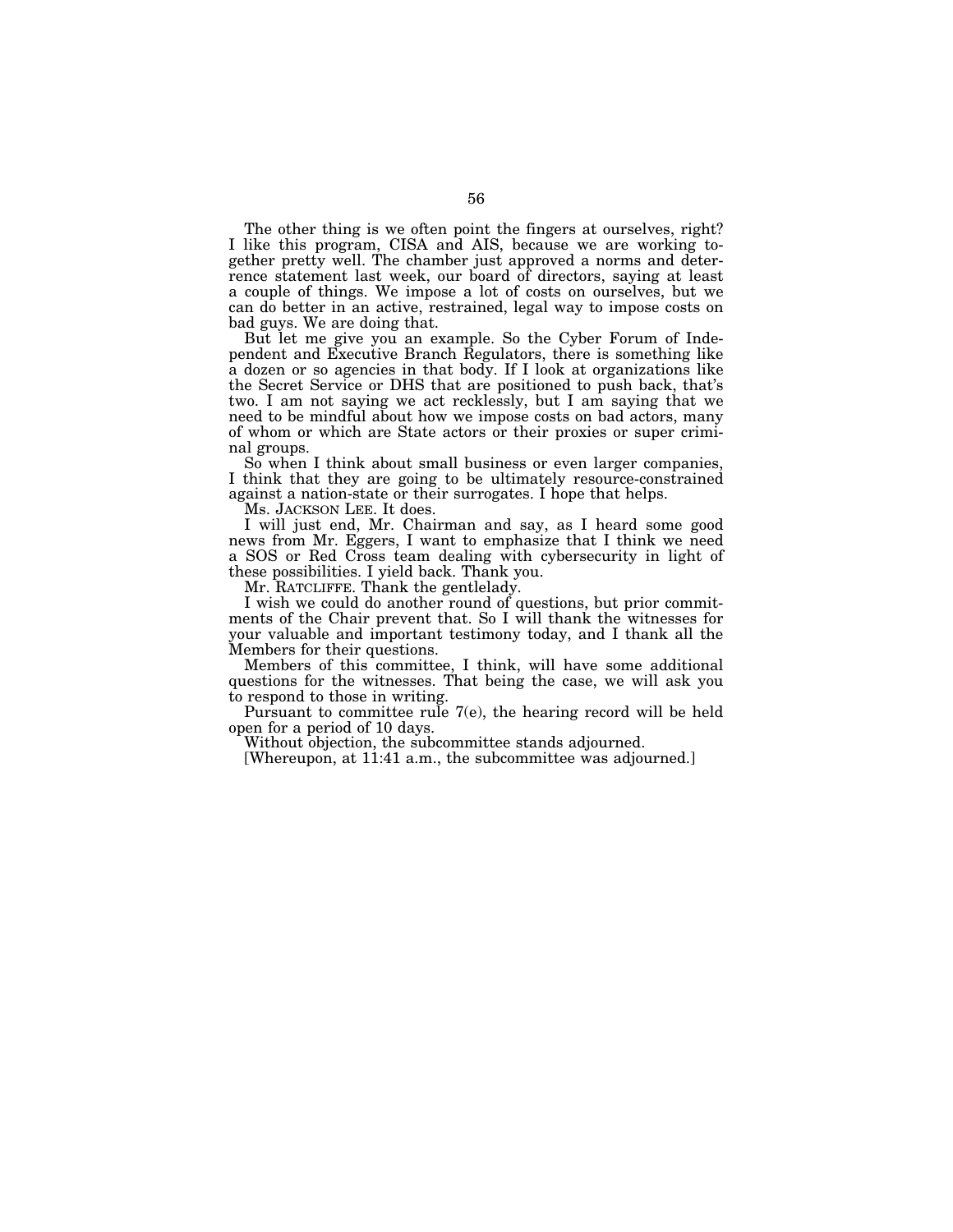# **A P P E N D I X**

# QUESTIONS FROM CHAIRMAN JOHN L. RATCLIFFE FOR MATTHEW J. EGGERS

*Question 1.* Does the U.S. Chamber of Commerce believe that the Cybersecurity Act of 2015, specifically Automated Indicator Sharing, is applicable to all businesses, including small businesses, and private organizations?

Answer. The chamber believes that the Cybersecurity Act of 2015—particularly title I, the Cybersecurity Information Sharing Act of 2015 (CISA)—and Automated Indicator Sharing (AIS) are applicable to businesses and private organizations of all sizes and sectors.

*Question 2.* What avenues do Government and industry have to increase busi-nesses' awareness of the Cybersecurity Act of 2015, specifically Automated Indicator Sharing?

Do you expect that all businesses, especially small ones, will use the Cybersecu-

rity Act of 2015, specifically the Automated Indicator Sharing program, directly? Answer. There are many ways to publicly promote CISA. The chamber led the Protecting America's Cyber Networks Coalition, a partnership of more than 50 leading business associations representing nearly every sector of the U.S. economy to pass CISA. Each association has on average thousands of members.

The chamber is championing CISA as part of our cybersecurity campaign, which was launched in 2014. This National initiative recommends that businesses of all sizes and sectors adopt fundamental internet security practices, including the joint industry-National Institute of Standards and Technology (NIST) Framework for Improving Critical Infrastructure Cybersecurity (the framework) and the new information-sharing law.

The chamber spearheaded 11 major regional roundtables and 2 summits in Washington, DC. More events are planned for 2017. The chamber's Fifth Annual Cybersecurity Summit was held on September 27. Each regional event had approximately 200 attendees and typically features cybersecurity principals from the White House, Department of Homeland Security (DHS), NIST, and local FBI and Secret Service officials.

The chamber also partners with State and local chambers and universities to produce cyber educational events in locations such as Appleton, Wisconsin; Augusta, Georgia; Oak Brook, Illinois; Indianapolis, Indiana; Irving, Texas; and Longview, Texas. We endorse CISA and AIS at each gathering. In addition, chamber professionals regularly speak on and/or moderate industry panels tied to cybersecurity, where we can actively pitch CISA/AIS to multiple businesses.

DHS Deputy Secretary Ali Mayorkas addressed the chamber's Small Business Summit on June 14, and he advocated that businesses take basic, prudent steps to protect their devices and sensitive data, including leveraging cybersecurity information-sharing services.

Big picture: The chamber is urging businesses to use the framework, join an information-sharing body, and take advantage of the CISA/AIS system as appropriate. We are pressing senior leaders of industry groups to popularize these initiatives among their peers and constituencies, including through jointly written chamber-DHS op-ed articles.1

The chamber commends DHS and the Department of Justice (DOJ) for jointly holding their Cybersecurity Conference for Lawyers on September 28, which included a discussion on traditional challenges to sharing threat data and CISA's attempt to address these challenges and a demonstration of the AIS program.

*Question 3.* The issue of how many entities are signed up for the Automated Indicator Sharing program was discussed at the hearing. Should Information Sharing

<sup>1</sup> *http://thehill.com/blogs/congress-blog/technology/304163-cybersecurity-building-resiliencytogether, www.csoonline.com/article/3124626/security/advancing-cybersecurity-through-automated-indicator-sharing.html*.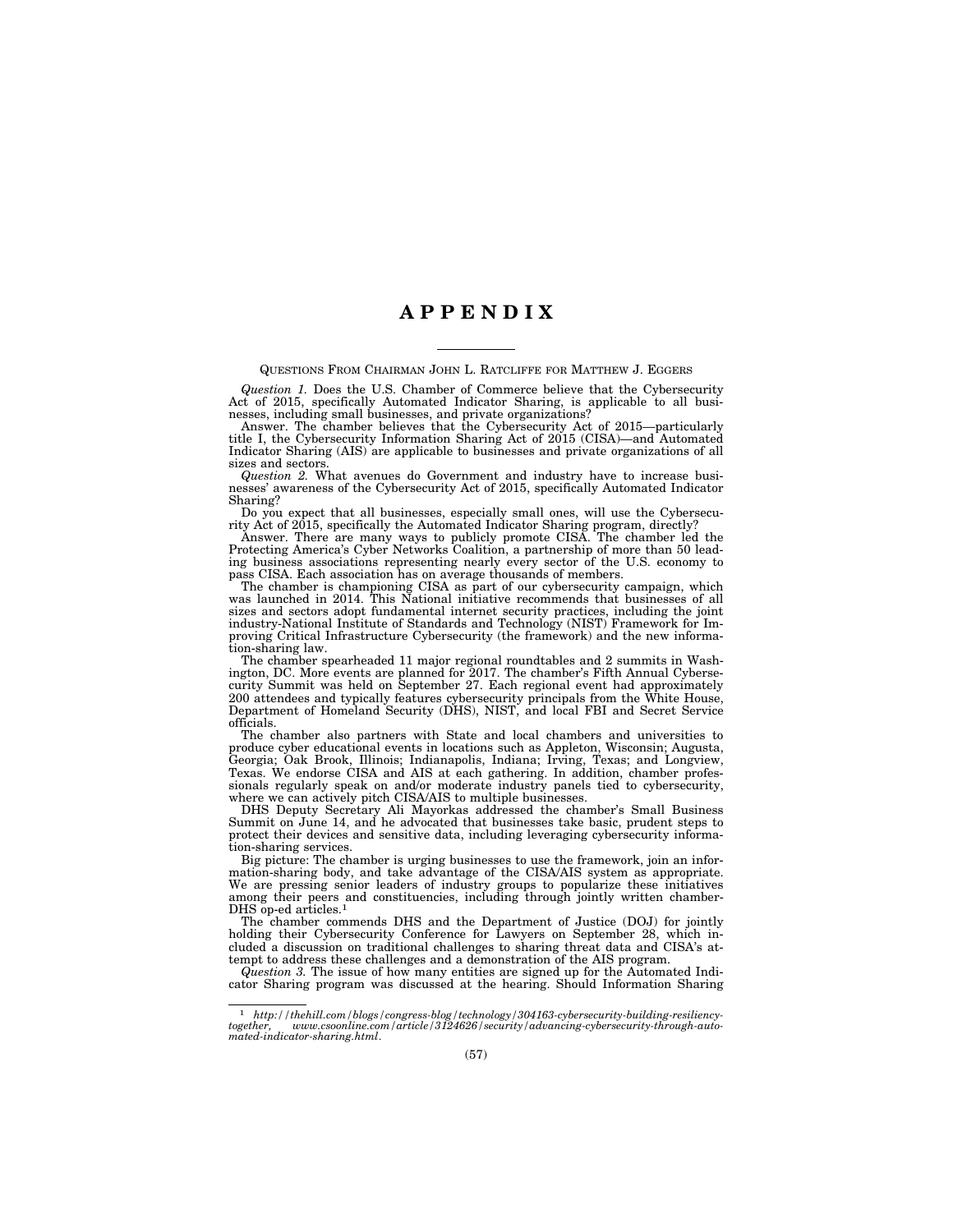and Analysis Organizations (ISAO)—and Information Sharing and Analysis Centers (ISAC)—participating entities be included in the accounting of the number of participating entities under the program if they are sharing cyber threat data through an ISAO or ISAC that is plugged into DHS's NCCIC?

Answer. First, it is important to stress the chamber believes that the success of CISA and AIS should not be linked to the number of organizations that sign up for AIS. Some subcommittee Members suggested at the hearing that the number of AIS signers and the achievements of CISA/AIS are bound together. Most industry organizations are unlikely to share cyber threat indicators (CTIs) directly with Government partners. Instead, the chamber believes that the vast majority of businesses will share and receive cyber threat data with industry peers and ISACs and ISAOs. It is our understanding that most businesses will use information-sharing bodies as conduits between themselves and DHS, among other Federal entities. These businesses will not be signed up with AIS, but significant amounts of information sharing will nonetheless take place.

Second, ISAOs and ISACs and their respective members should be part of the calculation of private organizations that are possibly using CISA/AIS. The chamber defers to DHS's data concerning AIS involvement. Yet at the time of this writing, we understand that approximately 150 private organizations have signed DHS's Terms of Use that govern the use of CTIs and DMs and participation in the AIS initiative.2 Fifty-eight of these organizations are attached to the AIS server and consume Government-furnished CTIs. In addition, 12 of these organizations are either ISACs or ISAOs. For instance, the Financial Services–ISAC (FS–ISAC) has upward of 7,000 member financial institutions and partner organizations. Presumably, many of these entities are engaged in protected information sharing under CISA but may not be part of AIS accounting.3

Similarly, the Health Information Trust Alliance (HITRUST) Cyber Threat XChange, the health industry's ISAO, is now connected to AIS and supports the bidirectional sharing of cyber threat data with DHS. The real-time sharing of CTIs between HITRUST's more than 1,000 members and DHS helps private-sector organizations reduce their cyber risks.4

The chamber understands that several entities are testing the sharing process before they initiate automated, bidirectional sharing on routine basis.

# QUESTIONS FROM RANKING MEMBER CEDRIC L. RICHMOND FOR MATTHEW J. EGGERS

*Question 1a.* In accordance with §1A103 and § 105(a)(4) of the Cybersecurity Act of 2015 (Pub. L. No. 114–113), on June 15, 2016, the Director of National Intelligence, the Secretary of Homeland Security, the Secretary of Defense, and the Attorney General issued updated, final guidance on the sharing of cyber threat indicators and defensive measures among multiple Federal and non-Federal entities.

What was your impression of the guidance? Are there aspects that you find insufficient or impractical?

Answer. The chamber was impressed at the wide-spread support CISA/AIS stakeholders showed for the final CISA procedures and guidance documents that were released on June 15. The chamber especially commends DOJ's Leonard Bailey, senior counsel, and DHS's Gabe Taran, acting assistant general counsel for infrastructure programs, for their positive roles in negotiating with multiple parties and writing the documents under a tight deadline.

The chamber believes that the procedures and guidance are sufficient and practical.

*Question 1b.* In addition to resolving the question of liability protections for private-to-private sharing, are there other aspects of the DHS guidance that you believe would benefit from additional clarity?

Answer. The issue related to clarifying liability protections for private-to-private sharing seems to have been dealt with adequately. The procedures and guidance do not need additional clarification at this time. In the main, the chamber is urging industry to take advantage of CISA/AIS as appropriate.

*Question 1c.* Are there aspects of the law that should be clarified?

Answer. No. The CISA/AIS program is off to a good start. While oversight by Congress is crucial, it is too soon to make changes to the legislation. CISA does not need to be reauthorized until September 2025.

 $\footnotesize \begin{smallmatrix} 2&www.us-cert.gov/sites/default/files/ais-files/ALS-Terms of Use.pdf, \\ 3& http://media.wix.com/ugd/416668_2c6d85d4964743f8b4d3470b860f6e3b.pdf, \\ 4& http://metia.wix.com/ugd/416668_2c6d85d4964743f8b4d3470b860f6e3b.pdf. \end{smallmatrix}$ *healthcare-sector*.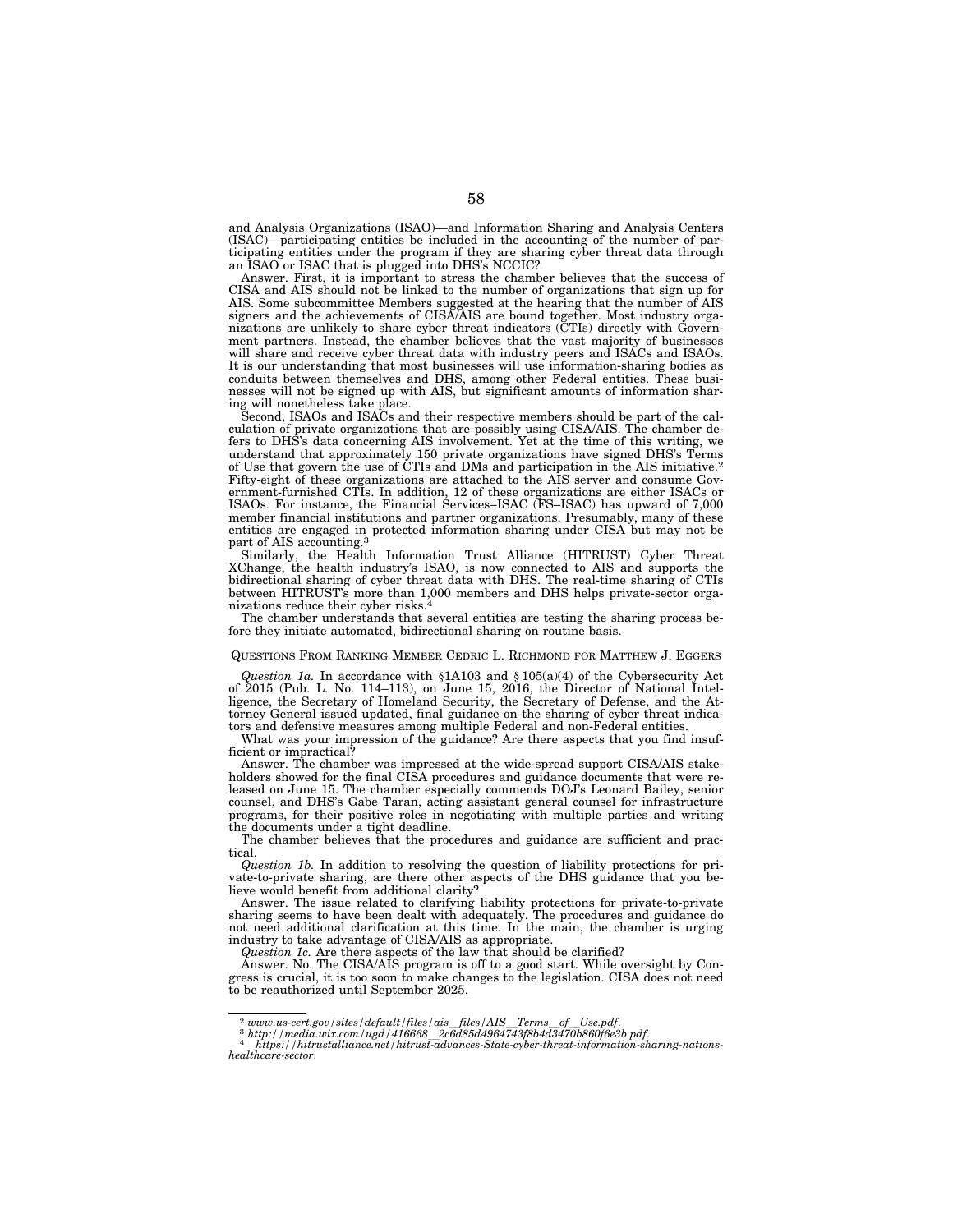The chamber urges lawmakers and the next administration to be industry's ally as it uses CISA/AIS, which is currently more important to businesses than clarifications. Companies need to trust that policy makers have their backs. It is important that businesses see that the protections granted by CISA—including matters tied to limited liability, regulation, antitrust, and public disclosure—become real. For some businesses, the protections are still an open question.

The chamber agrees with a witness who spoke on June 21 before the Commission on Enhancing National Cybersecurity at the University of California-Berkeley. He noted that the Government could make it easier for companies to create a "regulatory safe space,'' where they can more effectively share information about threats and attacks.

The chamber hears such sentiments frequently and believes that Government entities like DHS want to use company data prudently. However, many more agencies and departments will have to adopt attitudes and actions that do not discourage businesses from reporting threat and vulnerability data.

*Question 2.* As a general rule, small- and medium-size businesses do not have the resources to devote to the most advanced, state-of-the-art information technology systems. As such, smaller enterprises may use older systems that have known cybersecurity vulnerabilities. Can these companies rely on older systems to share or receive threat information or do their platforms require a more advanced system?

Answer. The chamber's experience suggests that sophisticated cybersecurity programs can be very expensive to develop, deploy, and maintain for companies of all sizes, particularly small and mid-size businesses (SMBs).

DHS does not charge a fee for companies to participate in AIS. However, any AIS participant will need to adhere to defined technical connectivity activities, which DHS helps organizations manage.<sup>6</sup> Larger firms may have more resources to submit indicators directly through AIS. Most SMBs may not need to.

Indeed, the chamber anticipates that many SMBs will benefit from an innovative, automated-sharing ecosystem. A key long-term goal of information-sharing policy is to foster economies of scale in real-time, machine-to-machine sharing. The chamber anticipates that the marketplace will eventually provide inexpensive and easy-to-deploy technologies that conform to CISA's rules (e.g., scrubbing privacy information from CTIs) and generate and swap threat signatures at internet speeds. Systems like AIS will be able to block attacks sooner and more regularly, compared with the relatively human-intensive sharing schemes in use today.

The chamber understands that cyber threat intelligence companies have the means to enable companies to opt-in to AIS and gain from the process of receiving pertinent security event information such as IP addresses, domain names, hashes, and actor tactics, techniques, and procedures.

From a resource standpoint, it is probably too much to ask most SMBs to engage in the cybersecurity threat-sharing ecosystem directly. Many SMBs will likely struggle to create and maintain sound cybersecurity programs.<sup>7</sup> Technology may be challenging to use, and professional cyber talent is both scarce and pricey. Public policy does not do a sufficient job of recognizing the potentially extraordinary costs that industry faces in creating robust information-security programs.

Secretary of Commerce Penny Pritzker spoke at the chamber on September 27 concerning cybersecurity policy. She said that cyber space is the "only domain where we ask private companies to defend themselves'' against foreign powers and other significant threats. She wondered aloud, ''Does that sound as crazy to you as it does to me?''8 Government does not stand between private entities and malicious hackers, she suggested.

It is instructive, according to a Council of Insurance Agents and Brokers market survey, that 26.1 percent of SMBs purchase "cyber" insurance for risk mitigation assistance (4.5 percent) and post-breach resources (21.6 percent). In contrast, 20.4 percent of large entities purchase "cyber" insurance for risk mitigation assistance (10.2) percent) and post-breach resources (10.2 percent).<sup>9</sup> In the chamber's view, companies typically have healthy and maturing cyber risk management programs in place before engaging in active information-sharing initiatives.

<sup>5</sup> *https://cltc.berkeley.edu/2016/06/27/cltc-hosted-white-house-commission-considers-chal-*

*lenges-opportunities-for-the-next-president.* <sup>6</sup> *www.us-cert.gov/sites/default/files/ais*l*files/AIS*l*fact*l*sheet.pdf, www.us-cert.gov/sites/* 

 $\label{eq:def} \begin{minipage}{0.9\textwidth} \begin{minipage}{0.9\textwidth} \begin{minipage}{0.9\textwidth} \begin{minipage}{0.9\textwidth} \begin{minipage}{0.9\textwidth} \begin{minipage}{0.9\textwidth} \begin{minipage}{0.9\textwidth} \begin{minipage}{0.9\textwidth} \begin{minipage}{0.9\textwidth} \begin{minipage}{0.9\textwidth} \begin{minipage}{0.9\textwidth} \begin{minipage}{0.9\textwidth} \begin{minipage}{0.9\textwidth} \begin{minipage}{0.9\textwidth} \begin{minipage}{0.9\textwidth} \begin$ 

*delivers-keynote-address-us*. 9 *www.ciab.com/news.aspx?id=6176*.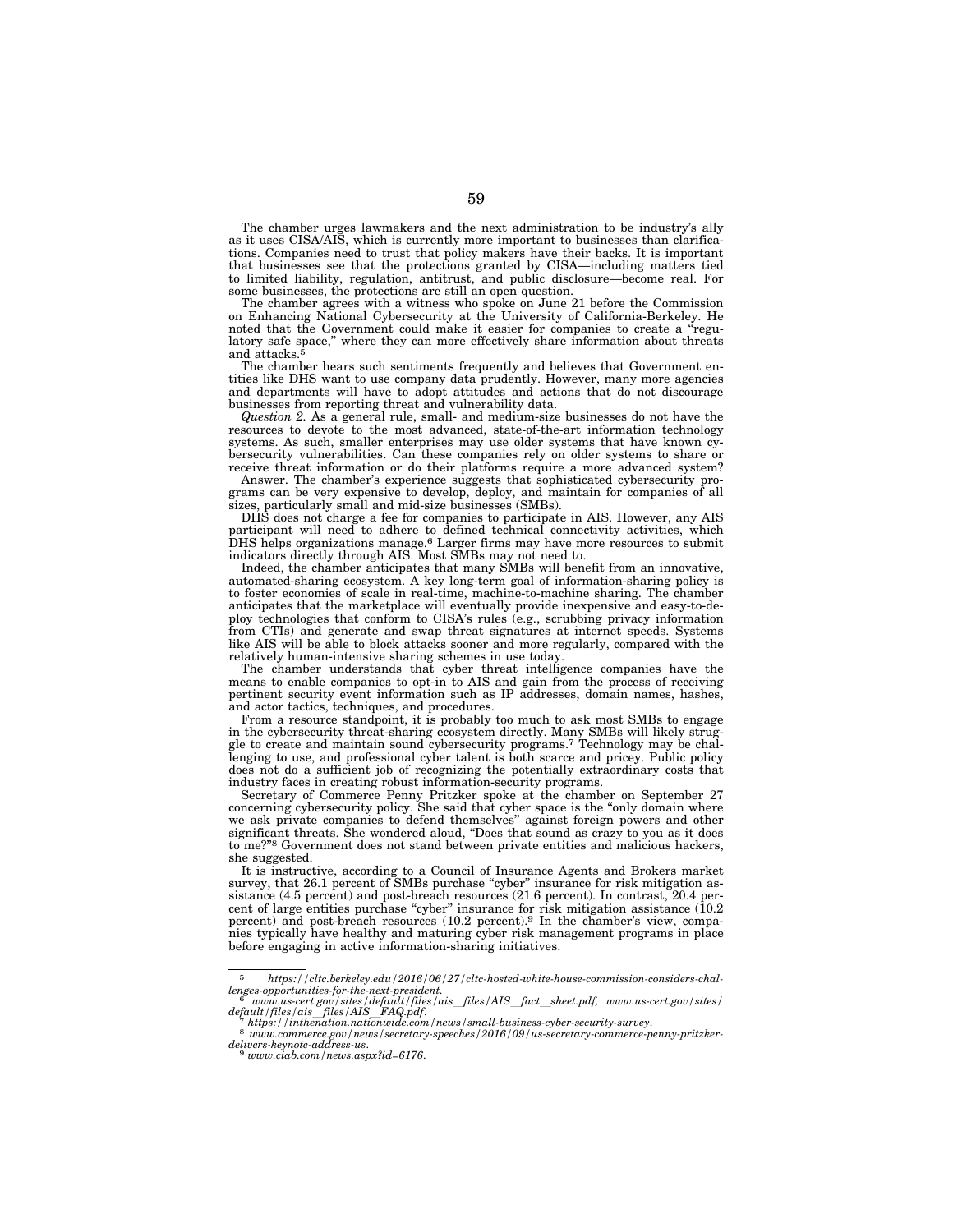*Question 3.* In developing the aforementioned guidance, § 103(a)(5) specified that the procedures established must facilitate periodic circulation of cybersecurity ''best practices" designed with special attention to the accessibility and implementation challenges faced by small businesses. Do the policies and procedures described in the guidance actually facilitate the development and circulation of best practices that are mindful of small business needs?

Answer. In keeping with section 103(a)(5) of CISA, the Federal Government-sharing guidance calls for the periodic sharing of cybersecurity best practices ''with attention to accessibility and implementation challenges faced by small business concerns.'' The guidance outlines several programs, activities, and Federal agencies and departments that support the recurrent sharing of sound cybersecurity techniques, which are expected to be rooted in the on-going analyses of cyber threat data.

Here are some examples of cybersecurity best practices featured in the Federal Government-sharing guidance and that the chamber includes in our National cyber education campaign:

- *NIST Computer Security Division*.—NIST special publications and interagency reports, covering a broad range of topics, provide management, operations, and technical security guidelines for Federal agency information systems. Beyond these documents, which are peer reviewed throughout industry, Government, and academia, NIST conducts workshops, awareness briefings, and outreach to help ensure greater understanding of standards and guidelines resources.<sup>10</sup>
- *DHS Critical Infrastructure Cyber Community (C3) Voluntary Program*.—The C3 (pronounced ''c cubed'') Voluntary Program helps enhance critical infrastructure cybersecurity and encourage the adoption of the framework. The C3 Voluntary Program aids sectors and private organizations that want to use the framework by connecting them with cyber risk management tools offered by DHS, other Federal entities, and the private sector.<sup>11</sup>
- *DHS National Cybersecurity and Communications Integration Center (NCCIC)*.—The NCCIC disseminates publications that recommend practices and standards for technical and nontechnical users. Information is available for Government users, as well as owners, operators, and vendors of industrial control systems.12 In addition, the NCCIC includes information specifically focused on securing small business and home networks.13

Through the US–CERT, a component of NCCIC, DHS offers the Cyber Resilience Review (CRR), a no-cost, voluntary, nontechnical assessment to help an organization evaluate its resilience and cybersecurity practices. The CRR may be conducted as a self-assessment or as an on-site assessment facilitated by DHS cybersecurity professionals.

• *Small Business Administration (SBA) Cybersecurity Website*.—The SBA provides information about cybersecurity best practices through its website, which features top tips, among other resources, that SMBs can use.14

*Question 4.* There is a natural tension between sharing threat indicators quickly to facilitate rapid response, and sharing only the most valuable information once it has been processed and analyzed. I understand that DHS uses the former, emphasizing volume and timeliness. Do you prefer this ''time is of the essence'' approach? In other words, how useful and actionable is the information you [a business or private organization] receive from DHS?

Answer. The chamber supports the ''time is of the essence'' mind-set. During the legislative debate concerning CISA, we opposed amendments that would attempt to address the "second scrub" issue by requiring DHS to perform another scrub of cyber threat data for personal information before disseminating indicators to appropriate Federal entities. So the speed of sharing is key.

Granting authority to DHS to conduct a second scrub is not inherently bad if viewed only through the vague lens of ''privacy.'' But privacy is just one of several considerations in CISA. For example, when one understands that CTIs rarely if ever contain personal information, the second scrub would bog down the sharing of CTIs from businesses to the Federal entities that need them in a timely manner.<sup>15</sup>

 $\begin{array}{l} \text{10 } {\it www.nist.gov/itl/computer-security-division.}\\ \text{11 } {\it www.dhs.gov/ccubedvp.}\\ \text{12 } {\it https://ies.cert.us-cert.gov/home-and-business.}\\ \text{13 } {\it www.u.s-cert.gov/home-and-business.}\\ \text{14 } {\it www.u.s-cert.gov/cyberscurity.}\\ \text{15 } {\it www.u.schamber.com/sites/default/files/cisa_cits\_separating_fact_from_fiction\_} \end{array}$ *aug*l*19*l*final.pdf*.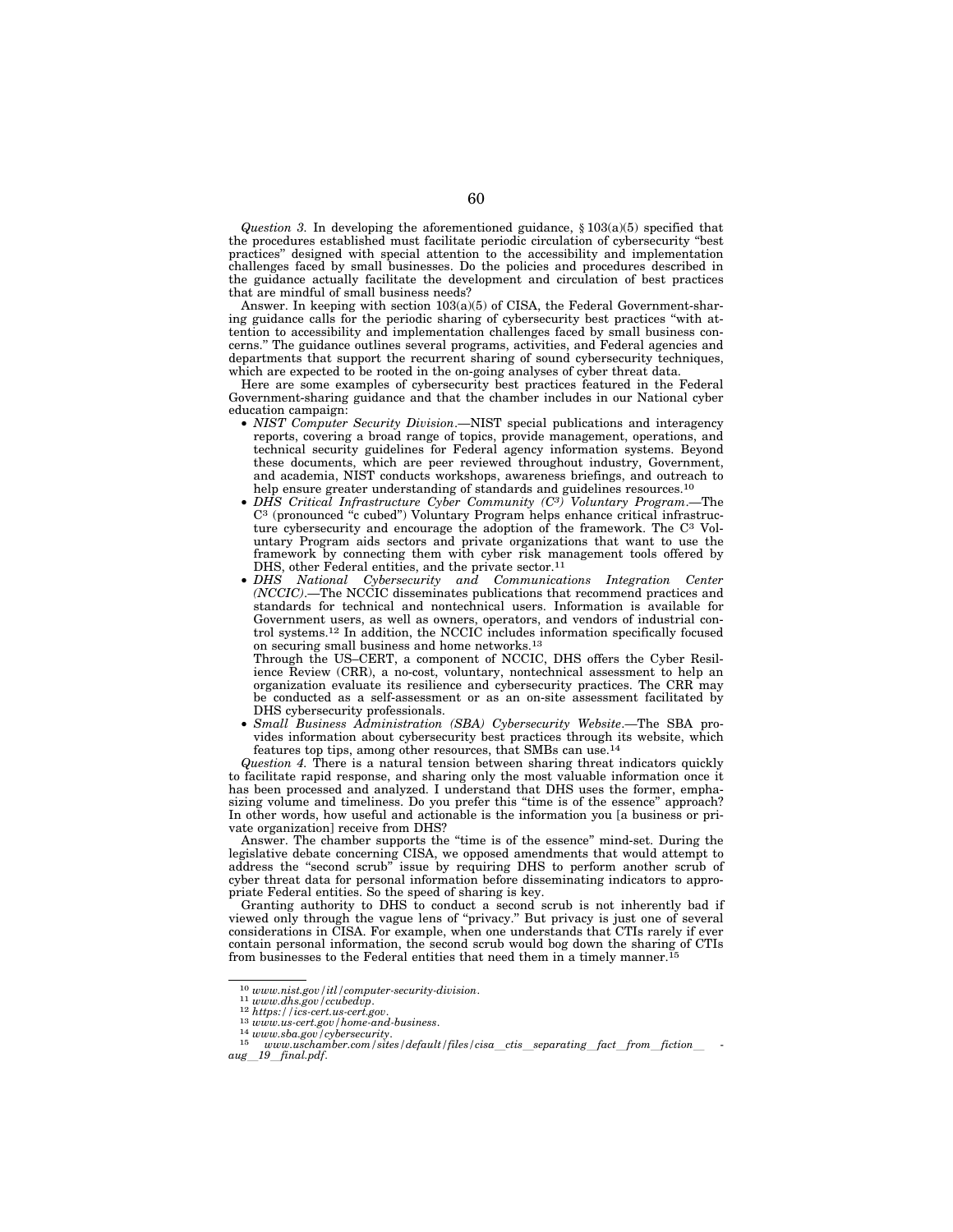A DHS privacy official said at the Cybersecurity Conference for Lawyers in September that if a CTI field "fails or is not completed fully" by a submitter, the whole indicator is not held back, which is constructive from a timeliness standpoint.16

*Question 5.* The Cybersecurity Act of 2015 contains numerous provisions designed to safeguard privacy and civil liberties by requiring, for instance, the scrubbing of personal information. Are private-sector organizations using their own systems to fulfill these obligations or relying on DHS mechanisms? Answer. Section 104(d)(2) of CISA requires businesses to remove any information

from a CTI or DM that it knows at the time of sharing to be personal information of a specific individual or information that identifies a specific individual who is not directly related to a cybersecurity threat before sharing that data with a Federal entity.<sup>17</sup>

Private organizations use their own technical capabilities to scrub indicators of personal information. It is worth noting that a DHS privacy official said at the Cy-<br>bersecurity Conference for Lawyers that there is no "hard and fast list of privacy<br>information that must be removed" from CTIs. CISA/AIS sult the non-Federal entity guidance for scrubbing protocols. Scrubbing is "ultimately up to the company that is sharing the indicators," she added. The chamber instructs businesses to remove personal information from cyber threat data and not to rely on DHS mechanisms, which, among other things, may impede timely sharing efforts.

#### QUESTIONS FROM RANKING MEMBER CEDRIC L. RICHMOND FOR ROBERT MAYER

*Question 1a.* In accordance with § 103 and § 105(a)(4) of the Cybersecurity Act of 2015 (Pub. L. No. 114–113), on June 15, 2016, the Director of National Intelligence, the Secretary of Homeland Security, the Secretary of Defense, and the Attorney General issued updated final guidance on the sharing of cyber threat indicators and defensive measures between and among Federal and non-Federal entities.

What was your impression of the guidance and are there aspects that you find insufficient or impractical?

*Question 1b.* In addition to resolving the question of liability protections for private-to-private sharing, are there other aspects of the DHS guidance that you believe would benefit from additional clarity?

*Question 1c.* Are there aspects of the law that should be clarified?

Answer. As indicated in our testimony, we applaud DHS for its efforts to meet CISA's aggressive deadlines and for producing both interim and final guidance that provides additional evidence of the liability protections afforded under the Act. We now continue to focus our attention on evaluating the requirements and benefits associated with implementing CISA, and we expect that more companies will enter into arrangements for sharing cyber threat indicators and defensive measures through the new DHS portal.

Our member companies believe that no additional statutory clarification is required at this time and that it would be premature to open up CISA for amendment so soon after final passage. The process to reach consensus on the language in CISA, including the liability and privacy protection provisions, was a lengthy one. The law establishes an information-sharing structure, provides for liability and privacy protections, and more granular details about how sharing is conducted are better placed in implementation guidance, policies, and procedures.

We also recognize that over time issues may arise that would benefit from more clarification in the Federal guidance. Should that occur, we are confident that DHS will continue to work with the private sector through the current highly-collaborative process with appropriate dialogue on any potential future modifications to the guidance.

*Question 2.* As a general rule, small- and medium-sized businesses do not have the resources to devote to the most advanced, state-of-the-art information technology systems. As such, they are more likely to use older systems even if they exhibit known cybersecurity vulnerabilities. In developing its information-sharing program, has DHS provided a means for entities that rely on these older systems to share and receive threat information, or does their platform require more advanced system?

Answer. It is clearly the case that small communications carriers do not possess the same level of technical and financial resources that can be devoted exclusively

<sup>&</sup>lt;sup>16</sup> www.us-cert.gov/sites/default/files/ais\_files/AIS\_Submission\_Guidance\_Appendix\_-<br>A.pdf.<br>17 www.us-cert.gov/sites/default/files/ais\_files/Non-Federal\_Entity\_Sharing\_Guidance\_\_-<br>%28Sec%20105%28a%29%29.pdf.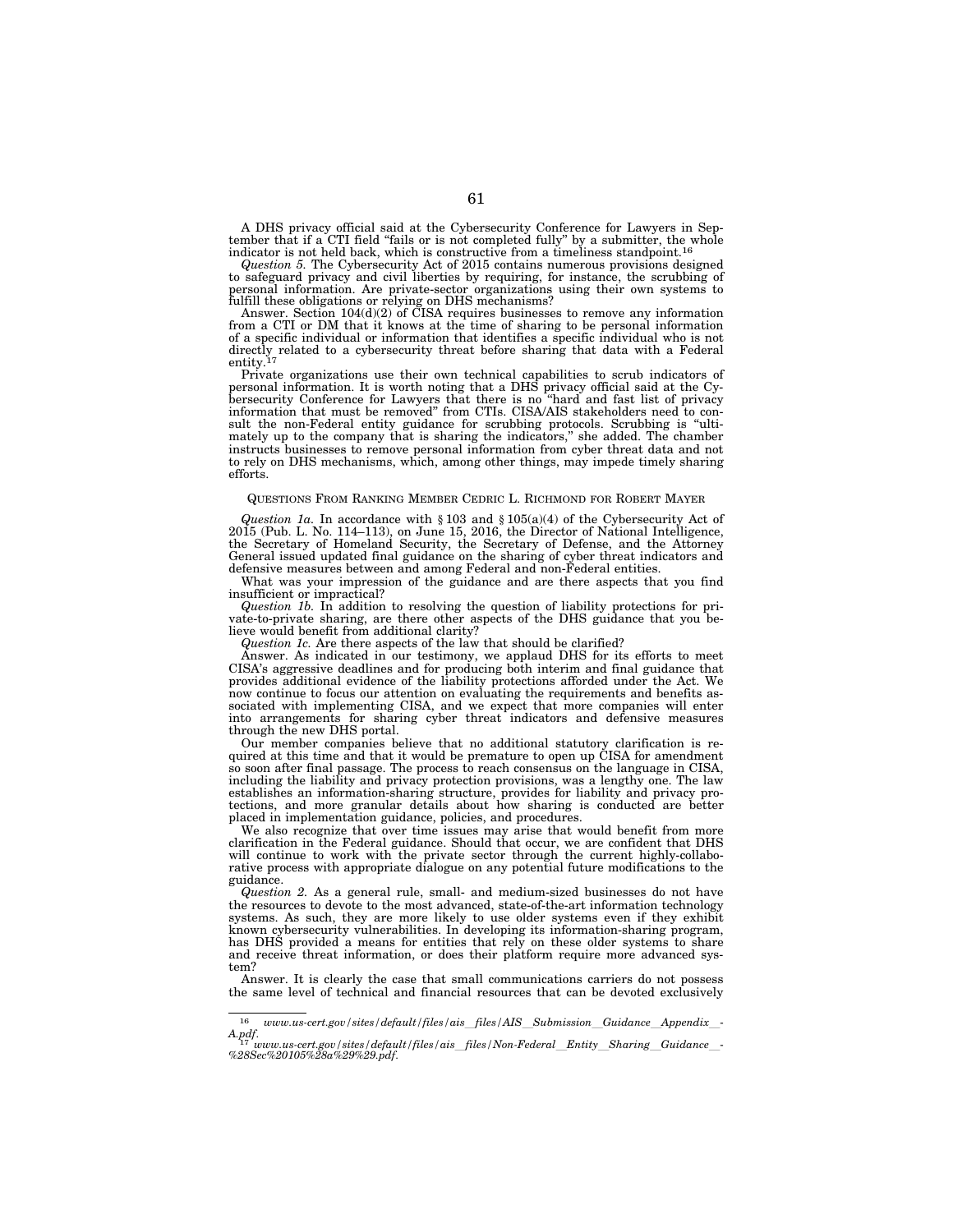to cybersecurity operations and technologies as do the large service providers. Still, they rely on the same vendors for hardware and software as their larger peers given that small service providers do not have the scope and scale to incent vendors to manufacture products specifically for their needs. DHS through the National Coordinating Center (NCC) and US–CERT work with the vendor commu software updates and vulnerabilities—and this information is used by large and small operators alike.

Implementing Automated Information Sharing (AIS) capabilities for small business in the short term is impeded by the fact that most small businesses lack the ability to devote limited technical and capital resources to fully participate in the program at this juncture. However, over time, smaller entities will be likely to pool their resources and work through the existing Information Sharing and Analysis Centers (ISAC) and the Information Sharing and Analysis Organizations (ISAOs) that are currently under development. DHS seems to be approaching the implementation of AIS in a correct fashion by enrolling entities that have the deep technical know-how and capacity to engage operationally and to provide input for enhancing current capabilities that ensure that timely and actionable information is made available to program participants. We can also report that the communications sec-tor, through a pilot effort under the auspices of CTIA, is working with a diverse set of industry participants (including small providers) to test the capabilities of AIS and the associated protocols and make modifications necessary to support telecommunications-specific requirements to support automated information sharing.

*Question 3.* In developing the aforementioned guidance, § 103(a)(5) specified that the procedures established must facilitate periodic circulation of cybersecurity ''best practices'' designed with special attention to the accessibility and implementation challenges faced by small businesses. Do the policies and procedures described in the guidance actually facilitate the development and circulation of best practices that are mindful of small business needs?

Answer. It is commonly understood that the small- and medium-sized businesses face substantial burdens when contemplating whether to share cyber threat indicators and defensive measures. The human resources and financial costs of participation can be daunting. However, we also recognize how important the small- and medium-sized businesses are in making the information-sharing environment effective. As DHS and industry gain a better understanding of the AIS process and its associated costs and benefits, small and medium businesses will be better-positioned to leverage experiences and lessons learned that are likely to be communicated and provided through their ISACs and any ISAO in which they participate.

It is also worth noting that for smaller companies, the current guidance does allow for sharing via means outside of the portal including via an email or phone call. This is especially important for this class of providers who may not be using technologies such as STIX and TAXI at this point in time. There needs to be continued flexibility inherent in the overall information-sharing process to accommodate the needs and capabilities of small- and medium-sized providers.

DHS might also want to consider convening a workshop with representatives of small entities to discuss current capabilities of AIS, the requirements to implement for smaller companies, the costs associated with implementation, the constraints that small companies face, and possible technical, operational, and administrative processes that may be streamlined to make participation for small entities more feasible.

*Question 4.* There is a natural tension between sharing threat indicators quickly to facilitate rapid response, and sharing only the most valuable information once it has been processed and analyzed. I understand that DHS uses the former, emphasizing volume and timeliness. Do you prefer this "time is of the essence" approach? In other words, how useful and actionable is the information you receive from DHS?

Answer. This may not be an either-or proposition though it is an important question. We often talk about information needing to be both ''timely'' and ''actionable'' which means that information can become quickly perishable and while it may be quality information, it may no longer be actionable. So it must be recognized that what is most important is that the information is accurate and provides the necessary context to facilitate specific action. We cannot lose these qualities for the sake of expediency.

The balance between what is timely and what is useful will continue to evolve based on the nature of the threat, and the nature of the type of information being shared. One of the primary purposes of sharing is to involve more parties to evaluate cyber threat indicators and defensive measures. As part of the collaborative nature of the information-sharing regime, we must all be mindful of the need for par-ties to strike the right balance between ''timely'' and ''effective'' information-sharing practices.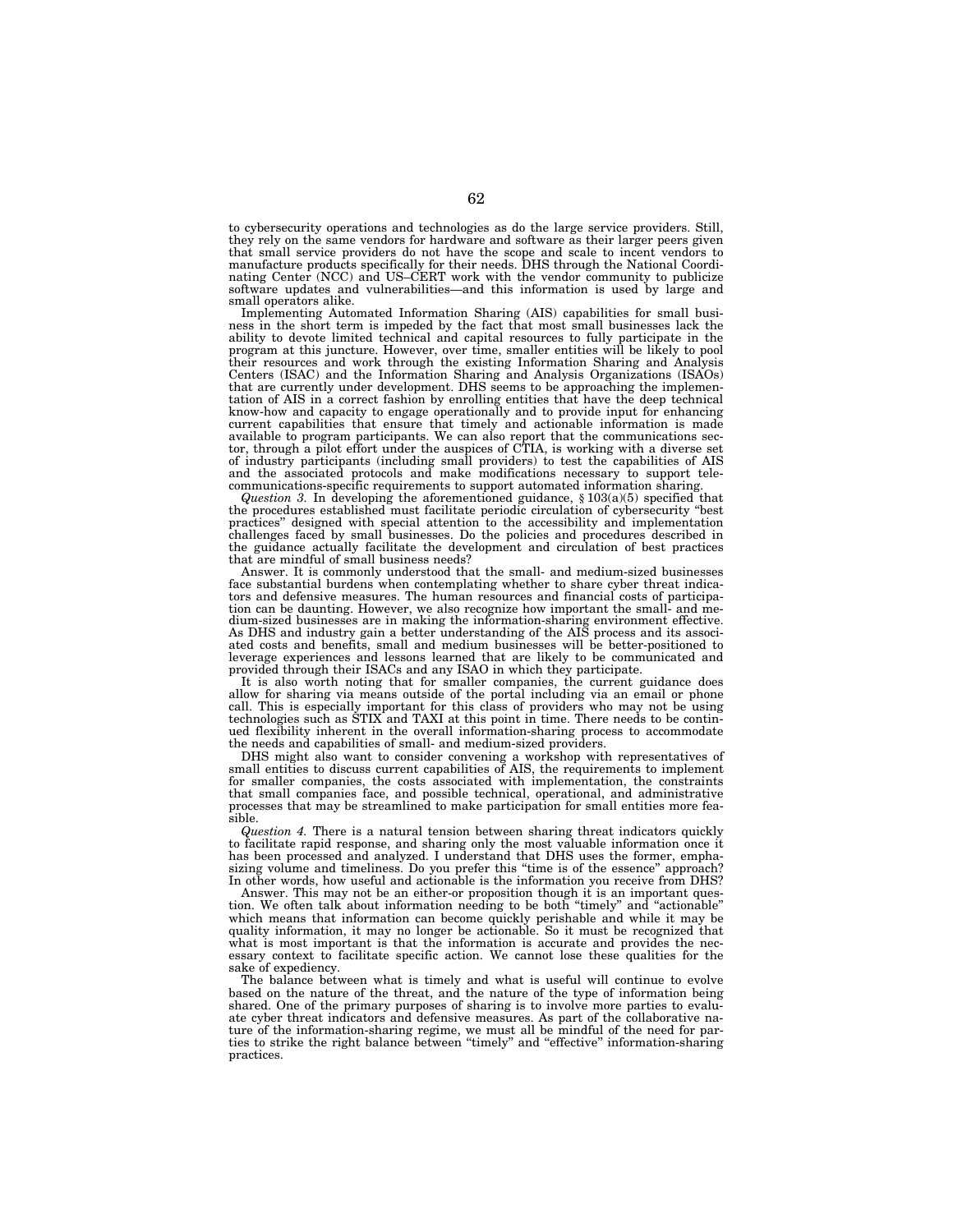Having said that, we do value the DHS view that ''time is of the essence'' and over time, we have seen substantial improvements in the timeliness and utility of information shared with us by the Government. Information received from the Government is one of many resources that many of our member companies use as part of their own cybersecurity efforts. Generally speaking, we have no significant issues with the way that DHS is implementing the information sharing provisions of the Act. If issues arise, we expect that DHS and the private sector will address them in a collaborative way.

*Question 5.* The Cybersecurity Act of 2015 contains numerous provisions designed to safeguard privacy and civil liberties by requiring, for instance, the scrubbing of personal information. Are private-sector organizations using their own systems to fulfill these obligations or relying on DHS mechanisms?

Answer. The structure contemplated by CISA contains multiple layers of privacy protections for information sharing with the Federal Government and confers responsibilities on both the private sector and the Federal Government. The first layer places responsibility on a private sector entity sharing information to ensure it reviews the information for known personal information of a specific person, and if such information is present, that it is connected to a cybersecurity threat. Conversely, if it is not, the information must be removed.

The next layer of responsibility in the private-to-Federal venue is on the Federal Government at the point of receipt, and prior to sharing with other Federal entities. Our members take the responsibility placed upon them very seriously and understand that it is not sufficient or legally prudent to merely rely on the Federal Government to conduct its privacy review upon receipt of the information.

Moreover, some of our member companies have established, mature informationsharing mechanisms that long pre-date CISA and that also include strong privacy protective systems and practices. Those members will likely continue to rely on established methods to meet the baseline requirements concerning privacy protections under CISA, and to also go beyond those baseline requirements. Indeed, some members consider one step further than what is required under CISA. Namely once it has been established that it is legal under CISA to share cyber threat information that contains personal information, they will consider whether they should share it or could the cyber threat indicator be shared in a meaningful way without personal information? Our member companies will also rely on their privacy protective policies and practices in the private-to-private information sharing context, which does not contemplate DHS involvement or review.

Finally, the Automated Information Sharing (AIS) system DHS established to effectuate its role as the primary automated intake portal under CISA by design substantially minimizes the likelihood that personal information could, as a technical matter, be conveyed if it is not directly related to a cybersecurity threat. The technology, by design, adds another layer of privacy protection for companies sharing through the portal with DHS.

I hope that you find this information to be fully responsive to your questions.

QUESTIONS FROM RANKING MEMBER CEDRIC L. RICHMOND FOR MARK G. CLANCY

*Question 1a.* In accordance with § 103 and § 105(a)(4) of the Cybersecurity Act of 2015 (Pub. L. No. 114–113), on June 15, 2016, the Director of National Intelligence, the Secretary of Homeland Security, the Secretary of Defense, and the Attorney General issued updated final guidance on the sharing of cyber threat indicators and defensive measures between and among Federal and non-Federal entities.

What was your impression of the guidance and are there aspects that you find insufficient or impractical?

*Question 1b.* In addition to resolving the question of liability protections for private-to-private sharing, are there other aspects of the DHS guidance that you believe would benefit from additional clarity?

*Question 1c.* Are there aspects of the law that should be clarified?

Answer. As you mentioned, the updated guidance issued on June 15, 2016 on sharing for non-Federal entities<sup>1</sup> makes the important clarification needed about how protections still apply when sharing occurs between private-sector entities in Annex 1 ''Sharing of Cyber Threat Indicator and Defensive Measure Sharing between Non-Governmental Entities under CISA''. The guidance was extremely helpful to provide clarification for concerns previously raised with the interim guidance.

<sup>&</sup>lt;sup>1</sup>Guidance to Assist Non-Federal Entities to Share Cyber Threat Indicators and Defensive Measures with Federal Entities under the Cybersecurity Information Sharing Act of 2015, June 2016.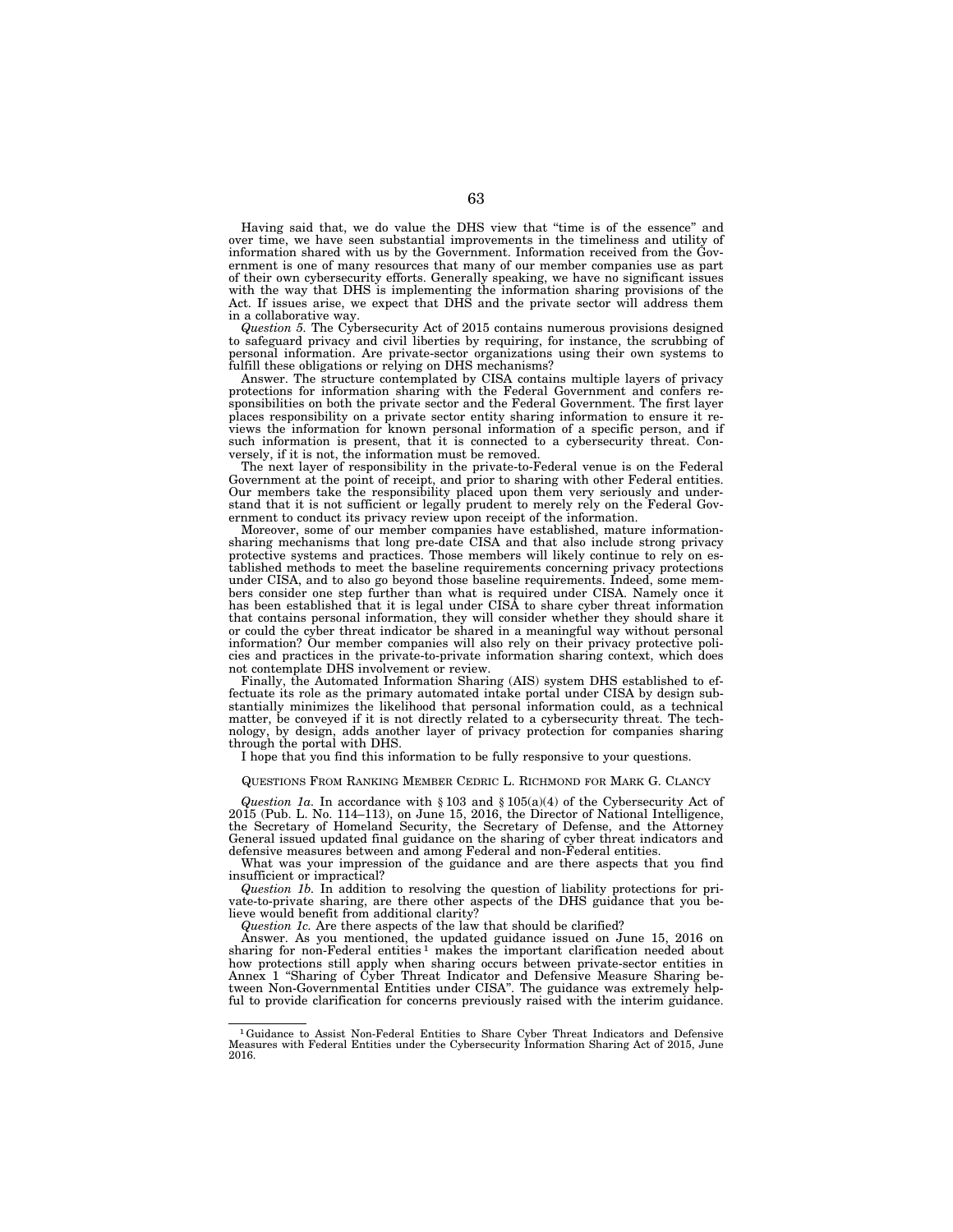As we have mentioned, we believe the U.S. Department of Homeland Security (DHS) has been very helpful in providing updates and clarifications. As we consider these questions, there are two areas that would also be helpful for DHS to provide<br>some assistance. There are other programs within DHS that have been very helpful<br>over time, the Cybersecurity Information Sharing and Colla

While CISCP, PCII, and the Cybersecurity Information Sharing Act (CISA) have different statutory authorities, and over time were created for different reasons, as we consider broader cybersecurity information sharing there are overlaps and some growing questions about how the private sector should share information and which programs should be used.

First, it would be helpful for DHS to address how the CISCP program fits within the scope of the Automation Indicator Sharing (AIS) system and with CISA. The CISCP data is available as a separate 'feed' on the AIS system, however access to this feed requires a Cooperative Research and Development Agreement (CRADA) to be in place. Since CISCP is part of AIS, that would mean that sharing under CISCP would have the same protections under CISA as AIS and it would be important for DHS to confirm that point. If that is not accurate, then it would be helpful for DHS to provide that clarification in order to ensure that is the case.

Second, as we consider other aspects of the law and cybersecurity information sharing with DHS, it would be helpful for DHS to provide clarification on how the PCII program currently does, and in the future will, work with CISA. While PCII was created many years ago for physical events, it has morphed over time to include physical and cybersecurity events and is a useful program. Many companies, wheth-er large or small, will need to understand and ultimately choose what program to share information through and clarification now would be important.

*Question 2.* As a general rule, small- and medium-sized businesses do not have the resources to devote to the most advanced, state-of-the-art information technology systems. As such, they are more likely to use older systems even if they exhibit known cybersecurity vulnerabilities. In developing its information-sharing program, has DHS provided a means for entities that rely on these older systems to share and receive threat information, or does their platform require more advanced system?

Answer. We work closely with a number of small- and medium-sized businesses and are providing answers to your questions based on our experience working with them. As you may expect, for those companies who are small- and medium-sized businesses, they may have different perspectives than we do. However, we have a few thoughts and suggestions on this question.

DHS has provided two additional methods for firms unable to use the automation to share information with the Department whether firms are small-, medium-sized, or larger ones not able to use automation. That includes a web submission form and an email box to send submissions. Both methods are accessible for small or medium business whether they are using older information technology systems or simply choose not to use automation. DHS could consider ways to share with organizations how that manual information will be shared back. It may also be helpful for DHS to provide guidance or best practices on how to craft a good submission. In fact, this may be useful for those sharing via an automated or manual submission.

*Question 3.* In developing the aforementioned guidance, § 103(a)(5) specified that the procedures established must facilitate periodic circulation of cybersecurity ''best practices'' designed with special attention to the accessibility and implementation challenges faced by small businesses. Do the policies and procedures described in the guidance actually facilitate the development and circulation of best practices that are mindful of small business needs?

Answer. One area that may be more challenging for small- and medium-sized businesses could be in understanding how to understand and manage ''defensive measures.'' The guidance discussed how these will be created and what they contain. Small- and medium-sized businesses will have different abilities to understand how to manage them when they are received and may need additional support to create internal structures to implement them. Whether large or small, it would be helpful to have a method for providing feedback or surveying recipients (of such defensive measures) as to the level of detail that a company finds useful or lacking. In other instances in the past, suggestions may come from an agency that over-simplifies what defensive measure should be taken including "patch your systems," "update anti-virus," or "use a firewall." Suggestions for defensive measures from the U.S. Government going forward will need to be tailored to the size and abilities of the companies.

It is important to note that many small business use service providers to perform some or all of their IT services. These service providers are a community to which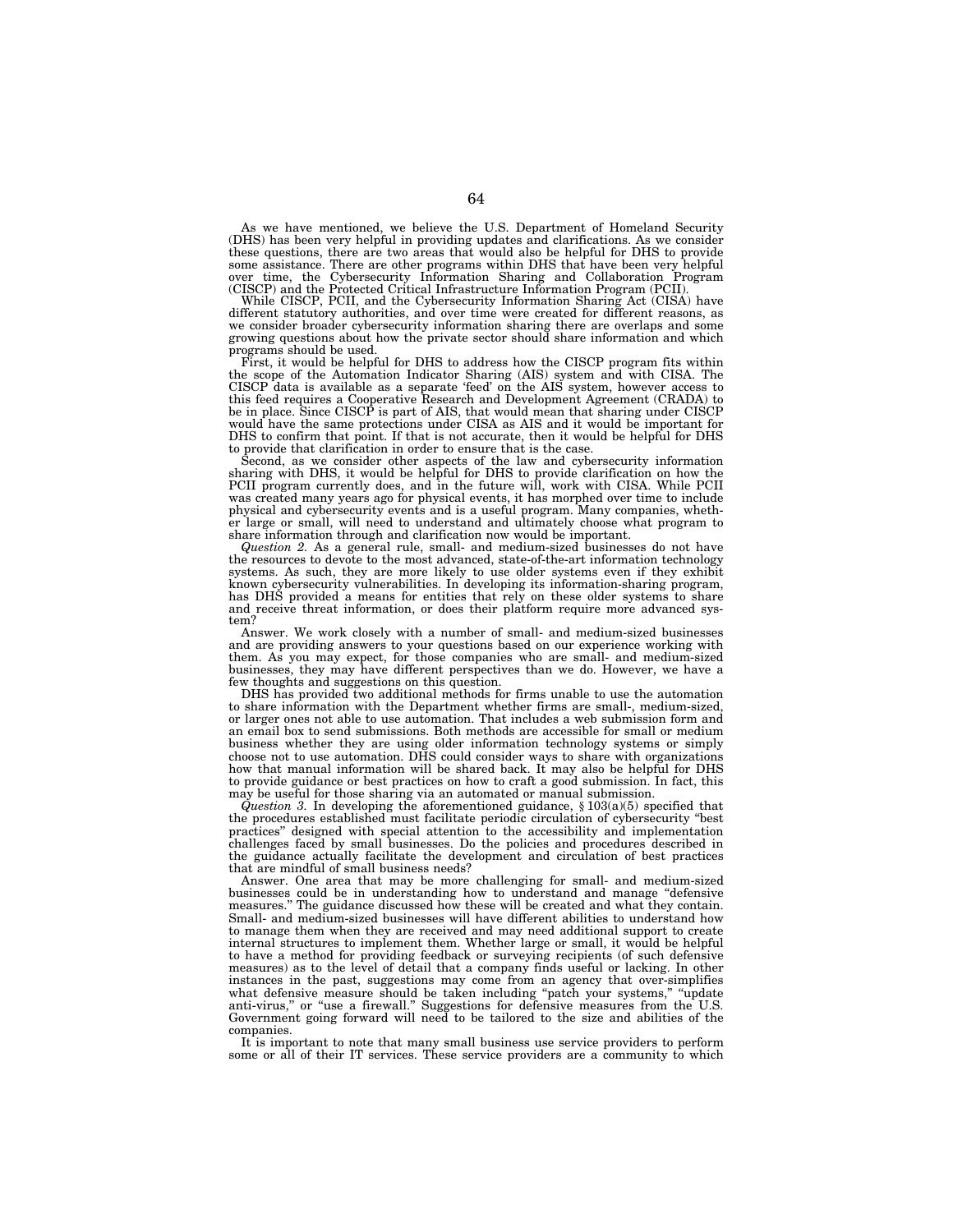the Department must engage to effectively assist small businesses benefit from the information shared via CISA.

*Question 4.* There is a natural tension between sharing threat indicators quickly to facilitate rapid response, and sharing only the most valuable information once it has been processed and analyzed. I understand that DHS uses the former, emphasizing volume and timeliness. Do you prefer this "time is of the essence" approach? In other words, how useful and actionable is the information you receive from DHS?

Answer. There is an inherent tension between sharing quickly and sharing the most valuable information that no single approach will solve. However, sharing quickly with the ability to revise information shared when refined or after feedback from other parties is received is the optimal approach. Discussions have been had with DHS about adding ways to share confidence ratings within the cyber threat intelligence (CTI) AIS system that could be utilized to make the determination of how best to act on the information. As a result, CTI could be shared but if needed be matched with a lower confidence information versus those that may receive a higher high confidence based on information that has additional vetting imbedded in it.

*Question 5.* The Cybersecurity Act of 2015 contains numerous provisions designed to safeguard privacy and civil liberties by requiring, for instance, the scrubbing of personal information. Are private-sector organizations using their own systems to fulfill these obligations or relying on DHS mechanisms?

Answer. In our experience, the private sector firms Soltra works with take privacy very seriously and are taking the necessary steps to ensure that scrubbing of information is occurring before information is shared under CISA. The final DHS-DOJ guidance also does a good job providing examples of the demarcation under CISA on what data points may be related to the actual threat and how best to manage that process.

We appreciate all that you do on these issues. If you or your staff would like to discuss any of these matters in more detail, please let us know.

# QUESTIONS FROM CHAIRMAN JOHN L. RATCLIFFE FOR MORDECAI ROSEN

*Question 1.* In your opinion, do DHS's programs to secure Federal Information Systems—Einstein and the Continuous Diagnostics and Mitigation (CDM) program—together offer a comprehensive solution and a defense-in-depth strategy to secure Federal networks?

Answer. Federal Information Systems are much safer today as a result of early implementation of the Einstein and CDM programs. The Federal Government has successfully integrated logical access through the use of the PIV card for all privileged users and performed an audit and reductions of privileged accounts. In particular, OPM has utilized the CDM roadmap whereby you start with identifying assets and users, then move toward managing behavior.

Early implementation of the Einstein program has helped Federal agencies to detect malicious cyber attacks, and to communicate these threats across the Federal Government.

However, there remain opportunities for improving security through automated response and modernization of antiquated legacy systems.

We think the Cyber Sprint helped improve Government security overall as well. Some say we need a marathon and we agree, there is much work to do. But, we believe that a long series of tightly measured sprints invokes management focus and unmatched operational cadence.

The Einstein and CDM programs constitute an effective strategy to improve Federal agency cybersecurity, with opportunities for continuous improvement as technology evolves. However, a plan and strategy are inconsequential without deployment. Deployment urgency will remain a critical component to maximizing protection of Federal networks.

*Question 2.* In your opinion, are DHS's cybersecurity programs for both Federal and non-Federal entities flexible and dynamic enough for it to leverage emerging cutting-edge technologies and to keep pace with the rapidly-evolving cyber threat landscape?

Answer. CA Technologies believes that DHS has become much stronger at engaging with stakeholders and incorporating private-sector input into both Federal and non-Federal cybersecurity programs. These include the Einstein and CDM programs for Federal agencies and the Automated Indicator Sharing (AIS) program for private entities.

This stakeholder engagement is vital to maintaining flexibility and incorporating cutting-edge technologies.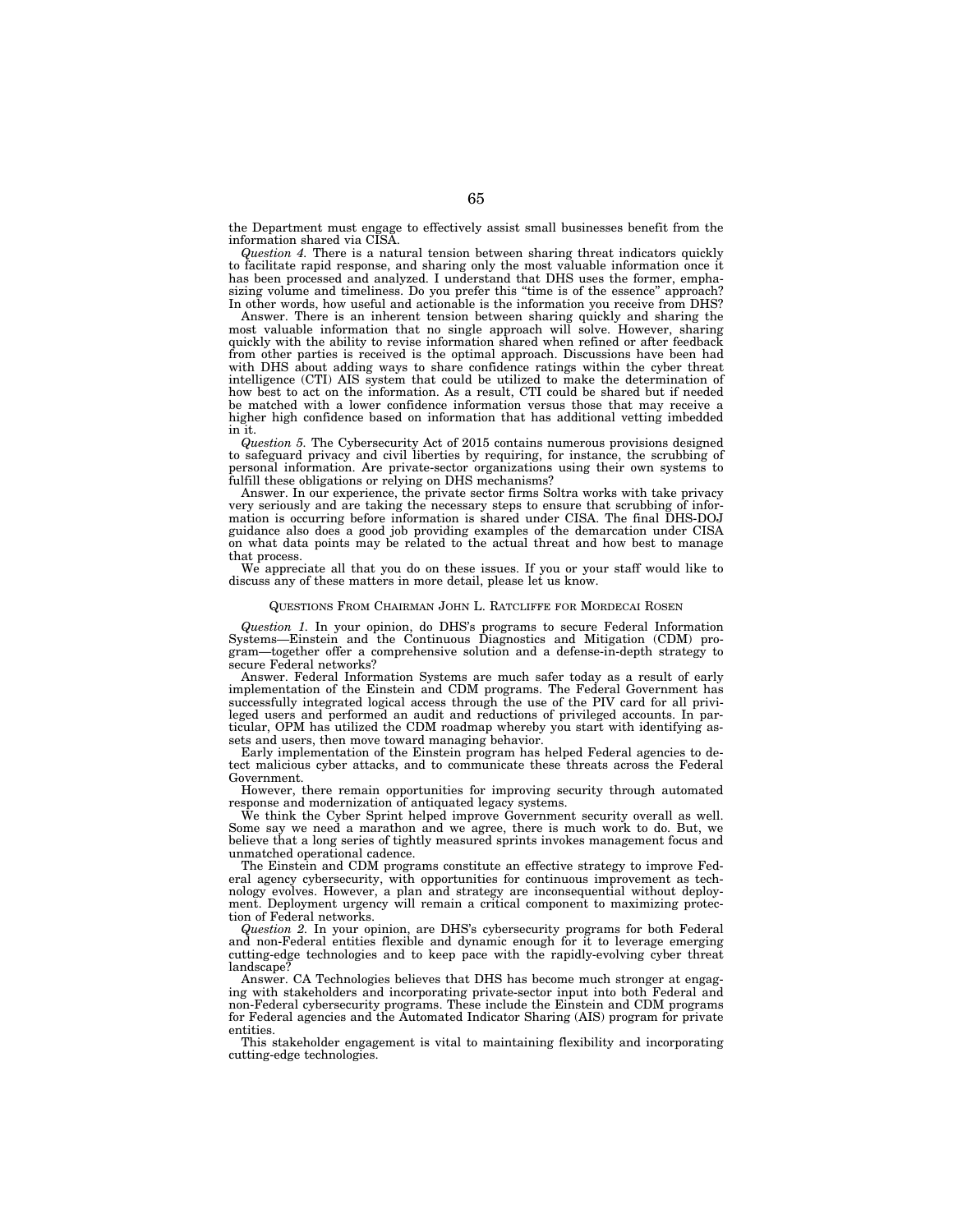We believe the major challenge in maintaining pace with the evolving cyber threat landscape lies in the procurement, acquisition, and deployment process. In par-ticular, we see a need for more and better-trained contracting personnel who have a strong understanding of modern technologies and are empowered to accelerate deployment of technologies under DHS programs.

Further we, and our technology industry partners, continue to advocate for stronger Federal Government alignment with the NIST-developed Framework for Improving Critical Infrastructure Cybersecurity, which envisions dynamic, flexible approaches to improving cybersecurity, and calls for continuous improvement based on evolving threat dynamics.

*Question 3.* A long-term goal of Einstein includes the filtering of email, HTTP traffic, and DNS sinkholing. What would your estimation be of the other security risks to Federal networks outside filtering email, HTTP traffic, and DNS sinkholing?

Answer. CA Technologies believes that the compromise of digital identities will continue to remain a primary security risk. Compromised identities have been a common thread in virtually every large network breach in recent years, including Federal agency breaches.

CA believes that identity and access management technologies are central to protecting systems, networks, devices, and data. As Federal agencies increase their utilization of digital technologies, the authentication of persons and the authentication of devices and data will remain crucial to protecting Federal networks.

In addition, authentication of both individuals and data will become increasingly important to maintaining the integrity of cyber threat information-sharing programs, as they are opened up to multiple actors and organizations.

Further, as the application economy continues to evolve, more organizations and governments will be opening up their data sets to third parties. Therefore, it will be critical to both effectively manage and secure the application programming interfaces that allow for these transactions.

# QUESTIONS FROM RANKING MEMBER CEDRIC L. RICHMOND FOR MORDECAI ROSEN

*Question 1a.* In accordance with Sec. 103 and Sec. 105(a)(4) of the Cybersecurity Act of 2015 (Pub. L. No. 114–113), on June 15, 2016, the Director of National Intelligence, the Secretary of Homeland Security, the Secretary of Defense, and the Attorney General issued updated final guidance on the sharing of cyber threat indicators and defensive measures between and among Federal and non-Federal entities.

What was your impression of the guidance and are there aspects that you find insufficient or impractical?

*Question 1b.* In addition to resolving the question of liability protections for private-to-private sharing, are there other aspects of the DHS guidance that you believe will benefit from additional clarity?

*Question 1c.* Are there aspects of the law that should be clarified?

Answer. CA Technologies would like to congratulate DHS, ODNI, DOD, and DOJ on the job they have done in issuing updated final guidance on the sharing of cyber threat indicators and defensive measures between and among Federal and non-Federal entities.

The guidance clearly explains the mechanisms for sharing cyber threat information with the Federal Government, the requirements for removing personally identifiable information, and the liability protections that will be afforded to organizations that comply with the requirements of the legislation.

At this point, CA believes that stakeholders would benefit from further DOJ and DHS clarification of liability protections for actions taken in good faith participation in the information-sharing program. The Automated Indicator Sharing (AIS) program envisions a wide volume and velocity of shared cyber threat indicator data streams, which will require significant analysis in order to make them actionable. It is possible that some organizations will act on certain data streams that may ultimately prove not to be related to cyber threats, and other organizations may miss relevant indicators in the data streams, all while participating in good faith. Greater clarification of liability protections under these scenarios would benefit participants.

CA believes this clarification can be provided through DHS and DOJ outreach with stakeholders and potentially through further guidance. We don't believe the law needs to be clarified at this point.

*Question 2.* As a general rule, small- and medium-sized businesses do not have the resources to devote to the most advanced, state-of-the-art information technology systems. As such, they are more likely to use older systems even if they exhibit known cybersecurity vulnerabilities. In developing its information-sharing program, has DHS provided a means for entities that rely on these older systems to share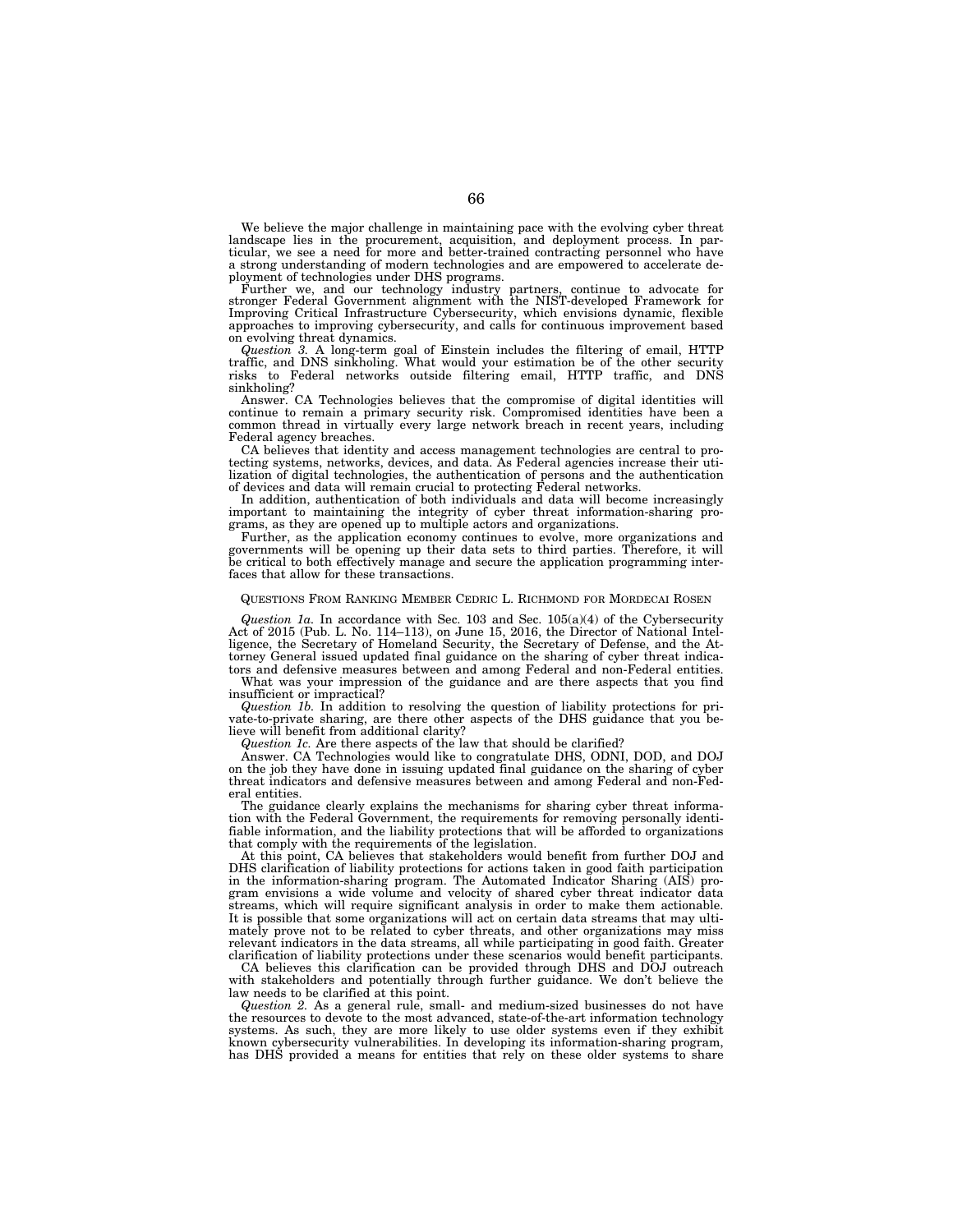and receive threat information, or does their platform require a more advanced system?

Answer. Our sense is that DHS has developed its information-sharing program in a way that allows for maximum participation with respect to manual sharing of cyber threat indicators. In addition to allowing organizations to share indicators through the AIS program, it also allows organizations to share cyber threat indica-tors through a web form or email. In order to receive liability protection under the law, these organizations will need to remove any personally identifiable information (PII) from information they share that they know at the time of sharing is not related to a cyber threat. This will require the organization to use manual controls or to implement automated controls to ensure PII is removed. Automated technologies, such as Application Programming Interface management software are available in the marketplace for small- and medium-sized businesses.

In order for small businesses to receive cyber threat indicators from the Federal Government in close to real time, they will need to sign up to the AIS program. This will require them to acquire a Trusted Automated eXchange of Indicator Informa-tion (TAXII) client and to receive a Public Key Infrastructure (PKI) certificate from an approved provider. This may be difficult for some small businesses. We rec-ommend that DHS continue to conduct outreach and awareness raising with small businesses to help them properly understand how cybersecurity risks impact their overall business risk environment. This will help small businesses better prioritize cybersecurity investments, including potential participation in information-sharing programs.

*Question 3.* In developing the aforementioned guidance, Sec. 103(a)(5) specified that the procedures established must facilitate periodic circulation of cybersecurity ''best practices'' designed with special attention to the accessibility and implementation challenges faced by small businesses. Do the policies and procedures described in the guidance actually facilitate the development and circulation of best practices

that are mindful of small business needs? Answer. The guidance titled, ''Sharing of Cyber Threat Indicators and Defensive Measures by the Federal Government under the Cybersecurity Information Sharing Act of 2015'' included a section on periodic sharing of cybersecurity best practices. This section includes a listing of many cross-governmental programs, which provide<br>cybersecurity guidance. Included in this list of programs are those with a focus on<br>small- and medium-sized businesses such as those provid tional Cybersecurity and Communications Integration Center (NCCIC), and the Small Business Administration.

CA believes that facilitating the development and circulation of best practices should remain a priority for DHS implementation of the Cybersecurity Act of 2015 in order to make Government cybersecurity programs more accessible and actionable for the full range of stakeholders. We would recommend that DHS continue to flesh out this section with additional guidance in future updates.

*Question 4.* There is a natural tension between sharing threat indicators quickly to facilitate rapid response, and sharing only the most valuable information once it has been processed and analyzed. I understand that DHS uses the former, emphasizing volume and timeliness. Do you prefer this ''time is of the essence'' approach? In other words, how useful and actionable is the information you receive from DHS?

Answer. CA Technologies is not currently a participant in the AIS program, however we are in the process of actively exploring engagement. At this point, we recognize the importance of emphasizing volume and timeliness. In the longer term, we believe it will be important to enable automated analysis of data in order to make it more actionable for organizations that don't have the resources to process and analyze massive data sets. Authentication of both program participants and the data that is shared will be a critical factor in the successful implementation of this program.

*Question 5.* The Cybersecurity Act of 2015 contains numerous provisions designed to safeguard privacy and civil liberties by requiring, for instance, the scrubbing of personal information. Are private-sector organizations using their own systems to fulfill these obligations or relying on DHS mechanisms?

Answer. CA Technologies' understanding of the Cybersecurity Act of 2015, and its related guidance, is that it requires organizations to scrub personal information that they know, at the time of sharing, is not related to a cybersecurity threat in order to receive liability protection under the law. CA Technologies is not a current participant in the AIS program though we are currently actively exploring participation. Should we participate in the program, we would use our own systems to fulfill privacy obligations before sharing cyber threat indicators with the Government.

As we noted in our answer to question No. 2, there are existing technologies available in the marketplace to help organizations filter personally identifiable informa